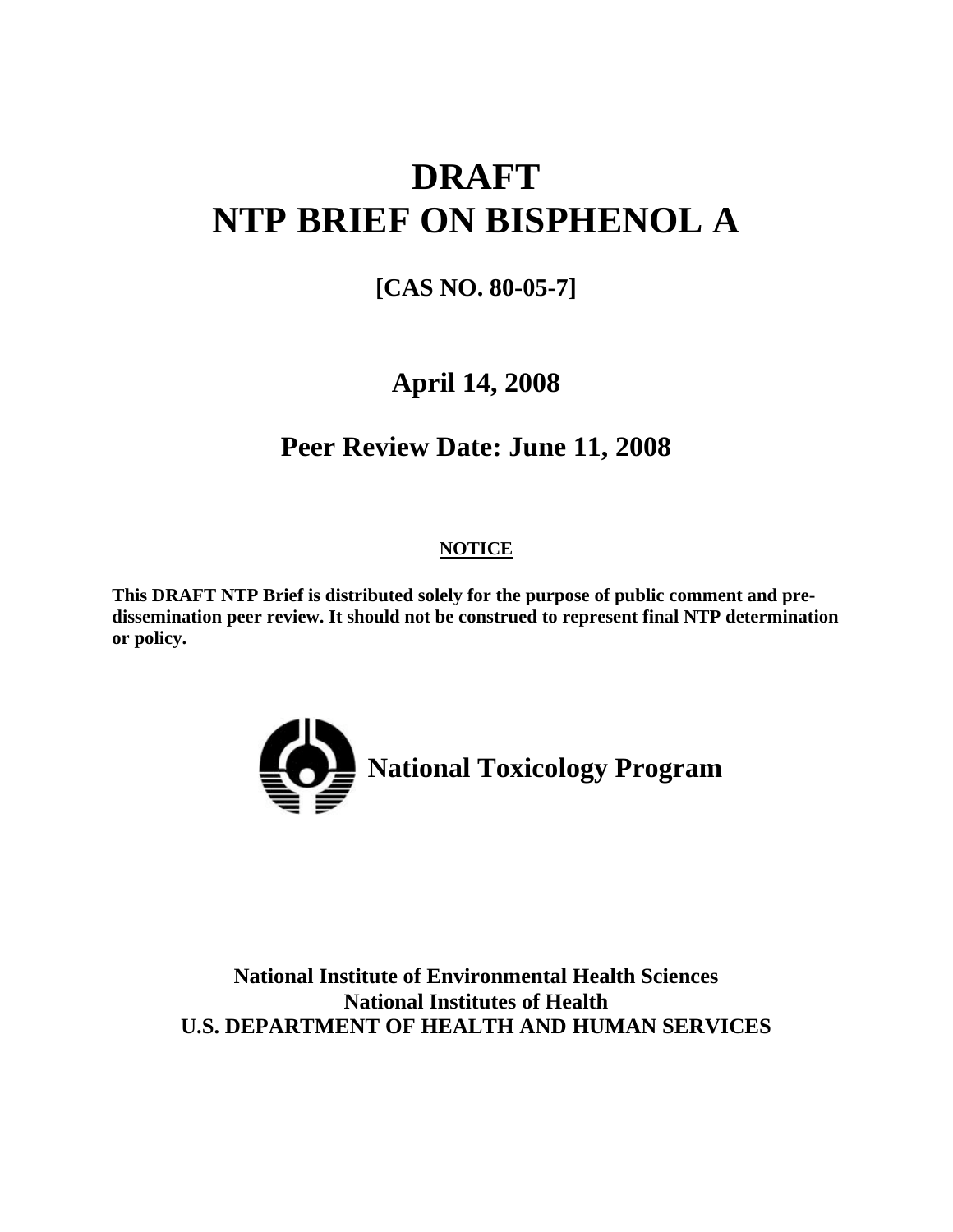## **Table of Contents**

| Exposure Comparisons Based on Blood Concentrations of Free Bisphenol A35 |  |
|--------------------------------------------------------------------------|--|
|                                                                          |  |
|                                                                          |  |
|                                                                          |  |
|                                                                          |  |
|                                                                          |  |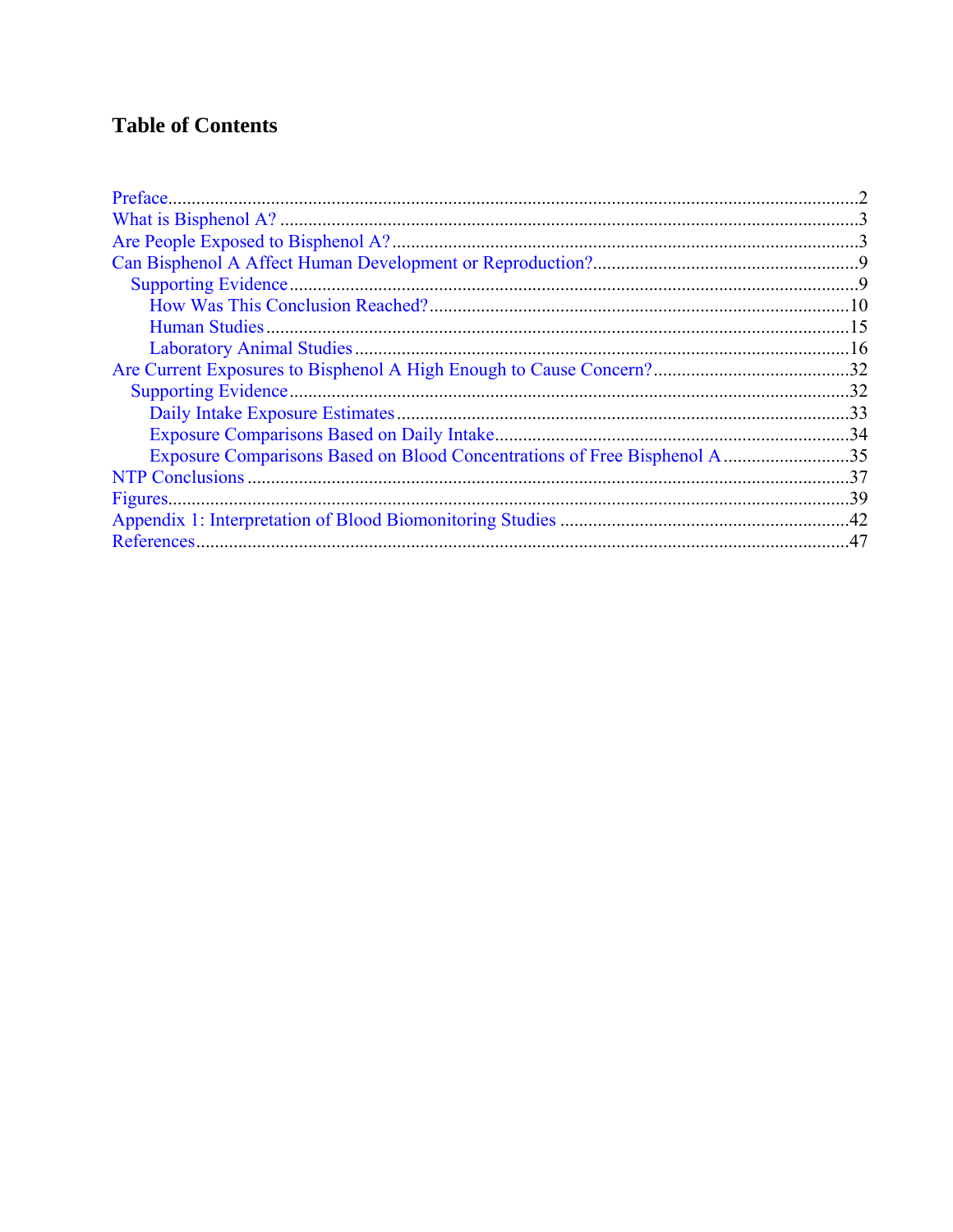### <span id="page-2-0"></span>**Preface**

The National Toxicology Program  $(NTP)^1$  established the NTP Center for the Evaluation of [Risks to Human Reproduction \(CERHR\) in June 1998. The purpose of the CERHR is to provide](#page-2-1)  [timely, unbiased, scientifically sound evaluations of the potential for adverse effects on](#page-2-1)  [reproduction or development resulting from human exposures to substances in the environment.](#page-2-1)  [The NTP-CERHR is headquartered at the National Institute of Environmental Health Sciences](#page-2-1)  [\(NIEHS\) and Dr. Michael Shelby is the director](#page-2-1)<sup>2</sup>

CERHR broadly solicits nominations of chemicals for evaluation from the public and private sectors. Chemicals are selected for evaluation based upon several factors including the following:

- potential for human exposure from use and occurrence in the environment
- extent of public concern
- production volume

 $\overline{a}$ 

• extent of database on reproductive and developmental toxicity studies

CERHR follows a formal process for review and evaluation of nominated chemicals that includes multiple opportunities for public comment. Briefly, CERHR convenes a scientific expert panel that meets in a public forum to review, discuss, and evaluate the scientific literature on the selected chemical. Public comment is invited prior to and during the meeting. The expert panel produces a report on the chemical's reproductive and developmental toxicities and provides its opinion of the degree to which exposure to the chemical is hazardous to humans. The panel also identifies areas of uncertainty and where additional data are needed. Expert panel reports are made public and comments are solicited.

Next, CERHR prepares the NTP Brief. The goal of the NTP Brief is to provide the public, as well as government health, regulatory, and research agencies, with the NTP's conclusions regarding the potential for the chemical to adversely affect human reproductive health or children's development. CERHR then prepares the NTP-CERHR Monograph, which includes the NTP Brief, the Expert Panel Report, and public comments on that report. The NTP-CERHR monograph is made publicly available on the CERHR web site and in hardcopy or CD from CERHR.

<sup>&</sup>lt;sup>1</sup> NTP is an interagency program headquartered in Research Triangle Park, NC at the National Institute of Environmental Health Sciences, a component of the National Institutes of Health. 2

<span id="page-2-1"></span><sup>&</sup>lt;sup>2</sup> Information about the CERHR is available on its web site  $(\frac{http://cerhr.niehs.nih.gov})$  or by contacting M.D. Shelby, Ph.D., Director, CERHR (P.O. Box 12233, MD EC-32, NIEHS, Research Triangle Park, NC 27709; telephone: 919-541-3455; facsimile: 919-316-4511; e-mail: shelby@niehs.nih.gov).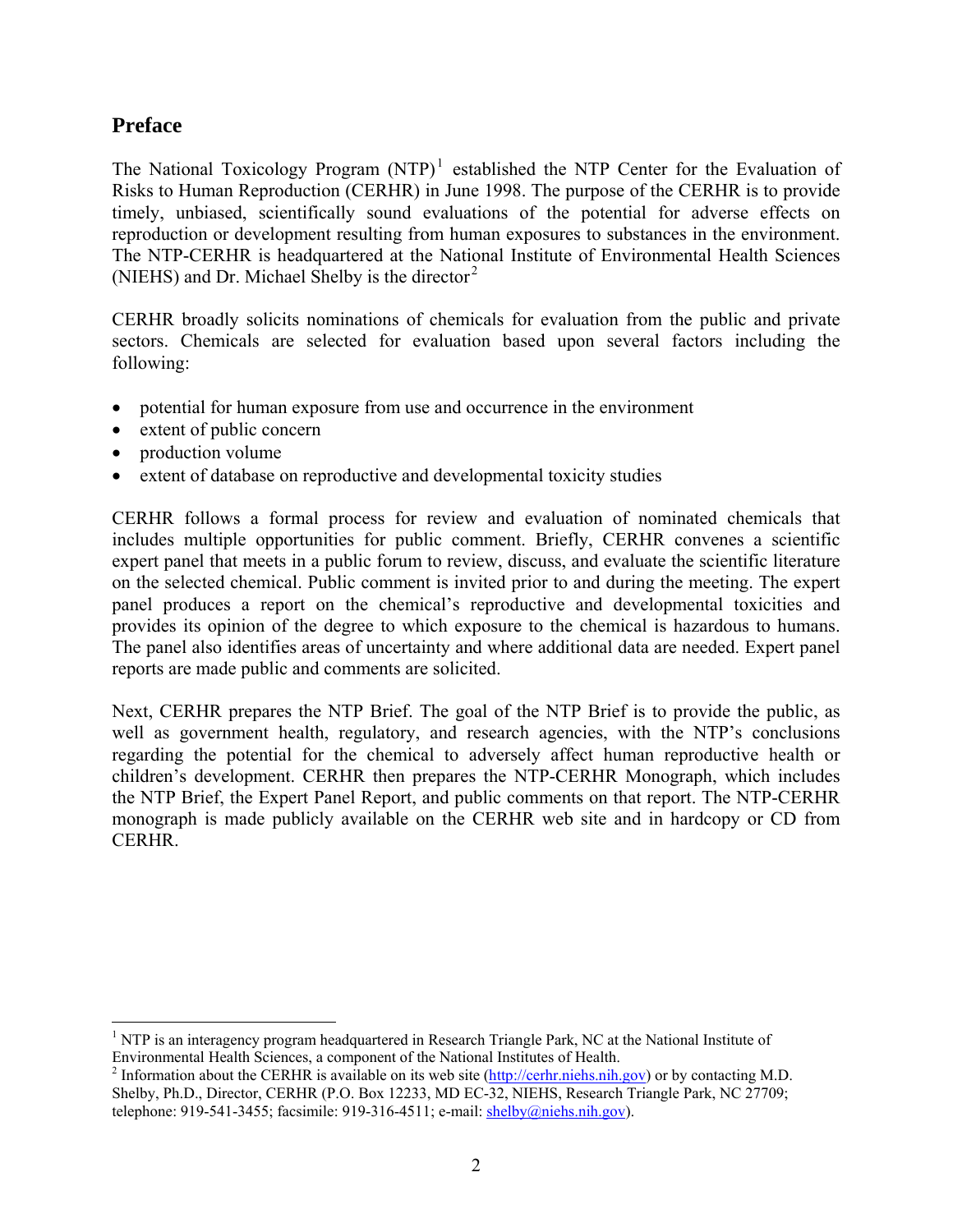#### <span id="page-3-0"></span>**What is Bisphenol A?**

Bisphenol A (BPA) is a chemical produced in large quantities for use primarily in the production of polycarbonate plastics and epoxy resins (Figure 1). It exists at room temperature as a white solid and has a mild "phenolic" or hospital odor. Polycarbonate plastics have many applications including use in certain food and drink packaging, e.g., water and infant bottles, compact discs, impact-resistant safety equipment, and medical devices. Polycarbonate plastics are typically clear and hard and marked with the recycle symbol "7" or may contain the letters "PC" near the recycle symbol. Polycarbonate plastic can also be blended with other materials to create molded parts for use in mobile phone housings, household items, and automobiles. Epoxy resins are used as lacquers to coat metal products such as food cans, bottle tops, and water supply pipes. Some polymers used in dental sealants or composites contain bisphenol A-derived materials. In 2004, the estimated production of bisphenol A in the United States was approximately 2.3 billion pounds, most of which was used in polycarbonate plastics and resins.

**Figure 1.** Chemical Structure of Bisphenol A  $(C_{15}H_{16}O_2)$ ; molecular weight 288.29)



CERHR selected bisphenol A for evaluation because it has received considerable attention in recent years due to widespread human exposures and concern for reproductive and developmental effects reported in laboratory animal studies. Bisphenol A is most commonly described as being "weakly" estrogenic; however, an emerging body of molecular and cellular studies indicate the potential for a number of additional biological activities. These range from interactions with cellular components that have unknown biological function to others that help mediate the actions of non-estrogenic hormones, such as androgens and thyroid hormones.

The NTP Brief on Bisphenol A is intended to be an environmental health resource for the public and regulatory and health agencies. It is not a quantitative risk assessment nor is it intended to supersede risk assessments conducted by regulatory agencies. The NTP Brief on Bisphenol A does not present a comprehensive review of the health-related literature or controversies related to this chemical. Only key issues and study findings considered most relevant for developing the NTP conclusions on concerns for potential reproductive and developmental human health effects of bisphenol A are discussed. Literature cited includes the most relevant studies reviewed in the CERHR Expert Panel Report on Bisphenol A and research articles published in the peerreviewed literature subsequent to the deliberations of the expert panel.

## **Are People Exposed to Bisphenol A?**[3](#page-3-1)

 $\overline{a}$ 

<span id="page-3-1"></span><sup>3</sup> Answers to this and subsequent questions may be: *Yes, Probably, Possibly, Probably Not, No or Unknown*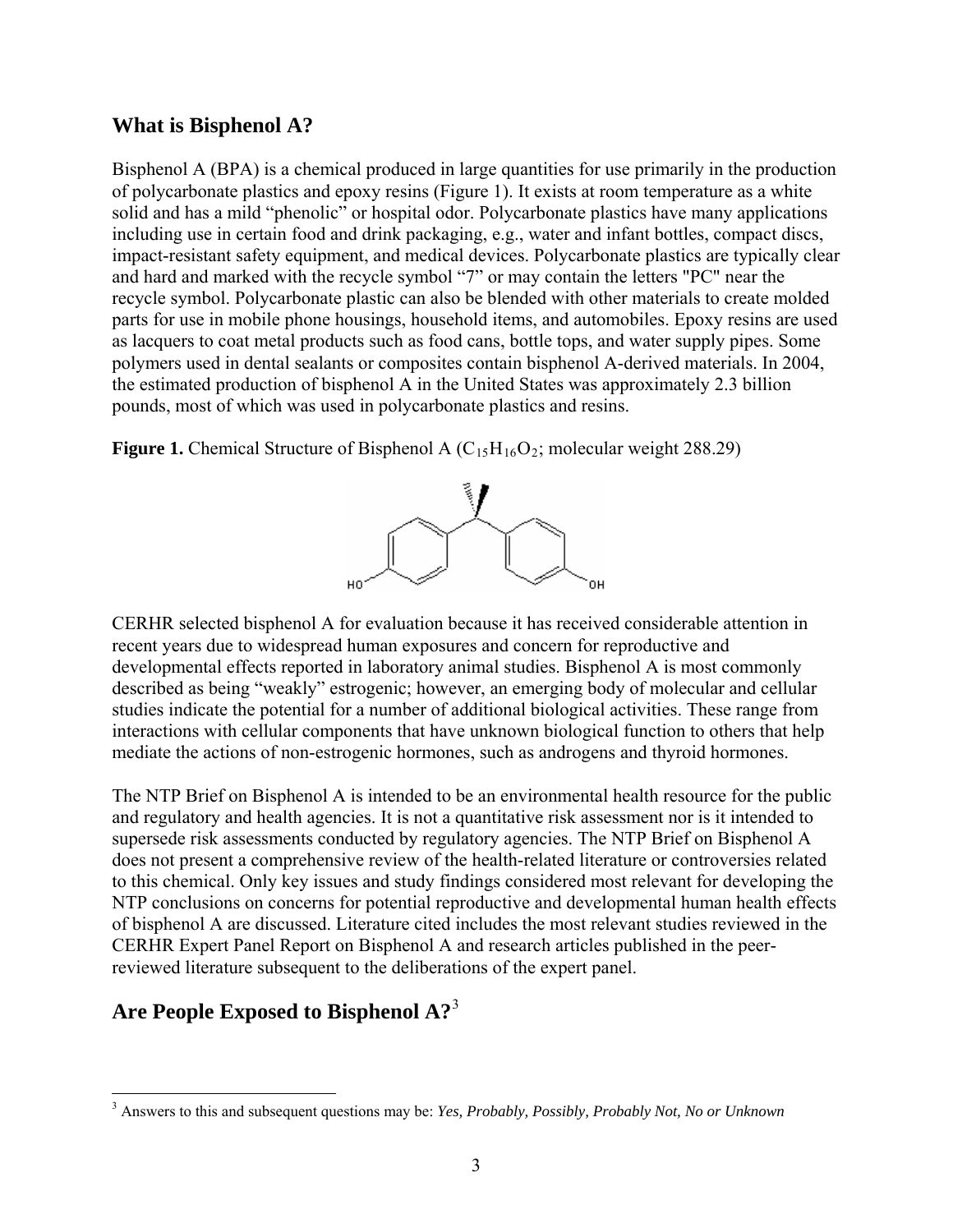*Yes.* The primary source of exposure to bisphenol A for most people is through the diet. While air, dust, and water (including skin contact during bathing and swimming) are other possible sources of exposure, bisphenol A in food and beverages accounts for the majority of daily human exposure [(*1*); reviewed in (*2, 3*)]. Bisphenol A can migrate into food from food and beverage containers with internal epoxy resin coatings and from consumer products made of polycarbonate plastic such as baby bottles, tableware, food containers, and water bottles. The degree to which bisphenol A migrates from polycarbonate containers into liquid appears to depend more on the temperature of the liquid than the age of the container, i.e., more migration with higher temperatures (*4*). Bisphenol A can also be found in breast milk (*5*). Short-term exposure can occur following application of certain dental sealants or composites made with bisphenol A-derived material such as bisphenol A-dimethyl acrylate (bis-DMA). Workers may be exposed during the manufacture of bisphenol A and bisphenol A-containing products.

Estimating human exposure to bisphenol A is generally done in one of two ways. Concentrations of bisphenol A can be measured directly in human blood, urine, breast milk, and other fluids or tissues ("biomonitoring"). Researchers can use biomonitoring information, such as the concentration of bisphenol A in urine, to estimate ("back calculate") a total intake that reflects all sources of exposure, both known and unknown. Scientists can also add, or aggregate, the amounts of bisphenol A detected in various sources, i.e., food and beverage, air, water, dust. The approach of aggregating exposure to estimate daily intake requires sources of exposure to be known and measured. In general, estimates based on biomonitoring are preferred for calculating total intake because all sources of exposure are integrated into the fluid or tissue measurement and do not have to be identified in advance. Estimates based on sources of exposure are useful to help discern the relative contributions of various exposure pathways to total intake.

The highest estimated daily intakes of bisphenol A in the general population occur in infants and children (Table 1). Infants and children have higher intakes of many widely detected environmental chemicals because they eat, drink, and breathe more than adults on a pound for pound basis. In addition, infants and children spend more time on the floor than adults and may engage in certain behaviors, such as dirt ingestion or mouthing of plastic items that can increase the potential for exposure.

Biomonitoring studies show that human exposure to bisphenol A is widespread (Table 2). The 2003-2004 National Health and Nutrition Examination Survey (NHANES III) conducted by the Centers for Disease Control and Prevention (CDC) found detectable levels of bisphenol A in 93% of 2517 urine samples from people 6 years and older (*6*). This study did not include children younger than 6 years of age. The CDC measured the "total" amount of bisphenol A in urine, a value that includes both bisphenol A and its metabolites. The CDC NHANES data are considered representative of exposures in the United States because of the large number of people included in the survey and the process used to select participants. In addition, the analytical techniques used by the CDC to measure bisphenol A are considered very accurate by the scientific community. Many smaller studies also report detection of bisphenol A in urine, blood, and other body fluids and tissues from people in the United States, Europe, and Asia [(*7- 10*); studies published prior to mid-2007 are reviewed in (*2, 3, 11*)]. Concentrations of bisphenol A measured in breast milk and the blood of pregnant women in the United States are presented in Table 3.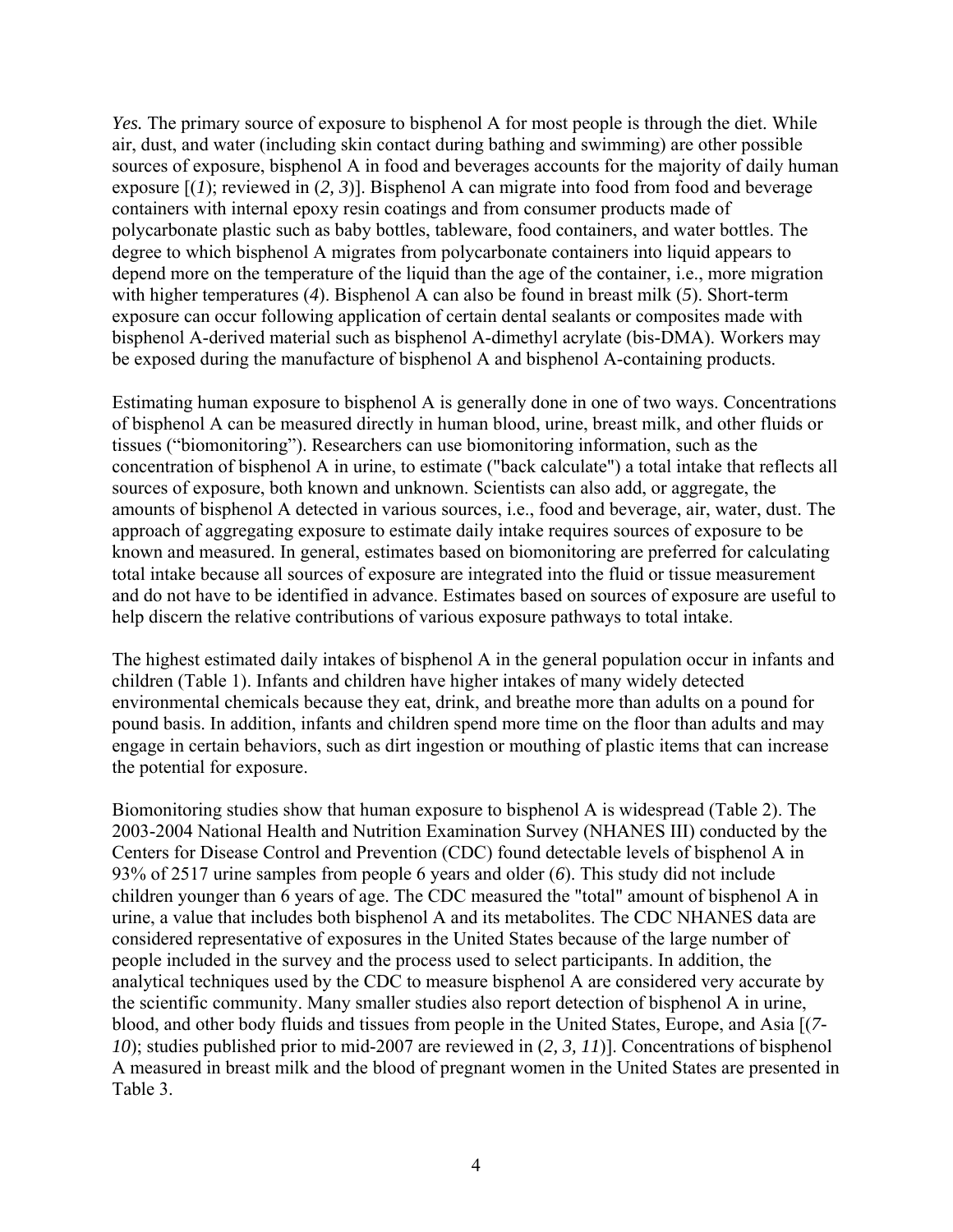It is helpful in interpreting the biomonitoring data for bisphenol A to understand how the body processes and excretes it once exposure occurs. Following ingestion, the majority of bisphenol A is quickly bound to glucuronic acid to produce bisphenol A-glucuronide, a metabolic process called glucuronidation that is carried out by enzymes primarily in the liver [reviewed in (*2*)]. Glucuronidation makes bisphenol A more soluble in water and, therefore, easier to eliminate in the urine and also minimizes its ability to interact with biological processes in the body. To a lesser extent, unconjugated parent (commonly referred to as "free")<sup>[4](#page-5-0)</sup> bisphenol A is converted to other metabolites, primarily bisphenol A sulfate. Understanding the degree to which bisphenol A is metabolized is very important in determining whether bisphenol A poses a potential risk to human reproduction and development. While free bisphenol A and its major metabolites (bisphenol A-glucuronide and bisphenol A-sulfate) can all be measured in humans, only free bisphenol A is considered to be biologically active.

There is evidence in laboratory rodents that very young animals metabolize bisphenol A to its main biologically inactive metabolite, bisphenol A-glucuronide, less efficiently than adult animals (*12-14*). Neonatal rats do have some capacity to metabolize and eliminate bisphenol A; however, the enzyme systems that metabolize bisphenol A are not fully mature at this age and, as a result, neonatal rats have higher circulating concentrations of free bisphenol A in their blood compared to older animals given an equal exposure (*12*). There is also evidence for postnatal maturation of the corresponding enzymes in humans. Although a reduced ability or efficiency to glucuronidate is generally predicted for human fetuses and infants, this issue has not been specifically studied for bisphenol A [reviewed in (*2*)].

<span id="page-5-0"></span> 4 Unmetabolized bisphenol A is commonly referred to as "free"; however, the majority of "free" bisphenol A circulating in human blood is bound to plasma proteins.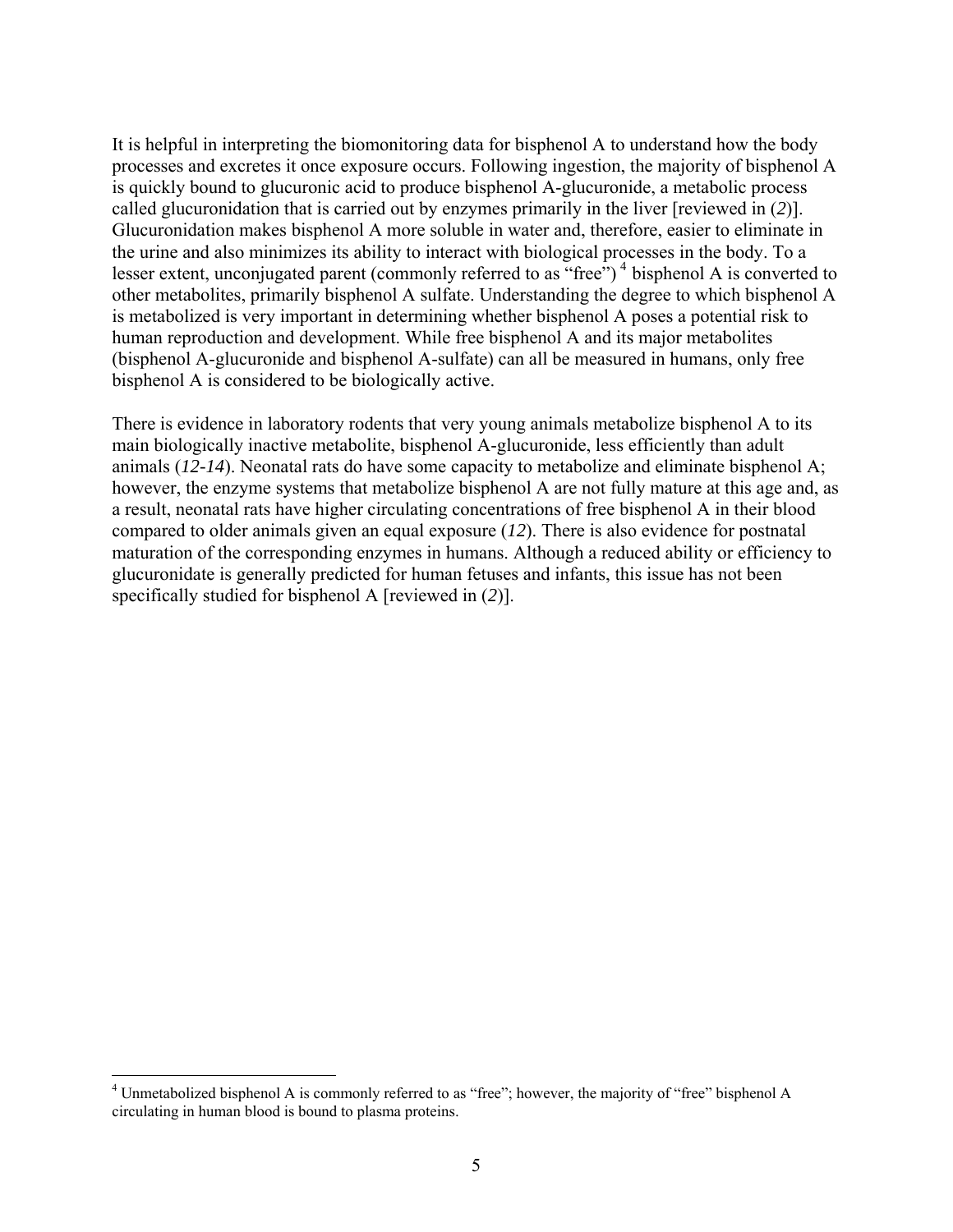| Population                             | BPA µg/kg bw/day | <b>Assumptions</b>                                                                                                                                                                                                                                                                                                                                                                                                                                                                                                                                                                                                                                                                                                                                                                                                                                                                                                                                                                                                                                                                                                                                                                                                                                                                 | <b>References</b>       |
|----------------------------------------|------------------|------------------------------------------------------------------------------------------------------------------------------------------------------------------------------------------------------------------------------------------------------------------------------------------------------------------------------------------------------------------------------------------------------------------------------------------------------------------------------------------------------------------------------------------------------------------------------------------------------------------------------------------------------------------------------------------------------------------------------------------------------------------------------------------------------------------------------------------------------------------------------------------------------------------------------------------------------------------------------------------------------------------------------------------------------------------------------------------------------------------------------------------------------------------------------------------------------------------------------------------------------------------------------------|-------------------------|
| Infant $(0 - 6$ months)<br>Formula-fed | $1 - 11*$        | • 1 assumes body weight of 4.5 kg and formula intake of 700 ml/day with 6.6 $\mu$ g/L [maximum]<br>concentration detected in U.S. canned formula $(15, 16)$ ] $(2)$<br>11 assumes body weight of 6.1 kg and formula intake of 1060 ml/day with (1) 50 $\mu$ g/L bisphenol<br>A/day migrating into formula from polycarbonate bottles $(8.7 \mu g/kg$ bw/day); and $(2)$ 14.3 $\mu$ g<br>bisphenol A/day ingested from powdered infant formula packed in food cans with epoxy linings (2.3)<br>$\mu$ g/kg bw/day) [0.143 kg powder/day (the amount of powder required to reconstitute a volume of<br>formula of 1060 ml/day) containing 14.3 µg bisphenol A (100 µg bisphenol A/kg powder)]. 8.7 +<br>$2.3 = 11 \mu g/kg$ bw/day (17)                                                                                                                                                                                                                                                                                                                                                                                                                                                                                                                                               | $(2, 17-19)$            |
| Infant $(0 - 6$ months)<br>Breast-fed  | $0.2 - 1*$       | • 0.2 assumes body weight of 6.1 kg and breast milk intake of 1060 ml/day with 0.97 $\mu$ g/L bisphenol<br>A [maximum concentration of bisphenol A detected in Japanese breast milk samples $(20)(17)$<br>• 1 assumes body weight of 4.5 kg and breast milk intake of 700 ml/day with 6.3 $\mu$ g/L free bisphenol<br>A [maximum concentration of free bisphenol A detected in U.S. breast milk samples $(5)(2)$                                                                                                                                                                                                                                                                                                                                                                                                                                                                                                                                                                                                                                                                                                                                                                                                                                                                   | (2, 17)                 |
| Infant $(6 - 12$ months)               | $1.65 - 13*$     | • 1.65 assumes body weight of 8.8 kg with (1) 7 $\mu$ g/L bisphenol A/day from formula intake of 700<br>ml/day with 10 $\mu$ g/L (0.8 $\mu$ g/kg bw/day); and (2) 7.6 $\mu$ g/kg bisphenol A/day from ingestion of 0.38<br>kg canned food/day with 20 $\mu$ g/kg (~0.85 $\mu$ g/kg bw/day). 0.8 + 0.85 = 1.65 (18)<br>• 13 assumes body weight of 7.8 kg, formula intake of 920 ml/day, and food consumption of 0.407<br>kg/day with (1) 50 µg/L bisphenol A migrating into formula from polycarbonate bottles (5.9 µg/kg)<br>bw/day); (2) 12.4 µg bisphenol A/day ingested from powdered infant formula packed in food cans<br>with epoxy linings $(1.6 \mu g/kg$ bw/day) $[0.124 \text{ kg}$ powder/day (the amount of powder required to<br>reconstitute a volume of formula of 920ml/day) containing 12.4 µg bisphenol (100 µg bisphenol<br>A/kg powder)]; (3) 40.7 µg bisphenol A/day ingested from canned food (5.2 µg/kg bw/day) [0.407<br>kg food/day containing 40.7 µg bisphenol A (100 µg bisphenol A/kg food)]; and (4) 2.04 µg<br>bisphenol A/day migration from polycarbonate tableware (0.26, or $\sim$ 0.3 µg/kg bw/day )[0.407 kg<br>food/day containing 2.04 µg bisphenol A (5 µg bisphenol A/kg food)] $5.9 + 1.6 + 5.2 + 0.3 = 13.0$<br>$\mu$ g/kg bw/day (17) | $(16-19)$               |
| Child $(1.5 – 6 \text{ years})$        | $0.043 - 14.7$   | 0.043 is the mean (range: $0.018 - 0.071$ µg/kg bw/day) based on individual body weight and<br>measured concentrations of bisphenol in indoor and outdoor air, dust, soil, and liquid and solid food<br>from daycare and home and the assumption of $100\%$ absorption (21)<br>14.7 assumes body weight of 14.5 kg and consumption of 2 kg canned food/day with (1) 200 µg<br>bisphenol A/day ingested from canned food $(\sim 14 \,\mu g/kg$ bw/day) [2 kg food/day containing 200 $\mu$ g<br>bisphenol A (100 µg bisphenol A/kg food)]; and (2) 10 µg bisphenol A/day migration from<br>polycarbonate tableware $\left(\sim 0.7 \,\mu g/kg$ bw/day)[2 kg food/day containing 10 µg bisphenol A (5 µg)<br>bisphenol A/kg food)] $14 + 0.7 = 14.7(19)$                                                                                                                                                                                                                                                                                                                                                                                                                                                                                                                             | $(1, 17-19, 21,$<br>22) |
| Adult – general population             | $0.008 - 1.5**$  | 0.008 assumes body weight of 74.8 kg and is based on measured concentrations of bisphenol A in 80<br>canned and bottled food items and a 24-hour dietary recall in $~1400$ New Zealanders (23)                                                                                                                                                                                                                                                                                                                                                                                                                                                                                                                                                                                                                                                                                                                                                                                                                                                                                                                                                                                                                                                                                     | $(16-19, 22, 23)$       |

## **Table 1. Summary of Ranges of Estimated Daily Intakes in People Based on Sources of Exposure**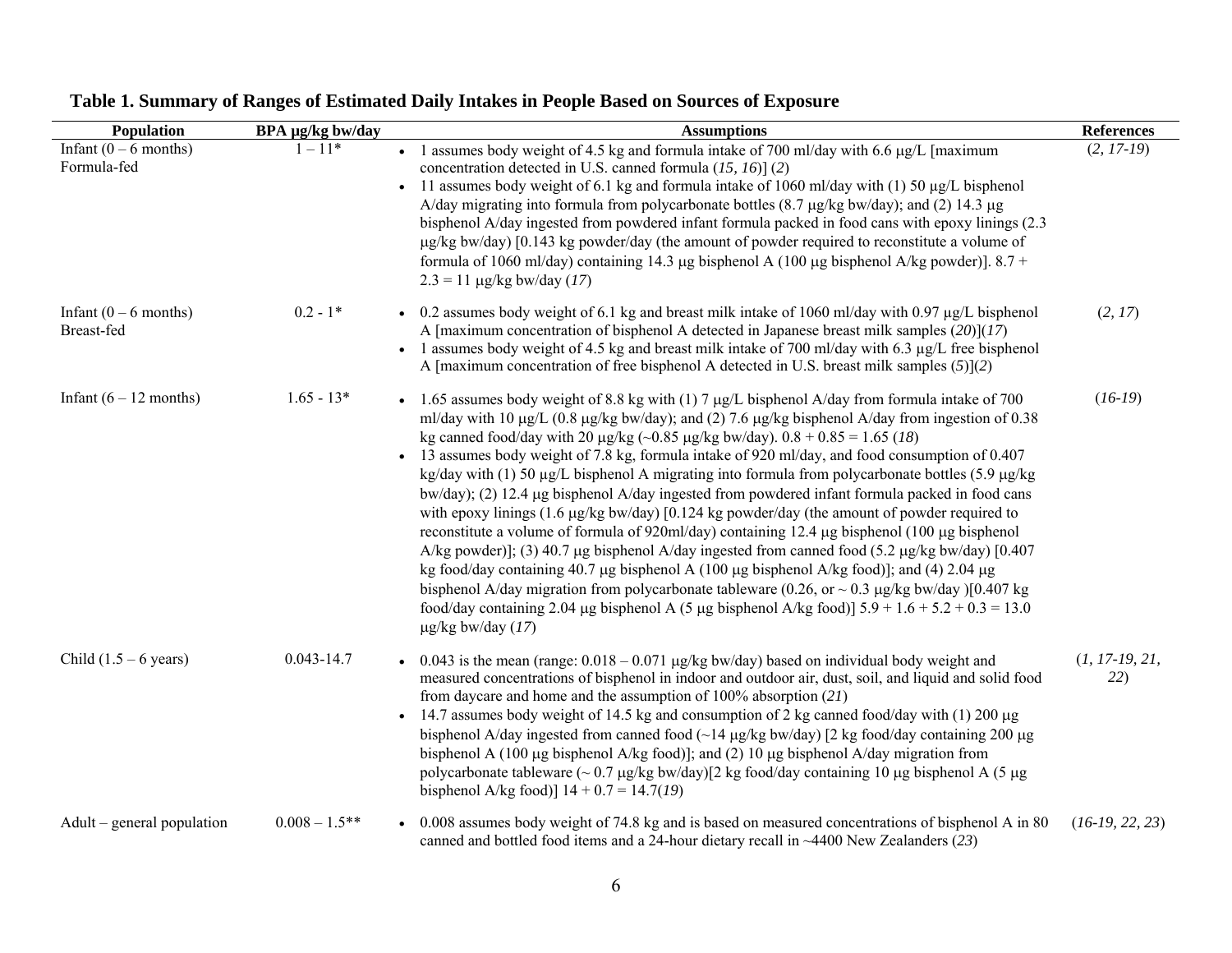| <b>Population</b>    | BPA µg/kg bw/day | <b>Assumptions</b>                                                                                                                                                                                                                                                                                                                                                                                                                                                                                                                                                                                                                            | <b>References</b> |
|----------------------|------------------|-----------------------------------------------------------------------------------------------------------------------------------------------------------------------------------------------------------------------------------------------------------------------------------------------------------------------------------------------------------------------------------------------------------------------------------------------------------------------------------------------------------------------------------------------------------------------------------------------------------------------------------------------|-------------------|
|                      |                  | 1.5 assumes body weight of 60 kg and (1) 70 µg bisphenol A/day from canned food (1.2 µg/kg)<br>bw/day [3 kg/day total consumption (1 kg solid food with 50 µg bisphenol A /kg and 2 L beverage<br>with 10 $\mu$ g bisphenol A/L)]; and 15 $\mu$ g bisphenol A/day migration from polycarbonate tableware<br>$(0.25, \text{ or } 0.3 \text{ µg/kg})$ bw/day $\frac{3}{4}$ kg food/day containing 15 µg bisphenol A (5 µg bisphenol A/kg<br>food)] $1.2 + 0.3 = 1.5 \mu g/kg$ bw/day (17)                                                                                                                                                       |                   |
| Adult - occupational | $0.043 - 100$    | 0.043 is based on back calculating from a median urinary bisphenol A concentration of 1.06<br>umol/mol creatinine (2.14 µg/g creatinine) from Hanaoka et al. (24). A daily intake of 0.043 µg/kg<br>bw/day is based on the assumption of 1200 mg/day creatinine excretion $(2.57 \mu g/day)$ bisphenol<br>excreted) and a body weight of 60 kg $(2)$ .<br>100 is the maximal estimated exposures in U.S. powder paint workers based on time weighted<br>averages of 0.001–1.063 mg/m <sup>3</sup> , an inhalation factor of 0.29 m <sup>3</sup> /kg day (25), 100% absorption from<br>the respiratory system, and 8 hours worked per day (2). | (2, 19, 25)       |
|                      |                  | *A study by Miyamoto et al. (22) reported much lower estimated intakes for infants (0.028 to 0.18 µg/kg bw/day); however, these estimates were excluded from the<br>ournous toble because (1) ingufficient detail was presented in the study to understand the ecountries used to derive these yellies, and (2) the outbors essumed no                                                                                                                                                                                                                                                                                                        |                   |

summary table because (1) insufficient detail was presented in the study to understand the assumptions used to derive these values, and (2) the authors assumed no bisphenol A in breast milk, an assumption not supported by data from the CDC (*5*) and Sun *et al.* (*20*).

\*\* The European Union (*19*) calculated an extreme worst case scenario of ~ 9 μg/kg bw/day based on 1.4 μg/kg bw/day from food plus ~ 7 μg/kg bw/day from wine. The high estimated intake from wine (0.75 L wine/day with 650 µg bisphenol A /L = 325 µg bisphenol A/day, or ~7 µg/kg bw/day, from wine) was based on an extraction study conducted with an epoxy resin that is sometimes used to line wine vats. A study published subsequent to the evaluation by the European Union identified a maximum concentration of 2.1 µg bisphenol A /L in wine (*26*).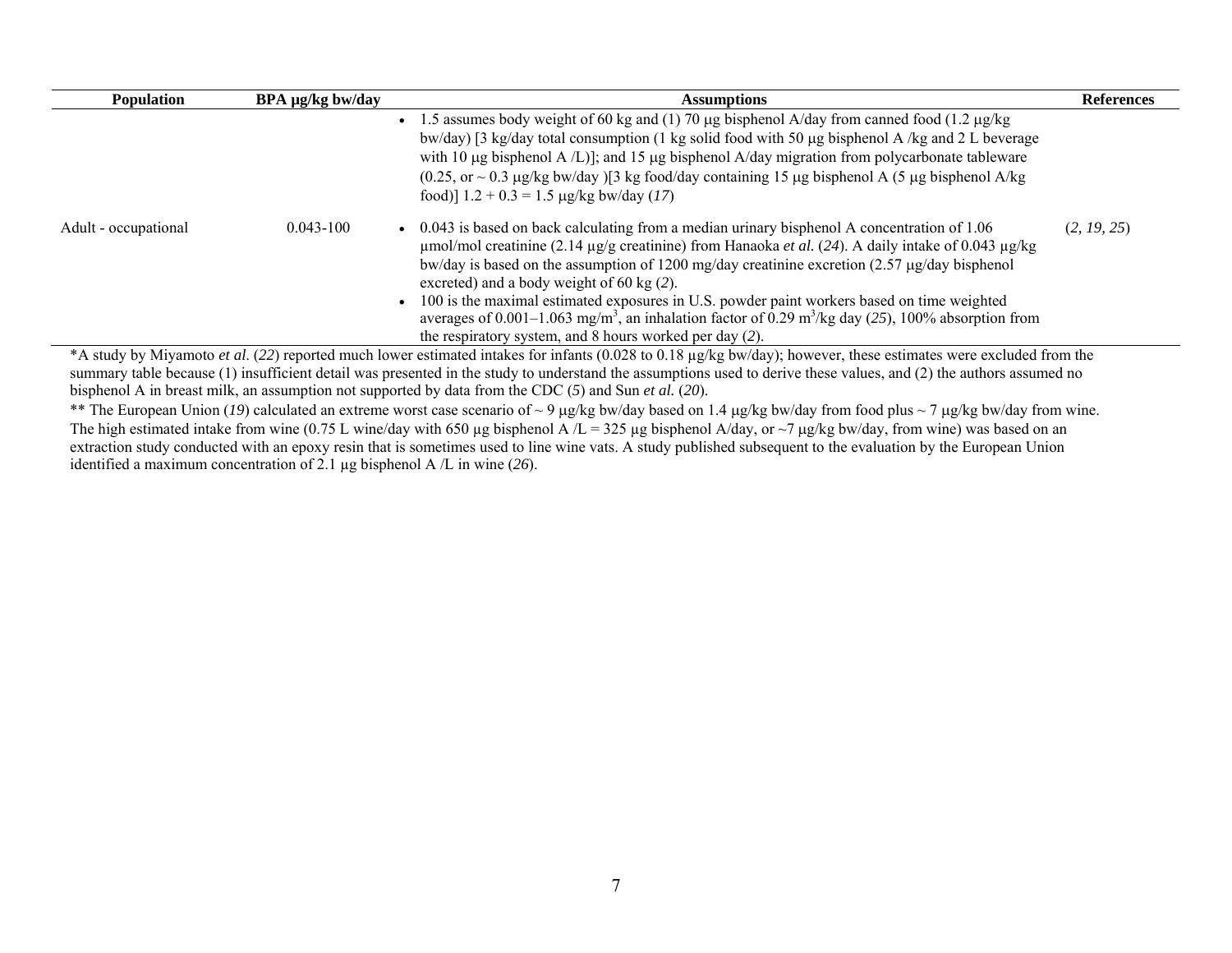| <b>Population</b> | Urinary Concentration of Total Bisphenol A $(\mu g/L)$<br>median $(25th - 95th)$ percentile range)* (6) | Estimated Intake of Bisphenol A (µg/kg bw/day)<br>median $(25th - 95th)$ percentile range)** $(27)$ |
|-------------------|---------------------------------------------------------------------------------------------------------|-----------------------------------------------------------------------------------------------------|
| All               | $2.7(1.3-15.9)$                                                                                         | $0.0505(0.0235-0.2742)$                                                                             |
| $6-11$ years      | $3.7(1.7-16.0)$                                                                                         | $0.0674(0.0310-0.3105)$                                                                             |
| $12-19$ years     | $4.2(1.9-16.5)$                                                                                         | $0.0773(0.0378 - 0.3476)$                                                                           |
| $20-39$ years     | $3.1(1.5-15.4)$                                                                                         | $0.0563(0.0272-0.2893)$                                                                             |
| $40-59$ years     | $2.4(1.1-15.5)$                                                                                         | $0.0415(0.0179 - 0.2335)$                                                                           |
| $60+$ years       | $1.9(0.8-13.3)$                                                                                         | $0.0334(0.0163 - 0.2331)$                                                                           |
| Female            | $2.4(1.2-15.7)$                                                                                         | $0.0443(0.0190 - 0.2705)$                                                                           |
| Male              | $3.2(1.4-16.0)$                                                                                         | $0.0572(0.0269 - 0.2778)$                                                                           |

**Table 2. Urinary Concentrations and Corresponding "Back Calculated" Daily Intakes of Bisphenol A in People (United States)** 

\* The CDC data for ages 20-39 and 40-59 years were not presented in the study by Calafat *et al.* ( *6*). Lakind *et al*. (*27*) obtained these values from data files available on the CDC website (http://www.cdc.gov/nchs/about/major/nhanes/nhanes2003-2004/lab03\_04.htm). Lakind *et al.* (27) conducted a separate analysis of the CDC data and calculated mean and percentile values within 0.2 μg/L of those presented by Calafat *et al.* ( *6*).

\*\* Lakind *et al.* (*27*) assumed that daily intake of bisphenol A was equivalent to daily excretion. Daily excretion was calculated by multiplying the urine concentration of bisphenol A (µg/L) by 24-hour urinary output volume. Daily urinary volume was assumed to be 600 ml for children aged 6-11 years, 1200 for adult females, and 1600 for adult males. Body weight data from the 2003-2004 NHANES database was used to calculate daily intake adjusted for body weight.

| <b>Biological Medium</b> | <b>Population</b>    | Free BPA $(\mu g/L)$        | Total BPA $(\mu g/L)$       | <b>Reference</b> |
|--------------------------|----------------------|-----------------------------|-----------------------------|------------------|
|                          | (sample size)        | mean or median [range]      | mean or median [range]      |                  |
| Blood                    | Pregnant women (40)  | mean: $5.9$ [0.5 - 22.4]    |                             | (10)             |
| Breast milk              | Lactating women (20) | mean: $1.3$ ; median: $0.4$ | mean: $1.3$ ; median: $1.1$ | (5)              |
|                          |                      | $[< 0.3$ (LOD) - 6.3]       | $[< 0.3$ (LOD) - 7.3]       |                  |

LOD = limit of detection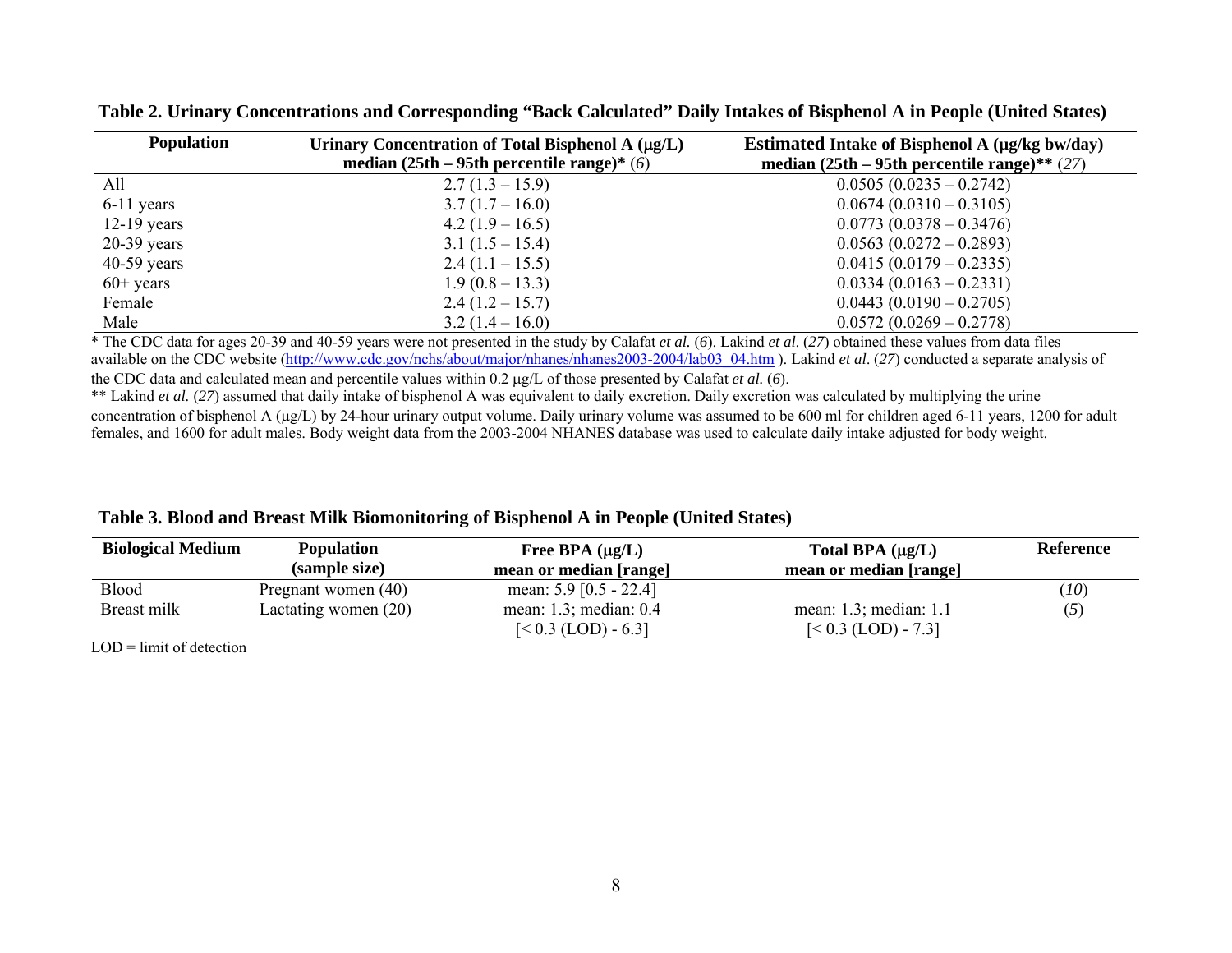## <span id="page-9-0"></span>**Can Bisphenol A Affect Human Development or Reproduction?**

*Possibly.* Although there is no direct evidence that exposure of people to bisphenol A adversely affects reproduction or development, studies with laboratory rodents show that exposure to high dose levels of bisphenol A during pregnancy and/or lactation can reduce survival, birth weight, and growth of offspring early in life, and delay the onset of puberty in males and females. These effects were seen at the same dose levels that also produced some weight loss in pregnant animals ("dams"). The administered dose levels associated with delayed puberty ( $\geq$  50 mg/kg bw/day), growth reductions ( $\geq 300$  mg/kg bw/day), or survival ( $\geq 500$  mg/kg bw/day) are far in excess of the highest estimated daily intakes of bisphenol A in children  $(< 0.0147$  mg/kg bw/day), adults (< 0.0015 mg/kg bw/day), or workers (0.100 mg/kg bw/day) (Table 1). These "high" dose effects of bisphenol A are not considered scientifically controversial and provide *clear evidence* of adverse effects on development in laboratory animals.

In addition to effects on survival and growth seen at high dose levels of bisphenol A, a variety of effects related to neural and behavior alterations, precancerous lesions in the prostate and mammary glands, altered prostate gland and urinary tract development, and early onset of puberty in females have been reported in laboratory rodents exposed during development to much lower doses of bisphenol A ( $\geq 0.0024$  mg/kg bw/day) that are more similar to human exposures. In contrast to the "high" dose developmental effects of bisphenol A, there is scientific controversy over the interpretation of the "low" dose findings. When considered together, the results of "low" dose studies of bisphenol A provide *limited evidence* for adverse effects on development in laboratory animals (see **Figures 2a & 2b**).

Recognizing the lack of data on the effects of bisphenol A in humans and despite the limitations in the evidence for "low" dose effects in laboratory animals discussed in more detail below, the possibility that bisphenol A may alter human development cannot be dismissed (see **Figure 3**).

#### **Supporting Evidence**

The NTP finds that there is clear evidence of adverse developmental effects at "high" doses of bisphenol A in the form of fetal death, decreased litter size, or decreased number of live pups per litter in rats (≥ 500 mg/kg bw/day) (*28, 29*) and mice (≥ 875 mg/kg bw/day) (*30-32*), reduced growth in rats (≥ 300 mg/kg bw/day) (*28, 29*) and mice (≥ 600 mg/kg bw/day) (*30, 31, 33*), and delayed puberty in male mice (600 mg/kg bw/day) (*33*), male rats (≥ 50 mg/kg bw/day) (*29, 34*) and female rats (≥50 mg/kg bw/day) (*29, 35*).

In addition to these "high" dose effects on survival and growth, the NTP recognizes that there are studies that provide evidence for a variety of effects at much lower dose levels of bisphenol A related to neural and behavioral alterations in rats and mice ( $\geq 0.010$  mg/kg bw/day) (36-42), preneoplastic lesions in the prostate and mammary gland in rats (0.010 mg/kg bw/day and 0.0025 mg/kg bw/day, respectively) (*43-45*), altered prostate and urinary tract development in mice (0.010 mg/kg bw/day) (*46*), and early onset of puberty in female mice (0.0024 and 0.200 mg/kg bw/day) (*40, 47*).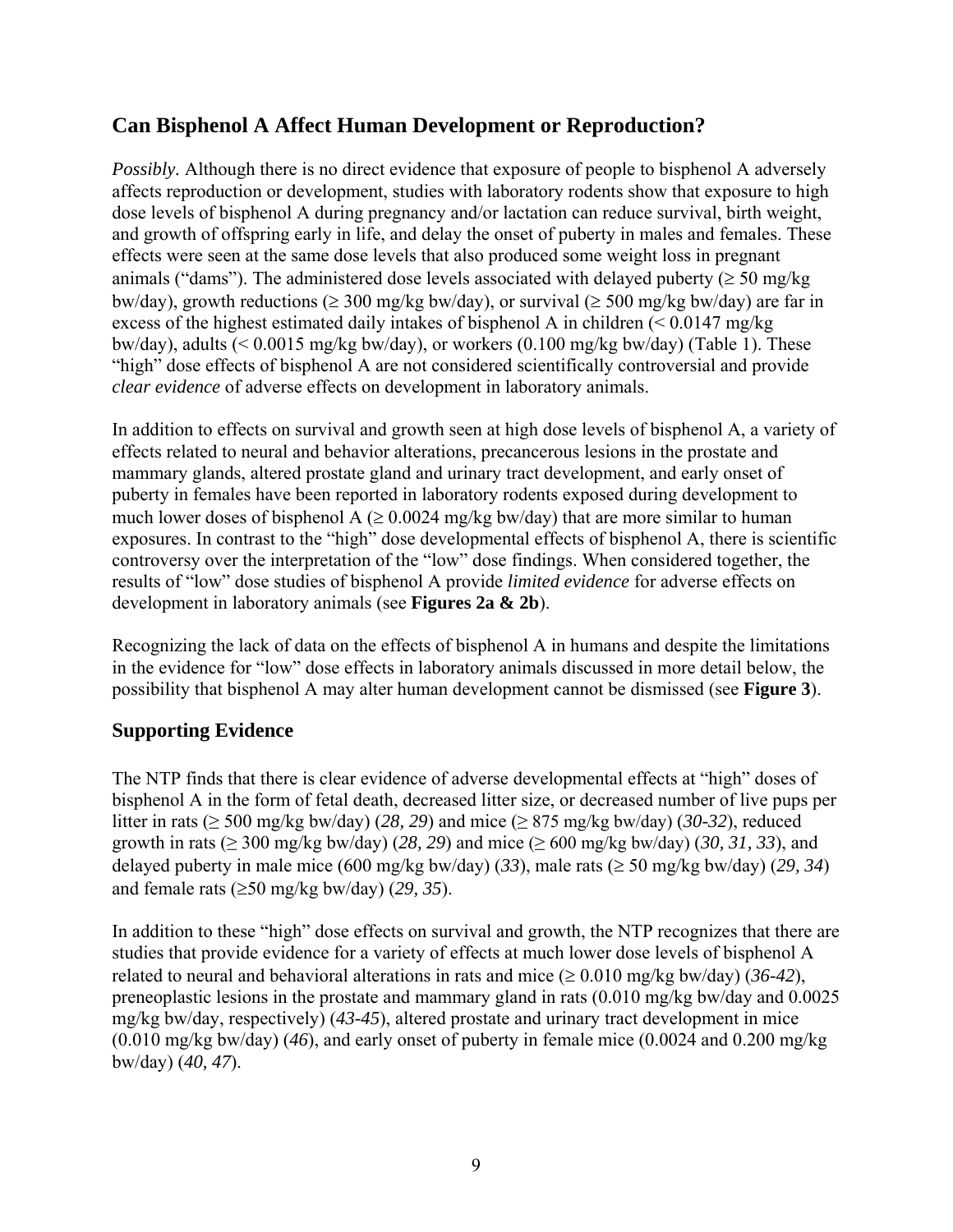<span id="page-10-0"></span>These "low" dose findings in laboratory animals have proven to be controversial for a variety of reasons including concern for insufficient replication by independent investigators, questions on the suitability of various experimental approaches, relevance of the specific animal model used for evaluating potential human risks, and incomplete understanding or agreement on the potential adverse nature of reported effects. These issues have been extensively addressed elsewhere (*2, 48-52*) and were considered by the NTP when evaluating the bisphenol A literature.

#### *How Was This Conclusion Reached?*

Scientific decisions concerning health risks are generally based on what is known as the "weightof-evidence." In the case of bisphenol A, evidence from the limited number of studies in humans exposed to bisphenol A is not sufficient to reach conclusions regarding possible developmental or reproductive hazard. In contrast, there is a large literature of laboratory animal studies. These include studies of traditional designs carried out to assess the toxicity of bisphenol A, as well as a wide variety of studies examining the possibility that exposure to "low" doses of bisphenol A, defined in the NTP Brief on Bisphenol A as  $\leq$  5 mg/kg bw/day (53), during critical periods of development might result in adverse health outcomes later in life due to its estrogenic or other biological properties. Many of these latter studies were designed not as toxicology studies but rather to probe very specific experimental questions and their results are not always easily interpreted with regard to how they contribute to the weight-of-evidence for human health risks.

Many of the laboratory animal studies of bisphenol A have technical or design shortcomings or their reports do not provide sufficient experimental details to permit an assessment of technical adequacy (*2*). As discussed in more detail below, the NTP did not establish strict criteria for determining which studies from the bisphenol A literature to consider for the evaluation. Rather, in an effort to glean information that might contribute to understanding the numerous reported effects of bisphenol A, NTP evaluated many individual study reports. Attention was paid to issues of sample size, control for litter effects, and various other aspects of experimental design; however, experimental findings were initially evaluated in relation to their biological plausibility and consistency across studies by multiple investigators. Studies were then evaluated as to their adequacy of experimental design and the likelihood that any inconsistent outcomes resulted from differences or shortcomings in experimental design. The NTP considered several overarching issues when evaluating the bisphenol A literature:

• Are the *in vivo* effects reproducible and/or biologically plausible?

Two issues become evident when considering the topic of reproducibility of effects in the bisphenol A literature. In some cases, the reproducibility of certain effects has been questioned because attempts at replication by other researchers using similar experimental designs did not necessarily produce consistent findings. This leads to reduced confidence in the utility of the effect for identifying a hazard. Numerous reasons have been suggested to explain the inconsistent findings including differences in sensitivity of the rodent model, i.e., species, strain, breeding stock, the author's funding source, the degree of laboratory expertise, and variations in diet,<sup>[5](#page-10-0)</sup> animal husbandry, and route of administration. However, it is not known if these factors

<sup>&</sup>lt;sup>5</sup><br>Understanding the impact of variations in dietary phytoestrogen content in laboratory animal studies of estrogenic compounds, including bisphenol A, is an active area of inquiry (*54*). Recent research suggests that bisphenol A may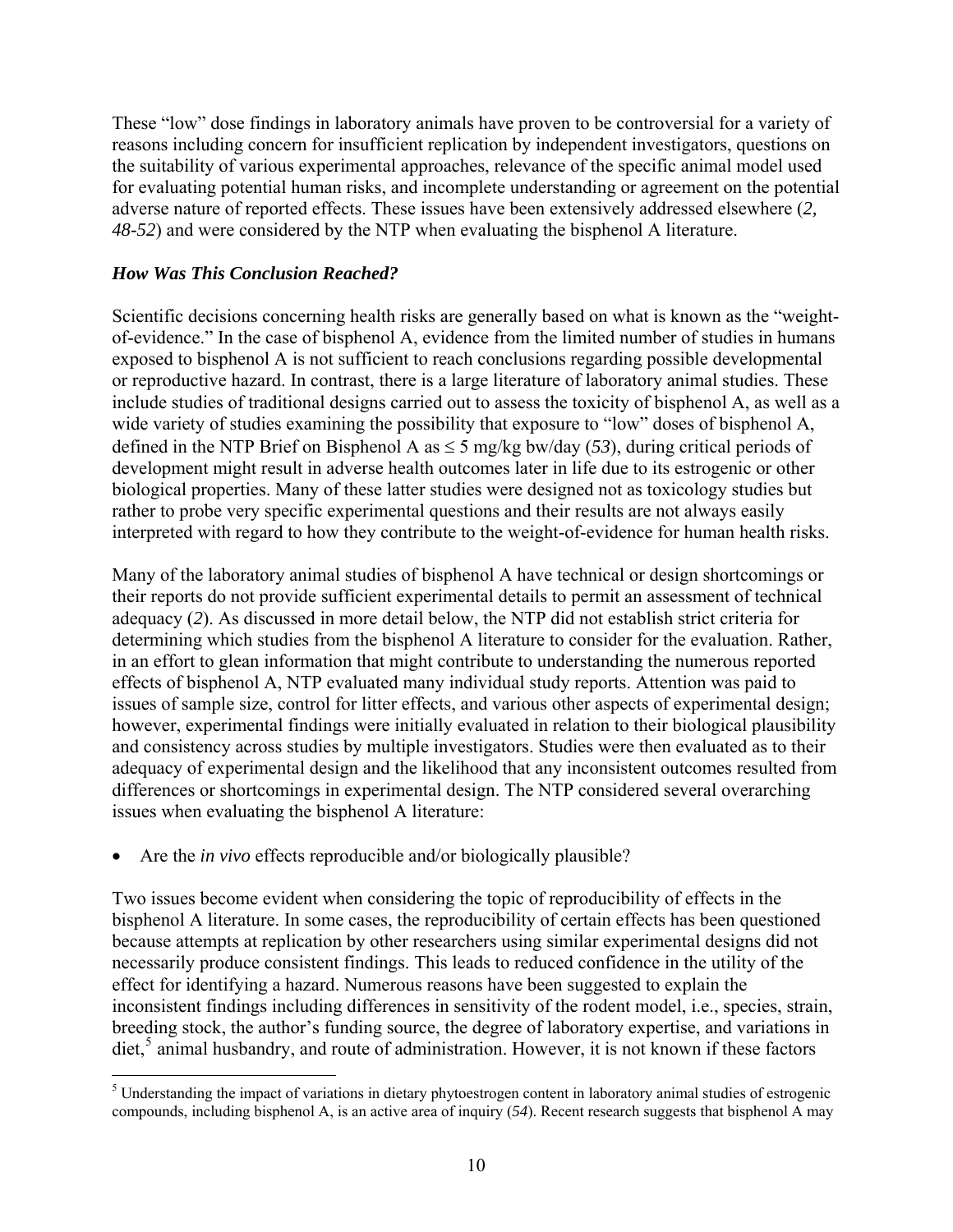account for the inconsistencies. In other cases, particularly for findings based on studies with very specific experimental questions, variations in experimental design are large enough to conclude that the reproducibility of the finding is essentially unknown. A number of these effects have not been addressed in traditional toxicity studies carried out to assess the toxicity of bisphenol A. Typically the safety studies do not probe for potential organ effects with the same degree of specificity or detail as those studies with specific experimental questions. The NTP evaluated the biological plausibility of findings with unknown reproducibility in light of supporting data at the mechanistic, cellular, or tissue level.

Another issue is that the "low" dose studies generally have not tested higher dose levels of bisphenol A, i.e., > 1 mg/kg. Testing over a wide range of dose levels is necessary to adequately characterize the dose-response relationship. Typically, effects are easier to interpret when the dose-response curve is monotonic and the incidence, severity, or magnitude of response increases as the dose level increases. Effects that have biphasic, or non-monotonic dose response curves, are well documented in toxicology, endocrinology and other scientific disciplines (*56, 57*), but can be more difficult to interpret, which often limits their impact in risk assessments or other health evaluations. Testing higher dose levels may also identify additional effects that aid in interpreting the "low" dose finding with respect to potential health risk.

• Do the *in vivo* effects represent adverse health findings in laboratory animals and/or humans?

A general limitation in the "low" dose literature for bisphenol A is that many studies have addressed very specific experimental questions and not necessarily established a clear linkage between the "low" dose finding and a subsequent adverse health impact. For example, when an effect is observed in fetal, neonatal, or pubertal animals, investigations may not have been conducted to determine if the effect persists or manifest as a clear health effect later in life. Establishing a linkage to an adverse health impact is important because many of the "low" dose findings can be described as subtle, which can make them difficult to utilize for risk assessment purposes. An additional factor in considering the adversity of a finding is determining if the experimental model is adequate for predicting potential human health outcomes.

• How should studies that use a non-oral route of administration be interpreted?

Because the majority of exposure to bisphenol A occurs through the diet (*1*), laboratory animal studies that use the oral route of administration are considered the most useful to assess potential effects in humans. However, a large number of the laboratory animal studies of bisphenol A have used a subcutaneous route of administration to deliver the chemical, either by injection or minipumps that are implanted under the skin. The consideration of these studies in health evaluations of bisphenol A has proven controversial (*2, 58*). There is scientific consensus that doses of bisphenol A administered orally and subcutaneously cannot be directly compared in adult laboratory animals because the rate of metabolism of bisphenol A differs following oral and nonoral administration. There is also consensus that fetal and neonatal rats do not metabolize bisphenol A as efficiently as adult rats at a given dose because the enzyme systems that are responsible for the metabolism of bisphenol A are not fully mature during fetal or neonatal life.

alter DNA methylation (an epigenetic mechanism to alter phenotype) following exposure during development and that this effect may be offset by dietary exposure to methyl donors or the phytoestrogen genistein (*55*).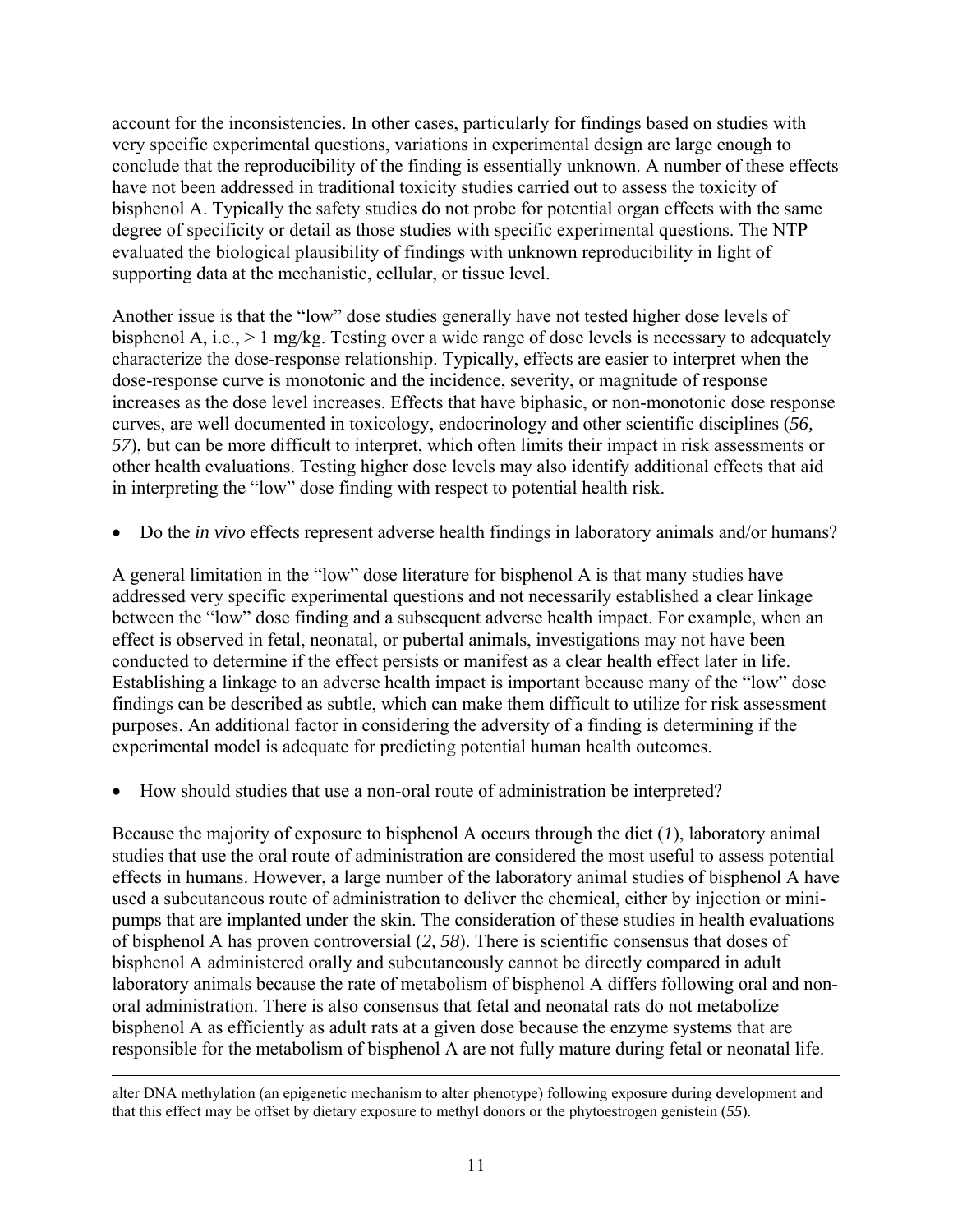However, there is scientific debate on whether the reduced metabolic capability of neonatal rats is sufficient to adequately metabolize low doses of bisphenol A.

In adult rats and monkeys, bisphenol A is metabolized to its biologically inactive form, or glucuronidated, more quickly when administered orally than by a non-oral route, e.g., subcutaneously, intraperitoneally, or intravenously (*59-61*). This is because bisphenol A administered orally first passes from the intestine to the liver where it undergoes extensive conjugation primarily with glucuronic acid before reaching the systemic circulation ("first pass metabolism"). Because non-oral administration bypasses the liver, and therefore first pass metabolism, these routes of dosing in adult rats and monkeys result in higher circulating concentrations of biologically active, free bisphenol A compared to oral administration. Although not tested directly in adult laboratory mice, the impact of first pass metabolism is predicted to be similar. Thus, a subcutaneous dose is expected to have a greater biological effect than the same dose delivered by mouth in adult laboratory animals, including in the offspring of dams treated with bisphenol A during pregnancy.

Studies that administer bisphenol A through non-oral routes are most useful for human health evaluations when information on the fate, e.g., half-life, and concentration of free bisphenol A in the blood or other tissue is also available. For example, if the peak and average daily concentrations of free bisphenol A in blood were measured following non-oral administration, these values could then be compared to levels of free bisphenol measured in rodent studies where bisphenol A is administered orally or to levels measured in humans. However, none of the reproductive and developmental toxicity studies that treated animals by non-oral routes of administration determined the circulating levels of free bisphenol A or its metabolites. As a result, studies that treat laboratory animals using non-oral routes of administration have often been considered of no or of limited relevance for estimating potential risk to humans (*2, 19, 48*).

As discussed previously (see "Are People Exposed to Bisphenol A?"), fetal and neonatal rats do not metabolize bisphenol A as efficiently as the adult and, as a result, have higher circulating concentrations of free bisphenol A for some period of time compared to adults receiving the same dose (*12-14*). The peak concentrations of free bisphenol A in the blood of 4-day old male and female rat pups orally dosed with 10 mg/kg are 2013 and 162-times higher than the peak blood levels measured in male and female adult rats treated with the same mg/kg dose (*12*). A measure of how long it takes the body to eliminate free bisphenol A, referred to as "half-life," was also slower at this dose in neonatal rats:  $> 6.7$  hours in male or female pups compared to well under an 1 hour in adult animals (*12*). Thus, for a given administered dose, blood levels of bisphenol A are higher in neonatal rats than in adults, and remain so longer following exposure. However, neonatal rats do have the ability to metabolize bisphenol A as indicated by the presence of bisphenol A glucuronide in the blood and the inability to detect the free form within the measurement sensitivity of the assay by 12 to 24-hours after treatment in females and males respectively (*12*).

Neonatal rats appear to be able to more efficiently metabolize bisphenol A when given at lower dose levels than at higher dose levels. Although Domoradzki *et al.* (*12*) also treated neonatal and adult animals with a lower dose level of bisphenol A, 1 mg/kg, making a direct comparisons based on age at exposure was not possible at that dose because free bisphenol A was too low to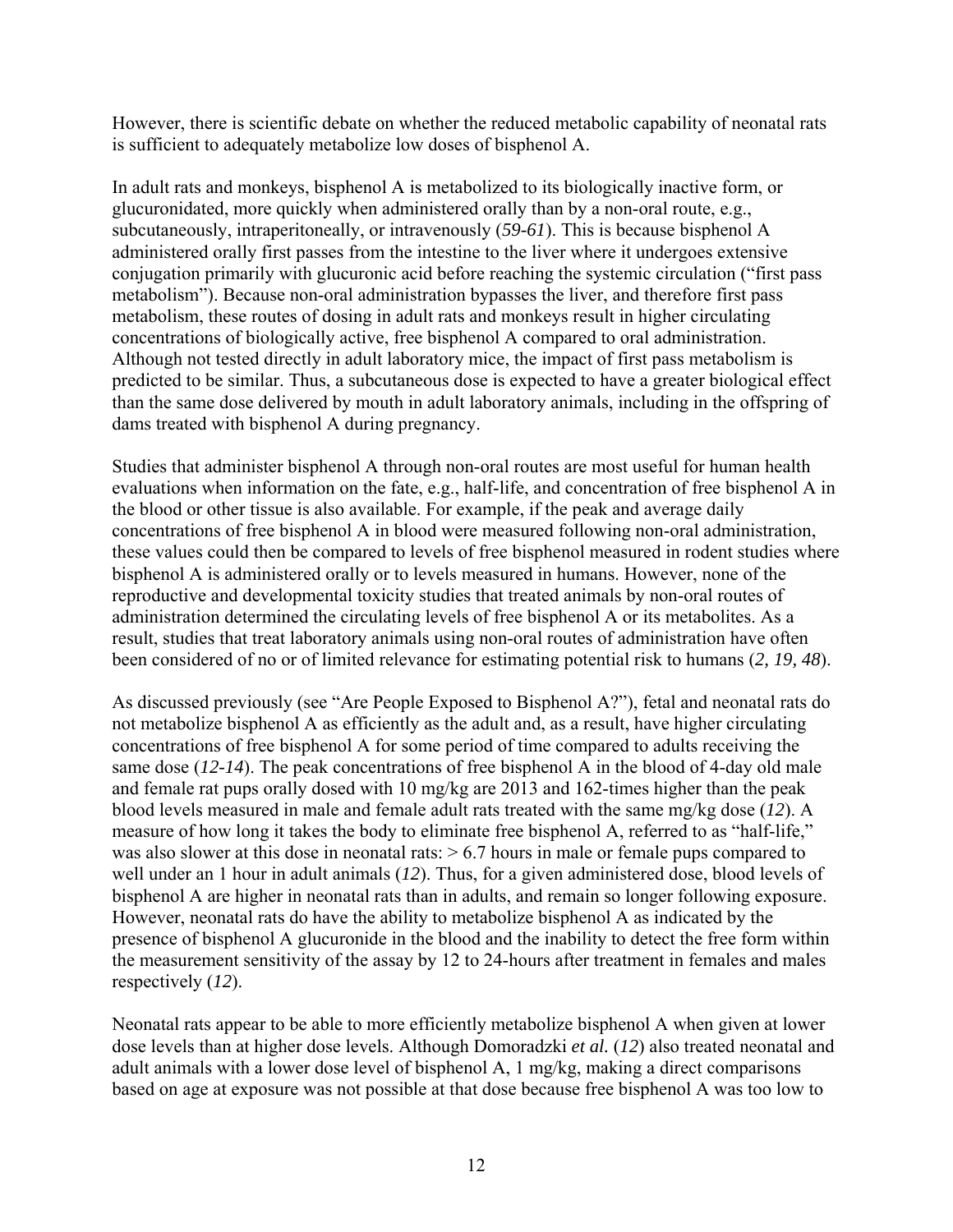<span id="page-13-0"></span>be quantified in the blood of adults. However, in 4-day old male and female rats treated with 1 mg/kg of bisphenol A, 98 – 100% of administered bisphenol A was detected as bisphenol A-glucuronide<sup>[6](#page-13-0)</sup> compared to 71 – 82% at 10 mg/kg, i.e., a smaller proportion of administered bisphenol A is glucuronidated at 10 mg/kg compared to 1 mg/kg. This would be expected when the limited capacity of young animals to metabolize bisphenol A is overwhelmed by dose levels of the compound. These data suggest more efficient metabolism by neonatal rats at 1 mg/kg compared to 10 mg/kg and imply that the age at exposure differences described above may be less profound in the "low" dose range  $(\leq 5 \text{ mg/kg bw/day})$ .

Taken together these data indicate that, compared to adults at a given dose, neonatal rats (and presumably mice) metabolize bisphenol A more slowly and suggest that differences in circulating levels of free bisphenol A arising from oral and subcutaneous routes of administration as a result of "first-pass metabolism" are reduced in fetal or infant animals compared to adults. This prediction is supported by a recent study that did not detect differences in the blood concentration of free bisphenol A as a function of route of administration (oral versus subcutaneous injection) in 3-day old female mice following treatment with either 0.035 or 0.395 mg/kg of bisphenol A (*58*).

While more research in this area is warranted, data from studies where bisphenol A was given by subcutaneous injection were considered as useful in the NTP evaluation as oral administration when treatment occurred during infancy when the capacity to metabolize bisphenol A is low. Studies in adult animals, including pregnant dams, that administered bisphenol A by subcutaneous injection or by a subcutaneous mini-pump were considered informative for identifying biological effects of bisphenol A but not for quantitatively comparing exposures in laboratory animals and humans.

• What is the impact of limitations in experimental design and how should studies with these limitations be interpreted?

The impact on study interpretation due to limitations in experimental design has been a significant point of discussion for bisphenol A, especially for the issues of (1) small sample size, (2) a lack of experimental or statistical control for litter effects, and (3) failure to use a positive control (*2, 62*).

In general, studies with larger sample sizes will have more power to detect an effect due to bisphenol A exposure than studies with small sample sizes. For this reason, "negative" results from small sample size studies are viewed with caution. On the other hand, "negative" results from studies with larger sample sizes are usually considered more credible (*63*). However, there is no single sample size that can be identified as appropriate for all endpoints. The ability to detect an effect is affected by the background incidence, e.g., tumor or malformation rates in control animals, variability of a particular endpoint, and the magnitude of the effect. A sample size of at least six may be reasonable for many endpoints with low or moderate degrees of variability, such as body weight, but could be insufficient to detect statistically significant differences in endpoints with a higher degree of variability such as hormone level or sperm

 $\overline{a}$ 

 $6$  Based on percentage of plasma area under the curve (AUC) for radioactivity that was bisphenol A glucuronide.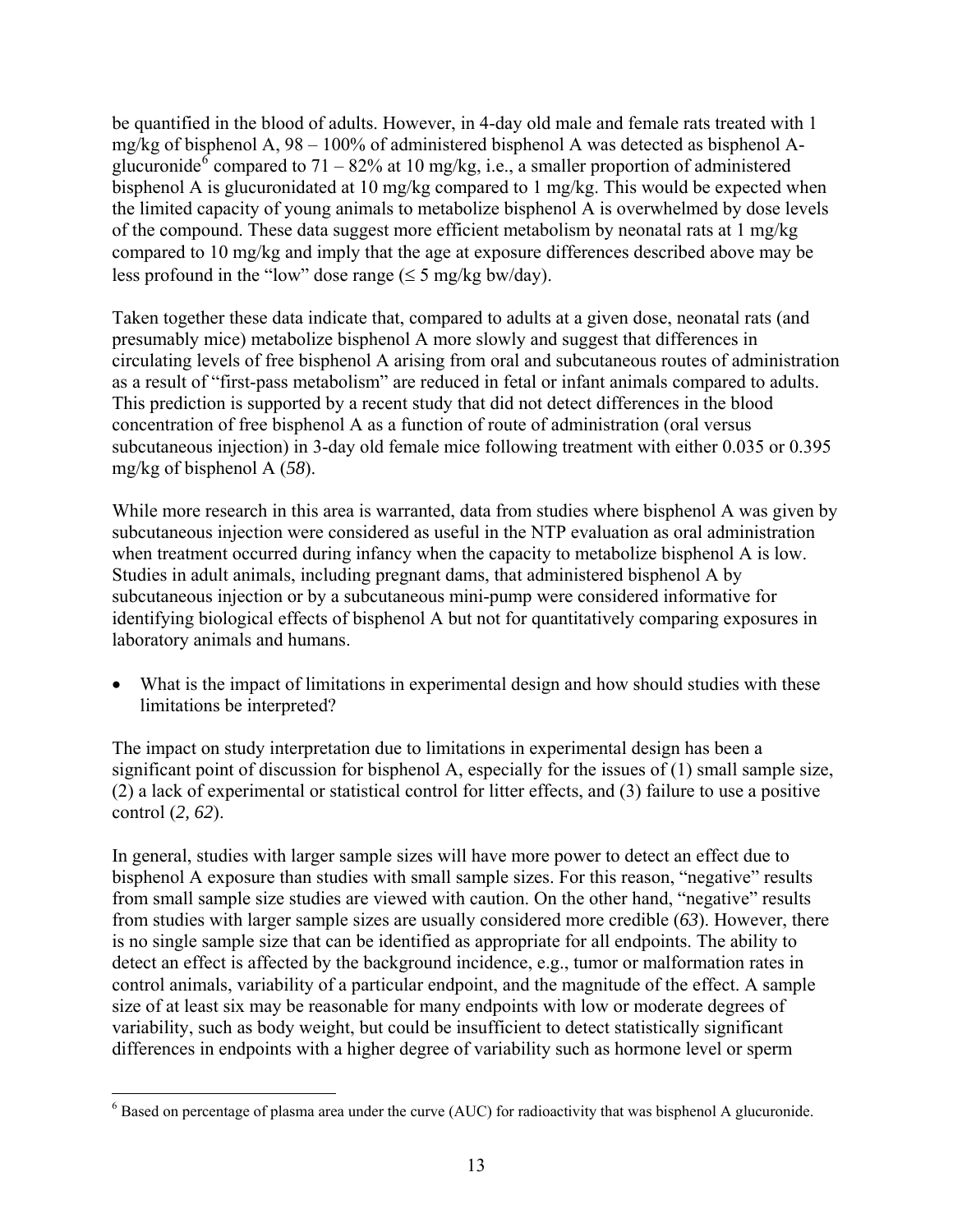<span id="page-14-0"></span>count, or that occur infrequently such as malformations or tumor formation. These factors can make consistent detection of relatively small changes especially difficult on endpoints that have a high degree of inherent variability.

Lack of statistical or experimental control for litter effects was perhaps the single most common technical shortcoming noted in the developmental toxicity studies evaluated by the CERHR Expert Panel for Bisphenol A (*2*). Adequate control for litter effects when littermates are used in an experiment is considered essential in developmental toxicology. In 2000, the NTP cosponsored a workshop with the U.S. Environmental Protection Agency referred to as the "Low Dose Endocrine Disruptors Peer Review." As part of the peer review, a group of statisticians reanalyzed a number of "low" dose studies (*63*). Based on studies that used littermates, they determined that litter or dam effects were generally present such that pups within a litter were found to respond more similarly than pups from different litters. The overall conclusion on this issue was that "[f]ailure to adjust for litter effects (e.g., to regard littermates as independent observations and thus the individual pup as the experimental unit) can greatly exaggerate the statistical significance of experimental findings." Studies that did not adequately control for litter effects were given less weight in the NTP evaluation and were generally only used as supportive material.

The NTP concurs with the opinion of several scientific panels that positive control groups can be very useful to evaluate the sensitivity and performance of a given experimental model (*2, 52, 63*). However, the NTP does not consider use of a positive control to be a required study design component particularly in animal model systems that are well characterized regarding the background incidence of "effects" and their variability. For bisphenol A studies, potent estrogens, such as diethylstilbestrol, ethinyl estradiol, 17β-estradiol, and estradiol benzoate, are the most commonly used positive control chemicals given bisphenol A's historical classification as a weak estrogen. Failure to obtain predicted responses with these chemicals is generally interpreted as a "failed" experiment, perhaps reflecting the selection of a relatively insensitive animal or experimental model or insufficient chemical challenge. Studies where no responses are observed in the positive control group have generally contributed less weight to evaluations of bisphenol A (*2, 52*). The significance of a "failed" positive control for bisphenol A varies from endpoint to endpoint and reflected more negatively on a study in the NTP evaluation when the predicted effect on reproductive tissue or function was not observed at dose levels that should be sufficiently high to produce an effect.

Although potent estrogens are used as positive controls for bisphenol A, an increasing number of molecular or cell-based ("*in vitro*") studies suggest that interpreting the toxicological effects of bisphenol A solely within the context of their consistency with a classic estrogenic mechanism of action, or even as a selective estrogen receptor modulator  $(SERM)$ , is overly simplistic. In addition to binding to the nuclear estrogen receptors  $ER\alpha$  and  $ER\beta$ , bisphenol A interacts with a variety of other cellular targets [reviewed in (*2, 64*)] including binding to a non-classical membrane-bound form of the estrogen receptor (ncmER) (*65-67*), a recently identified orphan nuclear receptor called estrogen-related receptor gamma ERR-γ (*68-72*), a seven-transmembrane estrogen receptor called GPR30 (*73*), and the aryl hydrocarbon receptor (AhR) (*74, 75*).

<sup>&</sup>lt;sup>7</sup> A selective estrogen receptor modulator, or SERM, is a compound that binds nuclear estrogen receptors and acts as an estrogen agonist in some tissues and as an estrogen antagonist in other tissues.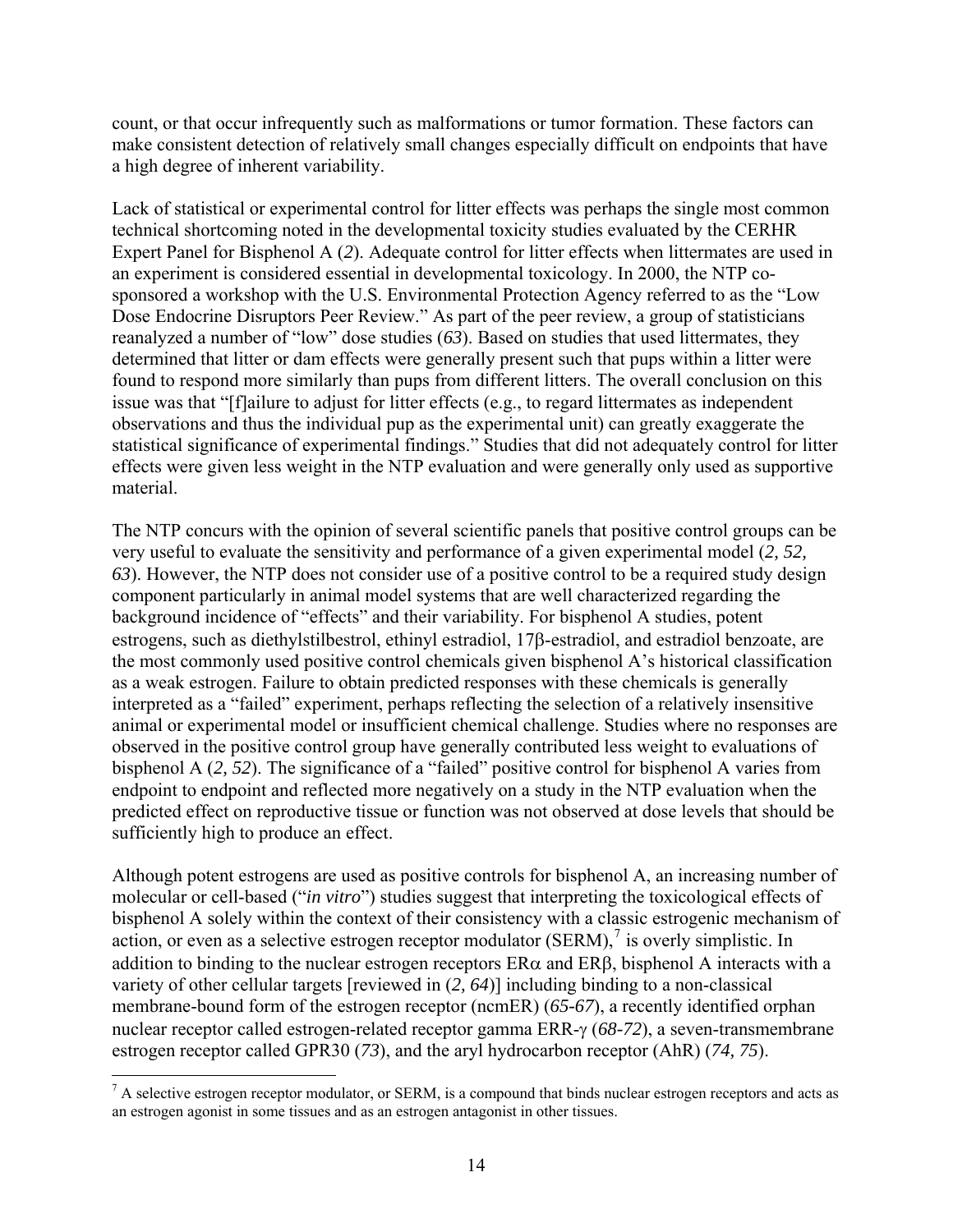<span id="page-15-0"></span>Several *in vitro* studies show that bisphenol A can act as an androgen receptor antagonist (*74, 76-82*) and is reportedly mitogenic in a human prostate carcinoma cell line through interactions with a mutant tumor-derived form of the androgen receptor (*83*). Bisphenol A also interacts with thyroid hormone receptors (TRs) and, based on *in vitro* studies, is reported to either inhibit TRmediated transcription (*84*), inhibit the actions of triiodothyronine (T3) or its binding to TRs (*85, 86*); or stimulate cell proliferation in a thyroid hormone responsive cell line (*87*). One *in vivo* study suggests that bisphenol A acts as a selective TRβ antagonist (*88*). Bisphenol A may also inhibit activity of aromatase, the enzyme that converts testosterone to estradiol (*74, 89*).

The toxicological consequences of the non-nuclear estrogen receptor interactions identified so far are unclear. In some instances, the physiologic role of the receptor is unknown or not well characterized, i.e., ERR-γ, GPR30, which makes interpreting the consistency of the data impossible with respect to the implicated mechanism based on the cellular or molecular studies and the observed *in vivo* toxicology. However, even when the physiological effects are generally understood, e.g., AhR or AR binding, aromatase function, scientists can only speculate as to the possible *in vivo* impacts when multiple receptor or other cellular interactions are considered together. Nevertheless, the identification of a growing number of cellular targets for bisphenol A may help explain toxicological effects that are not considered estrogenic or predicted simply based on the lower potency of bisphenol A compared to estradiol. Effects mediated through the ncmER are of interest because of its role in regulating pancreatic hormone release and because bisphenol A has been shown to activate this receptor *in vitro* at a concentration of 1 nM, which is similar to the active concentration of the potent estrogen diethylstilbestrol (*65, 67*).

#### *Human Studies*

Only a very small number of studies have looked at associations between bisphenol A exposure and disorders of reproduction or developmental effects in humans [(*10, 90, 91*), studies prior to mid-2007 reviewed in (*2, 3*)]. The human studies have looked at the relationship between urine or blood concentrations of total or free bisphenol A and a variety of health measures including levels of certain hormones that help regulate reproduction (*24, 92*), markers of DNA damage (*93*), miscarriage (*94*), chromosomal defects in fetuses (*95*), fertility and obesity in women (*90, 96, 97*), effects on the tissue that lines the uterus ("endometrium") (*90, 98*), polycystic ovary syndrome (*92, 97*), and birth outcomes and length of gestation (*10, 91*).

In these studies, there are reports of associations between higher urine or blood concentrations of bisphenol A and lower levels of follicle-stimulating hormone in occupationally exposed men (*24*), higher levels of testosterone in men and women (*92, 97*), polycystic ovary syndrome (*92, 97*), recurrent miscarriage (*94*), and chromosomal defects in fetuses (*95*). In addition, one study reported that patients with endometrial cancer and complex endometrial hyperplasia had lower blood levels of bisphenol A than healthy women and women with simple endometrial hyperplasia (*98*). Bisphenol A was not associated with decreased birth weight or several other measures of birth outcome in two recent studies (*10, 91*). Drawing firm conclusions about potential reproductive or developmental effects of bisphenol A in humans from these studies is difficult because of factors such as small sample size, cross-sectional design, lack of large variations in exposure, or lack of adjustment for potential confounders. However, the NTP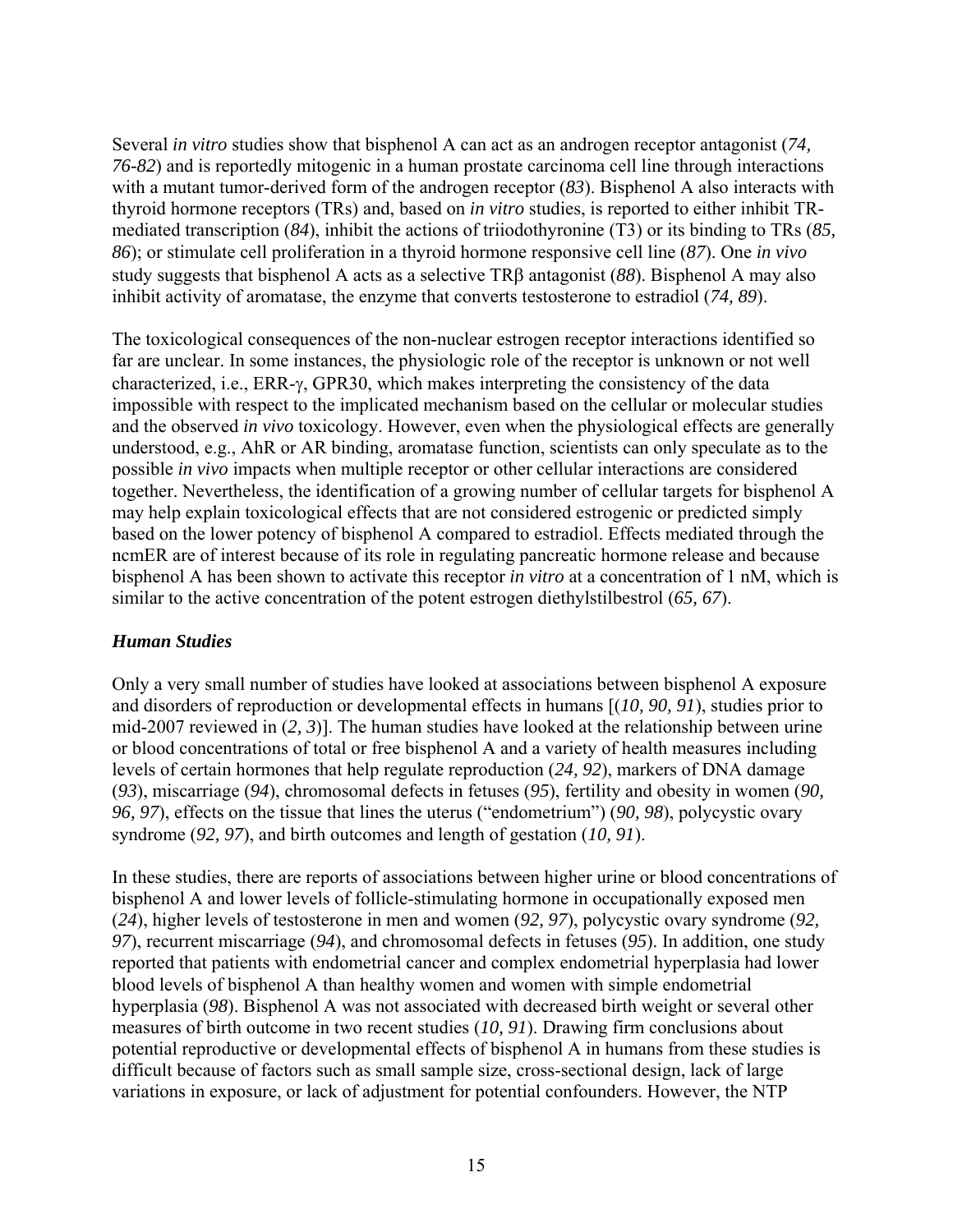<span id="page-16-0"></span>Expert Panel on Bisphenol A (*2*) concluded that several studies collectively suggest hormonal effects of bisphenol A exposure (*24, 92, 97*) including one in occupationally exposed male workers likely exposed through multiple routes including inhalation (*24*).

The NTP concurs with findings of the recent evaluations (*2, 3*) that while these studies may suggest directions for future research, there is currently insufficient evidence to determine if bisphenol A causes or does not cause reproductive toxicity in exposed adults. There is also insufficient evidence in humans to determine if bisphenol A does or does not cause developmental toxicity when exposure occurs prenatally or during infancy and childhood.

#### *Laboratory Animal Studies*

In contrast to the limited literature evaluating possible effects of bisphenol A in humans, the scientific literature on the toxic effects of bisphenol A in laboratory animals is extensive and expanding. For example, between February 2007, the cut-off date for literature included in the CERHR Bisphenol A Expert Panel Report, and April 11, 2008, more than 400 new articles related to bisphenol A were identified by PubMed search. All new studies related to the potential reproductive and developmental effects of bisphenol A were considered during preparation of the draft NTP Brief on Bisphenol A. However, only those studies that were considered the most informative for developing NTP conclusions are cited in the Brief. In addition to the new literature cited, many key studies reviewed in the expert panel report are cited herein.

#### Reproductive Toxicity Studies

The reproductive toxicity studies of bisphenol A include assessment of fertility, sperm counts, estrous cycling, and growth or cellular damage in reproductive tissues. Reproductive toxicity can be studied in animals exposed during adulthood, during development, or both. Conclusions on reproductive toxicity presented in this section of the NTP Brief on Bisphenol A are limited to the assessment of fertility in laboratory animals, regardless of when exposure occurred, and other indicators of reproductive effects in animals exposed only during adulthood. Assessments of aspects of the reproductive system other than fertility in animals exposed during development are discussed under the headings of "High" Dose and "Low" Dose Developmental Toxicity Studies below.

Studies show that bisphenol A does not reduce fertility in laboratory animals exposed in adulthood and/or during developmental at dose levels up to 500 mg/kg bw/day in rats (*29, 99*). Fertility may be negatively impacted at higher dietary doses ( $\geq$  875 mg/kg bw/day) in mice exposed as adults as indicated by a decreased number of litters per breeding pair (*32*), although two multigenerational reproductive toxicity studies did not report effects on fertility in mice at doses up to 1669 – 1988 mg/kg bw/day (*31, 33*). There are occasional reports of decreased fertility in smaller sample size studies of rodents exposed to much lower dose levels of bisphenol A during adulthood, such as oral treatment with 0.025 and 0.100 mg/kg bw/day in male mice (*100*). In the Al-Hiyasat *et al*. study, decreased pregnancy rates and increased incidence of resorptions in untreated female mice were attributed to effects in treated adult males, i.e., reductions in the number of testicular or epididymal sperm and hypothesized impaired sperm quality. However, the magnitude of the impact on weight-corrected testicular or epididymal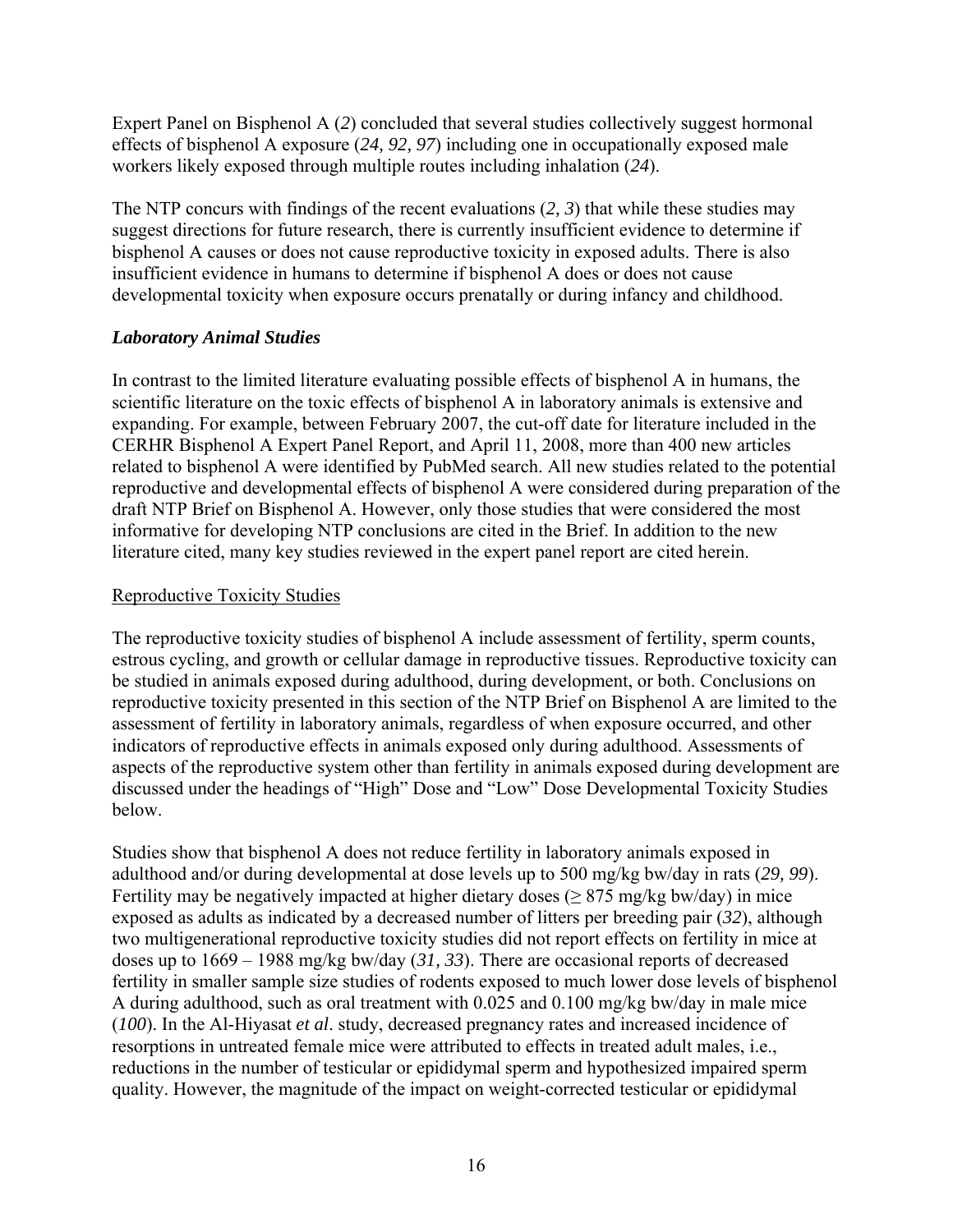<span id="page-17-0"></span>sperm number, ~16 to 37%, is not generally considered severe enough to account for the observed pregnancy rate decrease of  $\sim$ 33 to 40%.<sup>[8](#page-17-0)</sup>

At high oral dose levels, adult exposure to bisphenol A caused reproductive toxicity in the form of altered estrous cycling in female rats ( $\geq 600$  mg/kg bw/day)<sup>[9](#page-17-0)</sup> (102) and cellular effects on the testis of male rats (235 mg/kg bw/day) (*103*). In addition, more subtle effects on maternal behavior, i.e., decreased duration of licking and grooming of pups, are reported at a lower oral dose in treated adult female rats (0.04 mg/kg bw/day) (*104*).

#### "High" Dose Developmental Toxicity Studies (> 5 mg/kg bw/day)

Results from developmental toxicity studies in mice and rats show adverse effects on pup survival and growth following maternal exposure to dose levels of bisphenol A defined by the NTP as "high" ( $> 5$  mg/kg bw/day). In rats, a  $\sim 20$  - 36% decrease in the number of pups per litter is reported following maternal dosing with ≥ 500 mg/kg bw/day (*28, 29*). Increases in fetal death and post-implantation loss are seen in rats treated with 1000 mg/kg bw/day during pregnancy (*28*). Reductions in fetal weight or growth during postnatal life occur at oral dose levels of ≥ 300 mg/kg bw/day in rats (*28, 29*). In mice, developmental toxicity is generally reported at higher oral doses in the form of fetal death, decreased number of live pups, reduced fetal or pup body weight at ≥875 mg/kg bw/day (*30-32*), and reductions in body weight during postnatal life in the F1 generation (but not the F2 generation) at 600 mg/kg bw/day (*33*). Fetal death in mice has also been observed in a recent study that reported embryo lethality following subcutaneous dosing with 10 mg/kg bw/day bisphenol A to pregnant mice (*105*). Occasionally, decreases in pup survival have been reported at much lower oral dose levels, such as 0.0024 mg/kg bw/day in mice (*106*). However, this effect is not typically reported at oral doses in this range even in studies from the same laboratory using a similar dosing regimen and the same source of mice (*107*).

Delayed onset of puberty (assessed by day of vaginal opening) has been reported in the female offspring of rats orally treated with bisphenol A at 50 mg/kg bw/day during gestation (*35*) or 500 mg/kg bw/day during gestation and lactation (*29*). In the study by Tyl *et al.* (*29*), this effect has been attributed to a decrease in body weight also observed at that dose and has not necessarily been considered a direct developmental effect (*19*). However, decreased body weight was not observed in females at the dose where delayed vaginal opening was reported by Tinwell *et al.*  (*35*). This high dose effect of delayed vaginal opening is not the predicted effect of exposure to an estrogenic compound. It is worth noting that Tinwell *et al.* (*35*) did not detect any difference in onset of puberty in female rats when age at first estrous assessed by vaginal smear was used as the marker of puberty. Other "high" dose studies report no effect on onset of puberty in female rats exposed during gestation and lactation at maternal oral doses ranging from  $3.2$  to  $\sim$ 1000 mg/kg bw/day (*108-110*). One "high" dose study reported an accelerated onset of puberty in female rats following subcutaneous injection of bisphenol A during early post-natal life at 105 and 427 mg/kg bw/day (*111*). Delayed puberty in male rats treated during development has also

<u>.</u>

 $8$  Sperm counts in laboratory rodents and rabbits generally have to be severely impacted to cause infertility. Rats may still be fertile with a  $90\%$  reduction in sperm count ( $101$ ).

<sup>&</sup>lt;sup>9</sup> Animals were treated with 1000 mg/kg bw/day for 1-week and then the dose was reduced to 600 mg/kg for 22-25 additional days.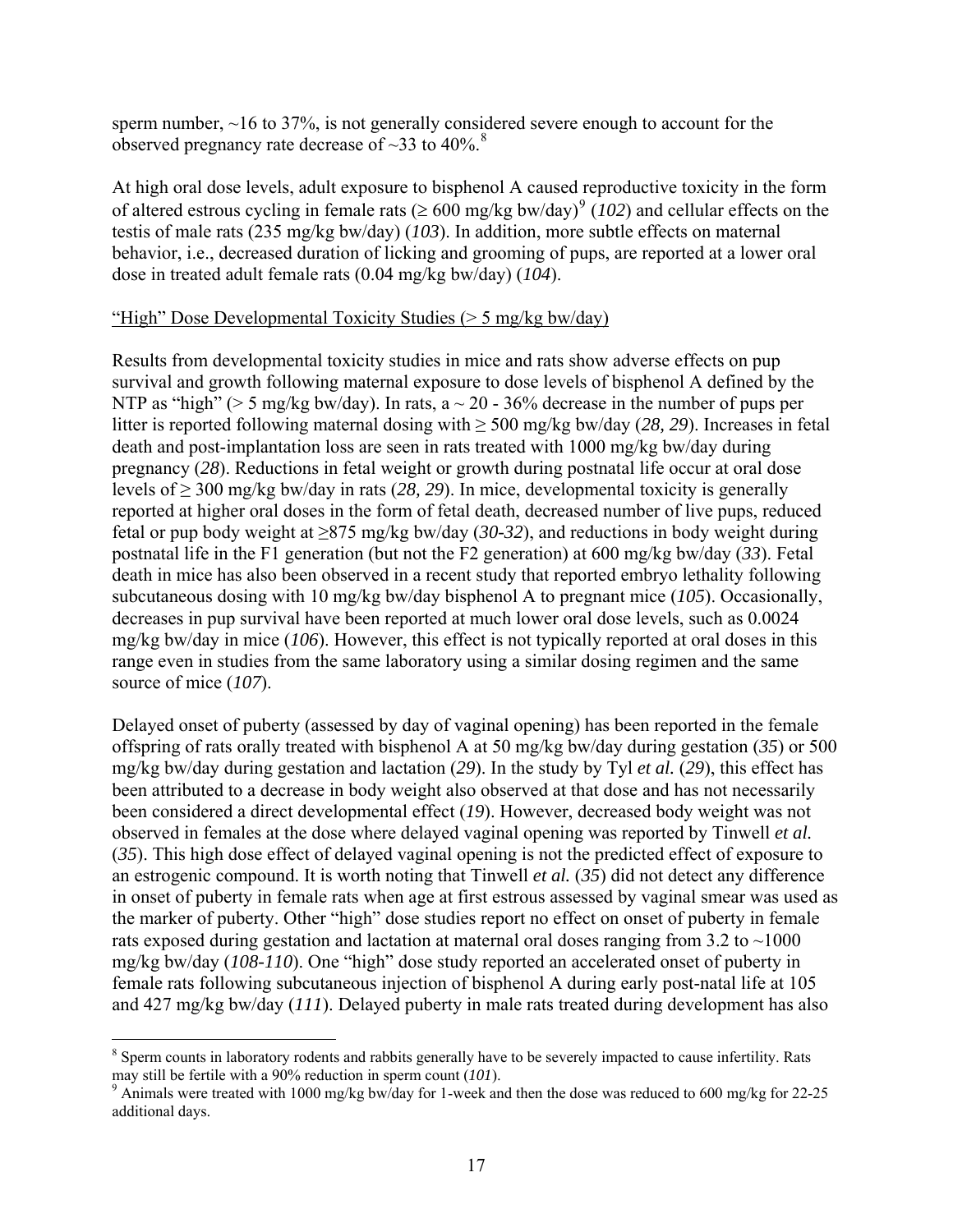been reported at oral doses of  $\geq$  50 mg/kg bw/day (29, 34). This effect was associated with decreased body weight in the study by Tyl *et al.* (*29*), but not in the study by Tan *et al.* (*34*). A delay in puberty of 1.8 days has also been reported in male mice at 600 mg/kg bw/day in a 2 generation reproductive toxicity study (*33*).

With the exception of a possible morphological alteration of the urethra (discussed below) (*46*), bisphenol A has not been shown to cause malformations, such as skeletal birth defects or abnormally shaped or absent organs, in rats or mice at oral doses up to 1000 and 1250 mg/kg bw/day, respectively (*28, 30*). An indication of a possible developmental delay, apparent delayed bone formation ("ossification"), was reported at an oral dose level of 1000 mg/kg bw/day (*28*). A more subtle effect, cellular changes in the liver, in developmentally exposed animals has been reported at ≥ 50 mg/kg bw/day (*33*).

#### "Low" Dose Developmental Effects in Laboratory Animals ( $\leq 5$  mg/kg bw/day)

• Neural and Behavioral Alterations

The NTP concurs with the CERHR Expert Panel on Bisphenol A that there is a sufficiently consistent body of literature to suggest that perinatal or pubertal exposure to "low" doses of bisphenol A causes neural and behavioral alterations in rats and mice, especially related to the development of normal sex-based differences between males and females ("sexual dimorphisms" or "sexually dimorphic").

Research on the effects of bisphenol A on the brain and behavior does not have as long a history as the assessment of reproductive tissues, but is now an active area of study that has been growing quickly in the past few years. Currently, the literature is composed of a collection of findings based on behavioral assessments, morphometric and cell-based measurements of the brain of laboratory animals, and *in vitro* studies to identify molecular and cellular targets and mechanisms of action. From these studies themes are emerging that suggest exposures to bisphenol A can produce a loss or reduction of sexual dimorphisms in non-reproductive behaviors and in certain regions of the brain as well as effects on the dopaminergic system. Neural effects are also implicated from mechanistic studies that show bisphenol A can interfere with thyroid hormone signaling.

Sexual dimorphisms include differences in the size, cellular composition, or molecular expression patterns of specific regions or structures in the brain. The studies detecting bisphenol A-induced changes in sexually dimorphic brain structures generally report a reduction or loss of sexual dimorphisms, for example, in the locus ceruleus (a brain region involved in mediating responses to stress) (*112, 113*), and the bed nucleus of the stria terminalis (involved in regulating emotional behavior) (*114*). Similar effects are reported in some, but not all, studies (*115-117*) of the anteroventral periventricular nucleus, a brain region that provides input to gonadotropinreleasing hormone neurons involved in regulating ovulation. The lowest administered doses delivered to either pregnant dams or neonatal animals associated with these effects range from ~0.03 mg/kg bw/day (oral) (*113*), 0.000025 mg/kg bw/day (subcutaneous mini-pump) (*116*) to ~100 mg/kg bw/day (subcutaneous injection) (*115*). Changes are not reported for all sexually dimorphic structures. One well-known sexually dimorphic structure reportedly not affected even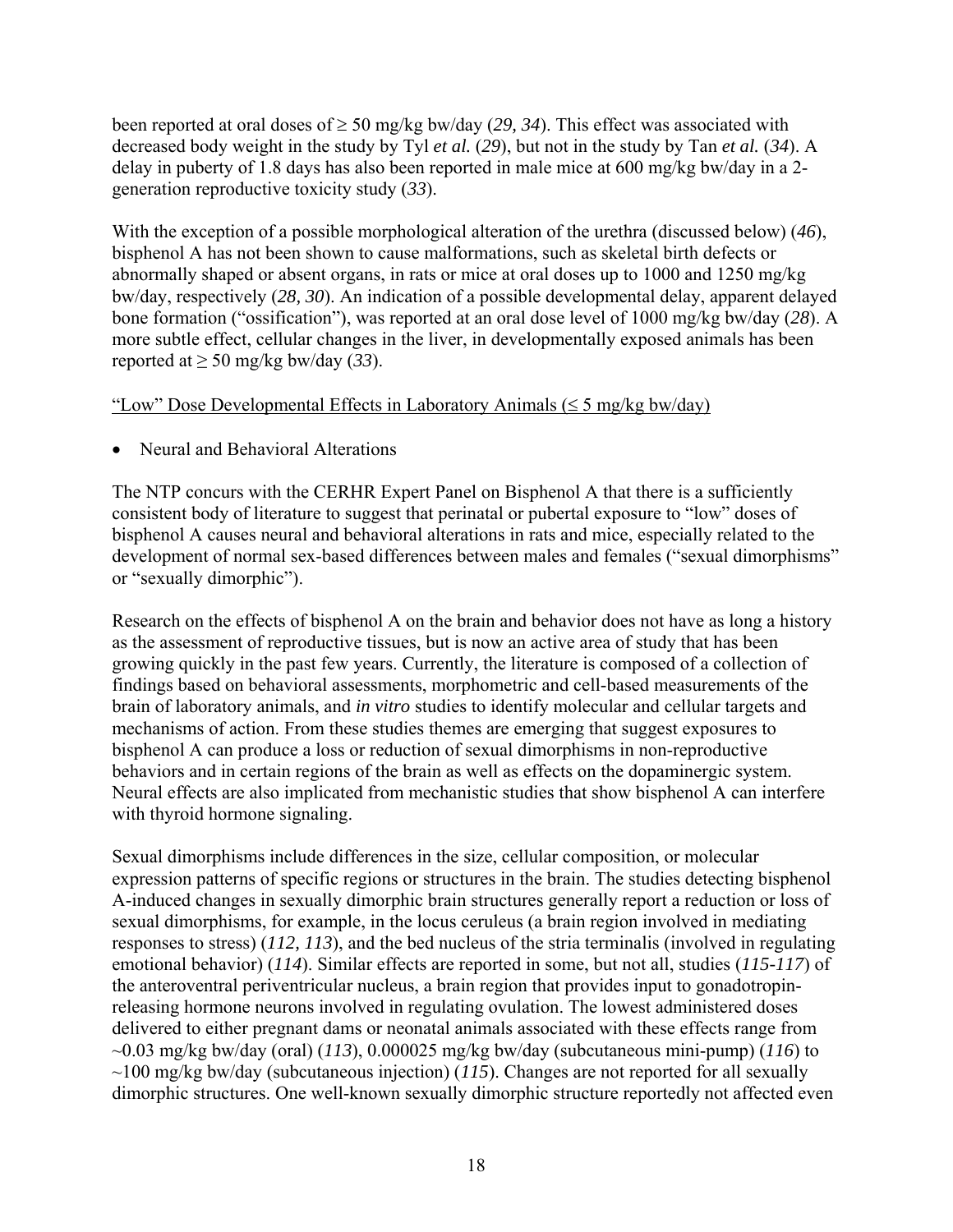at doses up to 320 mg/kg bw/day in rats is the sexually dimorphic nucleus in the preoptic area (SDN-POA), a brain region that has a homologue in humans and is known to be modified by gonadal hormones during perinatal life (*108, 110, 112, 113, 117, 118*). Interpreting the potential human health or behavioral significance of effects on sexually-dimorphic brain regions can be difficult. For example, the bed nucleus of the stria terminalis is described as being responsive to reproductive hormones and generally involved in regulating emotional behavior (*119*), but the specific functions of this brain region in rats, and therefore the impact of loss of sexual dimorphism, remain unclear.

Effects on behavior have been assessed by a wide variety of experimental tests. Reported behavioral changes in rats or mice relate to play (*120*), maternal behavior (*36, 104*), aggression (*121, 122*), cognitive function (*123*), motor activity (*124, 125*), exploration (*38*), novelty-seeking (*38*) (*37, 126*), impulsivity (*126*), reward response (*37, 126-128*), pain response (*129*), anxiety and fear (*38, 40, 42, 130*), and social interactions (*131*). Many of these behaviors, including activity, anxiety, exploration, novelty seeking are sexually dimorphic to some degree. The lowest oral dose associated with behavioral changes is 0.01 mg/kg bw/day (via treatment to the pregnant dam) (*36-38*) and a number of behavioral changes have been reported following developmental exposure to oral doses between 0.01 and 1 mg/kg bw/day (*40, 42, 104, 120-123, 126, 129, 131- 133*).

With the exception of a study that showed a slight increase in receptive behavior in females and an impairment of sexual performance in males (*121*), the loss of behavioral sexual dimorphisms do not relate to reproductive behavior (*108, 113, 134*). For instance, responses to novelty and exploratory behavior are sexually dimorphic behaviors where female mice tend to display more of these behaviors than males (*38, 126*). Bisphenol A seems to dampen this sex-difference by reducing the expression of these behaviors in female mice ("defeminization" or "masculinization") exposed during development, either through gestation via the dam with oral doses of 0.01 mg/kg bw/day or through gestation until weaning at 0.04 mg/kg bw/day (*38, 126*).

While a loss of sexual dimorphism seems to be one general trend observed in the behavior literature, findings for other effects can be more difficult to interpret. A number of studies have looked at the relationship between developmental exposure to bisphenol A and increased activity. The studies that most directly support an effect of increased activity administered bisphenol A directly into the brain (*124, 125, 135, 136*). This route of administration limits the ability to interpret these studies in relation to human exposure levels as well as to compare the findings to results from other studies that use more typical routes of administration. Other studies using similar behavior assessments have not reported differences in spontaneous motor activity in the offspring of dams orally treated with a range of doses from 0.1 – 400 mg/kg bw/day (*42, 137*). Indications of increased activity based on other types of behavioral tests are also mixed. Some studies report no impact of bisphenol A treatment on activity (*99, 133, 138*), increased morphine-induced locomotion in animals treated during development with bisphenol A (*127, 139*), no difference between control and bisphenol A treated animals in response to methylphenidate, a drug used to treat attention deficit hyperactivity disorder (ADHD) (*138*), and decreased amphetamine-induced activity in bisphenol A-treated male rats (*38*). The literature provides more consistent support for a loss of sexual dimorphism in locomotor activity. Bisphenol A exposure during development eliminated statistically significant sex differences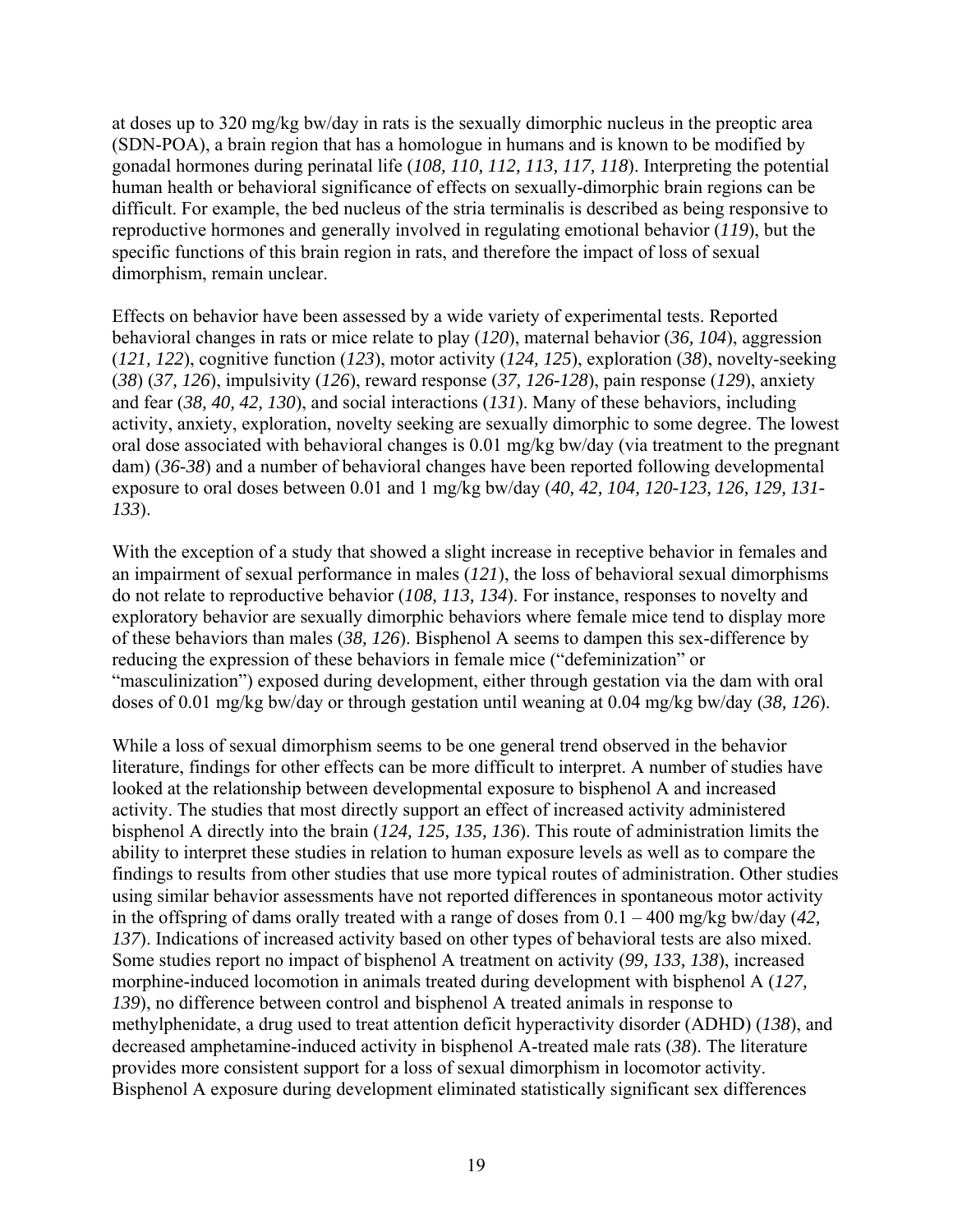observed in control animals where females are more active than males (*113, 116*), or caused significant differences in activity consistent with a loss of sexual dimorphism, i.e., increased activity in male, but not female rats (*140*),

Certain behavioral effects such as alterations in locomotor activity, reward behavior, response to novelty, motivation, cognition, and attention can display some degree of sexual dimorphism but also implicate involvement of the dopaminergic system, a monoaminergic neurotransmitter. Interactions with the dopaminergic system are supported by findings that bisphenol A can alter the gene expression of D1, D3, and D4 dopamine receptors (*128, 136, 141*) and dopamine transporters (*136, 142, 143*). In addition, several studies report that perinatal exposure to bisphenol A can alter (usually decrease) expression of the rate limiting enzyme for dopamine synthesis, tyrosine hydroxylase (TH), that catalyzes the conversion of tyrosine to a pre-cursor of dopamine, dihydroxyphenylalanine (DOPA), in several regions of the brain including the substantia nigra (*136, 144*), the anteroventral periventricular nucleus of the hypothalamus (AVPV) (*115*), midbrain (*142*), limbic area (*143*), and rostral periventricular preoptic area (*116*).

Additional support for the brain as a target of bisphenol A is provided by a number of studies that report neural alterations at the cellular level including interactions with or changes in measures of expression of a number of receptors involved in brain function, such as estrogen receptors ERα and ERβ (39, 145-147), gamma-aminobutyric acid type A (GABA<sub>A</sub>) (148, 149), progesterone (*150, 151*), aryl hydrocarbon receptor (AhR), retinoic acid receptor (RAR) alpha, retinoid X receptor (RXR) alpha (*152-154*), and thyroid receptors (*84-88*). Other studies report effects on neuronal migration or organization (*155, 156*), synaptogenesis (*157, 158*), GABAinduced currents (*149*), neuronal cell death (*159*), synaptic plasticity (*160*); thyroid receptormediated differentiation of oligodendrocytes (*161*), and reduced proliferation of neural progenitor cells (*162*).

The NTP concurs with the CERHR Expert Panel on Bisphenol A that the results of neurological and behavioral studies of exposures of laboratory animals to bisphenol A during development raise questions about possible risks to human development. The NTP also concurs that additional research is needed to more fully assess the functional, long-term impacts of exposures to bisphenol A on the developing brain and behavior. Overall, the current literature provides a collection of findings that cannot yet be easily interpreted for biological or experimental consistency or for relevance to human health. Part of the interpretive difficulty lies in reconciling findings of different studies that use different experimental designs and different specific behavioral tests to measure the same dimension of behavior.

• Mammary gland

There is evidence from rodent studies suggesting that perinatal exposure to bisphenol A via subcutaneous mini-pump at administered doses of 0.0025 to 1 mg/kg bw/day causes tissue changes ("lesions") in the mammary gland that may signal an increased susceptibility to develop mammary gland tumors later in life (*44, 45*). The evidence is not sufficient to conclude that bisphenol A is a rodent mammary gland carcinogen or that bisphenol A presents a breast cancer hazard to humans.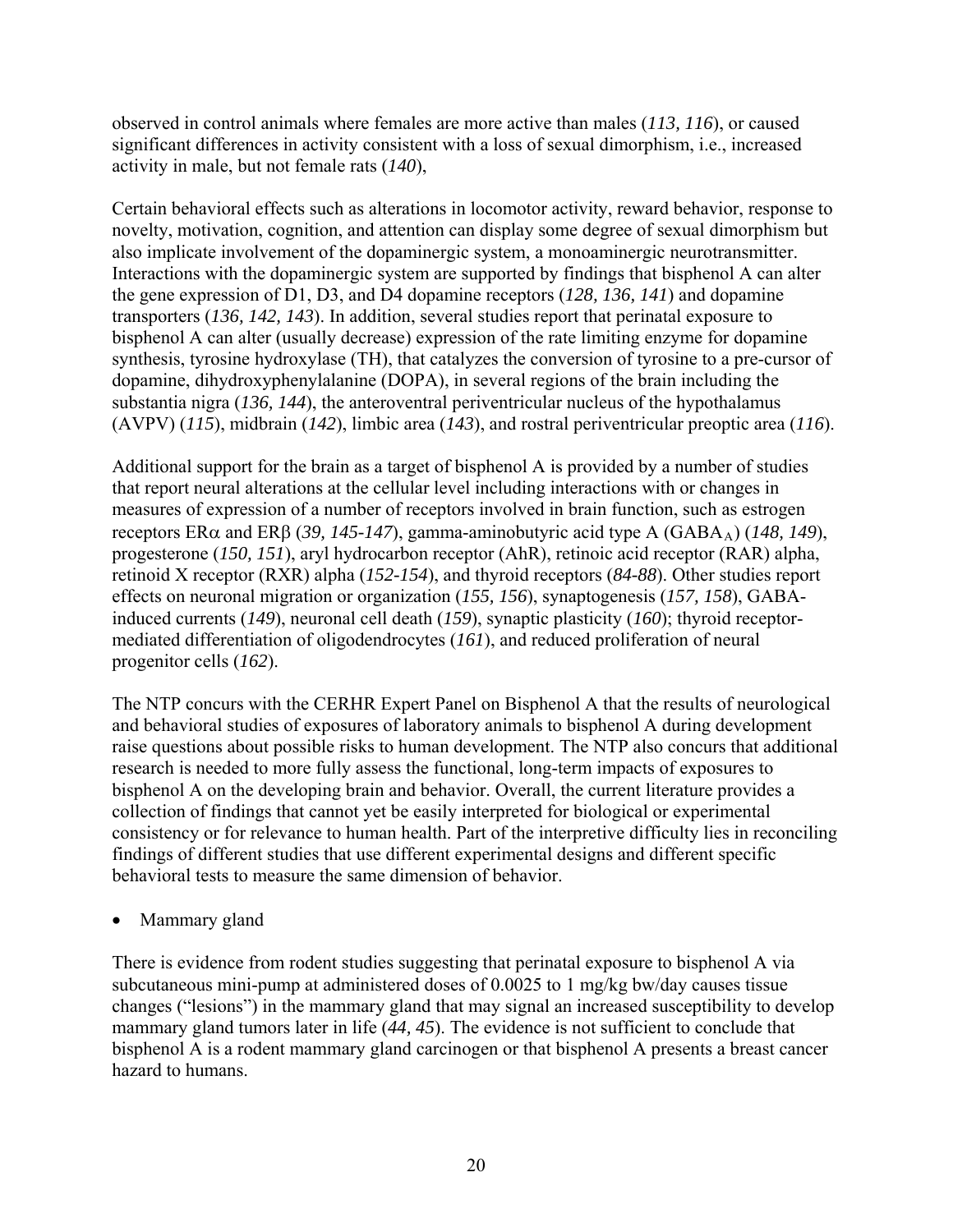<span id="page-21-0"></span>While bisphenol A has not been shown to cause cellular changes or cancer of the mammary gland in female rats and mice exposed as adults (*163*), two recent studies suggest that exposure of rats to bisphenol A during gestation may lead to the development of lesions in adulthood, ductal hyperplasia and carcinoma *in situ*, that may potentially progress to tumors, i.e., "preneoplastic" lesions (*44, 45*). In the study by Murray *et al.* (*45*) rats were treated with 0.0025 – 1 mg/kg bw/day bisphenol A during pregnancy by subcutaneous mini-pump. Significant increases in the incidence of hyperplastic ducts were reported in all dose groups of female offspring on post-natal day 50 and only in the lowest dose group of 0.0025 mg/kg bw/day on post-natal day 95 (sample sizes range from 4 – 6). A more severe lesion, carcinoma *in situ,* was present in female offspring in the 0.25 and 1 mg/kg bw/day groups on postnatal day 50 (25% incidence for both treatment groups) and postnatal day 95 (33% incidence for both treatment groups). These findings are supported by a study by Durando *et al.* (*44*) [10](#page-21-0) where pregnant rats were treated with 0.025 mg/kg bw/day, again using a subcutaneous mini-pump. In this study, the percent of hyperplastic ducts was significantly increased in the female offspring at both postnatal days 110 and 180 ( $\sim$ 2 – 5-fold). A non-significant increase in the incidence of ductal carcinoma *in situ* was noted following adult treatment with a subcarcinogenic dose of *N*-nitroso-*N*methylurea, a chemical used in cancer research to assess susceptability to carcinogens (2/15 compared to 0/10 in control animals).

These findings are generally consistent with other reports of changes in mammary gland growth and development following perinatal exposure to bisphenol A that are related to an altered rate of maturation, e.g., advanced fat pad maturation, delayed lumen formation, enhanced duct growth, adoption of a pregnancy-like state, enhanced responsiveness to secondary estrogenic exposures, and potentially increased susceptibility to carcinogenesis, e.g., increased number or density of terminal end buds and ducts (*44, 45, 164-170*). Overall, these findings have been interpreted as indicating that developmental exposure to bisphenol A causes differential effects on maturation of epithelial and stromal elements in the breast tissue that may lead to a predisposition to disease onset later in life.

With the exception of an oral dosing study conducted by Moral *et al.* (*170*) that reported an increased number of mammary gland terminal ducts in the female offspring of rats treated during gestation with 0.250 mg/kg/day, the cellular and tissue-level effects on the mammary gland occurred following subcutaneous treatment via mini-pump with bisphenol A at doses of 0.000025 to 10 mg/kg/day (*44, 45, 164, 166-169*). The findings most closely linked to an "adverse" outcome, ductal hyperplasia and carcinoma *in situ*, were reported at 0.0025 – 1 mg/kg/day (*44, 45*).

 $\overline{a}$ 

<sup>10</sup> The study by Durando *et al.* (*44*) implied that 99.9% DMSO was used in the mini-pump ["Pumps are designed to deliver 25 BPA (Sigma-Aldrich de Argentina S.A., Buenos Aires, Argentina) or only DMSO (99.9% molecular biology grade, Sigma-Aldrich de Argentina S.A.)"]. The manufacturer of the mini-pump does not recommend use of DMSO concentrations greater than 50% because it can degrade the pump reservoir material and potentially result in tissue inflammation and edema. For this reason, the CERHR Expert Panel on Bisphenol A considered this study critically flawed (*2*). The NTP concurs that use of a high concentration of DMSO is a technical short-coming, but is not convinced that this factor could account for the observed results. The NTP also considered the possibility that potential pump degradation could result in variations in administered dose, but concluded that the study was still useful to consider in the context of other findings.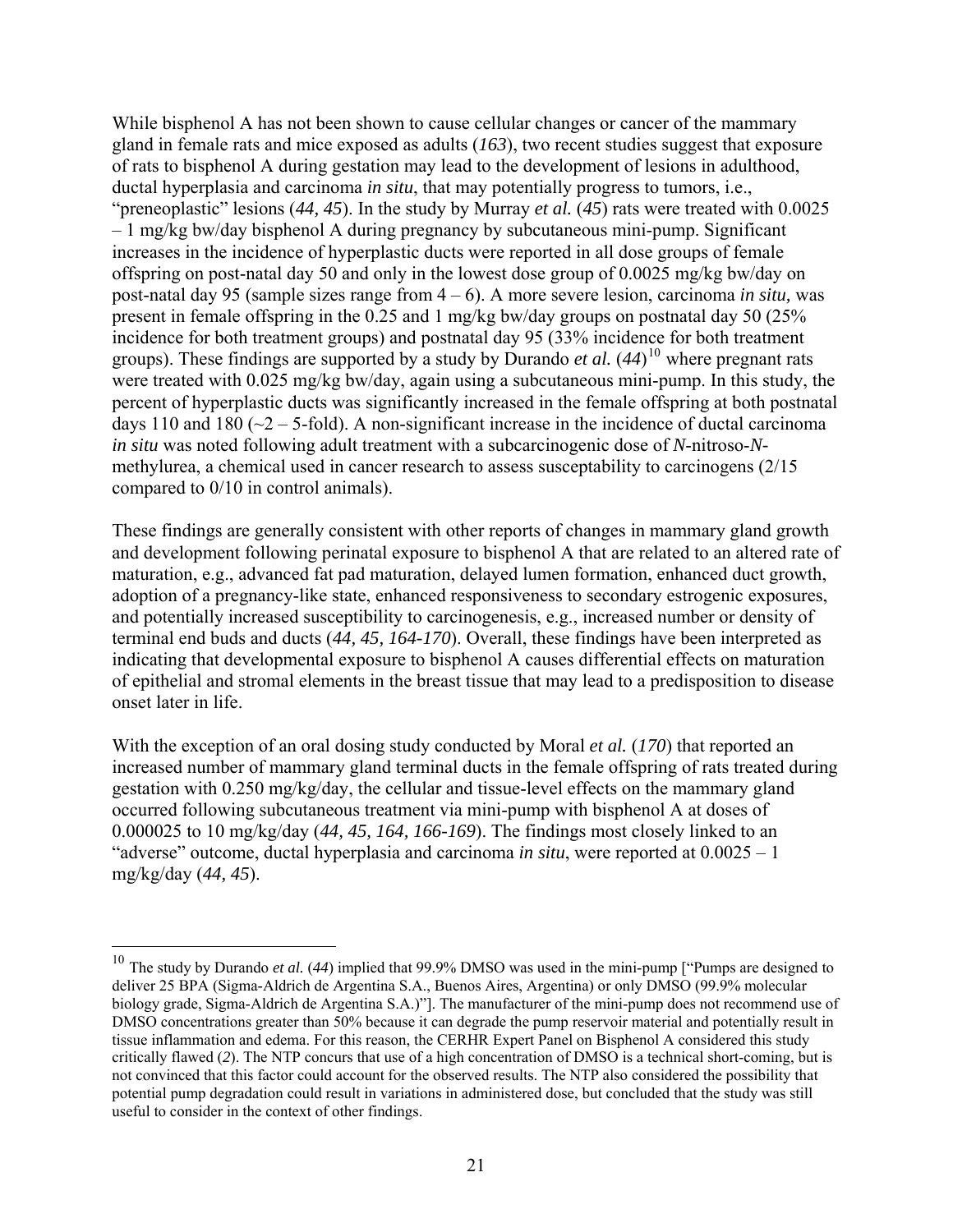Certain aspects of mammary gland cancer differ between rats and humans, e.g., metastases are uncommon in rodents, but the lesions identified in these two recent studies, ductal hyperplasia and carcinoma *in situ*, are generally recognized as intermediary steps in chemical-induced mammary gland cancer in the rat and as pre-neoplastic lesions in the human (*171-174*). The appearance of ductal hyperplasia and carcinoma *in situ* are similar enough between rats and humans that these findings in the rat are considered relevant to humans (*172*). In humans, a greater than mild degree of ductal hyperplasia and ductal carcinoma *in situ* are associated with increased relative risk of developing invasive breast carcinoma. It is important to note that the development of these lesions does not guarantee the formation of tumors or cancer in rats or humans and they are most appropriately interpreted as risk factors. If similar changes occur in women, the increased relative risks for developing invasive breast cancer range from 1.5 to 5 fold for moderate and atypical ductal hyperplasia and 8.0 to 10.0-fold for ductal carcinoma *in situ* (*175*). The relative risk is based on a comparison to women of the same age in the general population. For example, a 50-year old woman has a 1 in 39 chance of developing invasive breast cancer in the next 10 years. If a 50-year woman has atypical ductal hyperplasia, a form of ductal hyperplasia associated with a moderate level of increased relative risk (4 to 5-fold), then her chance of developing invasive breast cancer in the next 10 years increases to approximately 1 in 10 to 1 in 8.

The current literature is not sufficient to establish the reproducibility of the ductal lesion findings by multiple independent investigators. Bisphenol A was not shown to induce neoplastic or nonneoplastic lesions in the mammary gland of female rats  $(\sim 74$  and 135 mg/kg bw/day) or mice (650 and 1300 mg/kg bw/day) in two-year dietary cancer bioassays where exposure was initiated in young adult animals (5-weeks of age) (*163*). However, these studies did not include perinatal exposure and the NTP recognizes that adult-only exposure may not be sufficient to detect chemical carcinogens in hormonally-responsive tissues such as the mammary gland (*174*). Most of the toxicology studies of bisphenol A that included assessment of females following developmental exposure either (1) did not report examination of the mammary gland (*29, 35, 111, 176, 177*), or (2) collected mammary gland tissue but did not prepare the tissue in a manner that would readily reveal these changes, i.e., whole mounts (*33, 99*). The limited assessment of the mammary gland in these studies is critical because it is not clear that, if present, intraductal epithelial proliferations would have been detected during the routine histopathologic examinations. While more severe lesions, such as the presence of a mammary mass, would be detected during routine necropsy, the studies by Ema *et al.*, (*99*) and Tyl *et al*., (*33*) were primarily designed to detect effects on reproduction and development and not tumor incidence. Animals were not followed-up for a sufficiently long period of time to necessarily expect to observe tumors in control animals or differences in tumor incidence between treatment groups. In both of these studies, mammary gland tissues in the parental (F0) and F1 generations of females were only examined after weaning of their pups and the animals would have been well under one year of age at the time of tissue collection.

The NTP concurs with recent reviews (*2, 178*) that additional data are needed to more completely understand the possible long-term consequences of disrupting mammary gland development in animals by bisphenol A exposure and its significance for human health. Namely, long-term follow-up studies with sufficient statistical power should be conducted to evaluate if the ductal hyperplasia and carcinoma *in situ* progress to mammary gland tumors, preferably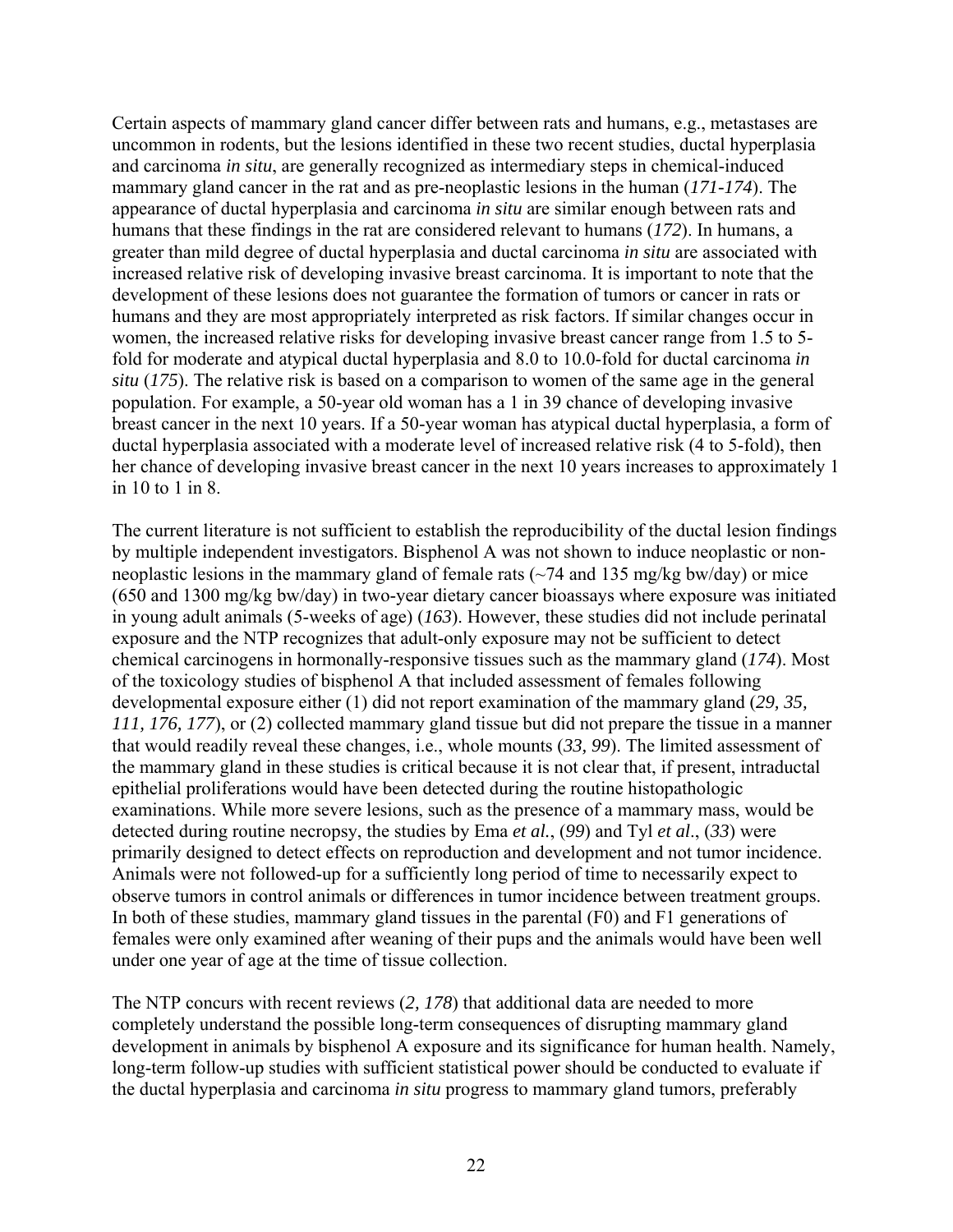<span id="page-23-0"></span>without the use of a secondary chemical challenge in adulthood. In addition, conducting the appropriate pharmacokinetic studies for the subcutaneous mini-pump would aid in interpreting the results. While researchers predict that circulating levels of total and free bisphenol A in the subcutaneous mini-pump studies would be quite low based on the administered dose ( $\leq 1$  mg/kg) bw/day), the lack of supporting pharmacokinetic information limits the ability to make comparisons to human exposures.

• Prostate and Urinary Tract

 $\overline{a}$ 

There is some evidence that perinatal exposure to bisphenol A in rodents may alter prostate and urinary tract development and predispose the prostate to develop hormonally-induced preneoplastic lesions later in life. The evidence is not sufficient to conclude that bisphenol A is a rodent prostate gland carcinogen or that bisphenol A presents a prostate cancer hazard to humans.

In mice, exposure of pregnant dams to bisphenol A at an oral dose of 0.010 mg/kg bw/day has been shown in one study to alter prostate development in offspring by increasing the number of prostatic ducts, ductal volume, and the proliferation of a cell population implicated in the development of prostate cancer (basal epithelial cells) in one or more regions of the prostate (*46*). This study also reported a urinary tract deformation where the urethra narrows near the neck of the bladder, an effect that, if permanent, could contribute to urine flow disorders. These effects were observed in fetal mice and it is unclear if they persist into adulthood or relate to a clear adverse health outcome. It is important to note that other studies have not reported severe consequences of urinary tract constriction in adult animals exposed during development that might be predicted based on the finding by Timms *et al*. including bladder stones, hydronephrosis, hydroureter, or other indications of kidney toxicity.

In Sprague-Dawley rats, subcutaneous injection of neonates with 0.010 mg/kg bisphenol A followed by adult hormone treatment<sup>[11](#page-23-0)</sup> was reported to cause 100% of the animals to develop "low" grade (3/10 animals) or "high" grade (7/10 animals) prostate intraepithelial neoplasia  $(43)$ .<sup>[12](#page-23-0)</sup> The incidence of prostate intraepithelial neoplastic lesions in animals that did not receive the adult hormone treatment was not significantly different from controls (2/6 versus 1/9 in control animals). Proposed biological mechnisms to account for the effects of bisphenol A on the prostate include altered DNA methylation patterns in genes that help regulate prostate development and growth as an epigentic mode of action (*43, 180*). The use of adult hormone treatment to promote the development of prostate intraepithelial neoplasia lesions complicates

<sup>&</sup>lt;sup>11</sup> Animals were given Silastic capsule implants packed with estradiol and testosterone that result in serum concentrations of ~75 pg/ml estradiol and 3 ng/ml testosterone. This hormone treatment is intended to mimic the ratio of estradiol to testosterone in the aging male.

<sup>&</sup>lt;sup>12</sup> One other study assessed bisphenol A's ability to predispose the prostate to develop prostate intraepithelial neoplasia lesions and tumors (*179*). In this study, female F344 rats were orally dosed with 0.05, 7.5, 30, or 120 mg/kg bw/day of bisphenol A during pregnancy and lactation. In order to induce prostate lesions and tumors, male offspring were treated with a chemical carcinogen, 3,2'-dimethyl-4-aminobiphenyl (DMAB). No statistically significant changes in prostate intraepithelial neoplasia lesions or carcinomas were observed. Differences between this study and the report of Ho *et al*. may be related to age at exposure (fetal versus neonatal and fetal), rat strain (F344 versus Sprague–Dawley), carcinogenic insult (DMAB versus estradiol + testosterone), route of administration (subcutaneous versus oral to dams), or other factor such as animal husbandry and housing.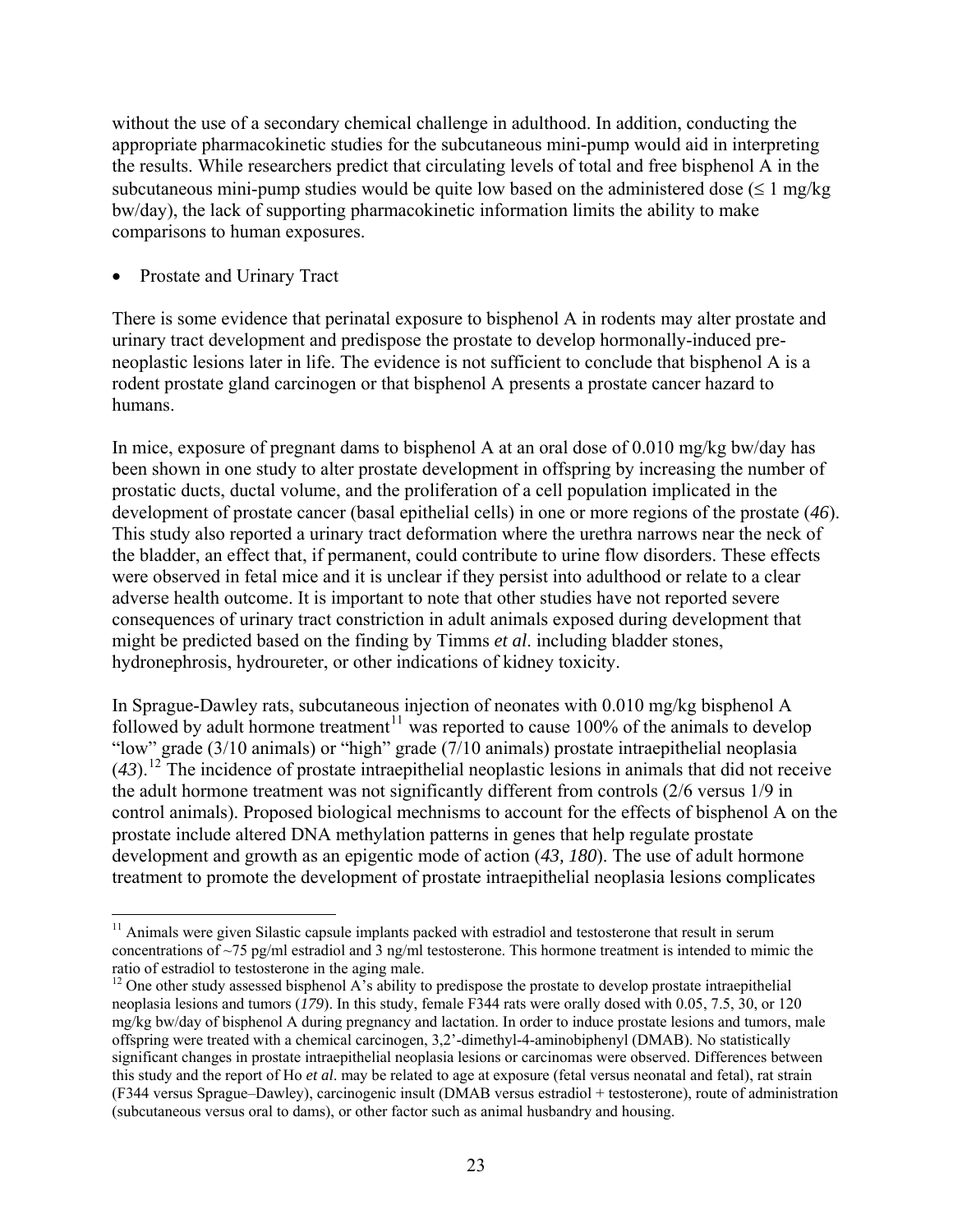the interpretation of this study when considering its relevance to human bisphenol A exposure. However, as discussed in more detail below, rodents are normally resistent to developing prostate cancer and the use of hormone treatment, chemical treatment, or other alternative animal model to obtain a more sensitive rodent model is considered an acceptable and recommended strategy in prostate cancer research (*174*).

The findings of Ho *et al.* (*43*) are consistent with a recent report of increased expression of cytokeratin 10 (CK10), a cell-marker associated with squamous differentiation, in adult male offspring of pregnant mice orally treated with 0.020 mg/kg bw/day bisphenol A during gestation (*181*). Chronic exposure to high doses of potent estrogens, such as diethylstilbestrol, leads to squamous metaplasia of the prostate, a tissue change characterized by a multilayering of prostatic basal epithelial cells. Squamous metaplasia is associated with benign prostatic hyperplasia or long-term estrogen treatment in patients with benign or malignant prostatic disease. The induction of CK10 expression in basal epithelial cells is an early indicator of changes leading to estrogen-induced squamous metaplasia. While the long-term health consequences of such an alteration are unclear, prostatic basal epithelial cells are implicated in the initiation and early progression of prostate cancer due to their function in maintaining ductal integrity and regulating the differentiation of luminal epithelial cell differentiation (*182*). It is important to note that prostates in the Ogural *et al.* study appeared morphologically the same as control animals based on the staining technique normally used in pathology (hematoxylin and eosin, or H&E). A stain specific for squamous keratin was required to detect the change. Thus, it is unclear whether similar changes in basal epithelial cell phenotype were present in other studies that evaluated the prostate using only an H&E stain.

The NTP concurs with the CERHR Expert Panel on Bisphenol A and another recent evaluation (*2, 178*) that additional studies are needed to understand the effects of bisphenol A on the development of the prostate gland and urinary tract. Studies should attempt to confirm these findings and include longer periods of follow-up to understand the significance of the structural and cellular effects observed in fetuses and to clarify the relevance of prostate intraepithelial neoplastic lesions resulting from bisphenol A exposure to the development of prostate cancer in these animals. Future research to clarify the role of bisphenol A in the development of prostate cancer presents a scientific challenge. Unlike humans where prostate cancer is common, it is the most common non-skin cancer in American men (*183*), rodents rarely develop prostate cancer. Of the almost 4,550 rats and mice used as controls in NTP 2-year inhalation or feed studies conducted during the last decade, only 1 cancerous tumor and 17 benign tumors ("adenoma") of the prostate gland were detected (*183*). No substances, including bisphenol A (*163*), have been identified as causing prostate tumors in NTP studies (*174*). The NTP has long recognized the limits of the traditional rodent cancer bioassay for detecting chemical-induced prostate tumors and organized a workshop in May 2006 to address this issue (*174*). Suggested strategies to improve the sensitivity of rodent models for detecting prostate cancer included using alternative models, e.g., genetically modified, and/or initiating exposure in perinatal life. In addition, NTP workshop participants suggested a more detailed histopathologic evaluation of the prostate because the assessment of human carcinogenic potential may be better determined based on chemical-induced preneoplastic changes rather than tumor incidence.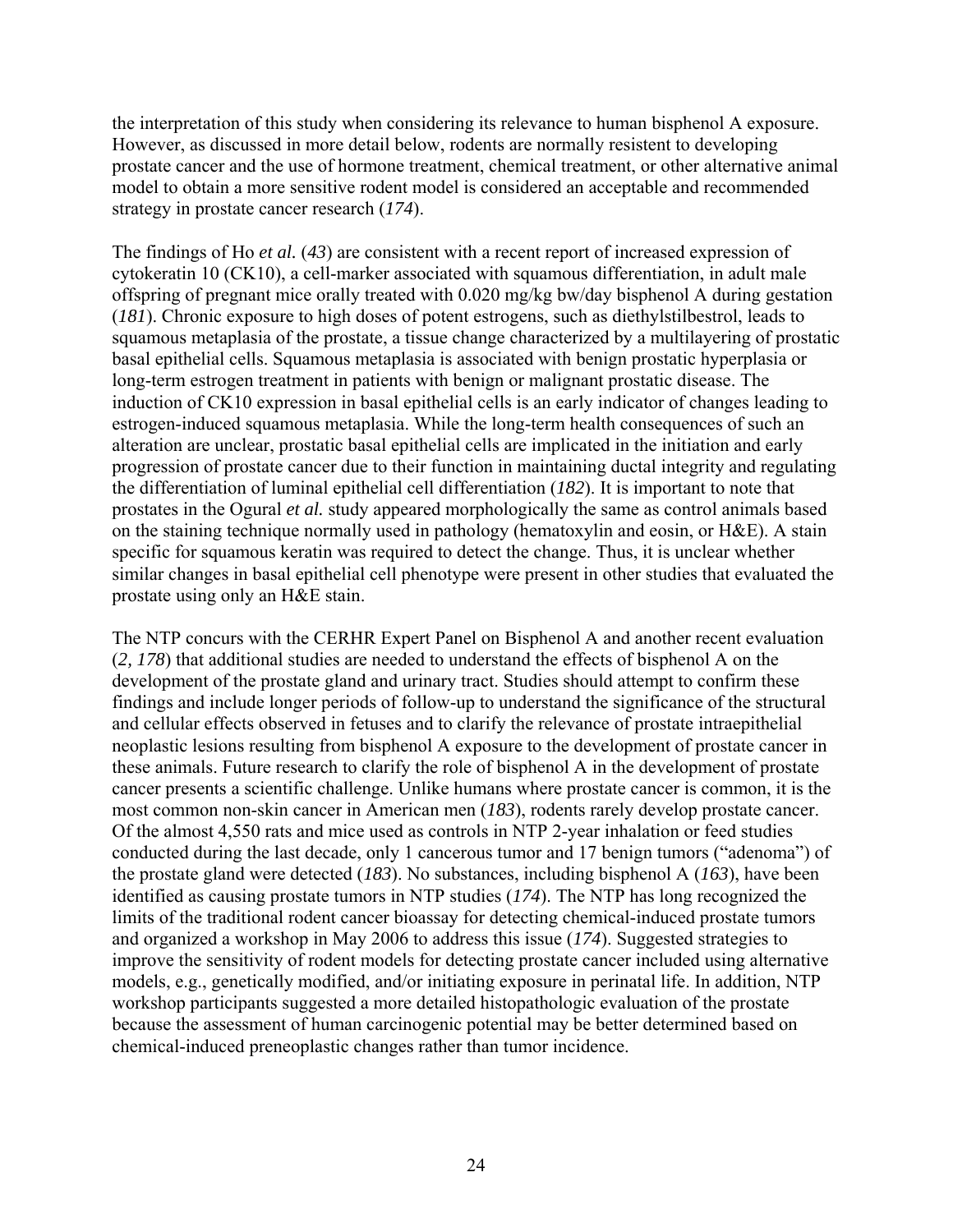During its evaluation of bisphenol A exposure and prostate development, the NTP also considered a number of studies in rats or mice that have detected increased prostate weight at low doses (*107, 184*) or failed to detect this effect (*29, 33, 35, 99, 108, 113, 179, 185-190*). Prostate weight effects have taken on a special significance in the controversy surrounding bisphenol A because elevated prostate weight was the first "low" dose finding reported in laboratory animals (*107*) and prompted numerous follow-up studies. Attempts to understand the basis for discordant findings has generated considerable scientific discussion and debate including their review at the NTP-EPA Low-Dose Peer Review workshop mentioned earlier (*62*). In brief, the NTP believes that the overall conclusions of the Bisphenol A Subpanel of the NTP Low-Dose Peer Review remain valid with respect to "low" dose effects on prostate weight, i.e., increased prostate weight cannot be considered a general or reproducible finding.

More importantly, it is not clear that prostate weight should continue to be considered a critical endpoint in risk evaluations of bisphenol A given the relative crudeness of this measure. Changes in organ weight may be useful to identify potential target tissues, but become less important when additional data relating to structural, cellular, or functional integrity are available. Prostate enlargment does not correlate with the development of prostate histopathology or cancer in rodents, and the evaluation of prostate weight without corresponding assessment of histopathologic changes is not considered useful for determining carcinogenic potential (*191*).

In addition, changes in prostate weight are not necessarily observed in the same bisphenol A studies that report prostatic cellular or tissue-level changes. For example, no effects on prostatic lobe weight were observed in studies that reported (1) increased incidence and susceptibility to develop prostate intraepithelial neoplastic lesions (*43*), (2) changes in the prostatic periductal stroma and decreases in androgen-receptor positive stromal cells and epithelial cells positive for prostatic acid phosphatase (PAS), an enzyme produced by the prostate that can be found in higher amounts in men with prostate cancer (192), and (3) increased expression of CK10 in adult mice exposed as fetuses to 0.020 mg/kg bw/day via treatment of the dam or during adulthood to high doses of bisphenol A (2 – 200 mg pellets implanted under the skin for 3-weeks) (*181*).

#### • Puberty

NTP concurs with the CERHR Expert Panel on Bisphenol A that limited data are available at low doses to suggest an effect of accelerating the onset of puberty in female mice. Early onset of puberty has been observed in offspring of CF-1 mice orally treated with 0.0024 mg/kg/day during gestation (*47*) or C57BL/6 mice orally dosed with 0.2 mg/kg/day during gestation and lactation (*40*). These findings are supported by another study that noted an early onset of puberty in female ICR/Jcl mice whose mothers were treated with 0.02 mg/kg bw/day bisphenol A during gestation by subcutaneous injection (*176*). Two studies reporting effects on mammary gland growth and differentiation in female offpsring of CD-1 mice treated with bisphenol A during pregnancy through a subcutaneous mini-pump are consistent with an impact of bisphenol A on timing of puberty [(*164, 167*), reviewed in (*193*)]. In humans, early onset of puberty in girls is associated with elevated risk of developing breast cancer, early bone age maturation, and psychosocial impacts that include influencing age at first sexual intercourse and increasing risk for certain adolescent risk behaviors (*194-196*). Depending on the magnitude of the finding, early onset of puberty in laboratory animals can be considered an "adverse" effect in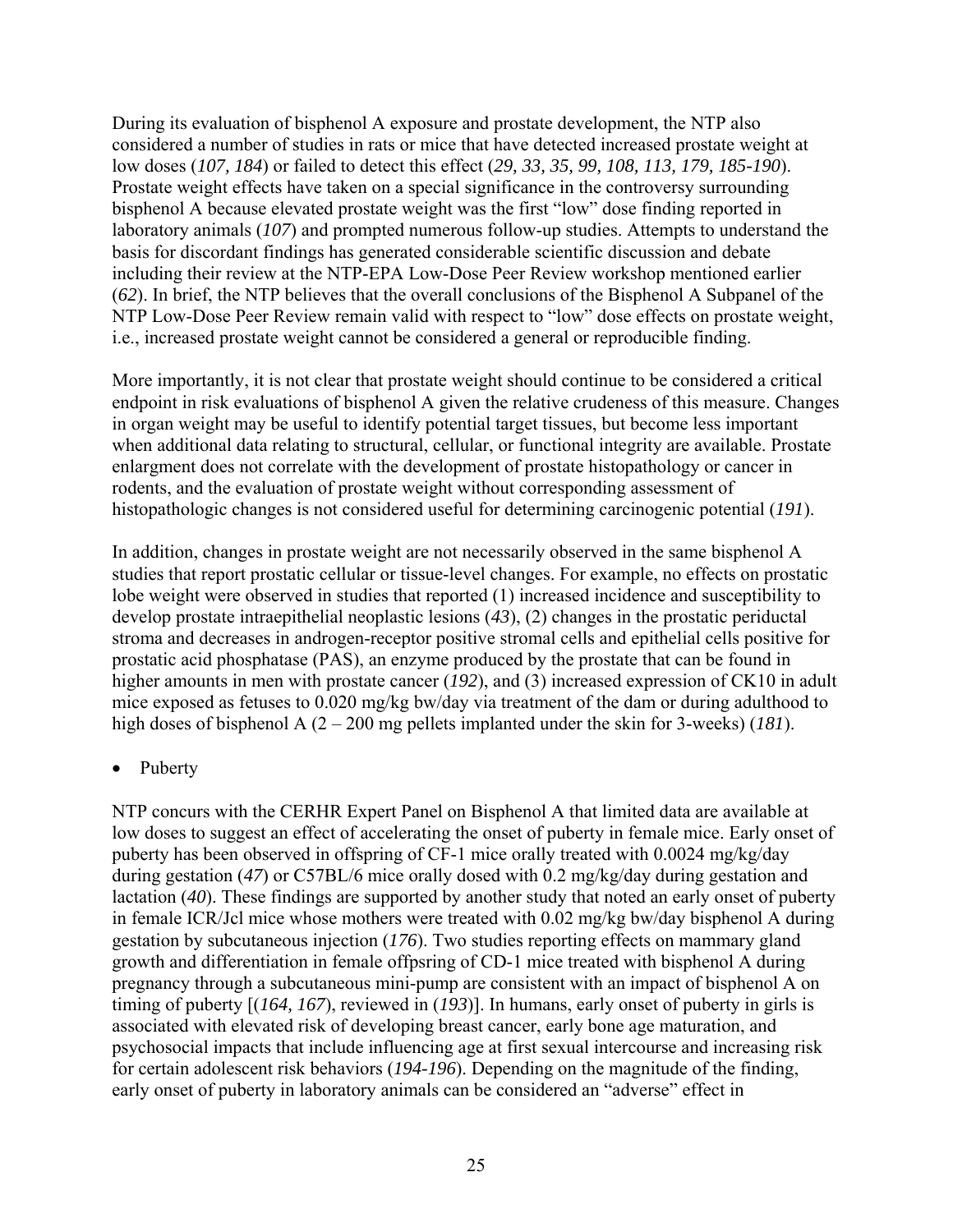reproductive toxicology risk assessment (*194*). The magnitude of the acceleration in puberty reported in the mouse studies ranges from 1 to 4.5 days (*40, 47, 176*).

Other studies have reported no effects on the timing of puberty in female mice [CF-1(*185*) or CD-1 (*33, 165*)] whose dams were treated with "low" doses of bisphenol A delivered orally or by subcutaneous mini-pump during gestation or during gestation and lactation. It is unclear if the inability of these studies to reproduce the advanced onset of puberty finding was due to variations in mouse strain and stock, timing of exposure, diet, or other facets of experimental design. The most consistent difference between the "positive" and "negative" studies lies in the approach used to measure onset of puberty. Age at first estrus is the most accurate indicator of puberty in rodents. This occurs at the same time as vaginal opening in rats. However, in mice, vaginal opening does not correlate well with puberty and the first day of detecting cornified cells in a vaginal smear, a sign of first estrus, is used to indicate the onset of puberty (*197*). The studies by Ashby *et al*., Markey, *et al.*, and Tyl *et al.*, (*33, 165, 185*) that did not detect an effect of bisphenol A relied on age at vaginal opening in mice rather than the use of vaginal smears to assess onset of puberty. An additional issue associated with interpreting the study by Ashby *et al*., (*185*) is the finding of a significant 3.6 day delay in the age of vaginal opening in the diethylstilbestrol positive control group (0.0002 mg/kg bw/day) when compared to the vehicle control group. A delay in puberty is inconsistent with the predicted estrogenic effect of accelerated puberty in the diethylstilbestrol group.

Additional studies are needed to establish the reproducibility of the finding that bisphenol A causes early onset of puberty in female mice at very low doses. The study by Howdeshell *et al.*, (47) reported a  $\sim$  2.5 day acceleration of puberty in female offspring of mice orally treated with 0.0024 mg/kg bw/day during pregnancy based on a measure that is not standard in toxicology (the interval between vaginal opening and first estrus). Using the more standard interval of days from birth to first estrus, Ryan *et al.* (40) found  $\sim$  4.5 day acceleration in puberty in the female offspring of dams treated during gestation and lactation with an oral dose of 0.2 mg/kg bw/day, but no effect at 0.02 mg/kg bw/day. The study by Honma *et al*. (*176*) reported a ~1 day earlier onset of puberty in the offspring of mice treated with 0.02 mg/kg bw/day by subcutaneous injection during pregnancy. As discussed previously, doses delivered orally and by subcutaneous injection in adult animals, including pregnant dams, cannot be directly compared due to route of administration differences in the metabolism of bisphenol A.

The data in female rats are less compelling for a possible "low" dose effect on puberty. A finding of accelerated puberty has been reported in Wistar rats (*44*), but most of the "low" dose literature does not support an effect (*29, 35, 45, 99, 113, 198, 199*).

The effects of bisphenol A on puberty in rats at "high" doses are generally inconsistent with the "low" dose effects reported in the mouse studies by Howdeshell *et al.* (*47*), Ryan *et al.* (*40*), and Honma *et al.* (176). Only one study has reported an effect on puberty in the predicted direction, i.e., acceleration following subcutaneous treatment on postnatal days 0 to 9 (*111*). Other studies reported no effect ( $108-110$ ) or a delay in puberty at  $\geq 50$  mg/kg bw/day (29, 35). Four of these studies used a positive control group (*35, 108, 110, 111*). In these studies, responses to potent estrogens based on age at vaginal opening ranged from no effect (*108*), to statistically significant small or moderate acceleration [1.7 days (*35*); 2.4 days (*111*); 3.6 days (*110*)].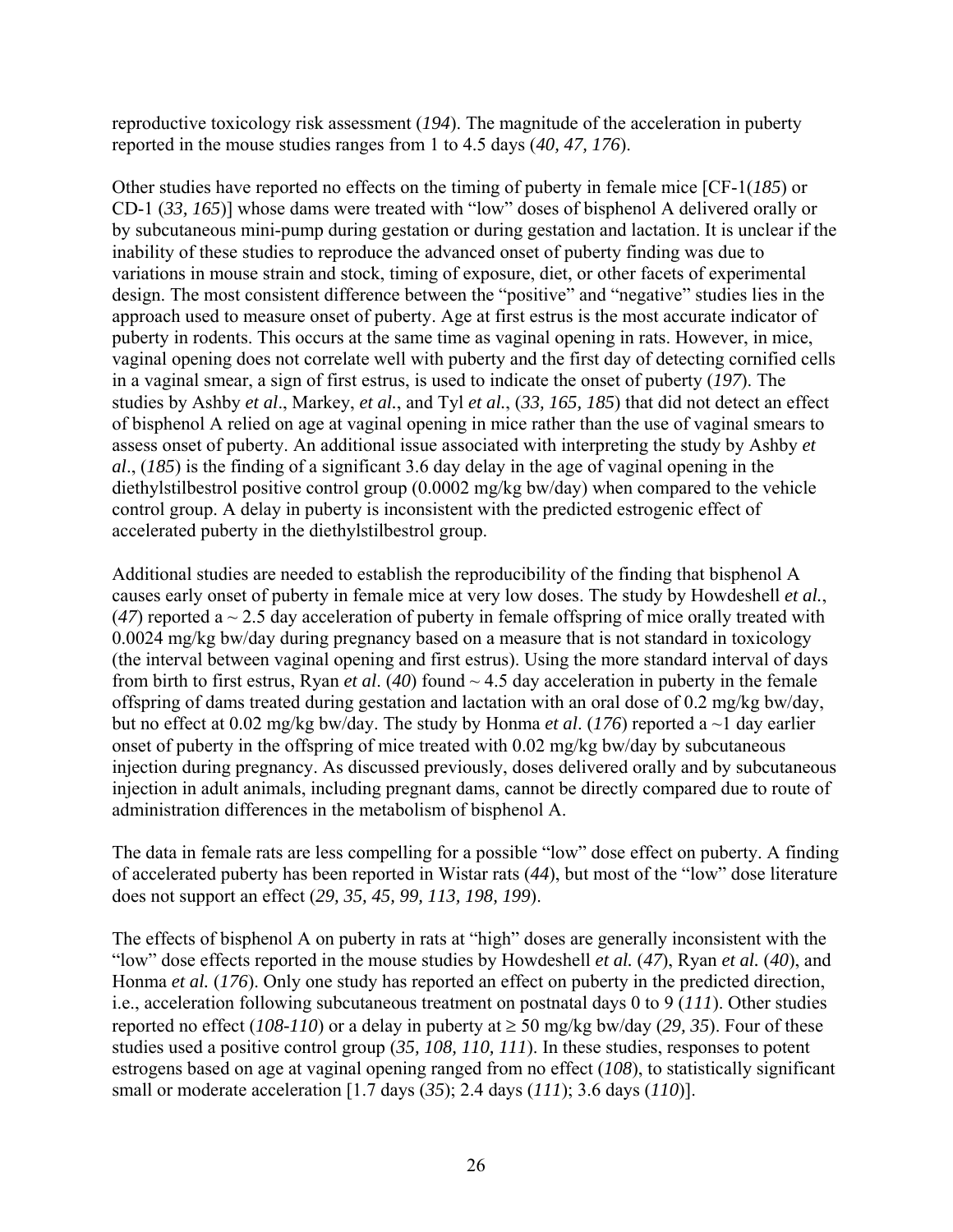An area of uncertainty in the assessment of puberty is reconciling the general absence of an effect at "low" doses in rats with the mouse studies that found early onset of puberty in females when puberty was assessed by age at first estrous. The differences in outcomes cannot be attributed to use of single insensitive strain or stock as a variety of rat models were used in the "negative" studies: Sprague-Dawley, Wistar, Wistar-Furth rats, Wistar-derived Alderley Park, CD, and Donryu. Moreover, three of the "negative" puberty studies reported other "low" dose effects (*45, 113, 198*). Based on an evaluation of two negative studies that included "low" dose treatment groups and that used a positive control compound (*35, 113*), there is some support for a conclusion that vaginal opening may not be a sensitive indicator of estrogenic response in all strains of rat or experimental designs. The study by Tinwell *et al.* (*35*) reported a relatively small acceleration in puberty, 1.7 days, in Wistar-derived Alderley Park rats treated with what is considered a high dose level of ethinyl estradiol (0.2/0.1 mg/kg bw/day orally to dams during pregnancy). In contrast, the study by Kubo *et al.* (*113*) reported a more profound acceleration in puberty of 5.9 days in female offspring of Wistar rats exposed to diethylstilbestrol (0.050 mg/L in drinking water) during pregnancy and lactation (*113*). Another observation made from the rat studies that used a positive control group is that larger impacts on puberty onset ( $>$  3 days) were more likely to be observed in studies that exposed animals during gestation and lactation or lactation (*110, 111, 113*) compared to gestation only (*35*); although, the Kwon *et al*. study (*108*) does not fit this profile (no effect on puberty following oral treatment with  $3.2 - 320$  mg/kg/day during gestation and lactation).

In summary, additional research is needed to assess the robustness of altered puberty at dose levels in the very low μg/kg bw/day range in mice, i.e. 0.0024 mg/kg bw/day. Research directed towards understanding the apparent differences in response between rats and mice on this measure would also be valuable. This issue has implications not just for the evaluation of bisphenol A, but also for characterizing possible effects on puberty for other weakly estrogenic compounds.

**Other Effects Considered** 

A variety of other effects in laboratory animals have been linked to "low" dose bisphenol A exposure during development, including decreased sperm quantity or quality, obesity, disruption of meiosis, changes in reproductive hormone levels, or cellular effects in reproductive tissues. These effects had less impact in shaping NTP's conclusions on potential risks to humans from bisphenol A exposure than the developmental effects observed at "high" doses on survival and growth and the "low" dose effects on brain and behavior, mammary gland, prostate gland, and onset of puberty in females described above.

In some cases, the relationship between a specific cellular- or tissue-level finding and a potential health effect in the whole organism is unclear. This is because there is often uncertainty about the functional impact of a cellular or mechanistic finding, such as the altered level of a receptor protein or change in enzyme activity. For example, the potential health impact that may result from uterine changes characterized by altered ERα and ERβ expression and from an increase in the number and appearance of uterine epithelial cells is unclear (*200*).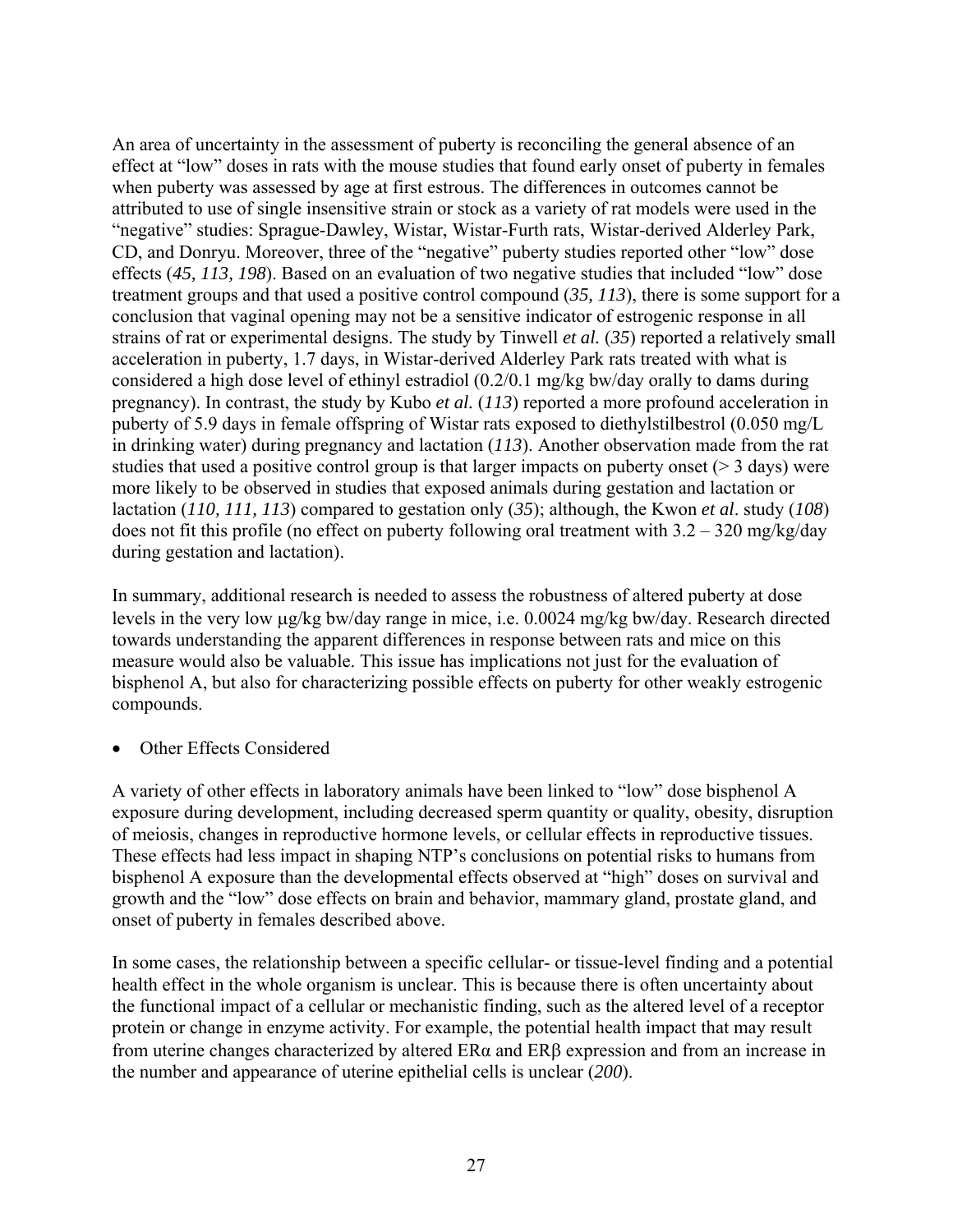In other cases, the literature is not sufficiently developed. Newbold *et al.* (*201*) recently described a number of morphological changes in the ovaries and uteri of 18-month old mice that had received subcutaneous injections of bisphenol A at doses of 10, 100, or 1000 μg/kg on days 1-5 of life. Increases in cystic ovaries and cystic endometrial hyperplasia were statistically significant in the 100 μg/kg dose group but not at 1000 μg/kg. Non-statistically significant increases in the incidence of a variety of other ovarian and uterine proliferative lesions and cysts were also reported. Replication of these findings and further study of the linkage of early and late occurring events will be important in establishing a better understanding of any long-term consequences of exposures of the developing organism to bisphenol A.

As mentioned earlier, NTP Briefs are not meant to serve as comprehensive reviews of the scientific literature. Only key study findings and issues that relate to NTP conclusions on concerns for potential reproductive and developmental health effects in humans are typically presented. However, three reported "low" dose health effects (obesity, decreased sperm count or quality, and abnormalities of meiosis) that ultimately had less impact in determining the NTP's conclusions are briefly discussed below in order to illustrate the interpretive challenges associated with this literature. Two of these examples, obesity and impacts on sperm, are used to demonstrate findings that are not reported consistently enough to be considered reproducible. The third example relates to abnormalities of meiosis and is presented to demonstrate that effects predicted from *in vitro* studies are not necessarily observed in the *in vivo* studies.

#### *Obesity*

There is currently insufficient evidence to conclude that bisphenol A exposure during development predisposes laboratory animals to develop obesity or metabolic diseases such as diabetes, later in life. Obesity and metabolic disruption has become a research focus for bisphenol A based on several reports of increased postnatal growth following "low" dose exposure during development and several *in vitro* and *in vivo* studies that report effects related to altered carbohydrate and lipid regulation.

The NTP concurs with the CERHR Expert Panel on Bisphenol A that the effects of bisphenol A on body weight at "low" doses are inconsistent (*2*). A number of studies in rats and mice report increases in post-natal growth following developmental exposure to bisphenol A at oral doses of 0.0024 – 1.2 mg/kg bw/day (*47, 146, 198, 202*) or a subcutaneous dose of 0.5 mg/kg bw/day ( $166$ ). Other "low" dose ( $\leq$  5 mg/kg bw/day) studies in rats and mice have either not detected any significant effect on body weight (*35, 40, 42, 44, 99, 108, 113, 189, 201, 203*) or reported growth reductions (*29, 107, 137, 176, 204*). Differences in study outcomes cannot easily be attributed to the use of a potentially insensitive rodent model or experimental protocol because several studies that did not detect any significant difference in body weight reported other effects at "low" dose levels (*40, 42, 44, 113, 204*). The bases for the inconsistent findings are unclear but may relate to factors such as diet and differences in experimental design or analysis.

The data are currently too limited to conclude that developmental exposure to bisphenol A causes diabetes or other metabolic disorders later in life. Two studies in laboratory animals have assessed endpoints related to carbohydrate or lipid regulation. In adult male mice, a single subcutaneous dose of 0.010 or 0.100 mg/kg bw/day bisphenol A caused decreased blood glucose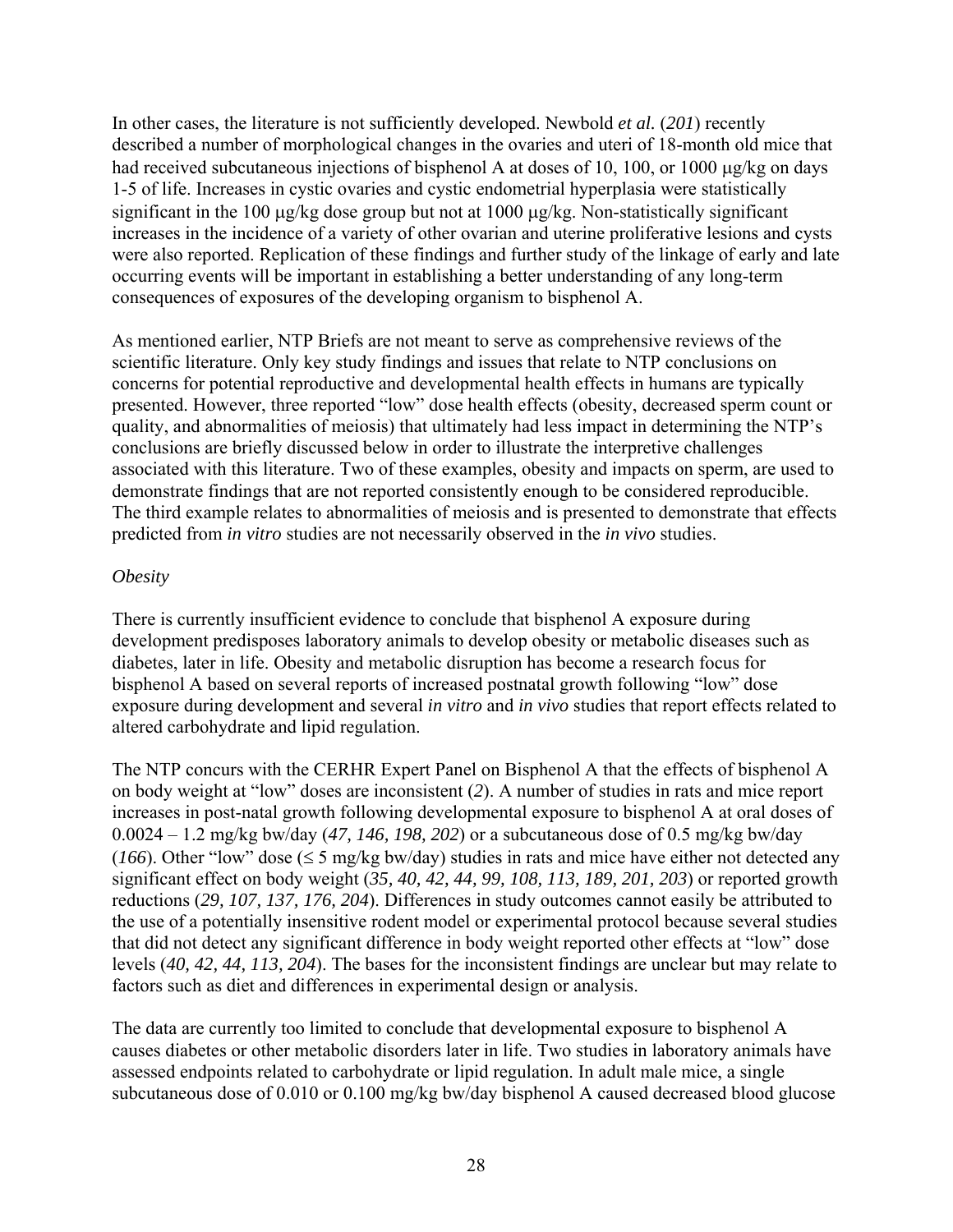<span id="page-29-0"></span>and increased plasma insulin (*205*). Additionally, increased pancreatic insulin content and insulin resistance was reported at 0.100 mg/kg bw/day (administered orally or by subcutaneous injection) after a slightly longer period of dosing (4-days) (*205*). A recent study by Miyawaki *et al.* (*202*) assessed a variety of endpoints related to carbohydrate and lipid regulation in 1-month old mice that were exposed through maternal treatment during gestation and lactation with 0.001 or 0.010 μg/ml bisphenol A in drinking water (~0.26 and 2.42 mg/kg bw/during gestation). Endpoints included body weight, adipose tissue weight, and blood concentrations of leptin, total cholesterol, triglycerides, non-esterified fatty acid and glucose. Body weight and total cholesterol were significantly increased in female offspring in both dose groups although adipose tissue weight and leptin levels were only significantly increased in the 1 μg/ml treatment group. Male offspring in the high dose of 10 μg/ml were significantly heavier and had increased adipose tissue weight. Leptin levels were not associated with either of these effects in males. Significantly increased triglycerides and non-esterified fatty acid and decreased glucose were observed in male offspring in the low dose group of 1 μg/m. Although this study addresses the hypothesis that developmental exposure to bisphenol A can affect carbohydrate and lipid metabolism in postnatal life, the inconsistent pattern of effects on serum lipid levels, leptin, and glucose and lack of control for litter effects<sup>[13](#page-29-0)</sup> makes the study on its own insufficient to draw any conclusion.

More research in this area is warranted. Several *in vitro* studies report effects of bisphenol A related to carbohydrate and lipid regulation including effects on pancreatic cells that govern the release of insulin (β-cells) and glucagon ( $α$ -cells), altered differentiation of fibroblast cells into adipocytes, and altered glucose transport in adipocytes (*206-210*). Some of the effects on pancreatic cells are very rapid, e.g., altered frequency of glucose-induced calcium oscillations in α- and β-cells, activation of cAMP response element binding protein, and appear to be mediated by ncmER (*65, 67, 211*). Effects mediated through the ncmER are of interest because bisphenol A has been shown to activate this receptor *in vitro* at a concentration of 1 nM, which is similar to the active concentration of diethylstilbestrol (*65, 67*).

#### *Decreased Sperm Count and Sperm Quality*

There is currently insufficient evidence to conclude that bisphenol A exposure during development or adulthood causes decreased sperm count or sperm quality. A large number of studies have addressed this issue but the literature is inconsistent and not easily reconciled.

Exposure during development

 $\overline{a}$ 

There are some indications that treatment with "high" oral doses of bisphenol A during development or young adulthood can impact sperm quantity in laboratory rats (*29, 34, 35*). Tan *et al.* (*34*) reported that 33% of rats did not show any evidence of having a spermatogenic cycle after treatment in young adulthood with 100 mg/kg bw/day of bisphenol A. Other reported decreases in measures of testicular or epididymal sperm count and sperm production were more modest and ranged from 10 to 19% at doses of 50 and 500 mg/kg bw/day (*29, 35*). In addition, in

 $13$  16 -25 males or females were reported for each treatment group however these animals were derived from only 3 litters per treatment group (i.e., the effective sample size is three instead of 16-25) (*202*).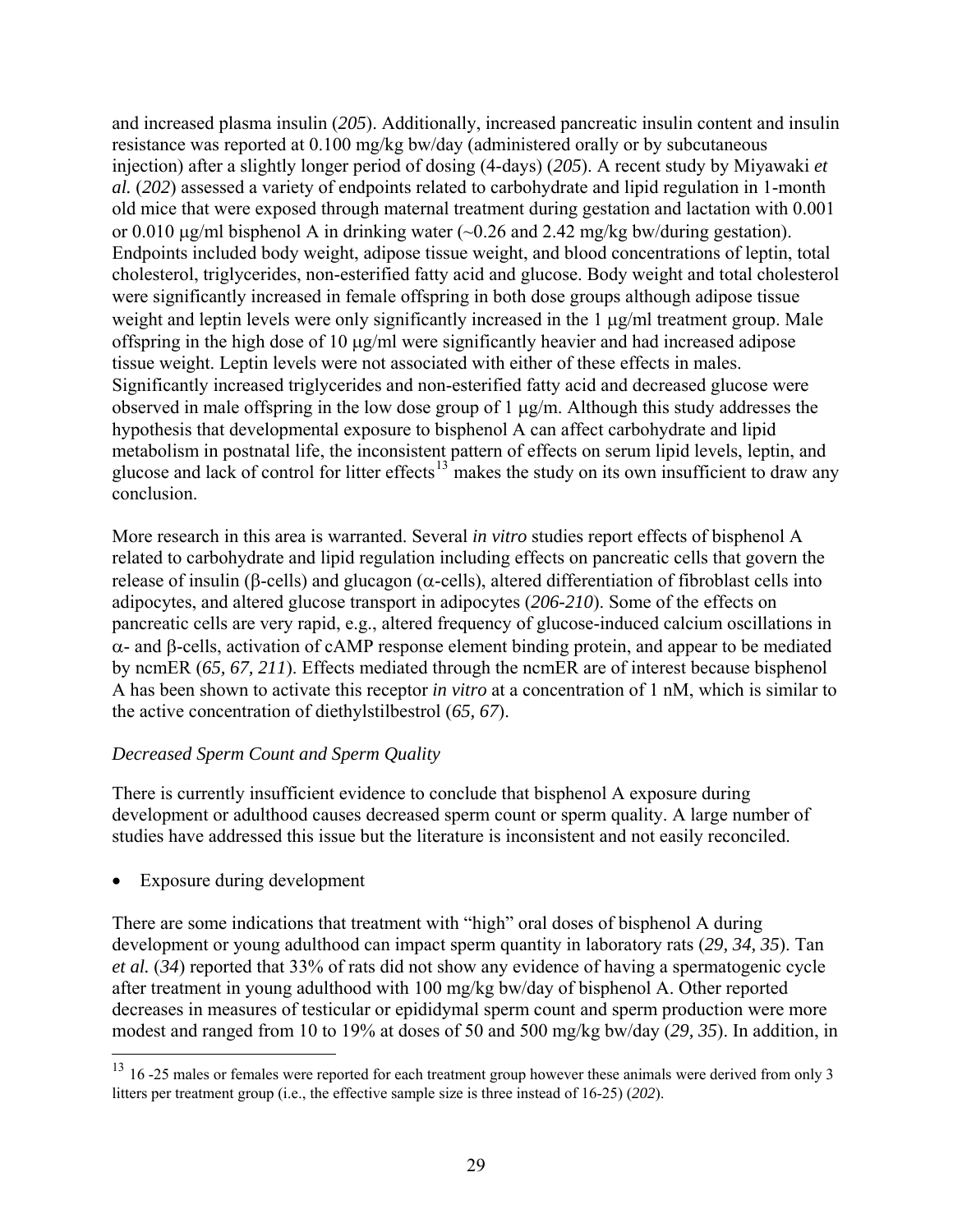<span id="page-30-0"></span>the three generation rat study conducted by Tyl *et al*. (*29*), significant decreases in sperm parameters were only observed in certain generations of similarly exposed males in the high dose group of 500 mg/kg bw/day:  $\sim$ 18% decrease in epididymal sperm concentration in F1 males;  $\sim$ 19% decrease in testicular daily sperm production in F3 males and no significant effects in the F0 or F2 generations. Testicular or epididymal histopathology was not detected in any treatment group (*29*). Significantly decreased sperm motility and an increased percentage of abnormal sperm has also been reported following "high" dose subcutaneous injection, ~25 mg/kg bw/day[14](#page-30-0), to neonatal mice in a study conducted by Aikawa *et al.* (*212*). Again, these effects were not associated with testicular histological alterations.

Effects on sperm parameters have been reported at lower doses administered orally or by subcutaneous injection.<sup>[15](#page-30-0)</sup> vom Saal *et al.* (213) reported a ~19% decrease in testicular daily sperm production in adult male mice exposed to bisphenol A as fetuses via maternal dosing with 0.02 mg/kg bw/day (higher dose levels were not tested). Toyama *et al.* (*214*) observed increased incidences of several measures of abnormal sperm morphology  $(40 - 80\%$  compared to  $\le 0.3\%$ in controls) in mice treated with  $> 0.17$  mg/kg or rats treated with  $> 0.33$  mg/kg by subcutaneous injection<sup>[16](#page-30-0)</sup> of bisphenol A every other day during post-natal days 2 to 12.

However, a number of larger studies have not reported effects on sperm parameters following exposure during development at "high" or "low" dose levels (0.0002 – 600 mg/kg bw/day) (*33, 99, 188-190, 215*).

Exposure during adulthood only

 $\overline{a}$ 

Several studies have reported effects on sperm parameters in mice or rats exposed to "low" doses of bisphenol A only during adulthood. In rats, these effects are reported following oral dosing of  $0.02 - 200$  mg/kg bw/day for six days ( $\sim$ 24 – 32% decreased daily sperm production per gram tissue) (216),  $0.0002 - 0.02$  mg/kg bw/day for 45 days ( $\sim$ 23–41% decrease in epididymal sperm motility; ~18-27% decrease in epidiymal sperm count at 0.002 – 0.02 mg/kg bw/day) (*217*), and  $0.0002 - 0.02$  mg/kg bw/day for 60 days (~30–45% decrease in epididymal sperm motility; ~12-40% decrease in epidiymal sperm count at 0.002 – 0.02 mg/kg bw/day) (*218*). In adult mice, "low" dose effects on sperm are observed at oral doses of  $0.025 - 0.1$  mg/kg bw/day for 30 days (~16 – 37% decrease in weight corrected testicular or epididymal sperm count)(*100*) and subcutaneous dosing with 0.02 and 0.2 mg/kg bw/day for 6 days (abnormal sperm morphology) (*219*).

Other larger studies have not reported effects in adult animals at these doses. The 2-generation mouse study conducted by Tyl *et al*. (*33*) reported a 15% decrease in epididymal sperm

<sup>&</sup>lt;sup>14</sup> Administered dose was 0.050 mg/pup. This is approximately equal to 25 mg/kg/day assuming that a neonatal mouse weighs 0.002 kg.

<sup>&</sup>lt;sup>15</sup> Talsness *et al.* (204) reported effects on sperm quantity in rats exposed during gestation to 0.1 and 50 mg/kg bw/day but this study is not included in the discussion because (1) reported effects included an increase in sperm number which was opposite the effect observed in the positive control group, and (2) effects on daily sperm production appeared inconsistent over time and across dose.

<sup>&</sup>lt;sup>16</sup> Administered doses were  $\geq 0.001$  mg/pup in the mouse and  $\geq 0.01$  mg/pup in the rat. These doses are approximately equal to 0.17 to 0.5 mg/kg in the mouse and 0.33 - 1.33 mg/kg in the rat assuming that body weight between post-natal days 2 to 12 ranges from 0.002 to 0.006 kg in the mouse and 0.0075 and 0.03 kg in the rat.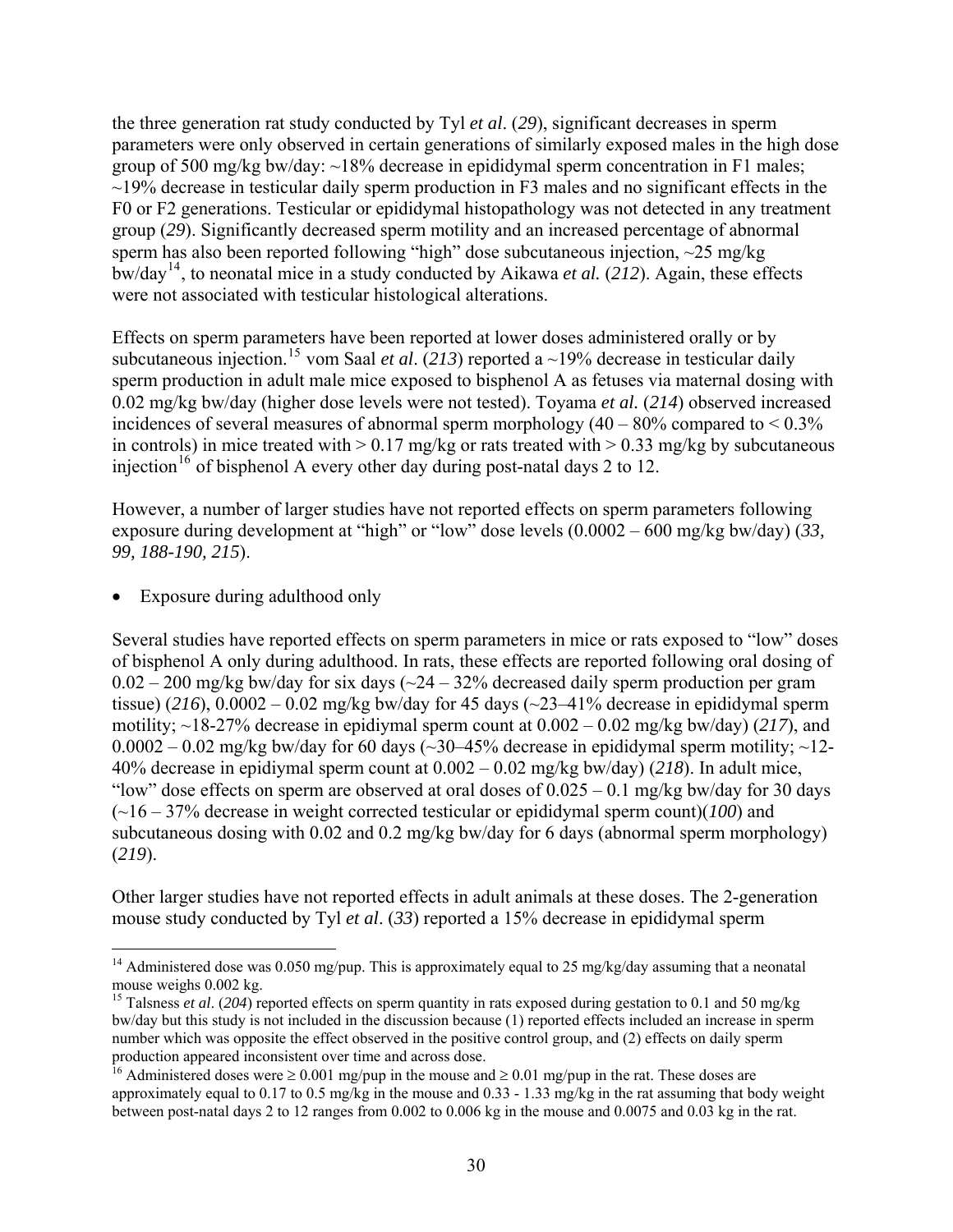concentration in F0 generation animals at the highest dose tested of 600 mg/kg bw/day but not at lower doses of 0.003 to 50 mg/kg bw/day. Ema *et al.* (*99*) also did not detect an effect on sperm measures in the F0 generation in a rat multigeneration study at oral doses of 0.0002 to 0.2 mg/kg bw/day. The finding by Sakaue *et al.* (*216*) of a ~24 – 32% decrease in sperm production in adult Sprague-Dawley rats (obtained from CLEA Japan, Inc. ) was not reproduced in a study using larger sample sizes of Sprague-Dawley rats obtained from a Charles River UK (*220*).

The basis for the inconsistent findings is not clear. One proposed explanation is that rodent species, strains, and breeding stocks differ in their responsiveness to estrogens (*51*). Species and strain differences in response to estrogen have been documented, but animal model sensitivity varies depending upon the specific trait being assessed [discussed in (*2, 51, 189*)]. Studies that include sperm assessment in the bisphenol A literature are too varied in terms of periods of dosing, use of positive control, e.g., none used, ethinyl estradiol, or 17β estradiol, and other aspects of experimental conduct to determine if differences in sensitivity of the animal model used can account for the inconsistent findings on sperm quantity and quality.

#### *Chromosome and Meiosis Abnormalities*

Disruption of the processes that distribute chromosomes during meiosis or mitosis can result in aneuploid cells, i.e., germ cells that have more or fewer chromosomes than the normal haploid number or somatic cells that have more or fewer chromosomes than the normal diploid number. When this happens in eggs or sperm of humans, it can lead to such conditions as Down Syndrome in which the fetus ends up with 3 copies of chromosome 21, rather than two copies, or a range of syndromes associated with abnormal numbers of sex chromosomes (normal is XX for females, XY for males) such as Klinefelter Syndrome (XXY males) or Turner Syndrome (XO females). If a chemical exposure is capable of inducing aneuploid eggs or sperm, affected individuals would be expected to exhibit problems in achieving or maintaining pregnancy, or to produce aneuploid offspring. While the body of evidence from both *in vitro* and *in vivo* studies provides evidence that bisphenol A can disrupt certain aspects of cell division involving both mitotic and meiotic processes, breeding studies in laboratory animals exposed to bisphenol A do not present results consistent with such effects. Thus, the significance of the reported effects on meiosis and mitosis for mammalian reproduction is not yet clear.

Two *in vivo* studies (*221, 222*) reported that short-term oral exposure to low doses of bisphenol  $A \approx 0.020$  mg/kg bw/day) in peripubertal or pregnant mice can interfere with meiotic divisions in development of female germ cells ("egg" or "oocyte"). An increase in hyperploid (aneuploid) metaphase II oocytes was observed following treatment with 0.020 mg/kg bw/day. There was not a significant increase in aneuploid embryos. Two subsequent *in vivo* studies (*223, 224*) attempted to replicate these findings. Consistent with the previous findings, they detected no significant effects of bisphenol A exposure on the frequency of aneuploidy in "zygotes" (fertilized oocytes) produced from female mice treated before puberty or as adults with a similar range of doses. In addition, Eichenlaub-Ritter *et al.* (*223*) found no effects of bisphenol A exposure on aneuploid oocytes and Pacchierotti *et al.* (*224*) found no increase in aneuploid or diploid sperm following exposure of male mice to bisphenol A.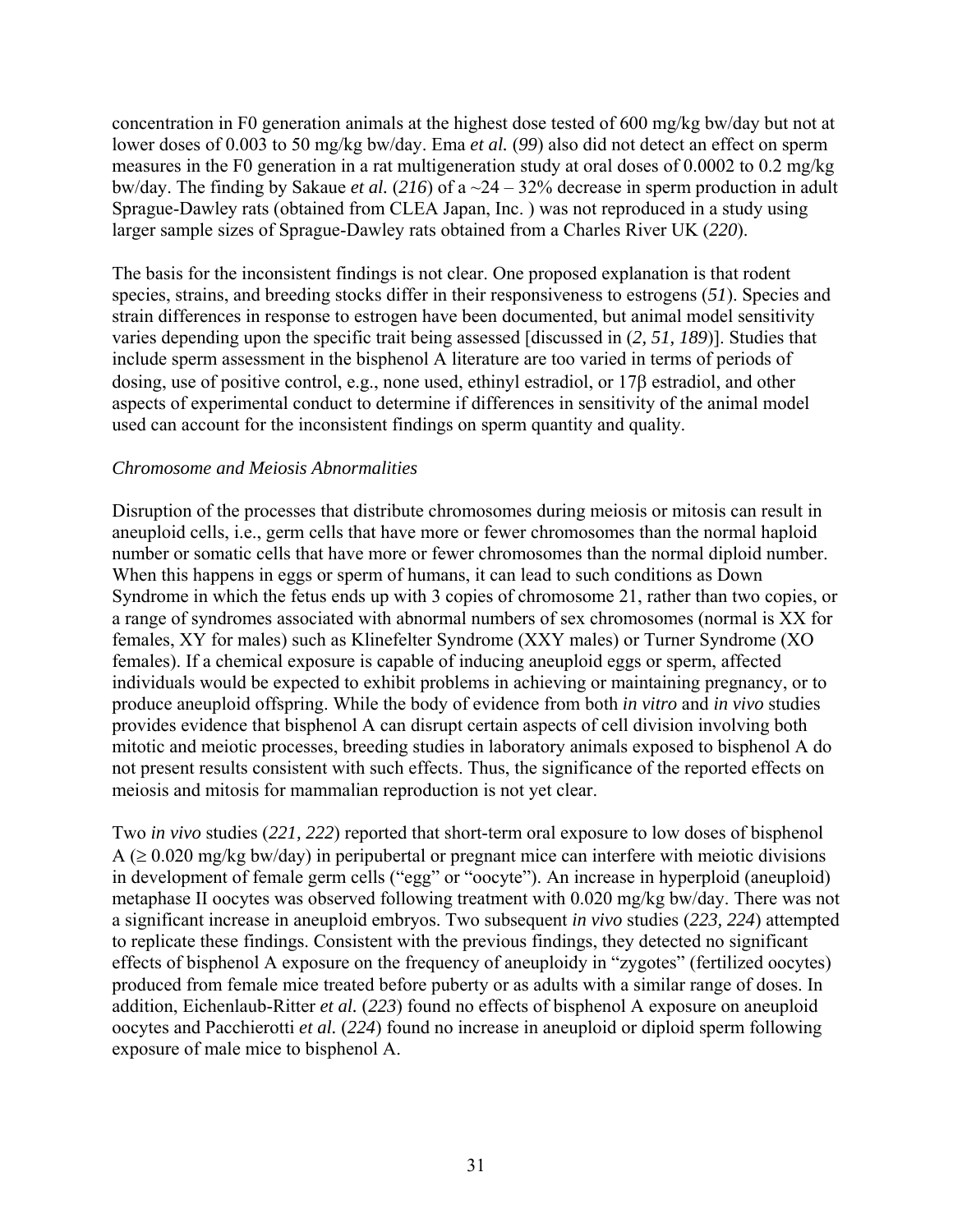<span id="page-32-0"></span>A number of *in vitro* studies using cultured mammalian somatic cells have also looked at the potential for bisphenol A to cause aneuploidy. Earlier studies (*225-227*) consistently reported the induction of aneuploidy in various cell lines including SHE, V79, and MCL-5 at concentrations of bisphenol A between 50 and 200 µM (14.4 and 57.6 μg/ml). Recent *in vitro* studies reported effects of bisphenol A on maturation, but not induction of aneuploidy, in mouse oocytes (*223, 228*) or cultured mammalian somatic cells (*229, 230*), increased frequency of mitotic cells with aberrant spindles (*230*), and various effects on cellular and nuclear division in fertilized sea urchin eggs (*231*). Although these new studies provide further evidence of bisphenol A's effects on meiotic and mitotic cell division using a variety of *in vitro* systems and treatment concentrations, no impact of such effects on reproduction is reported in animal breeding studies and the significance of these findings with regard to human health hazards is not clear. If aneuploid eggs or sperm were induced by bisphenol A, it would be expected to result in reduced litter sizes following exposure of one or both parents to bisphenol A. Such an effect is not seen in reproductive toxicity studies of bisphenol A in rats or mice except at very high exposure levels (500 mg/kg bw/day or higher) where other types of toxicities are manifest (*29, 32, 33*), including in the F2 generation (*29, 33*). Findings of significantly decreased litter size or pregnancy loss are reported occasionally at lower doses of bisphenol A (*106, 232*), but in general, most "low" dose studies do not report this outcome including a number of those that report other effects of bisphenol A exposure (*36, 40, 44, 45, 107, 116, 176*).

### **Are Current Exposures to Bisphenol A High Enough to Cause Concern?**

*Possibly.* The "high" dose effects of bisphenol A in laboratory animals that provide *clear evidence* for adverse effects on development, i.e., reduced survival, birth weight, and growth of offspring early in life, and delayed puberty in female rats and male rats and mice, are observed at levels of exposure that far exceed those encountered by humans. However, estimated exposures in pregnant women and fetuses, infants, and children are similar to levels of bisphenol A associated with several "low" dose laboratory animal findings of effects on the brain and behavior, prostate and mammary gland development, and early onset of puberty in females. When considered together, these findings provide *limited evidence* that bisphenol A has adverse effects on development (**Figure 2b**).

Exposures in humans and laboratory animals can be compared using approaches based on either estimated daily intake (based on aggregating sources of exposure or back calculating from biomonitoring data) or measured blood concentrations of free bisphenol A. Each approach has a unique set of assumptions and limitations. The conclusion of similarities between exposures of certain human populations and laboratory animals treated with "low" doses of bisphenol A is supported by multiple approaches. For this reason, the possibility that human development may be altered by bisphenol A at current exposure levels cannot be dismissed.

#### **Supporting Evidence**

A considerable amount of research has been directed towards understanding the levels of human exposure to bisphenol A, either by estimating daily intake or by measuring bisphenol A concentrations in human blood, urine, breast milk, or other tissue. An overarching issue relevant to the bisphenol A biomonitoring studies in both humans and laboratory animals is the accuracy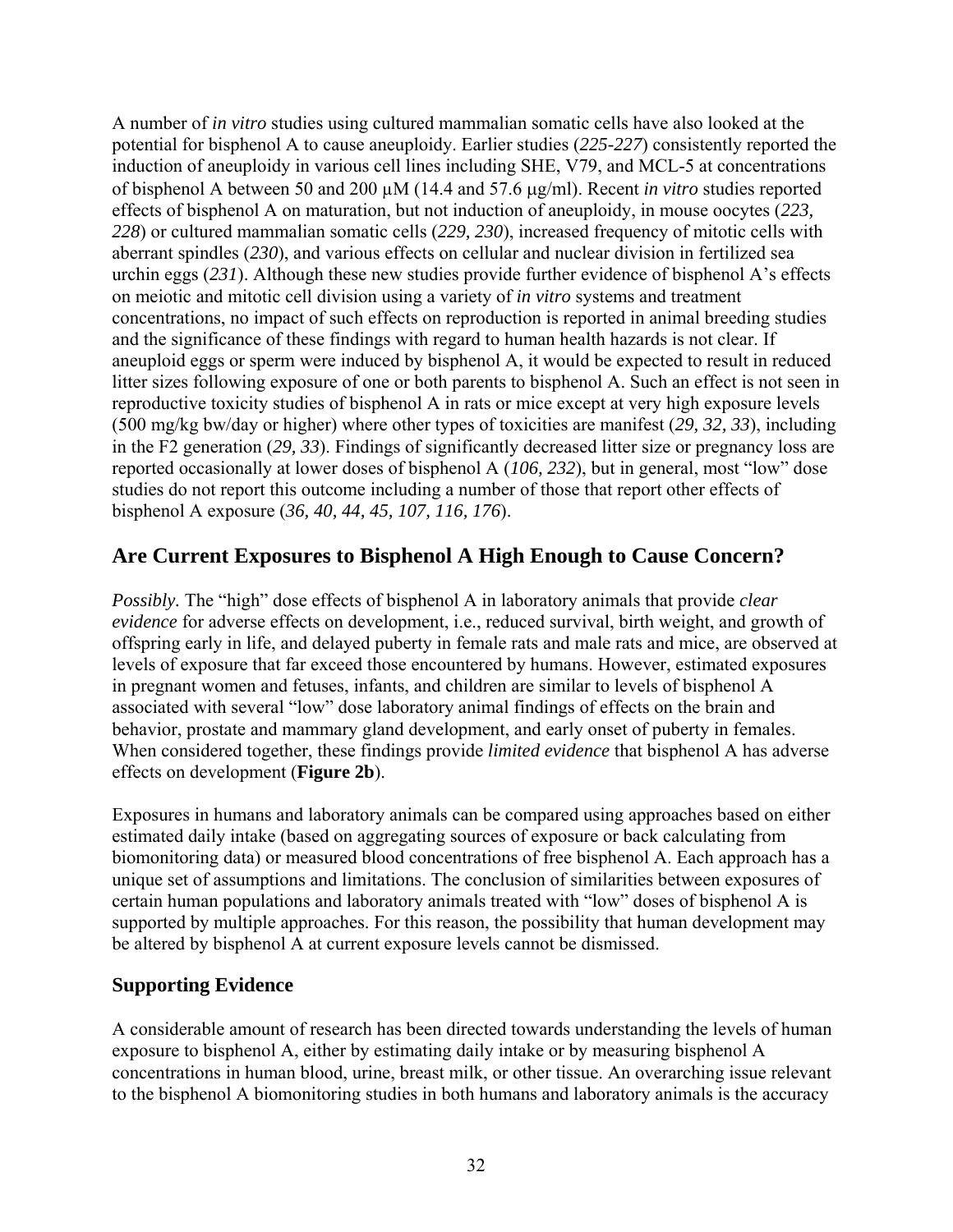<span id="page-33-0"></span>of the laboratory methods used to measure the compound (see Appendix 1). There is concern that measurements of bisphenol A, especially free bisphenol A, may be too high due to problems related to sample preparation or storage and the analytical technique employed [reviewed in (*2, 11*)]. The NTP recognizes the possibility that the published values of free bisphenol A may, in some cases, not accurately represent the "true" concentrations of free bisphenol A in the blood or body fluids of humans or laboratory animals. However, because of the similarity among values reported with different analytical methods, with the exception of studies that use an enzymelinked immunosorbent assay (ELISA), the NTP accepts the published values as sufficiently reliable for use in this evaluation.

#### *Daily Intake Exposure Estimates*

The vast majority of bisphenol A exposure is through the diet, estimated at  $\sim$  99% (1); therefore, estimates of daily intake in humans can be compared to oral doses used in laboratory animal studies where effects considered relevant to human health were observed. Estimates of daily intake are derived using two general approaches. Researchers can use information on the amount of bisphenol A detected in various sources of exposure (i.e., food, food packaging, air, water, dust, etc.) and sum, or aggregate, the measurements to estimate a total daily intake ("aggregating sources of exposure" method). Alternatively, biomonitoring information, such as the concentration of bisphenol A in urine, can be used to estimate, or "back calculate", a total intake that reflects all sources of exposure, both known and unknown. Both approaches for estimating daily intake rely on various assumptions and default values such as average body weight, amount of food or beverage consumed, daily volume of urine output, or ability of a single measurement to characterize exposure.

Infants and children less than 6 years of age

For infants and children less than 6 years of age, estimates of daily intake were based on aggregating sources of exposure (Table 1). No biomonitoring data, i.e., blood or urine concentration of bisphenol A, are available for these lifestages [reviewed in (*2*)]. An estimated daily intake of  $\sim 1$  μg/kg bw/day for both breast-fed and formula-fed infants was calculated by the CERHR Expert Panel for Bisphenol A (*2*). Higher "worst case" daily intake estimates of 11 - 13 μg/kg bw/day during the first year of life have been calculated for infants (*17*). In children 1.5 to 6 years of age, the range of estimated daily intakes based on aggregating sources of exposure is 0.043 – 14.7 μg/kg bw/day, with 14.7 μg/kg bw/day representing a worst case scenario (*19, 21*).

Although biomonitoring data are not available for infants and children less than 6 years of age, blood and urine levels of free bisphenol A are predicted to be higher in these age groups compared to pregnant women or other adult populations. This is based on information related to age-specific differences in daily intake of bisphenol A and in the ability to metabolize the chemical. More specifically, it is based on observations of (1) higher urinary measurements of total bisphenol A in children (6 - 11 years of age) compared to adolescents and adults (*6*), (2) higher estimated daily intakes of bisphenol A for infants and children (*2, 17, 19*) compared to estimated daily intakes for adults (*2, 17, 27*), and (3) predicted higher blood concentrations of free bisphenol A in infants compared to adults at a given daily intake level based on less efficient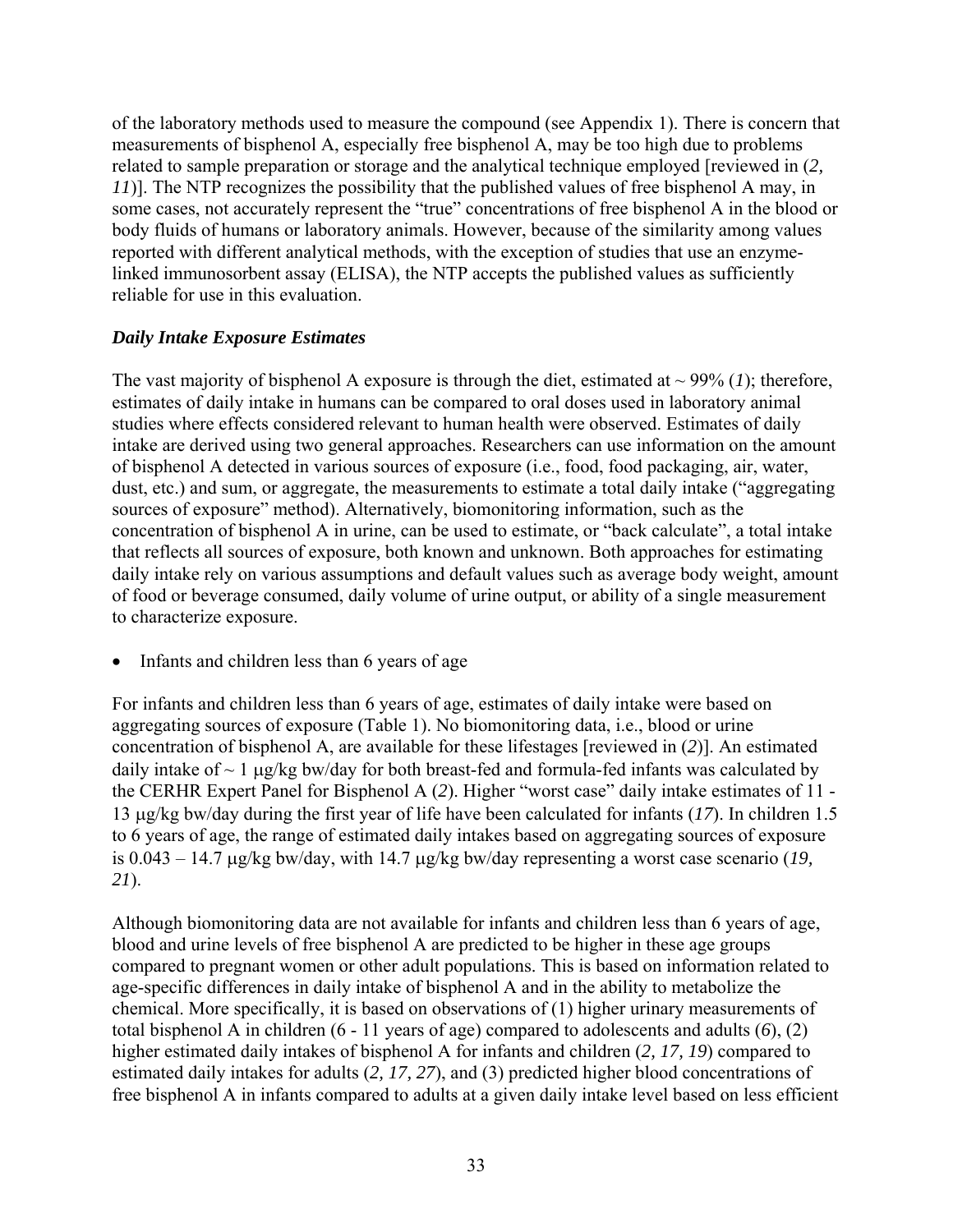<span id="page-34-0"></span>metabolism of bisphenol A in rat fetuses and neonates (*12-14*), and very low or absent activities in human fetuses and premature or full-term infants of the isozymes that govern glucuronidation (*233-235*).

Adults and children aged 6 years and above

Daily intake estimates for adults and children aged 6 years and older are based on (1) back calculations from the most recent Center for Disease Control and Prevention NHANES data on urinary concentrations of total bisphenol and (2) aggregating sources of exposure (Table 1 and Table 3). Of these estimates, the NTP has more confidence in the estimates based on back calculating from urinary biomonitoring data because all sources of exposure are integrated into the fluid measurement and thus do not have to be identified in advance. However, it is worth noting that the estimates for non-occupationally exposed adults based on aggregating sources of exposure encompass the range estimated from back calculating from urine [aggregating sources of exposure:  $0.008 - 1.5$  µg/kg bw/day (Table 1); and back calculating based on urine:  $0.233 -$ 0.289 μg/kg bw/day for various categories of adults ages 20+ at the 95th percentile (*27*)]. Fewer studies have estimated daily intakes for children older than 6 years of age and adolescents. In Japanese children and adolescents between the ages of 7 and 19 years, the range of estimated daily intakes based on aggregating sources of exposure is 0.36 to 0.55 μg/kg bw/day (*22*), which is only slightly higher than the estimated range of daily intakes for American children and adolescents based on back calculating from urinary concentration of total bisphenol A [0.311 – 0.348 μg/kg bw/day for children ages 6-11 and 12-19 at the 95<sup>th</sup> percentile  $(27)$ ].

• Estimated daily intake based on blood biomonitoring

The NTP also considered the appropriateness of estimating daily intake based on back calculations from free bisphenol A measured in human blood and concluded that the scientific uncertainties are currently too large to support this exercise (see Appendix 1). In brief, estimated daily intakes in adults based on this approach are much greater ( $\sim$ 500 μg/kg – 1.54 mg/kg bw/day for a 65 kg human) (*3, 236*) than estimates of daily intake based on aggregating routes of exposure (0.008 – 1.5 μg/kg bw/day) (*17, 23*) or from back calculating from urinary data (adults aged 20 – 60+: medians  $0.0563 - 0.0334$  µg/kg bw/day;  $95<sup>th</sup>$  percentiles  $0.289 - 0.233$ ) (27). In addition, data from an intentional dosing study conducted by Tsukioka *et al.* (*237*) [17](#page-34-0) provides further support for daily intakes in humans of  $\leq 1$  μg/kg. Several explanations have been proposed to account for the discrepancy between estimated intake based on blood and urine but they are not sufficient to fully explain it.

#### *Exposure Comparisons Based on Daily Intake*

The "high" dose effects of bisphenol A that represent *clear evidence* for adverse effects on development, i.e., reduced survival (≥ 500 mg/kg bw/day) (*28-32*), reduced birth weight and

<sup>&</sup>lt;u>.</u> 17 Tsukioka *et al*. (*237*) used GC/MS with trimethylsilyation (TMS) derivatization (LOQ 0.1 mg/L). Brock *et al.* (*238*) report that use of TMS may produce interfering peaks in the chromatogram. Sample work-up included glucuronidase treatment, solvent extraction, and solid phase clean-up. Few details were presented in the Tsukioka *et al*. (*237*) study on sample preparation process, such as storage temperature.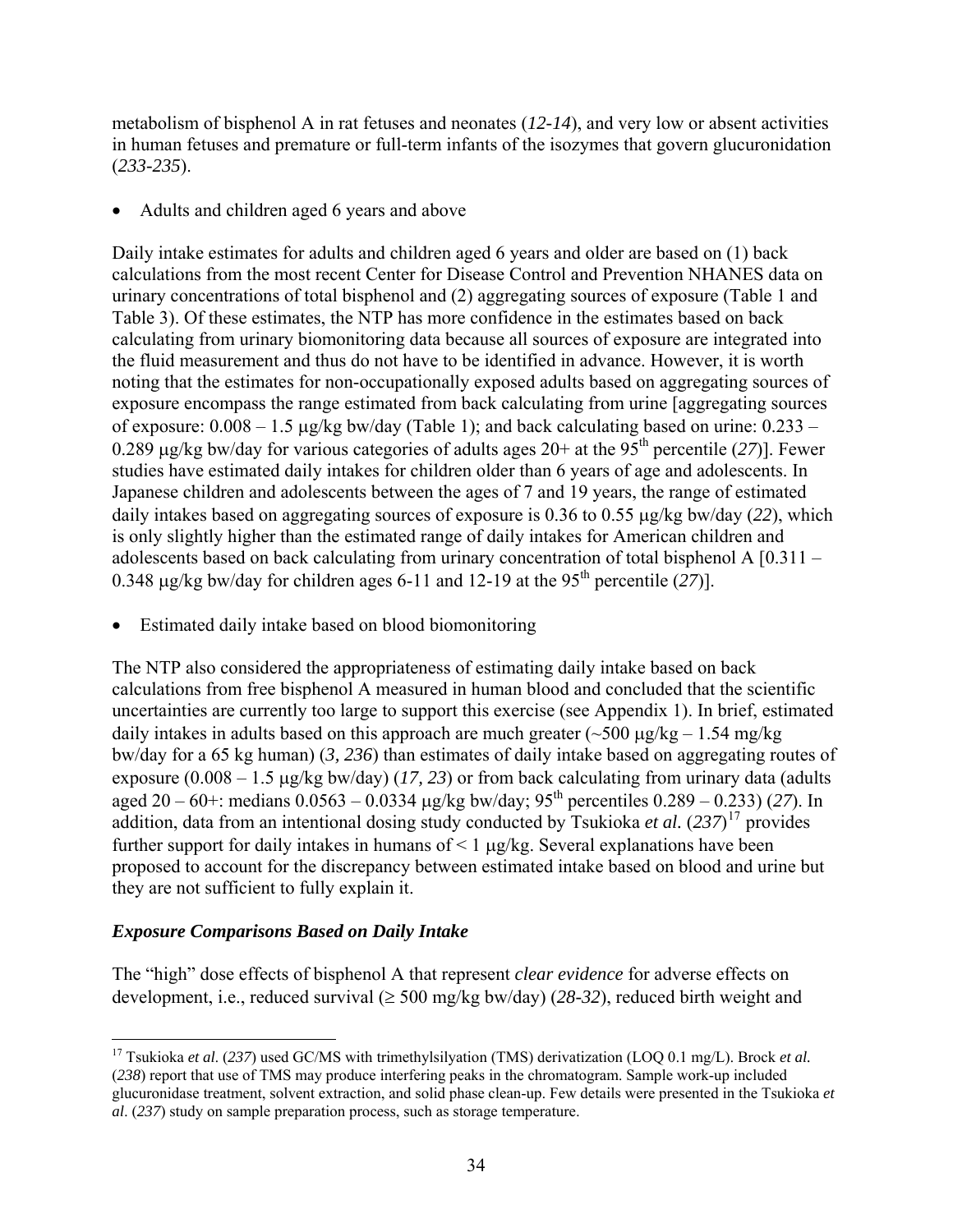<span id="page-35-0"></span>growth of offspring early in life ( $\geq 300$  mg/kg bw/day) (28-31, 33), and delayed puberty in female rats and male rats and mice (≥ 50 mg/kg bw/day) (*29, 33-35*), are observed at dose levels that are more than 3,500-times higher than "worst case" daily intakes of bisphenol A in infants and children less than 6 years of age ( $\geq$  50 mg/kg bw/day versus 0.008 - 0.0147 mg/kg bw/day). The differences in exposures are much greater, more than 160,000-times different, when the high oral dose level is compared to estimated daily intakes for children ages 6-11 and adult women (as an indicator of exposure for pregnant women) at the 95th percentile of 0.311 and 0.271 μg/kg bw/day, respectively (*27*).

However, a number of "low" dose developmental effects have been reported in mice treated orally with bisphenol A including effects on behavior (≥10 μg/kg bw/day) (*36-42*), prostate gland and urinary tract development (10 μg/kg bw/day) (*46*), and early onset of puberty (2.4 and 200 μg/kg bw/day) (*40, 47*). In addition, subcutaneous injection with 10 μg/kg bw/day of bisphenol A during neonatal life in rats results in development of hormonally induced preneoplastic lesions in the prostate later in life (*43*).[18](#page-35-0) This non-oral study is considered relevant for comparing exposures because, as discussed previously, the differences in the rate of bisphenol A metabolism seen in adult rats based on route of administration (oral versus non-oral) appear to be greatly reduced in neonatal rats and mice (*12, 58*). As stated earlier, these findings, when considered together, provide *limited evidence* for adverse effects of bisphenol A exposure on development in laboratory animals (**Figure 2b**).

In infants, the doses of 2.4 and 10 μg/kg bw/day are 2.4 - 10 times higher than the estimated daily intake of ~ 1 μg/kg bw/day calculated by the CERHR Expert Panel for Bisphenol A (*2*). Higher "worst case" daily intakes have been calculated for infants by the European Food Safety Authority of 11 - 13 μg/kg during the first year of life (*17*). To the extent these estimates are accurate, then dose levels of 2.4 and 10 μg/kg bw/day slightly exceed (1.1 to 5.4-times) worst case estimates. The doses of 2.4 and 10 μg/kg bw/day are approximately 7.7-32 and 8.9-37 times higher than the estimated daily intakes of 0.311 μg/kg bw/day for children (ages 6-11 years) and 0.271 μg/kg bw/day for adult women at the 95th percentile (*27*).

#### *Exposure Comparisons Based on Blood Concentrations of Free Bisphenol A*

 $\overline{a}$ 

No studies in laboratory animals have measured circulating levels of free bisphenol A in the blood following a dosing schedule that mimics human exposures, i.e., long-term dietary lowdose exposure occurring numerous times during the day. However, a number of studies have detected quantifiable levels of free bisphenol A in the blood of adult rodents following a single oral administration of bisphenol A, typically at doses considered high when compared to estimated human daily intakes  $(500 - 1,000,000 \mu g/kg$  for rodents versus < 14.7  $\mu g/kg$  bw/day for humans) (*3, 19, 27, 236*). These studies were used by Vandenberg *et al.* (*3*) to estimate circulating blood levels of free bisphenol A in rodents at a lower oral dose of 50 μg/kg based on

<sup>&</sup>lt;sup>18</sup> Preneoplastic lesions in the mammary gland, i.e., ductal hyperplasia and carcinoma *in situ*, have been reported in rats treated as fetuses with 2.5 μg/kg bw/day via a subcutaneous pump implanted in the dam (*44, 45*); however, as discussed previously, studies that administer bisphenol A via subcutaneous pump are considered informative for identifying potential biological effects of bisphenol A, but not for quantitatively comparing exposures in laboratory animals and humans.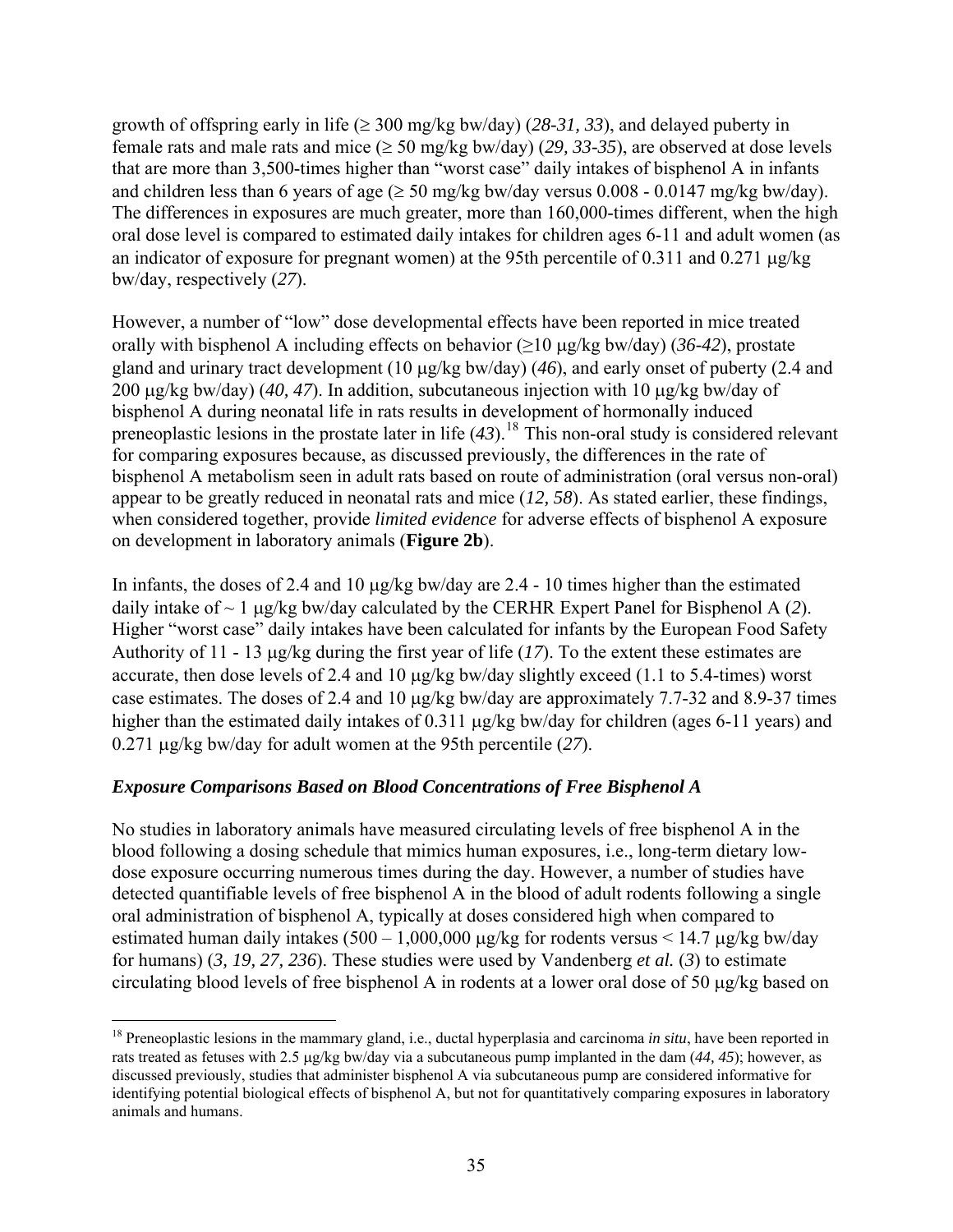the assumption of linear proportionality between administered dose and circulating concentration of free bisphenol A. The estimated peak blood levels of free bisphenol A in the first 30-minutes after dosing at 50 μg/kg ranged from 0.01 to 1.14 μg /L (median 0.11 μg /L) (*3*). Based on this estimate, peak concentrations of free bisphenol A in mice or rats treated with 2.4 or 10 μg/kg bw/day of bisphenol A are projected to be lower than the free blood concentrations measured in humans, including pregnant women (*10, 239*). See Appendix 1 for further details on these calculations.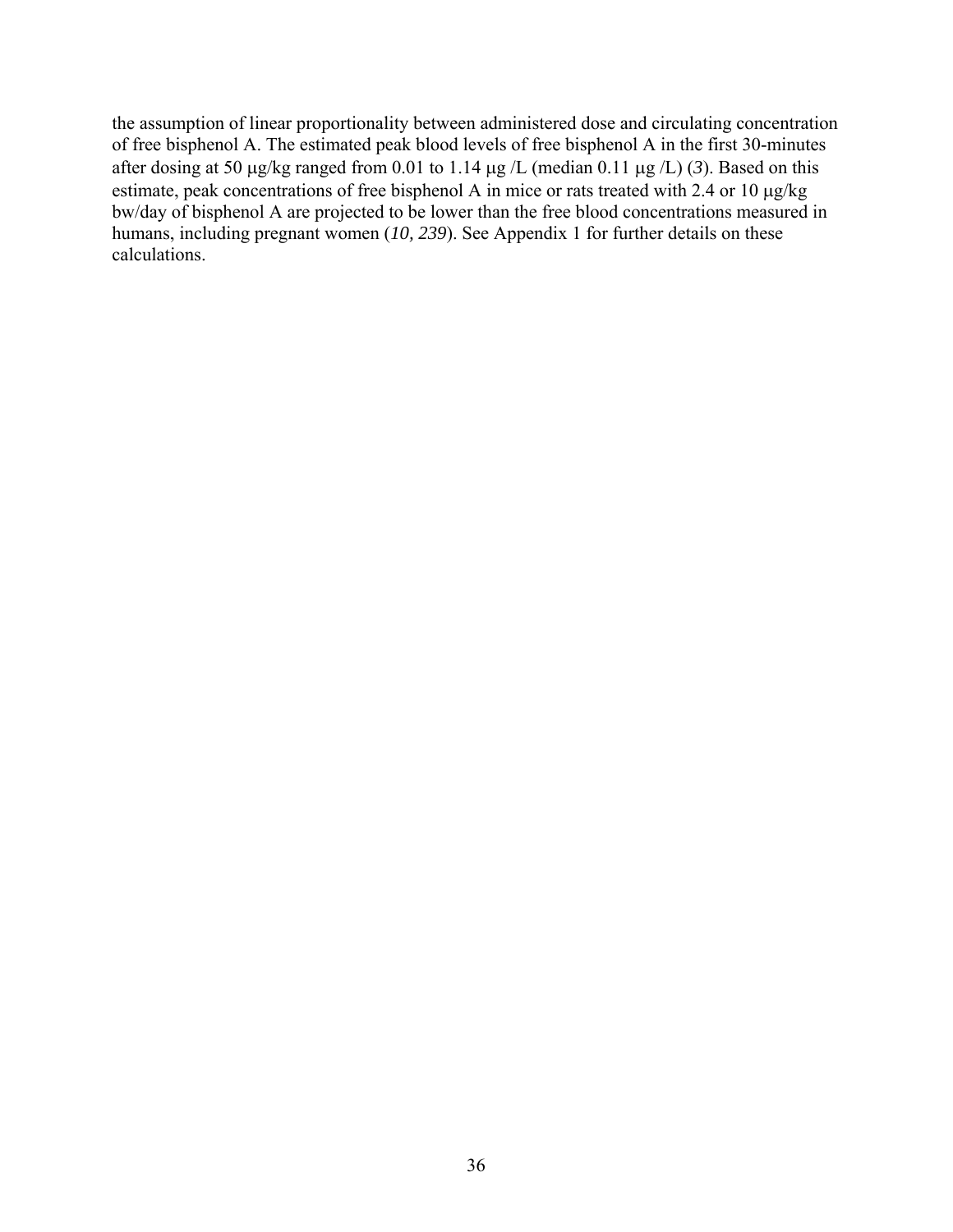## <span id="page-37-0"></span>**NTP Conclusions**

**The NTP concurs with the conclusion of the CERHR Expert Panel on Bisphenol A that there is** *some* **concern for neural and behavioral effects in fetuses, infants, and children at current human exposures. The NTP also has** *some* **concern for bisphenol A exposure in these populations based on effects in the prostate gland, mammary gland, and an earlier age for puberty in females.** 

The scientific evidence that supports a conclusion of *some* concern for exposures in fetuses, infants, and children comes from a number of laboratory animal studies reporting that "low" level exposure to bisphenol A during development can cause changes in behavior and the brain, prostate gland, mammary gland, and the age at which females attain puberty. These studies only provide limited evidence for adverse effects on development and more research is needed to better understand their implications for human health. However, because these effects in animals occur at bisphenol A exposure levels similar to those experienced by humans, the possibility that bisphenol A may alter human development cannot be dismissed.

#### **The NTP has** *negligible* **concern that exposure of pregnant women to bisphenol A will result in fetal or neonatal mortality, birth defects or reduced birth weight and growth in their offspring.**

In laboratory animals, exposure to very high levels of bisphenol A during pregnancy can cause fetal death and reduced birth weight and growth during infancy. These studies provide clear evidence for adverse effects on development, but occur at exposure levels far in excess of those experienced by humans. Two recent human studies have not associated bisphenol A exposure in pregnant women with decreased birth weight or several other measures of birth outcome. Results from several animal studies provide evidence that bisphenol A does not cause birth defects such as cleft palette, skeletal malformations, or grossly abnormal organs.

#### **The NTP concurs with the conclusion of the CERHR Expert Panel on Bisphenol A that there is** *negligible* **concern that exposure to bisphenol A causes reproductive effects in nonoccupationally exposed adults and** *minimal* **concern for workers exposed to higher levels in occupational settings.**

Data from studies in humans are not sufficient to determine if bisphenol A adversely affects reproduction when exposure occurs during adulthood. A number of studies, when considered together, suggest a possible effect on reproductive hormones, especially in men exposed to higher levels of bisphenol A in the workplace. Laboratory studies in adult animals show adverse effects on fertility, estrous cycling, and the testes at exposure levels far in excess of those experienced by humans. A number of other effects, such as decreased sperm counts, are reported for the reproductive system at lower doses in animals exposed only during adulthood, but these effects have not been shown to be reproducible. Laboratory animal studies consistently report that bisphenol A does not affect fertility.

### **These conclusions are based on information available at the time this brief was prepared. As new information on toxicity and exposure accumulates, it may form the**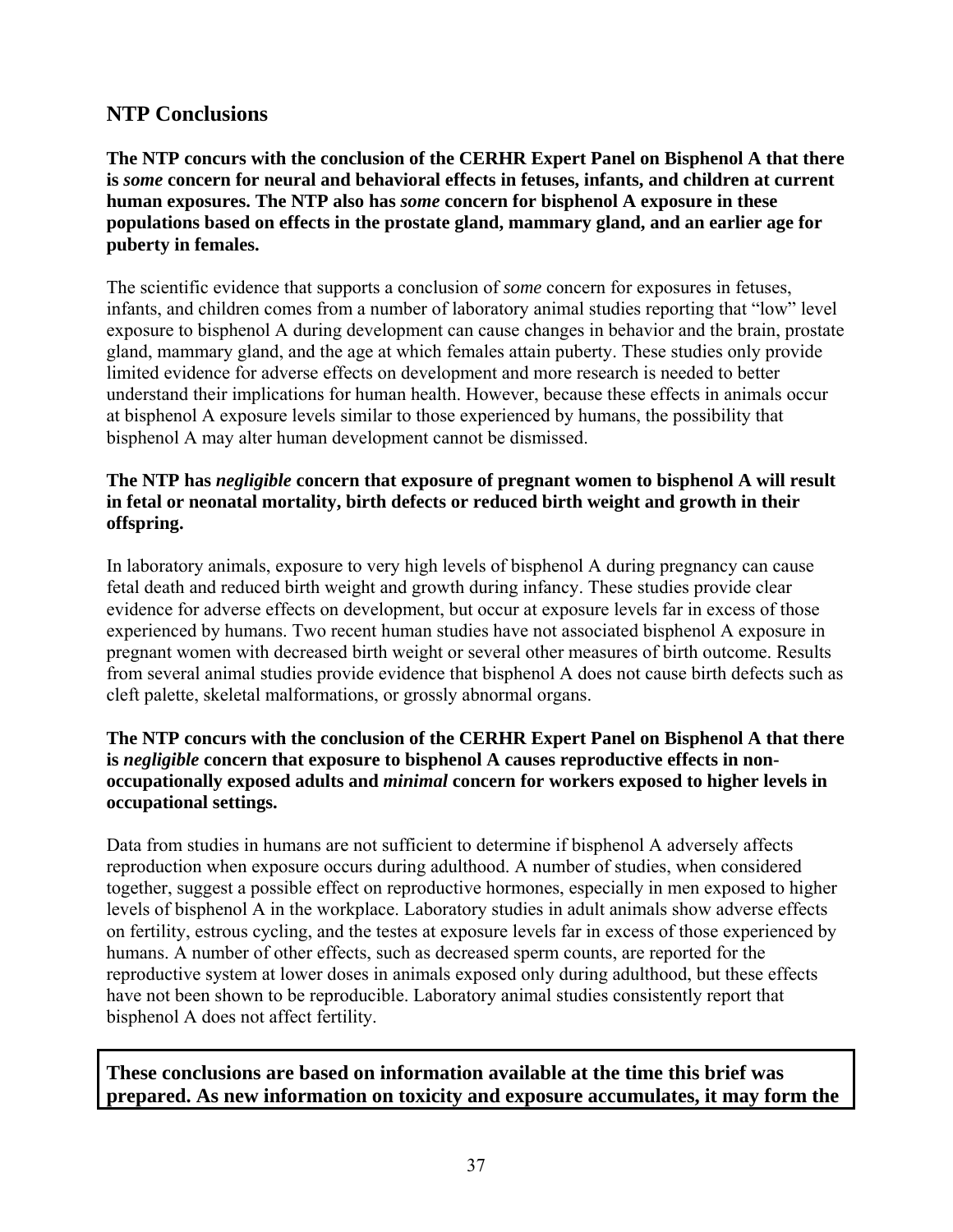**basis for either lowering or raising the levels of concern expressed in the conclusions.**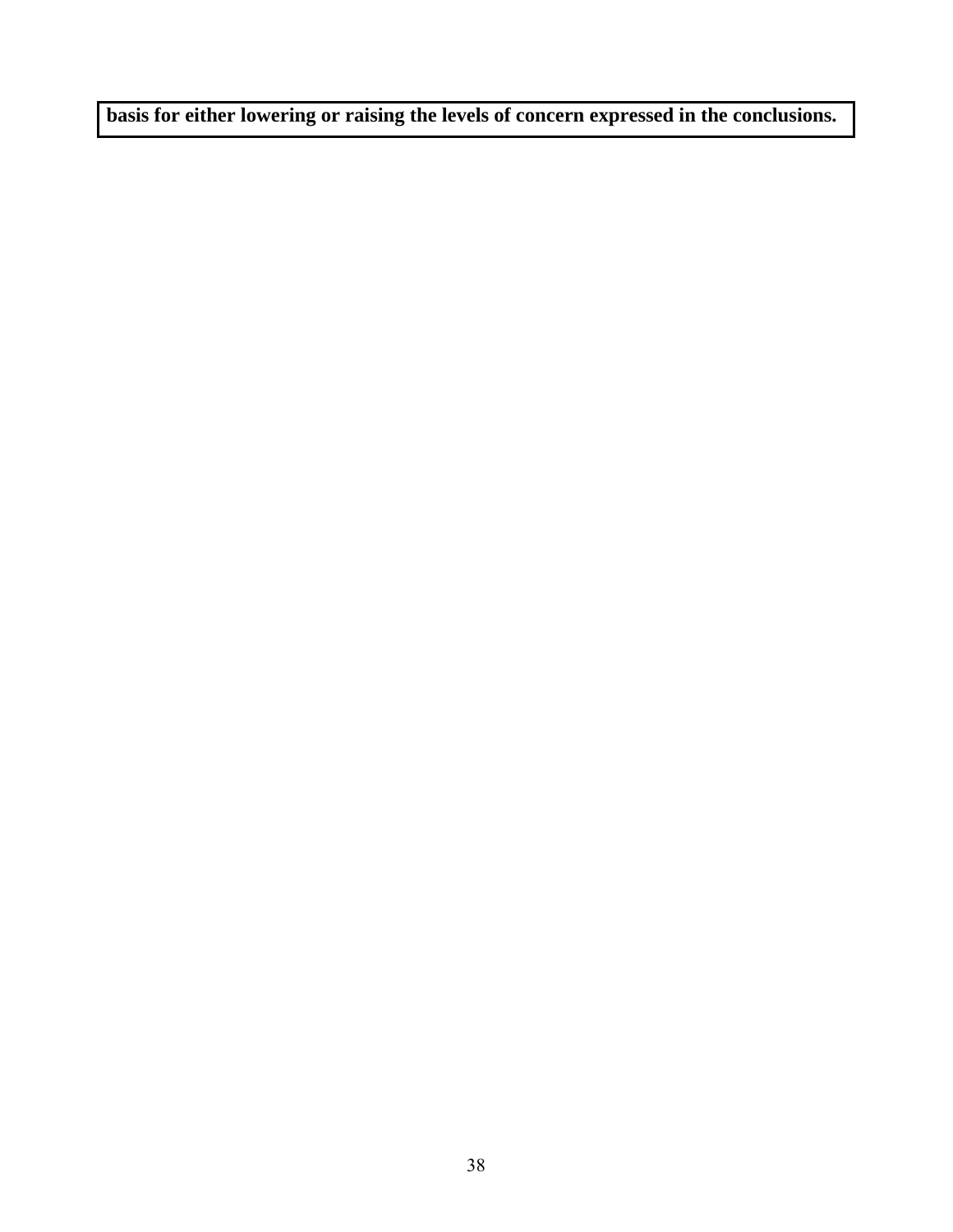## <span id="page-39-0"></span>**Figures**



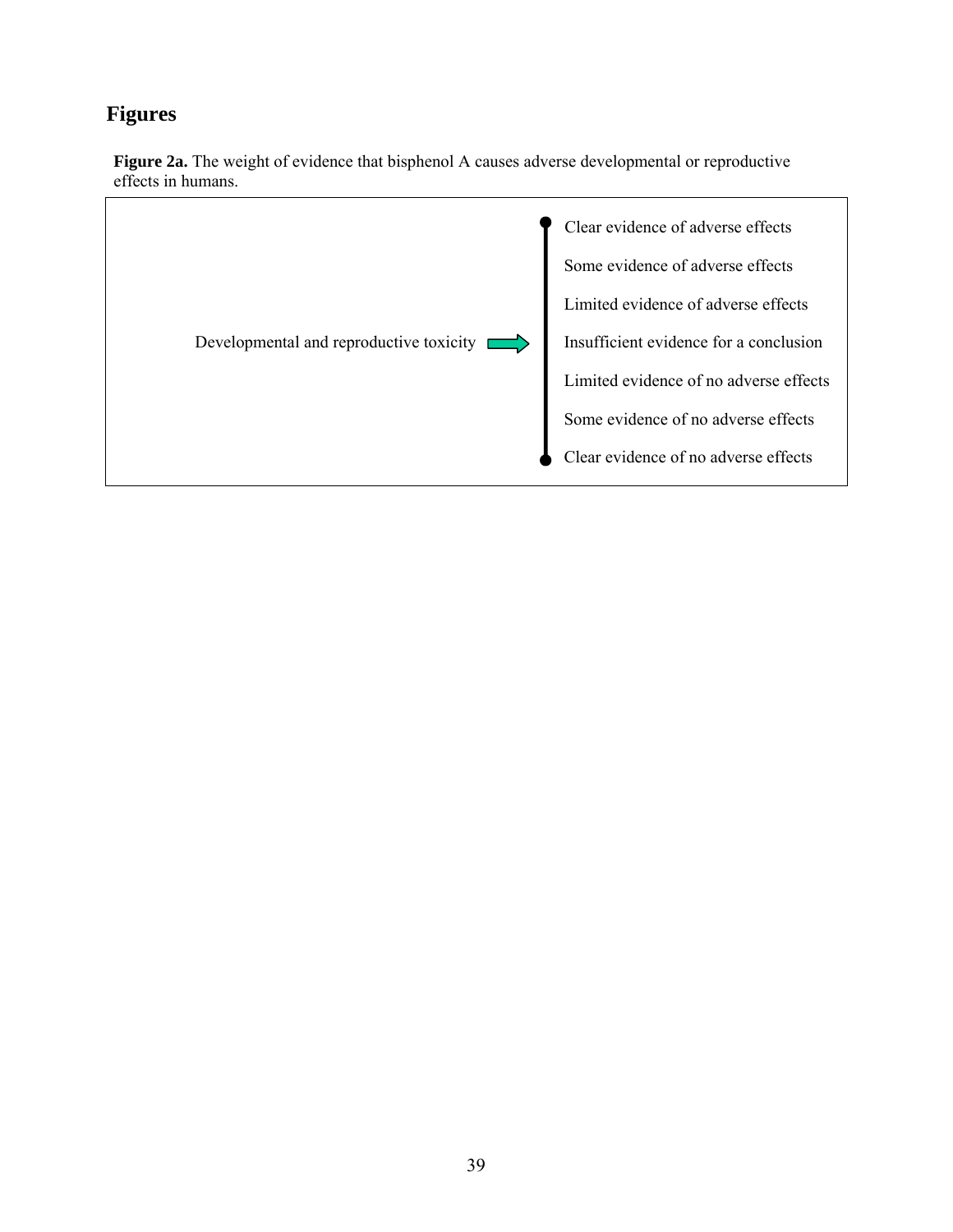**Figure 2b.** The weight of evidence that bisphenol A causes adverse developmental or reproductive effects in laboratory animals.



<sup>1</sup>Based on reduced survival in fetuses or newborns ( $\geq 500$  mg/kg bw/day) (28-32), reduced fetal or birth weight or growth of offspring early in life ( $\geq 300$  mg/kg bw/day) (28, 29, 33), and delayed puberty in female rats ( $\geq 50$  mg/kg bw/day) and male rats and mice ( $\geq$  50 mg/kg bw/day) (29, 33-35).

<sup>2</sup>Based on possible decreased fertility in mice ( $\geq$  875 mg/kg bw/day) (32); altered estrous cycling in female rats ( $\geq$  600 mg/kg bw/day) (*102*), and cellular effects on the testis of male rats (235 mg/kg bw/day) (*103*).

3 Based a variety of effects related to neural and behavior alterations (≥10 μg/kg bw/day) (*36-42*), precancerous lesions in the prostate (10 μg/kg bw/day) (*43*) and mammary glands (0.0025 – 1 mg/kg bw/day) (*44, 45*); altered prostate gland and urinary tract development (10 μg/kg bw/day) (*46*), and early onset of puberty (2.4 and 200 μg/kg bw/day) (*40, 47*).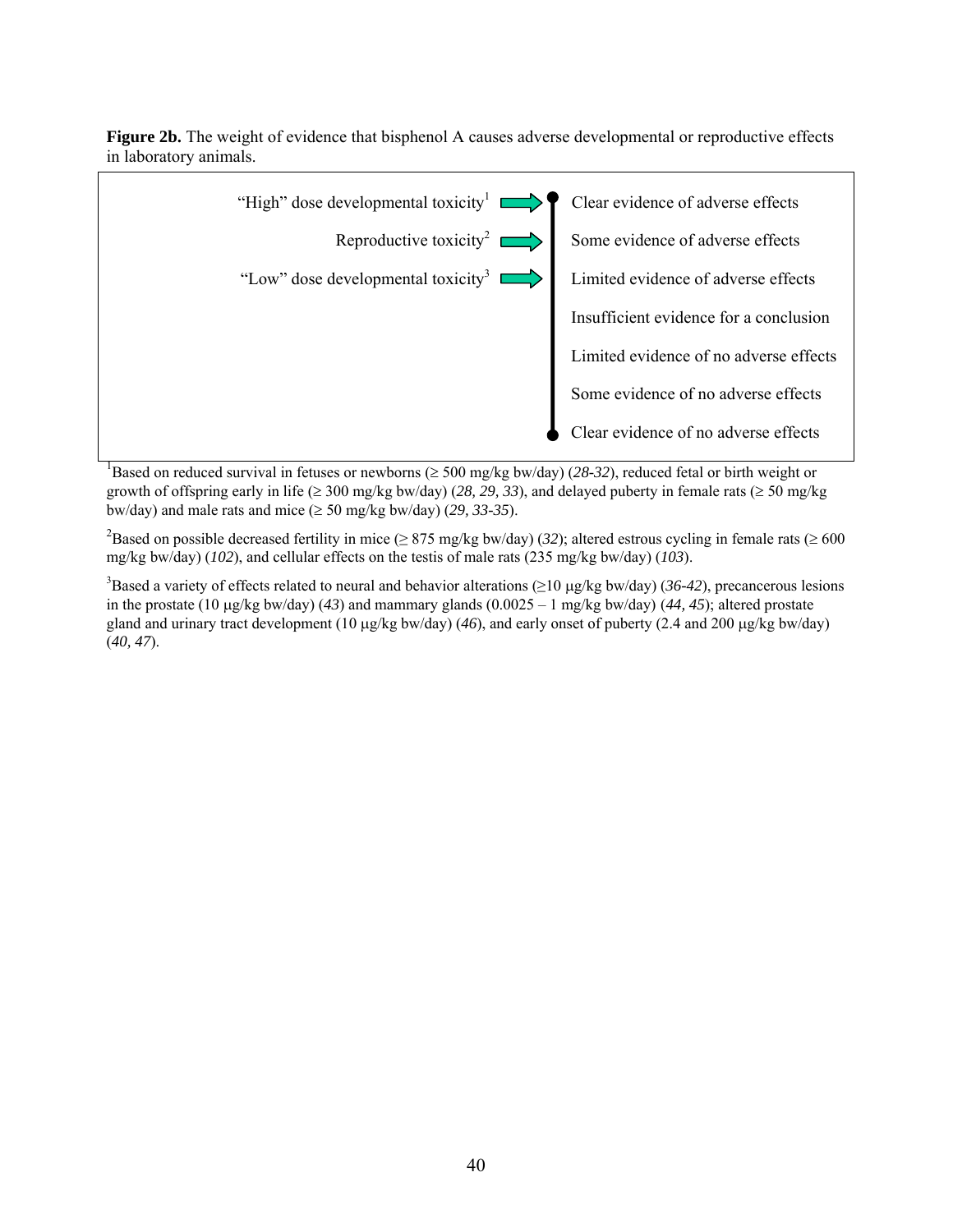

**Figure 3.** NTP conclusions regarding the possibilities that human development or reproduction might be adversely affected by exposure to bisphenol A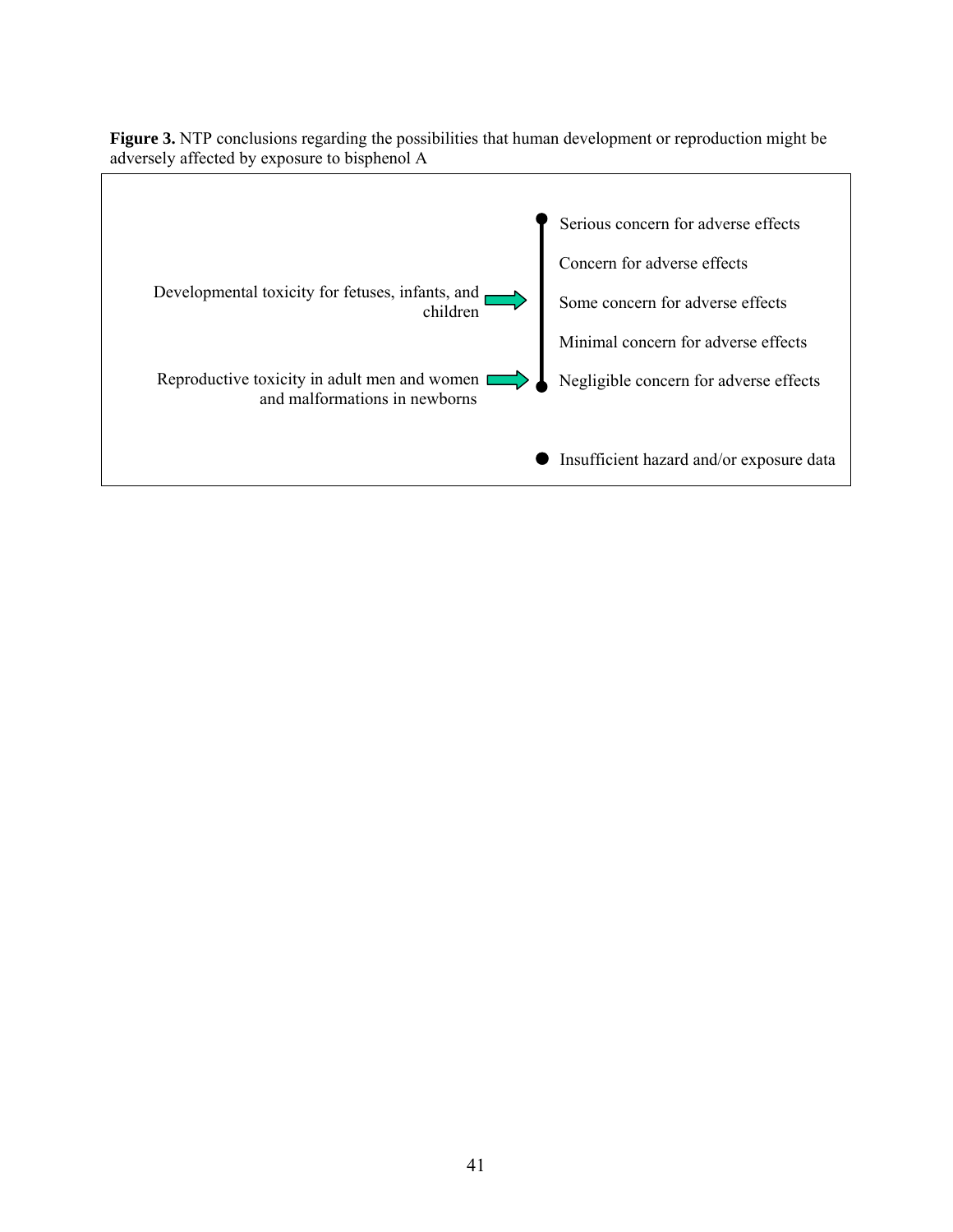## <span id="page-42-0"></span>**Appendix 1: Interpretation of Blood Biomonitoring Studies**

Free bisphenol A has been measured in the blood of pregnant women at concentrations up to 22.4 μg/L (*10*). How to account for the detection of free bisphenol A in human blood is an area of scientific debate. In a controlled and intentional dosing study in humans, free bisphenol A was not detected in the blood or urine of a small number of adult subjects (n=9) orally dosed with 5 mg/person bisphenol A, ~54 – 90 μg/kg (*240*). This dose range is approximately 200 to 400-fold higher than the estimates of daily intake based on urinary biomonitoring data for adults  $(95<sup>th</sup>$ percentile of 0.233 – 0.289 μg/kg bw/day) (*27*). The findings by Völkel *et al.* (*240*) lead to the prediction that the capacity for conjugation reactions is so large in humans that free bisphenol A should not be present in detectable concentrations in the blood of non-occupationally exposed adults. However, biomonitoring studies of the general population report detecting free bisphenol A in the blood, including from pregnant women (*10, 239*), urine (*241*), and breast milk (*5*). Despite the relatively high limit of detection of the analysis method for free bisphenol A of 2.28 μg/L (10 nM) for blood in the 2002 study by Völkel *et al.* (*240*), it is a source of scientific uncertainty why free bisphenol A was not detected in this study in light of reports of mean blood concentrations of free bisphenol A up to 4.4 μg/L (*239*) and 5.9 μg/L (*10*) in pregnant women in the general population.

This discrepancy has contributed to the concern expressed by some scientists that the reported detections of free bisphenol A are artifacts of problems related to sample preparation or storage and the analytical technique employed (*2, 11*). Ideally, methods should measure only bisphenol A and not other compounds ("specificity"). There is scientific consensus that measurements of bisphenol A based on the enzyme-linked immunosorbent assay (ELISA) are the least reliable and non-specific due to potential cross-reactivity with structurally-similar compounds (*2, 3, 11*) [19](#page-42-0). Analytical methods should also be able to detect bisphenol A at low concentrations ("sensitivity"). In addition, measurements of free bisphenol A should be based on analytical methods that accurately distinguish between the concentrations of free bisphenol A and its conjugated metabolites.

There is concern that current measurements of free bisphenol A may be too high (*2, 11*). This could occur, for example, if the method used misidentified other chemicals as bisphenol A or if there was background contamination from laboratory ware. Alternatively, the procedures used to process the samples could introduce bias in measurement even if the analytical method employed is high quality. Measurements of free bisphenol A could be overestimated if the samples were processed in a manner that allowed the conjugated metabolites to revert back to the free form of bisphenol A. For example, conjugated bisphenol A in urine only appears to be stable when stored at room temperature for  $\sim$ 24 hours. After 2 – 4 days at this temperature conjugated bisphenol A begins to degrade and the percent detected in samples decreases  $\sim 8$  to 30%, i.e., higher concentrations of free bisphenol A would be detected over time (*242*).

However, free bisphenol A has been detected in 10% of human urine samples  $\lceil \text{range} \rceil \leq 1$  imit of detection  $(0.3) - 0.6 \mu g/L$ ; n = 30] (241) and in 60% of breast milk samples [mean = 1.3  $\mu g/L$ ;

 $\overline{a}$ <sup>19</sup> Analytical techniques used to measure bisphenol A include gas chromatography/mass spectrometry (GC/MS), liquid chromatography/mass spectrometry (LC/MS), high performance liquid chromatography (HPLC) with fluorescence or electrochemical detection, and enzyme-linked immunosorbent assay (ELISA).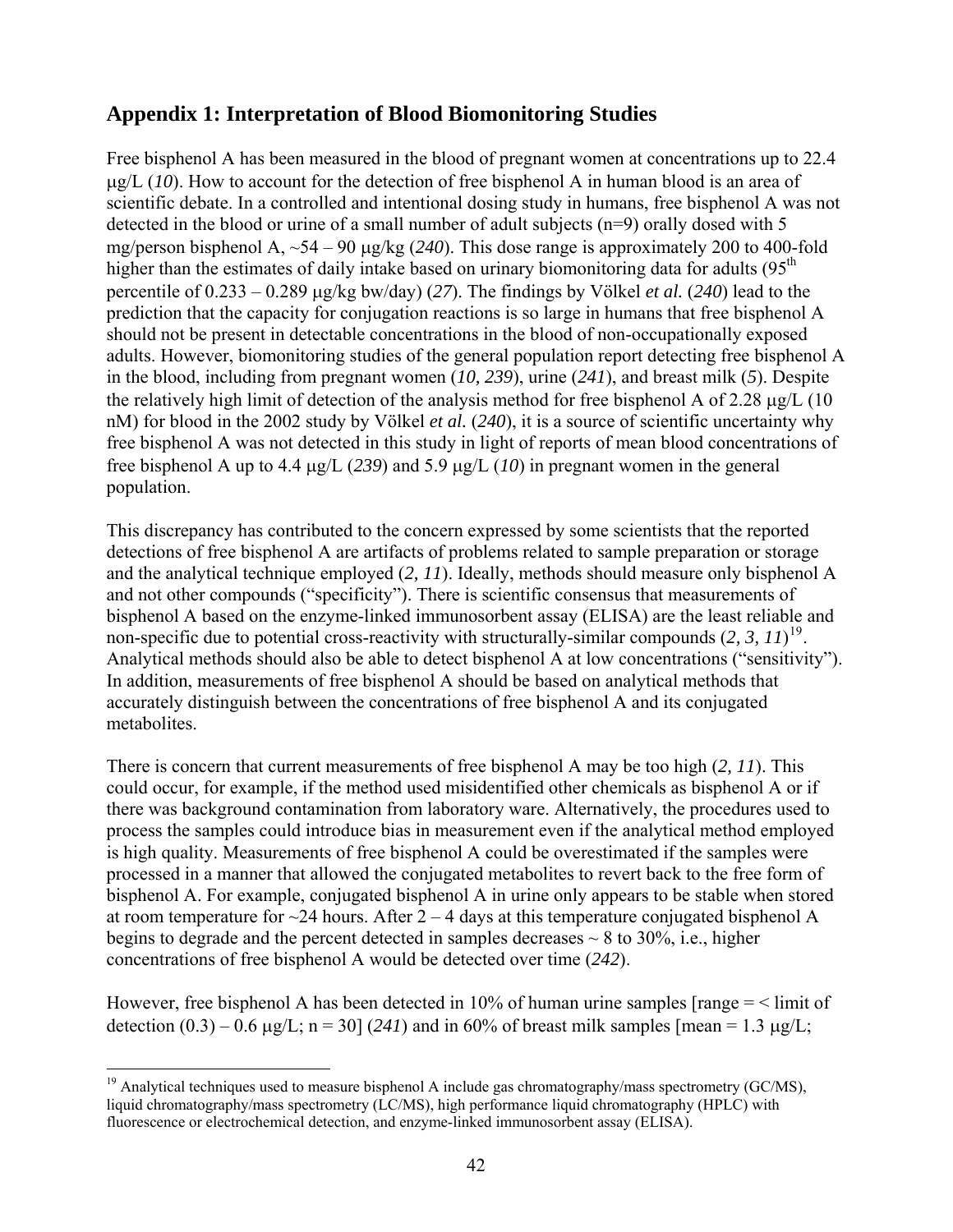median = 0.4  $\mu$ g/L; range = < limit of detection (0.3) – 6.3  $\mu$ g/L; n = 20] (5) by researchers at the CDC who use analytical methods considered by many scientists to be very accurate (the CDC has not presented data on measurements of bisphenol A in blood). A proposed explanation to account for the detection of free bisphenol A in breast milk is that the free form of bisphenol A is more lipophilic than the conjugated forms and therefore more likely to sequester in breast milk (*5*).

In addition, Tsukioka *et al.* (*237*) were able to detect free bisphenol A in the urine of all human subjects treated with ~ 0.83 μg/kg, whereas Völkel *et al.* (*240*) was unable to detect any free bisphenol A in subjects treated with doses  $65 - 108$ -times higher,  $\sim 54 - 90$  ug/kg. It cannot be definitively determined if the detection of free bisphenol A in urine in the study by Tsukioka *et al.* (*237*) was due to the analytical method employed or partial cleavage of glucuronide during sample storage, preparation or analysis. However, Tsukioka *et al.* (*237*) also detected total and free bisphenol A in the urine of subjects that were not intentionally treated [total bisphenol A: 0.82  $\mu$ g/L (range 0.14 - 5.47; n = 91); free bisphenol A: 0.08  $\mu$ g/L (range 0.01 - 0.27 ng/m; n = 11)] and these values are lower than CDC measurements of total [2.6 μg/L for all subjects in the NHANES study (*6*)] and free bisphenol A [10 of 30 subjects at <LOD(0.3) - 0.6 μg/L (*241*).

In summary, the NTP recognizes the possibility that the published values of free bisphenol A may, in some cases, not accurately represent the "true" concentrations of free bisphenol A in the blood or body fluids of humans or laboratory animals. However, because of the similarity among values reported with different analytical methods, with the exception of ELISA-based studies, the NTP accepts the published values as sufficiently reliable for use in this evaluation.

#### *Comparison of measured human blood concentrations of free bisphenol A with estimated concentrations in laboratory rodents at low doses*

More than ten toxicokinetic and metabolism studies have detected quantifiable levels of free bisphenol A in the blood of adult rodents, mostly rats, following oral administration of doses that are considered high when compared to estimated human daily intakes  $(500 - 1,000,000 \mu g/kg$  for rodents versus < 14.7 μg/kg bw/day for humans) (*3, 19, 27*) (Table 1 and Table 2). These studies were used by Vandenberg *et al.* (*3*) to estimate circulating blood levels of free bisphenol A in laboratory rodents at a lower oral dose of 50 μg/kg bw/day based on the assumption of linear proportionality between administered dose and circulating concentration of free bisphenol A. The estimated peak blood levels of free bisphenol A achieved in the first 30 minutes after dosing ranged from 0.01 to 1.14 μg/L (*3*).

Using the estimates provided by Vandenberg *et al*.(*3*) for peak blood levels of free bisphenol A at 50 μg/kg and again relying on the assumption of linear proportionality, the NTP estimated the range of peak concentrations of free bisphenol A at 10 μg/kg, a dose where a number of "low" dose effects are reported, to be five times lower, i.e., 0.002 to 0.228 μg/L. These values are 2950 to 25.9 times lower than the mean blood concentration of free bisphenol A detected in pregnant women in Michigan (5.9 ± 0.94 μg/L; range 0.5 to 22.4) (*10*).

The appropriateness of extrapolating from higher dose studies to predict blood levels of free bisphenol A at lower dose levels rests on the validity of the assumption of proportionality. This assumption is warranted if, for example, blood levels of free bisphenol A are approximately 10 times lower following dosing with 10 mg/kg than after dosing with 100 mg/kg. Three studies are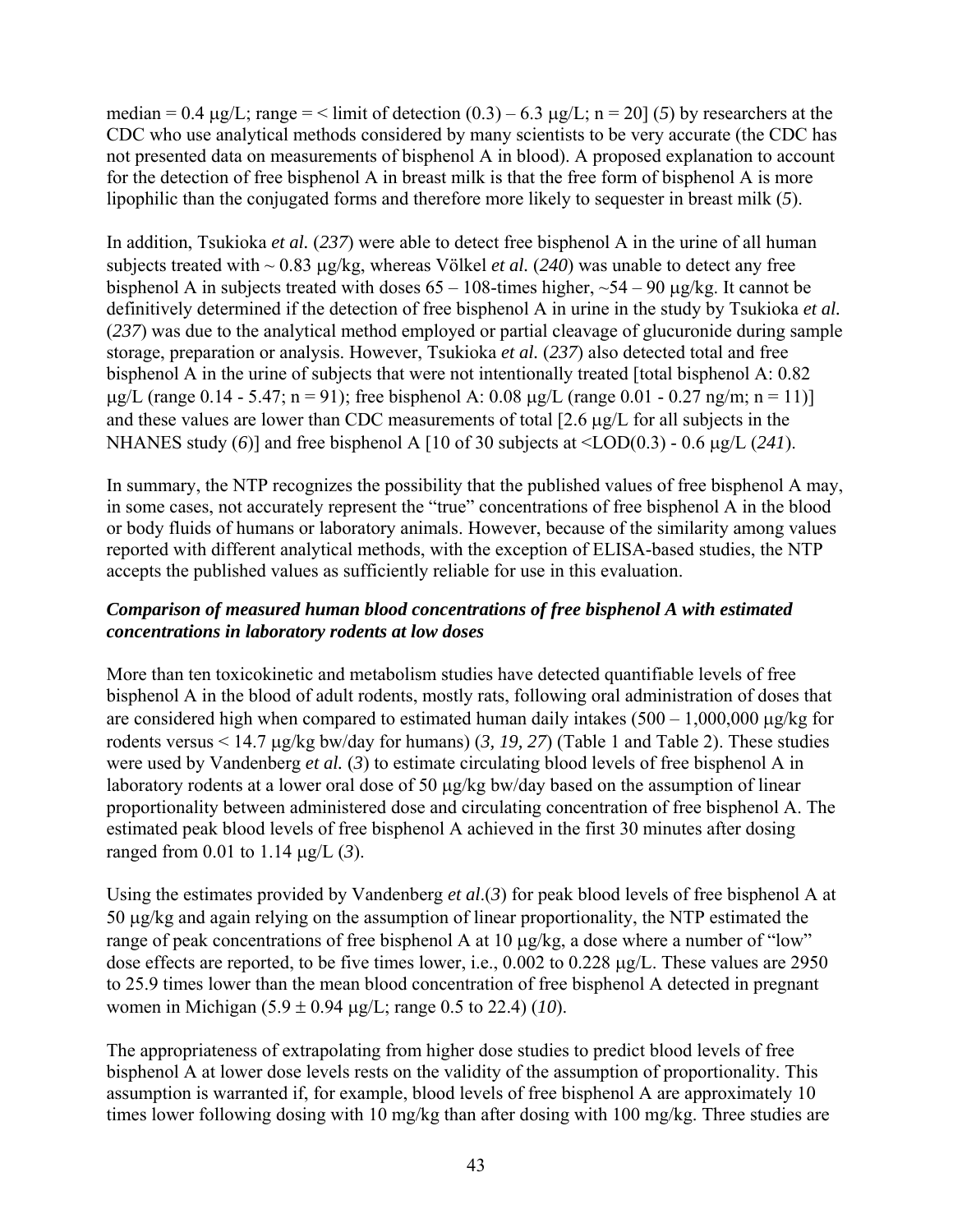available that used non-ELISA methods to measure concentrations of free bisphenol A following oral dosing with 10 and 100 mg/kg bisphenol A in adult rats (*59, 243, 244*). In these studies, the peak, or Cmax, blood concentrations of free bisphenol A were 4.8-times (*243*), 22.7-times (*244*), and 57-times (59) lower in rats treated with a 10 mg/kg dose compared to rats treated with 100 mg/kg.

Directly evaluating proportionality at lower oral doses (< 10 mg/kg) has not been possible in adult animals because blood concentrations of free bisphenol A are below the limits of detection for the analytical methods employed. One strategy that can be used to address the assumption of proportionality at low doses is to rely on studies that have dosed young rodents because they have higher peak blood concentrations of free bisphenol A compared to adults treated with the same dose (*12*). Two studies have measured concentrations of free bisphenol A in young rodents at more than one dose level (*12, 58*). In 3-day old female mice orally treated with 0.035 and 0.395 mg/kg bisphenol A, Taylor *et al.* (*58*) found that the peak blood concentration of free bisphenol A at 0.035 mg/kg was 8.3-times lower than the peak concentration at 0.395 mg/kg (difference between administered does is 11.3-times). The study by Domoradzki *et al.* (*12*) treated neonatal rats orally with higher doses of bisphenol A than those used by Taylor *et al.* (*58*). In 4-day old female and male rats, the peak concentrations of free bisphenol A were 170 to 1610-times lower at 1 mg/kg compared to 10 mg/kg bisphenol A. This finding, coupled with data for 21-day old rats presented in Domoradzki *et al.* (*12*) and the comparisons presented above from Tominaga *et al.* (*244*), and Pottenger *et al.* (*59*), suggest that rodents, and presumably humans, can more efficiently metabolize lower doses of bisphenol A compared to high doses. These data also suggest that extrapolating from higher dose levels in the mg/kg range may overestimate the circulating concentrations of free bisphenol A following administration of oral doses in the low μg/kg range.

Any extrapolation and use of assumptions involves some degree of uncertainty. However, the conclusion outlined above of similar blood levels in the general population and in laboratory animals at "low" doses would still hold even if the estimated blood levels of free bisphenol A in laboratory rodents were overestimated by a factor of 100 or 1000, i.e., the "real" peak blood values in laboratory animals range from 0.2 to 22.8 or 2 to 228 μg/L instead of the estimated 0.002 to  $0.228 \mu g/L$ .

This possibility that blood concentrations of free bisphenol A in humans could be significantly higher, as much as ~3000 times greater, than the estimated peak concentrations in laboratory animals where biological changes are observed is a point of intense scientific controversy. In brief, although the theoretical plausibility of receptor-mediated effects at "low" doses has been described (*245, 246*), many scientists expect that a compound with a significant degree of biological "activity" at low doses would show more profound impacts on overall toxicity at lower doses than that observed for bisphenol A. With bisphenol A, "low" dose developmental effects can be observed at 0.0024 to 0.010 mg/kg bw/day but indications of severe developmental toxicity in rats and mice, i.e., fetal or neonatal death are not observed except when doses are used that are 50,000 – 200,000-times higher at ≥ 500 mg/kg bw/day (*28-32*).

#### *Estimated daily intake based on back calculating from blood and urine*

Based on parameters derived from laboratory animal studies, estimated daily intakes based on back calculations from free bisphenol A measured in human blood are much greater ( $\sim$ 500 μg/kg –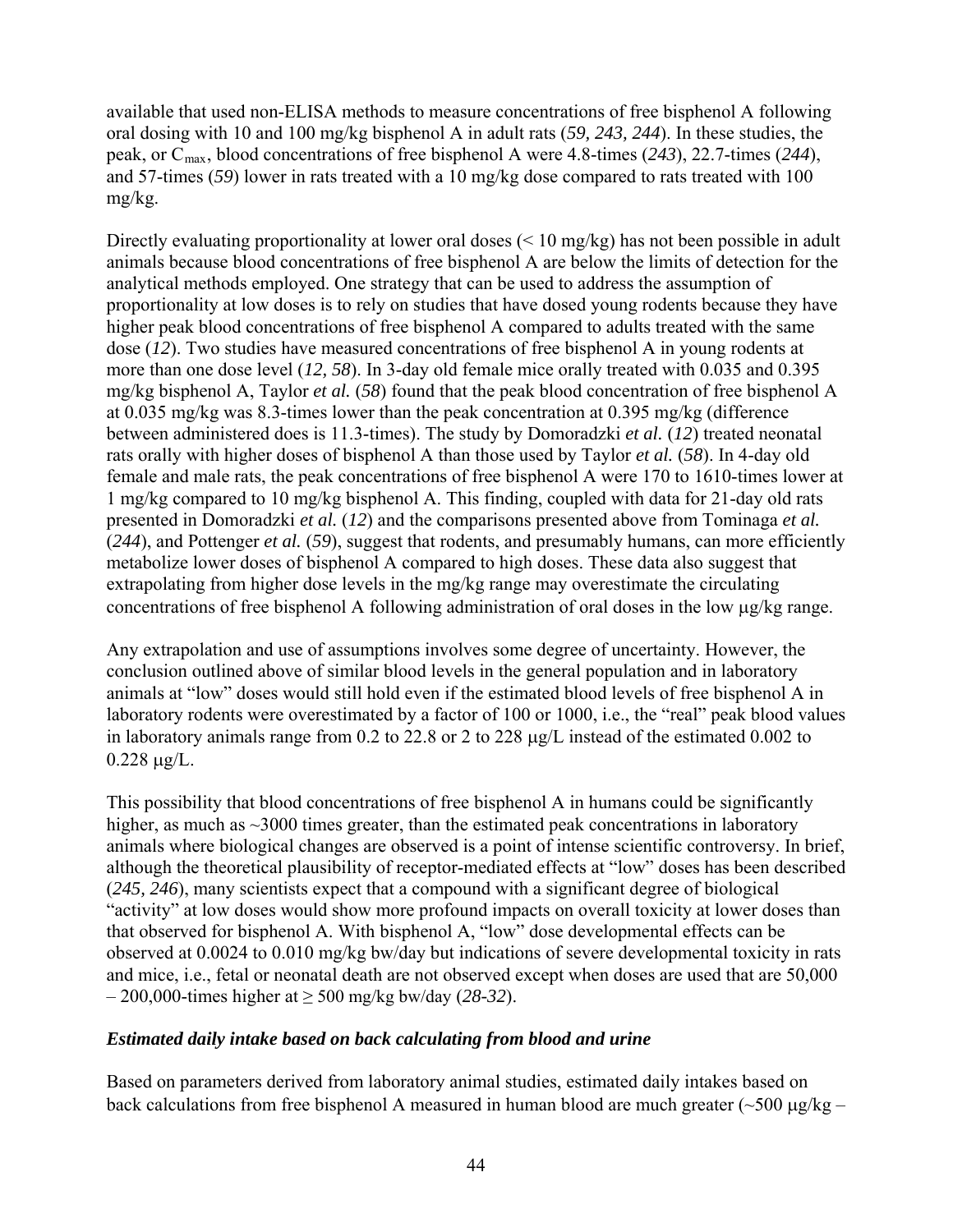1.54 mg/kg bw/day for a 65 kg human) (*3, 236*) than estimates based on any other approach. In contrast, there is a degree of concordance in estimates of daily intake based on other approaches. For these reasons, the NTP has less confidence in daily intake estimates based on blood biomonitoring data compared to other estimates, particularly those based on urine biomonitoring data.

Estimates of daily BPA intake in adults based on aggregating routes of exposure fall within the range of 0.008 – 1.5 μg/kg bw/day (*17, 23*) (Table 1) with most estimates falling within a range that spans one order of magnitude, 0.183 – 1.5 μg/kg bw/day (*16-19, 22*). Daily intakes estimated from the CDC NHANES biomonitoring data are similar and range from 0.289 – 0.233 μg/kg bw/day for adults aged  $20 - 60$ + years at the 95<sup>th</sup> percentile (27). The NTP considered the possibility that the assumptions used to derive these intakes could underestimate human exposures. For estimates based on aggregating sources of exposure, one concern is that too much emphasis has been placed on diet as the predominant route of exposure. For estimates based on the total concentration of bisphenol A in urine, it is assumed that the daily excretion of bisphenol A is a reasonable surrogate for daily intake. Deviations from the assumptions used to derive current estimates could increase the daily intake estimates, but still result in estimated intakes in the very low μg/kg bw/day range rather than near 1 mg/kg bw/day as predicted from the blood biomonitoring data in adult humans.

Data from an intentional dosing study conducted by Tsukioka *et al.* (*237*) provides further support for daily intakes of < 1 μg/kg. Tsukioka *et al*. gave 15 volunteers (12 men and 13 women) 50 μg of bisphenol A by mouth ( $\sim 0.83 \mu$ g/kg for a 65 kg person) and collected urine samples for 5 hours. The average concentration of total bisphenol A was 57.2 μg/L (range 26.5 - 80 μg/L) and free bisphenol A was 1.13 μg/L (range 0.13 - 5.8 μg/L). The administered dose,  $\sim$ 0.83 μg/kg, and urinary concentration of total bisphenol A,  $57.2 \mu g/L$ , are  $\sim$ 14.8-times and 18.5-times higher, than the estimated median intake of 0.056 μg/kg bw/day for adults aged 20-39 years based on a median urinary concentration of 3.1 μg/L calculated by Lakind *et al.* (*27*). Extrapolating downward for administered dose and urinary concentrations of total bisphenol A from the data provided by Tsukioka *et al.* (*237*) would give values that are consistent with the daily intake calculated by Lakind *et al.* (*27*) based on the CDC urinary measurements (*6*).

#### *Exposure Assessment Research Needs*

The NTP concurs with the CERHR Expert Panel on Bisphenol A that more measurements in humans are needed of free and total bisphenol A, its glucuronide conjugate, and other metabolite concentrations from maternal, fetal, and neonatal tissues or fluids (i.e., placenta, amniotic fluid, breast milk, urine, serum). These data would provide further insight into the roles of metabolism and exposure route on internal dose and provide a firmer foundation for extrapolations of risks to humans from the wealth of animal studies available. Available data demonstrate that a large fraction of children and adults have detectable levels of bisphenol A, or it's metabolites, in their urine. Duplicate diet studies to identify in detail the sources and routes of exposure of bisphenol A would be useful. For example, while research suggests diet is the major source of bisphenol A for infants and young children in the United States, the detailed analysis of bisphenol A levels has primarily focused on polycarbonate baby bottle leachates and canned food. The contributions of non-canned food and drinking water routes of exposure for youth and adults not occupationallyexposed to BPA remain unknown and in need of further study. Levels of bisphenol A in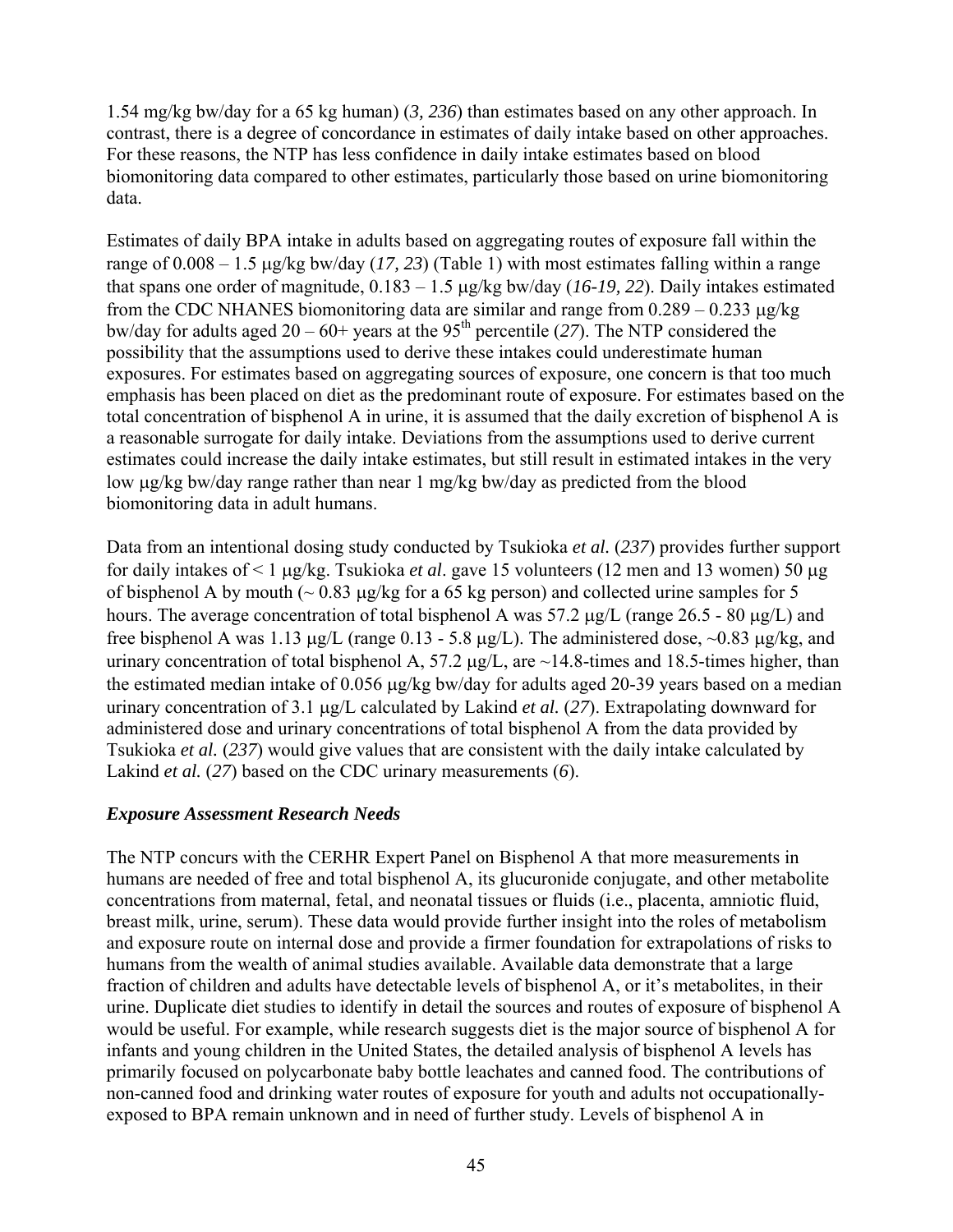residential drinking water wells and community water sources have not been systematically studied. Also unknown is the impact of landfill leachates on levels of bisphenol A in U.S. drinking well waters and whether chlorinated congeners of bisphenol A are found in municipal water supplies.

More research is needed to characterize the toxicokinetics of bisphenol A in developing animals under exposure scenarios that better mimic the low-level chronic exposures experienced by humans. Currently, only single or "acute" dosing kinetic studies in laboratory animals are available for predicting the metabolism and fate of bisphenol A following long-term, daily exposure, or for comparing apparent differences in the metabolism and fate of bisphenol A in laboratory rodents and humans. Repeated administration of many compounds has been shown to alter the capacity of the animal to metabolize and excrete the compound. Further characterization of the ability of repeated exposures to bisphenol A to change rates and extents of metabolism and excretion in laboratory animals and humans is a critical research need.

In addition, it is clear that there are differences in the pharmacokinetics of bisphenol A, particularly between rats and humans that complicate using the rat data to interpret the human biomonitoring data. For example, the excretion profiles of bisphenol A differ in rodents and humans. In humans, the major route of elimination is via the urine in the form of bisphenol A glucuronide (*247*). In contrast, the major elimination routes in rodents are as bisphenol A in the feces and as bisphenol A glucuronide in the bile and, to a lesser extent, in the urine [reviewed in (*2*)]. Also, in rats bisphenol A glucuronide can remain in the bile and be re-circulated back to the liver ("enterohepatic circulation"). Development of physiologically-based pharmacokinetic (PBPK) models is needed to facilitate the interpretation and applicability of animal studies for human risk assessment.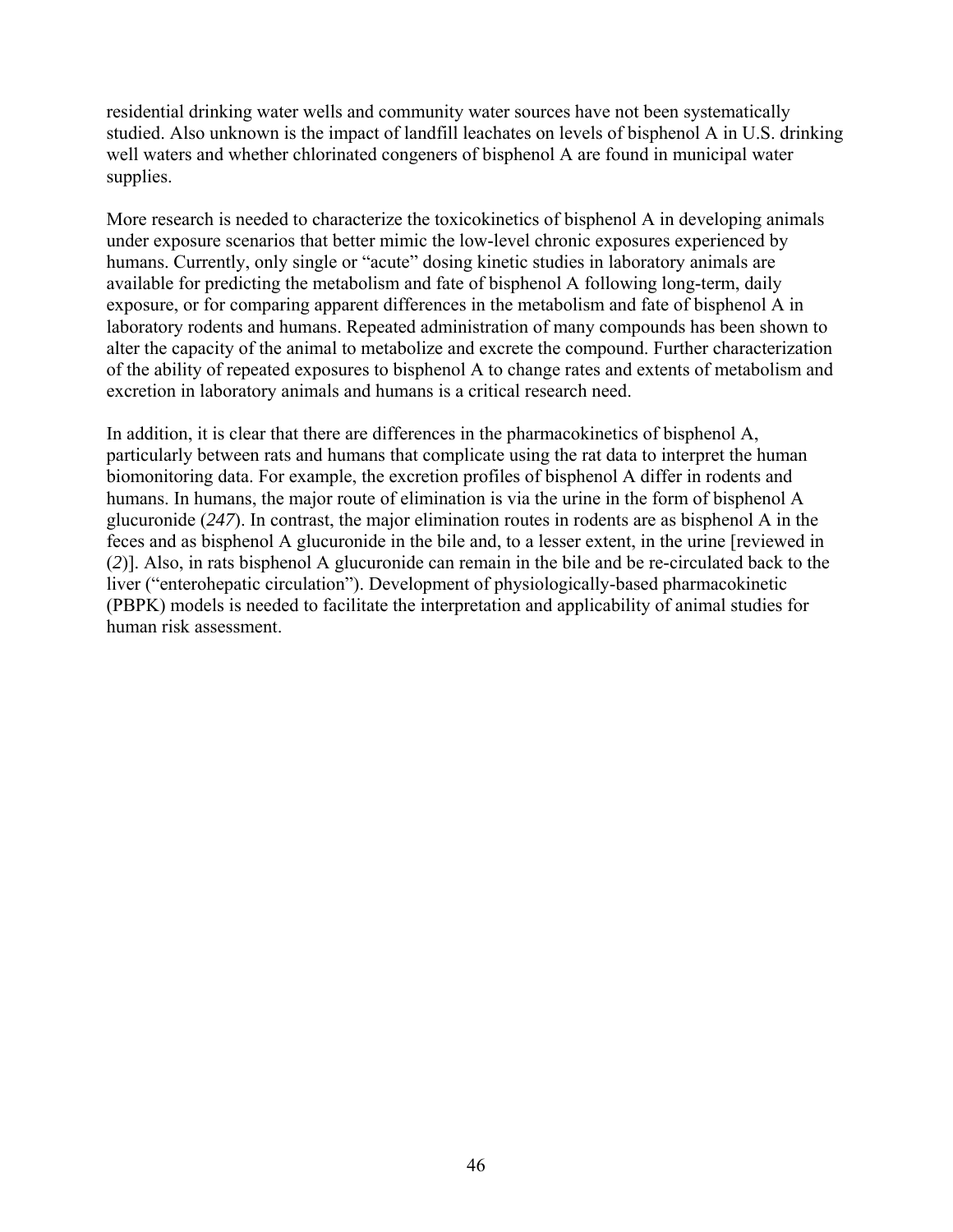## <span id="page-47-0"></span>**References**

- 1. Wilson NK, Chuang JC, Morgan MK, Lordo RA, Sheldon LS (2007) *Environ Res.* An observational study of the potential exposures of preschool children to pentachlorophenol, bisphenol-A, and nonylphenol at home and daycare. 103(1): 9-20.
- 2. Chapin R, Adams J, Boekelheide K, Gray L, Hayward S, Lees P, McIntyre B, Portier K, Schnorr T, Selevan S, Vandenberg J, Woskie S (2007) NTP-CERHR Expert Panel Report on the Reproductive and Developmental Toxicity of Bisphenol A. <http://cerhr.niehs.nih.gov/chemicals/bisphenol/bisphenol.html>
- 3. Vandenberg LN, Hauser R, Marcus M, Olea N, Welshons WV (2007) *Reprod Toxicol.* Human exposure to bisphenol A (BPA). 24(2): 139-177.
- 4. Le HH, Carlson EM, Chua JP, Belcher SM (2008) *Toxicol Lett.* Bisphenol A is released from polycarbonate drinking bottles and mimics the neurotoxic actions of estrogen in developing cerebellar neurons. 176(2): 149-156.
- 5. Ye X, Kuklenyik Z, Needham LL, Calafat AM (2006) *J Chromatogr B Analyt Technol Biomed Life Sci.* Measuring environmental phenols and chlorinated organic chemicals in breast milk using automated on-line column-switching-high performance liquid chromatography-isotope dilution tandem mass spectrometry. 831(1-2): 110-115.
- 6. Calafat AM, Ye X, Wong LY, Reidy JA, Needham LL (2008) *Environ Health Perspect.* Exposure of the U.S. Population to Bisphenol A and 4-tertiary-Octylphenol: 2003-2004. 116(1): 39-44.
- 7. Moors S, Blaszkewicz M, Bolt HM, Degen GH (2007) *Mol Nutr Food Res.* Simultaneous determination of daidzein, equol, genistein and bisphenol A in human urine by a fast and simple method using SPE and GC-MS. 51(7): 787-798.
- 8. Murakami K, Ohashi A, Hori H, Hibiya M, Shoji Y, Kunisaki M, Akita M, Yagi A, Sugiyama K, Shimozato S, Ito K, Takahashi H, Takahashi K, Yamamoto K, Kasugai M, Kawamura N, Nakai S, Hasegawa M, Tomita M, Nabeshima K, Hiki Y, Sugiyama S (2007) *Blood Purif.* Accumulation of bisphenol A in hemodialysis patients. 25(3): 290- 294.
- 9. Fernandez MF, Arrebola JP, Taoufiki J, Navalon A, Ballesteros O, Pulgar R, Vilchez JL, Olea N (2007) *Reprod Toxicol.* Bisphenol-A and chlorinated derivatives in adipose tissue of women. 24(2): 259-264.
- 10. Padmanabhan V, Siefert K, Ransom S, Johnson T, Pinkerton J, Anderson L, Tao L, Kannan K (2008) *J Perinatol.* Maternal bisphenol-A levels at delivery: a looming problem?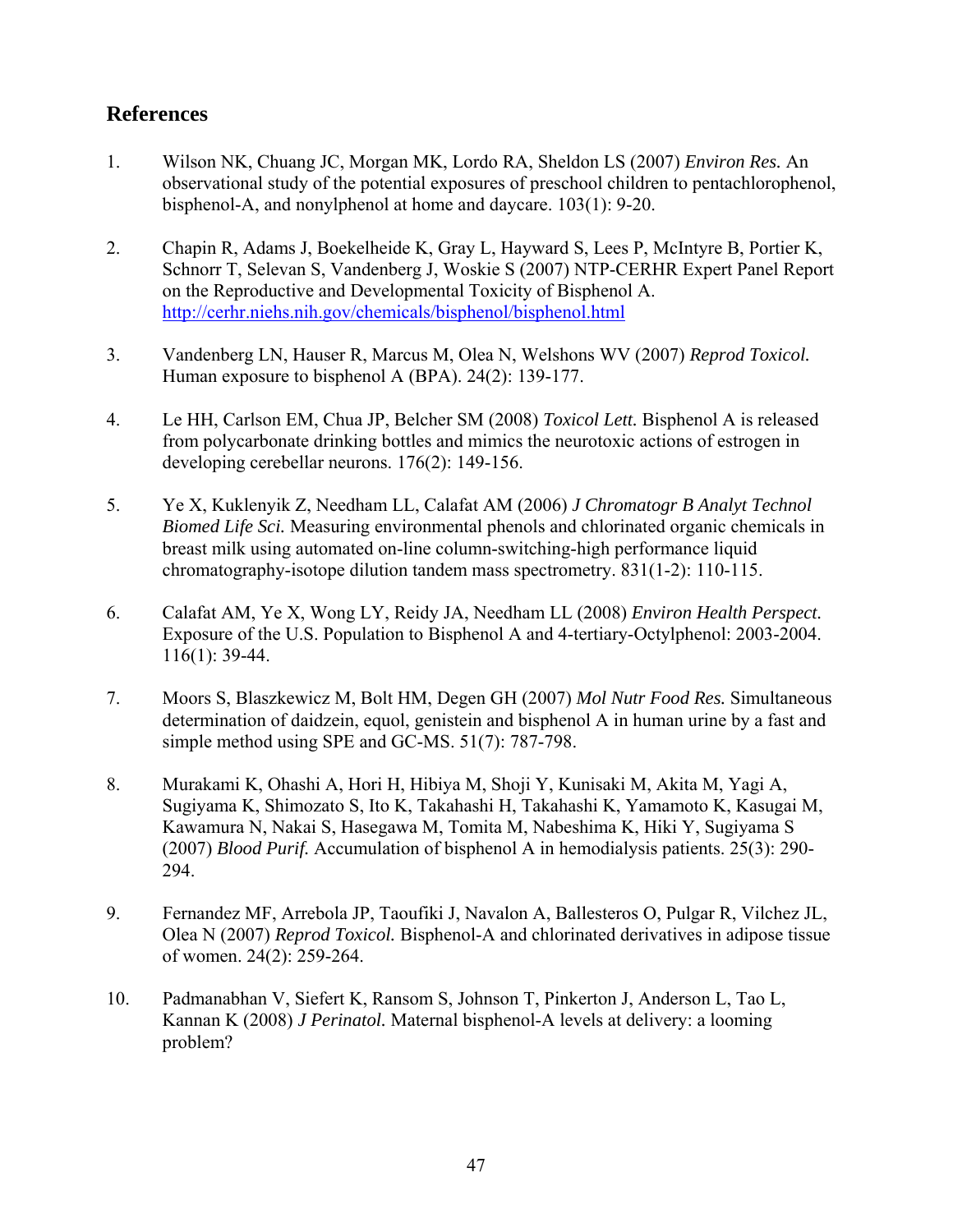- 11. Dekant W, Volkel W (2008) *Toxicol Appl Pharmacol.* Human exposure to bisphenol A by biomonitoring: Methods, results and assessment of environmental exposures. 228(1): 114- 134.
- 12. Domoradzki JY, Thornton CM, Pottenger LH, Hansen SC, Card TL, Markham DA, Dryzga MD, Shiotsuka RN, Waechter JM, Jr. (2004) *Toxicol Sci.* Age and dose dependency of the pharmacokinetics and metabolism of bisphenol A in neonatal spraguedawley rats following oral administration. 77(2): 230-242.
- 13. Miyakoda H, Tabata M, Onodera S, Takeda K (2000) *Journal of Health Science.* Comparison of conjugative activity, conversion of bisphenol A to bisphenol A glucuronide, in fetal and mature male rat. 46(4): 269-274.
- 14. Matsumoto J, Yokota H, Yuasa A (2002) *Environ Health Perspect.* Developmental increases in rat hepatic microsomal UDP-glucuronosyltransferase activities toward xenoestrogens and decreases during pregnancy. 110(2): 193-196.
- 15. Biles JE, McNeal TP, Begley TH (1997) *J Agric Food Chem.* Determination of bisphenol A migrating from epoxy can coatings to infant formula liquid concentrates. 454697-4700.
- 16. FDA (1996) Cumulative Exposure Estimated for Bisphenol A (BPA), Individually for Adults and Infants from Its Use in Epoxy-Based Can Coatings and Polycarbonate (PC) Articles, verbal request of 10-23-95, memorandum to G. Diachenki, Ph.D, Division of Product Manufacture and Use, HGS-245, from Allan B. Bailey, Ph.D., Chemistry Review Branch, HFS-245. Department of Health and Human Services, Food and Drug Administration.
- 17. EFSA (2006) European Food Safety Authority: Opinion of the Scientific Panel on Food Additives, Flavourings, Processing Aids and Materials in Contact with Food on a request from the Commission related to 2,2-bis(4-hydroxyphenyl)propane (bisphenol A). [http://www.efsa.europa.eu/EFSA/efsa\\_locale-1178620753812\\_1178620772817.htm](http://www.efsa.europa.eu/EFSA/efsa_locale-1178620753812_1178620772817.htm)
- 18. European-Commission (2002) Opinion of the Scientific Committee on Food on Bisphenol A. [http://europa.eu.int/comm/food/fs/sc/scf/out128\\_en.pdf.](http://europa.eu.int/comm/food/fs/sc/scf/out128_en.pdf)
- 19. European-Union (2003) Risk Assessment Report 4,4'-isopropylidenediphenol (Bisphenol A). [http://ecb.jrc.it/DOCUMENTS/Existing-](http://ecb.jrc.it/DOCUMENTS/Existing-Chemicals/RISK_ASSESSMENT/REPORT/bisphenolareport325.pdf)[Chemicals/RISK\\_ASSESSMENT/REPORT/bisphenolareport325.pdf.](http://ecb.jrc.it/DOCUMENTS/Existing-Chemicals/RISK_ASSESSMENT/REPORT/bisphenolareport325.pdf)
- 20. Sun Y, Irie M, Kishikawa N, Wada M, Kuroda N, Nakashima K (2004) *Biomed Chromatogr.* Determination of bisphenol A in human breast milk by HPLC with columnswitching and fluorescence detection. 18501-507.
- 21. Wilson NK, Chuang JC, Lyu C, Menton R, Morgan MK (2003) *J Expo Anal Environ Epidemiol.* Aggregate exposures of nine preschool children to persistent organic pollutants at day care and at home. 13(3): 187-202.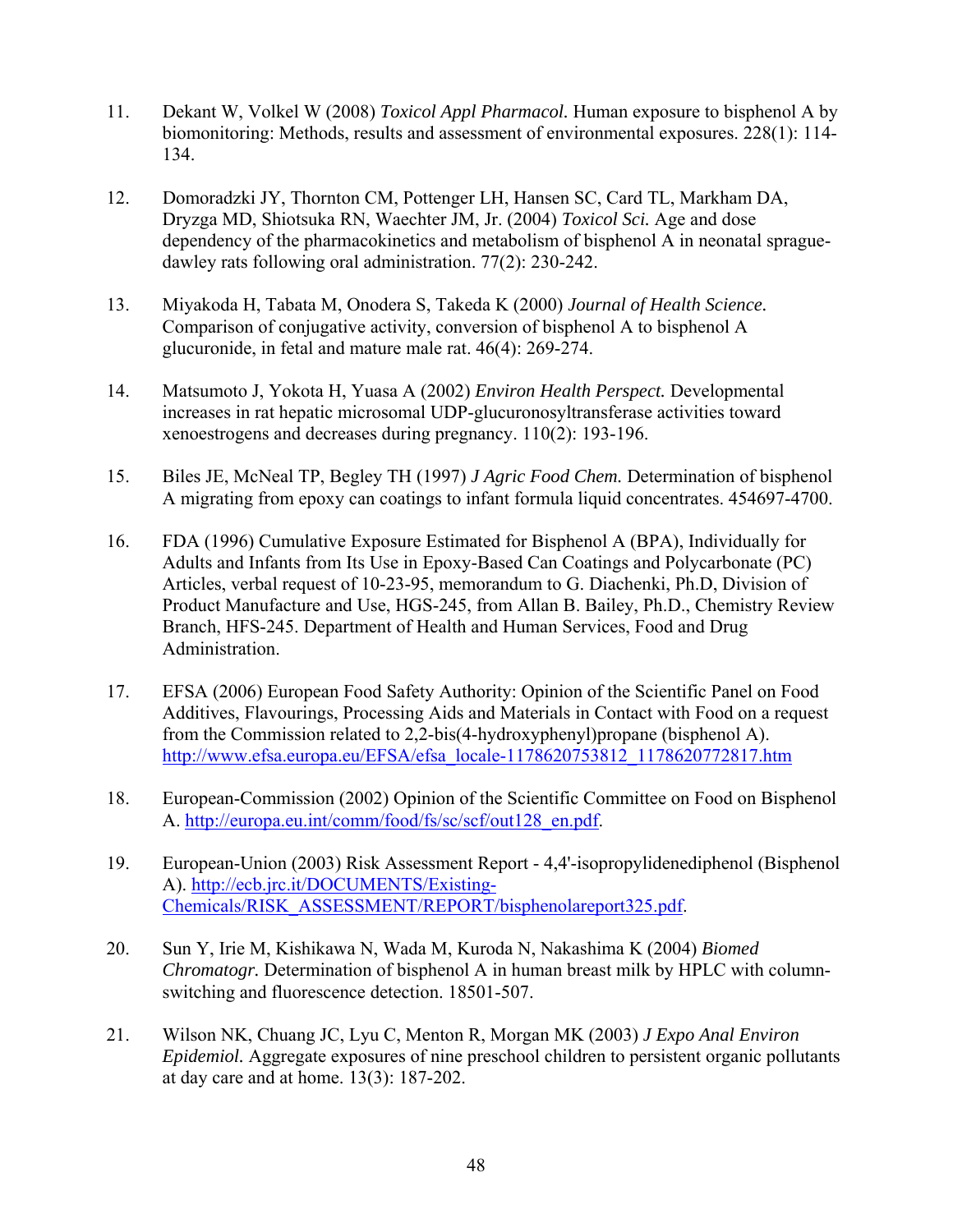- 22. Miyamoto K, Kotake M (2006) *Environ Sci.* Estimation of daily bisphenol a intake of Japanese individuals with emphasis on uncertainty and variability. 13(1): 15-29.
- 23. Thomson BM, Grounds PR (2005) *Food Addit Contam.* Bisphenol A in canned foods in New Zealand: an exposure assessment. 22(1): 65-72.
- 24. Hanaoka T, Kawamura N, Hara K, Tsugane S (2002) *Occup Environ Med.* Urinary bisphenol A and plasma hormone concentrations in male workers exposed to bisphenol A diglycidyl ether and mixed organic solvents. 59(9): 625-628.
- 25. US EPA (1988) Recommendations and documentation of biological values for use in risk assessment.<http://www.epa.gov/iris/backgr-d.htm>.
- 26. Brenn-Struckhofova Z, Cichna-Markl M (2006) *Food Addit Contam.* Determination of bisphenol A in wine by sol-gel immunoaffinity chromatography, HPLC and fluorescence detection. 23(11): 1227-1235.
- 27. LaKind JS, Naiman DQ (2008) Bisphenol A (BPA) daily intakes in the United States: Estimates from the 2003-2004 NHANES urinary BPA data. Journal of Exposure Science and Environmental Epidemiology. In Press.
- 28. Kim JC, Shin HC, Cha SW, Koh WS, Chung MK, Han SS (2001) *Life Sci.* Evaluation of developmental toxicity in rats exposed to the environmental estrogen bisphenol A during pregnancy. 69(22): 2611-2625.
- 29. Tyl RW, Myers CB, Marr MC, Thomas BF, Keimowitz AR, Brine DR, Veselica MM, Fail PA, Chang TY, Seely JC, Joiner RL, Butala JH, Dimond SS, Cagen SZ, Shiotsuka RN, Stropp GD, Waechter JM (2002) *Toxicol Sci.* Three-generation reproductive toxicity study of dietary bisphenol A in CD Sprague-Dawley rats. 68(1): 121-146.
- 30. Morrissey RE, George JD, Price CJ, Tyl RW, Marr MC, Kimmel CA (1987) *Fundamental and Applied Toxicology.* The Developmental Toxicity of Bisphenol A in Rats and Mice. 8(4): 571-582.
- 31. Tyl R, Myers CB, Marr MC. Abbreviated one-generation study of dietary bisphenol A (BPA) in CD-1® (Swiss) mice. In. Research Triangle Park, NC: RTI (sponsored by the Society of the Plastics Industry, Inc.); 2002.
- 32. NTP (1985) Bisphenol A: reproduction and fertility assessment in CD-1 mice when administered in the feed. NTP-85-192. Research Triangle Park, NC.
- 33. Tyl RW, Myers CB, Marr MC (2006) Two-Generation Reproductive Toxicity Evaluation of Bisphenol A (BPA; CAS No. 80-05-7) Administered in the Feed to CD-1® Swiss Mice (Modified OECD 416). Sponsored by the American Plastics Council. AUDITED DRAFT REVISED FINAL REPORT.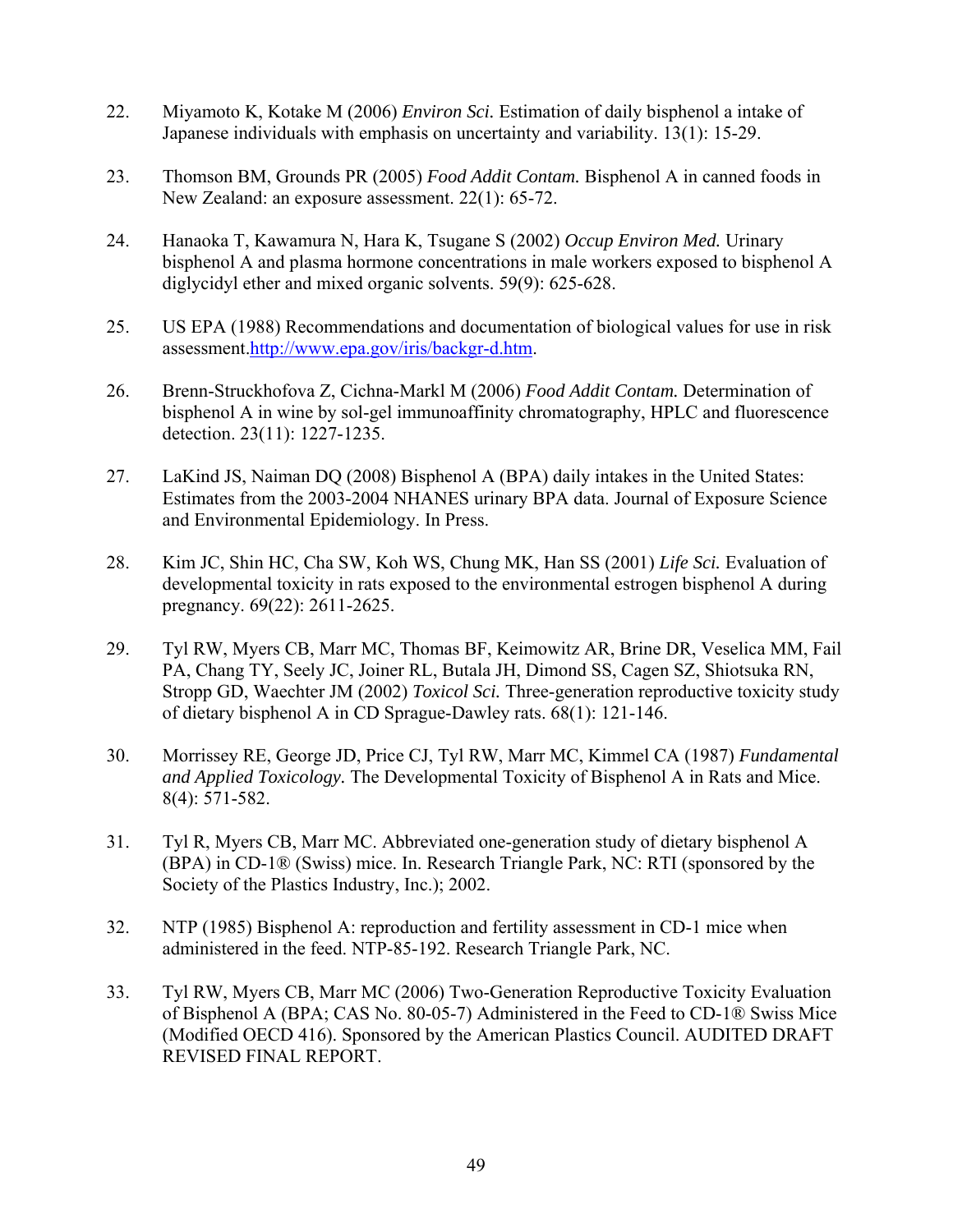- 34. Tan BL, Kassim NM, Mohd MA (2003) *Toxicol Lett.* Assessment of pubertal development in juvenile male rats after sub-acute exposure to bisphenol A and nonylphenol. 143(3): 261-270.
- 35. Tinwell H, Haseman J, Lefevre PA, Wallis N, Ashby J (2002) *Toxicol Sci.* Normal sexual development of two strains of rat exposed in utero to low doses of bisphenol A. 68(2): 339- 348.
- 36. Palanza PL, Howdeshell KL, Parmigiani S, vom Saal FS (2002) *Environ Health Perspect.* Exposure to a low dose of bisphenol A during fetal life or in adulthood alters maternal behavior in mice. 110(Suppl 3): 415-422.
- 37. Laviola G, Gioiosa L, Adriani W, Palanza P (2005) *Brain Res Bull.* D-amphetaminerelated reinforcing effects are reduced in mice exposed prenatally to estrogenic endocrine disruptors. 65(3): 235-240.
- 38. Gioiosa L, Fissore E, Ghirardelli G, Parmigiani S, Palanza P (2007) *Horm Behav.* Developmental exposure to low-dose estrogenic endocrine disruptors alters sex differences in exploration and emotional responses in mice. 52(3): 307-316.
- 39. Ceccarelli I, Della Seta D, Fiorenzani P, Farabollini F, Aloisi AM (2007) *Neurotoxicol Teratol.* Estrogenic chemicals at puberty change ERalpha in the hypothalamus of male and female rats. 29(1): 108-115.
- 40. Ryan BC, Vandenbergh JG (2006) *Horm Behav.* Developmental exposure to environmental estrogens alters anxiety and spatial memory in female mice. 50(1): 85-93.
- 41. Della Seta D, Minder I, Belloni V, Aloisi AM, Dessi-Fulgheri F, Farabollini F (2006) *Horm Behav.* Pubertal exposure to estrogenic chemicals affects behavior in juvenile and adult male rats. 50(2): 301-307.
- 42. Negishi T, Kawasaki K, Suzaki S, Maeda H, Ishii Y, Kyuwa S, Kuroda Y, Yoshikawa Y (2004) *Environ Health Perspect.* Behavioral alterations in response to fear-provoking stimuli and tranylcypromine induced by perinatal exposure to bisphenol A and nonylphenol in male rats. 112(11): 1159-1164.
- 43. Ho SM, Tang WY, Belmonte de Frausto J, Prins GS (2006) *Cancer Res.* Developmental exposure to estradiol and bisphenol A increases susceptibility to prostate carcinogenesis and epigenetically regulates phosphodiesterase type 4 variant 4. 66(11): 5624-5632.
- 44. Durando M, L. K, Piva J, Sonnenschein C, Soto AM, Luque E, Muñoz-de-Toro M (2007) *Environ Health Perspect.* Prenatal bisphenol A exposure induces preneoplastic lesions in the mammary gland in Wistar rats. 11580-86.
- 45. Murray TJ, Maffini MV, Ucci AA, Sonnenschein C, Soto AM (2007) *Reprod Toxicol.* Induction of mammary gland ductal hyperplasias and carcinoma in situ following fetal bisphenol A exposure. 23(3): 206-210.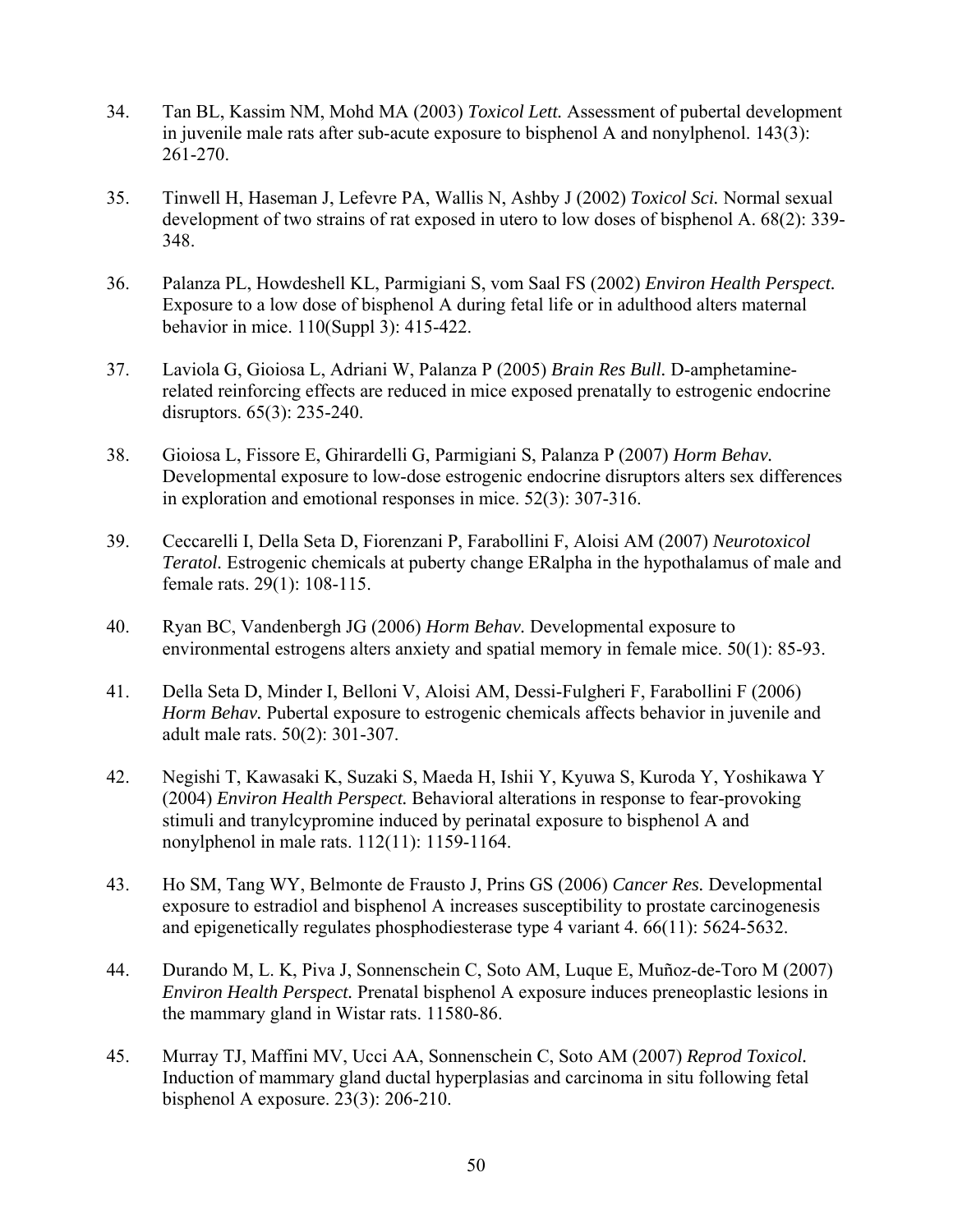- 46. Timms BG, Howdeshell KL, Barton L, Bradley S, Richter CA, vom Saal FS (2005) *Proc Natl Acad Sci U S A.* Estrogenic chemicals in plastic and oral contraceptives disrupt development of the fetal mouse prostate and urethra. 102(19): 7014-7019.
- 47. Howdeshell KL, Hotchkiss AK, Thayer KA, Vandenbergh JG, vom Saal FS (1999) *Nature.* Exposure to bisphenol A advances puberty. 401(6755): 763-764.
- 48. Willhite CC, Ball GL, McLellan CJ (2008) *J Toxicol Environ Health B Crit Rev.* Derivation of a bisphenol A oral reference dose (RfD) and drinking-water equivalent concentration. 11(2): 69-146.
- 49. Goodman JE, McConnell EE, Sipes IG, Witorsch RJ, Slayton TM, Yu CJ, Lewis AS, Rhomberg LR (2006) *Crit Rev Toxicol.* An updated weight of the evidence evaluation of reproductive and developmental effects of low doses of bisphenol A. 36387-457.
- 50. vom Saal FS, Akingbemi BT, Belcher SM, Birnbaum LS, Crain DA, Eriksen M, Farabollini F, Guillette LJ, Jr., Hauser R, Heindel JJ, Ho SM, Hunt PA, Iguchi T, Jobling S, Kanno J, Keri RA, Knudsen KE, Laufer H, LeBlanc GA, Marcus M, McLachlan JA, Myers JP, Nadal A, Newbold RR, Olea N, Prins GS, Richter CA, Rubin BS, Sonnenschein C, Soto AM, Talsness CE, Vandenbergh JG, Vandenberg LN, Walser-Kuntz DR, Watson CS, Welshons WV, Wetherill Y, Zoeller RT (2007) *Reprod Toxicol.* Chapel Hill bisphenol A expert panel consensus statement: integration of mechanisms, effects in animals and potential to impact human health at current levels of exposure. 24(2): 131-138.
- 51. vom Saal FS, Hughes C (2005) *Environ Health Perspect.* An extensive new literature concerning low-dose effects of bisphenol A shows the need for a new risk assessment. 113(8): 926-933.
- 52. Richter CA, Birnbaum LS, Farabollini F, Newbold RR, Rubin BS, Talsness CE, Vandenbergh JG, Walser-Kuntz DR, vom Saal FS (2007) *Reprod Toxicol.* In vivo effects of bisphenol A in laboratory rodent studies. 24(2): 199-224.
- 53. Melnick R, Lucier G, Wolfe M, Hall R, Stancel G, Prins G, Gallo M, Reuhl K, Ho SM, Brown T, Moore J, Leakey J, Haseman J, Kohn M (2002) *Environ Health Perspect.* Summary of the National Toxicology Program's report of the endocrine disruptors lowdose peer review. 110(4): 427-431.
- 54. Heindel JJ, vom Saal FS (2008) *Environ Health Perspect.* Meeting report: batch-to-batch variability in estrogenic activity in commercial animal diets--importance and approaches for laboratory animal research. 116(3): 389-393.
- 55. Dolinoy DC, Huang D, Jirtle RL (2007) *Proc Natl Acad Sci U S A.* Maternal nutrient supplementation counteracts bisphenol A-induced DNA hypomethylation in early development. 104(32): 13056-13061.
- 56. Calabrese EJ, Blain R (2005) *Toxicol Appl Pharmacol.* The occurrence of hormetic dose responses in the toxicological literature, the hormesis database: an overview. 202(3): 289- 301.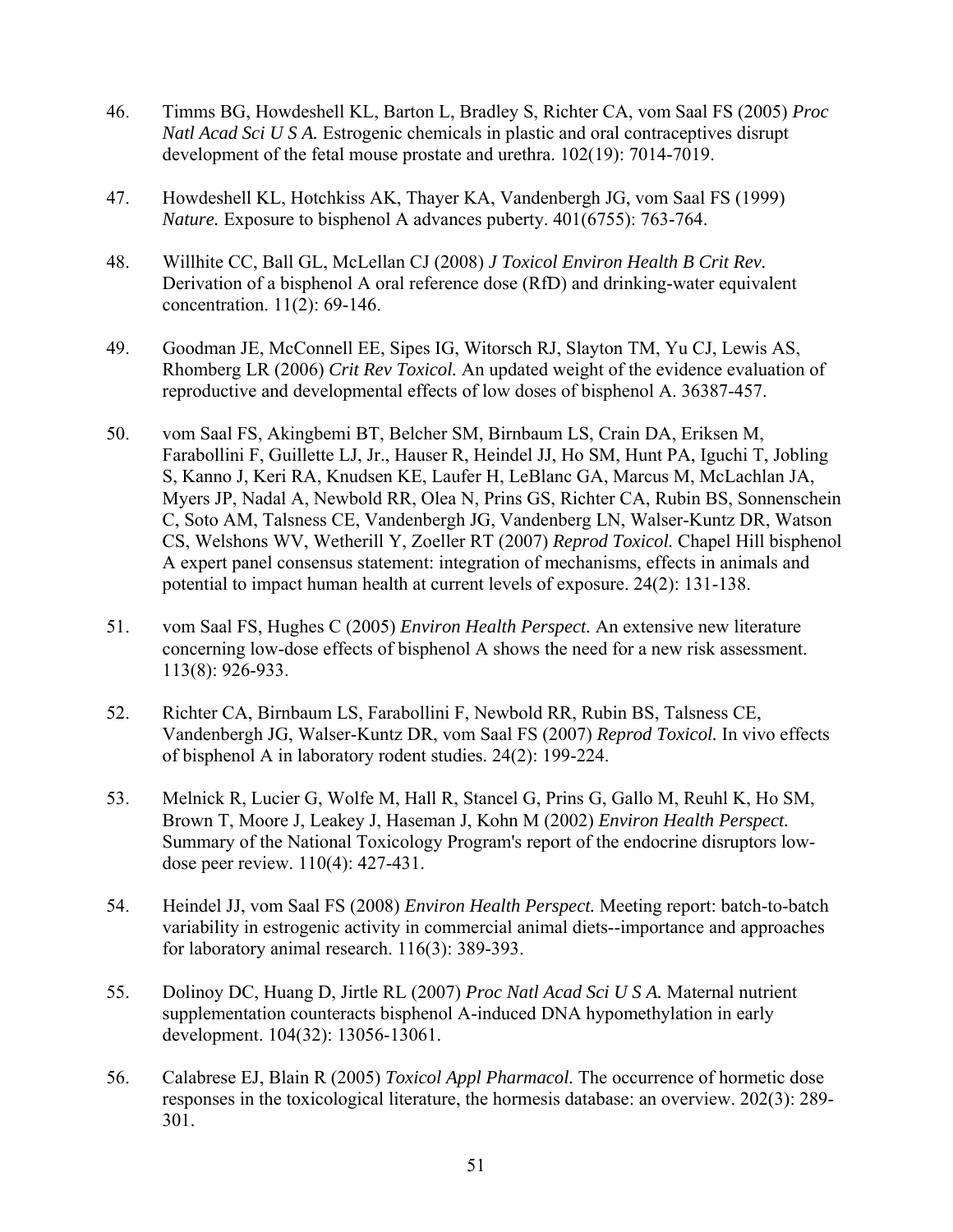- 57. Calabrese EJ, Baldwin LA (2003) *Toxicol Sci.* The hormetic dose-response model is more common than the threshold model in toxicology. 71(2): 246-250.
- 58. Taylor JA, Welshons WV, Vom Saal FS (2008) *Reprod Toxicol.* No effect of route of exposure (oral; subcutaneous injection) on plasma bisphenol A throughout 24h after administration in neonatal female mice. 25(2): 169-176.
- 59. Pottenger LH, Domoradzki JY, Markham DA, Hansen SC, Cagen SZ, Waechter JM, Jr. (2000) *Toxicol Sci.* The relative bioavailability and metabolism of bisphenol A in rats is dependent upon the route of administration. 54(1): 3-18.
- 60. Yamasaki K, Sawaki M, Takatsuki M (2000) *Environ Health Perspect.* Immature rat uterotrophic assay of bisphenol A. 108(12): 1147-1150.
- 61. Kurebayashi H, Harada R, Stewart RK, Numata H, Ohno Y (2002) *Toxicol Sci.* Disposition of a low dose of bisphenol a in male and female cynomolgus monkeys. 68(1): 32-42.
- 62. NTP (2001) National Toxicology Program's Report of the Endocrine Disruptors Peer Review.<http://ntp.niehs.nih.gov/ntp/htdocs/liason/LowDosePeerFinalRpt.pdf>.
- 63. Haseman JK, Bailer AJ, Kodell RL, Morris R, Portier K (2001) *Toxicol Sci.* Statistical issues in the analysis of low-dose endocrine disruptor data. 61(2): 201-210.
- 64. Wetherill YB, Akingbemi BT, Kanno J, McLachlan JA, Nadal A, Sonnenschein C, Watson CS, Zoeller RT, Belcher SM (2007) *Reprod Toxicol.* In vitro molecular mechanisms of bisphenol A action. 24(2): 178-198.
- 65. Nadal A, Ropero AB, Laribi O, Maillet M, Fuentes E, Soria B (2000) *Proc Natl Acad Sci U S A.* Nongenomic actions of estrogens and xenoestrogens by binding at a plasma membrane receptor unrelated to estrogen receptor alpha and estrogen receptor beta. 97(21): 11603-11608.
- 66. Nadal A, Ropero AB, Fuentes E, Soria B, Ripoll C (2004) *Steroids.* Estrogen and xenoestrogen actions on endocrine pancreas: from ion channel modulation to activation of nuclear function. 69(8-9): 531-536.
- 67. Alonso-Magdalena P, Laribi O, Ropero AB, Fuentes E, Ripoll C, Soria B, Nadal A (2005) *Environ Health Perspect.* Low doses of bisphenol A and diethylstilbestrol impair Ca2+ signals in pancreatic alpha-cells through a nonclassical membrane estrogen receptor within intact islets of Langerhans. 113(8): 969-977.
- 68. Takayanagi S, Tokunaga T, Liu X, Okada H, Matsushima A, Shimohigashi Y (2006) *Toxicol Lett.* Endocrine disruptor bisphenol A strongly binds to human estrogen-related receptor gamma (ERRgamma) with high constitutive activity. 167(2): 95-105.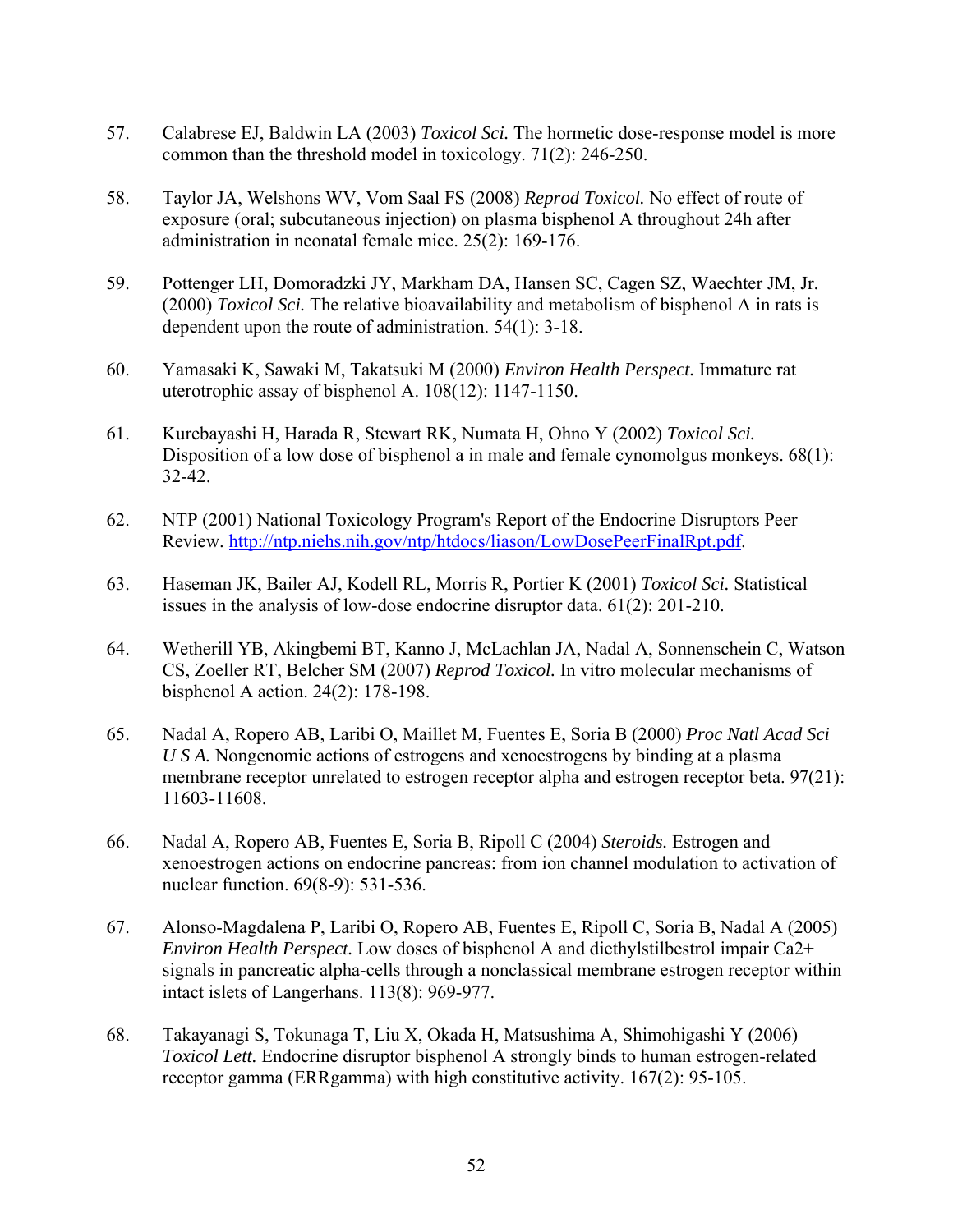- 69. Matsushima A, Kakuta Y, Teramoto T, Koshiba T, Liu X, Okada H, Tokunaga T, Kawabata S, Kimura M, Shimohigashi Y (2007) *J Biochem.* Structural evidence for endocrine disruptor bisphenol A binding to human nuclear receptor ERR gamma. 142(4): 517-524.
- 70. Abad MC, Askari H, O'Neill J, Klinger AL, Milligan C, Lewandowski F, Springer B, Spurlino J, Rentzeperis D (2008) *J Steroid Biochem Mol Biol.* Structural determination of estrogen-related receptor gamma in the presence of phenol derivative compounds. 108(1- 2): 44-54.
- 71. Liu X, Matsushima A, Okada H, Tokunaga T, Isozaki K, Shimohigashi Y (2007) *Febs J.* Receptor binding characteristics of the endocrine disruptor bisphenol A for the human nuclear estrogen-related receptor gamma. Chief and corroborative hydrogen bonds of the bisphenol A phenol-hydroxyl group with Arg316 and Glu275 residues. 274(24): 6340- 6351.
- 72. Okada H, Tokunaga T, Liu X, Takayanagi S, Matsushima A, Shimohigashi Y (2008) *Environ Health Perspect.* Direct evidence revealing structural elements essential for the high binding ability of bisphenol A to human estrogen-related receptor-gamma. 116(1): 32-38.
- 73. Thomas P, Dong J (2006) *J Steroid Biochem Mol Biol.* Binding and activation of the seven-transmembrane estrogen receptor GPR30 by environmental estrogens: a potential novel mechanism of endocrine disruption. 102(1-5): 175-179.
- 74. Bonefeld-Jorgensen EC, Long M, Hofmeister MV, Vinggaard AM (2007) *Environ Health Perspect.* Endocrine-disrupting potential of bisphenol A, bisphenol A dimethacrylate, 4-nnonylphenol, and 4-n-octylphenol in vitro: new data and a brief review. 115 Suppl 169-76.
- 75. Kruger T, Long M, Bonefeld-Jorgensen EC (2008) *Toxicology.* Plastic components affect the activation of the aryl hydrocarbon and the androgen receptor.
- 76. Sohoni P, Sumpter JP (1998) *Journal Of Endocrinology.* Several environmental oestrogens are also anti-androgens. 158(3): 327-339.
- 77. Lee HJ, Chattopadhyay S, Gong EY, Ahn RS, Lee K (2003) *Toxicol Sci.* Antiandrogenic effects of bisphenol A and nonylphenol on the function of androgen receptor. 75(1): 40-46.
- 78. Xu LC, Sun H, Chen JF, Bian Q, Qian J, Song L, Wang XR (2005) *Toxicology.* Evaluation of androgen receptor transcriptional activities of bisphenol A, octylphenol and nonylphenol in vitro. 216(2-3): 197-203.
- 79. Sun H, Xu LC, Chen JF, Song L, Wang XR (2006) *Food Chem Toxicol.* Effect of bisphenol A, tetrachlorobisphenol A and pentachlorophenol on the transcriptional activities of androgen receptor-mediated reporter gene. 44(11): 1916-1921.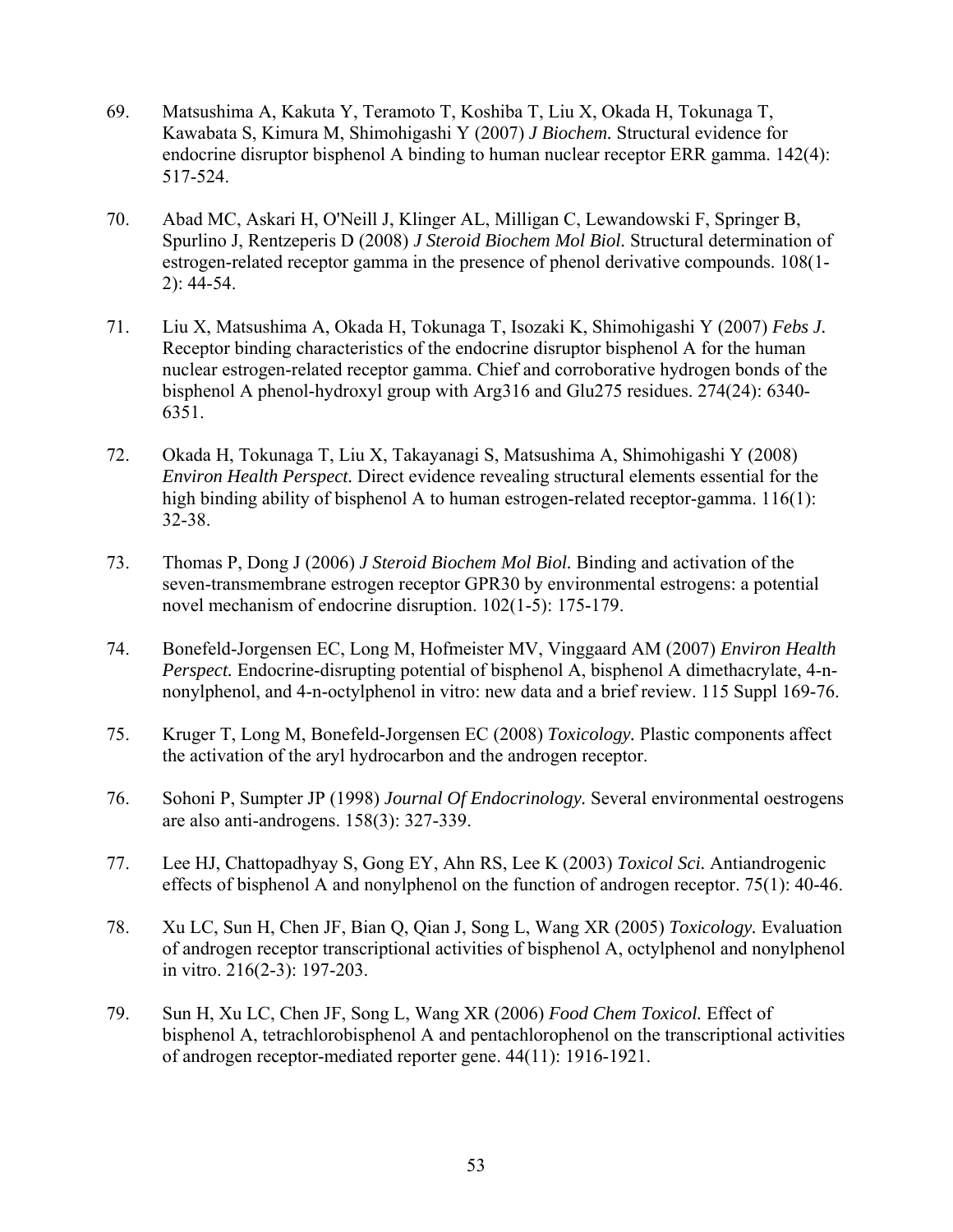- 80. Kitamura S, Suzuki T, Sanoh S, Kohta R, Jinno N, Sugihara K, Yoshihara S, Fujimoto N, Watanabe H, Ohta S (2005) *Toxicol Sci.* Comparative study of the endocrine-disrupting activity of bisphenol A and 19 related compounds. 84(2): 249-259.
- 81. Paris F, Balaguer P, Terouanne B, Servant N, Lacoste C, Cravedi JP, Nicolas JC, Sultan C (2002) *Mol Cell Endocrinol.* Phenylphenols, biphenols, bisphenol-A and 4-tert-octylphenol exhibit alpha and beta estrogen activities and antiandrogen activity in reporter cell lines. 193(1-2): 43-49.
- 82. Roy P, Salminen H, Koskimies P, Simola J, Smeds A, Saukko P, Huhtaniemi IT (2005) *J Steroid Biochem Mol Biol.* Screening of some anti-androgenic endocrine disruptors using a recombinant cell-based in vitro bioassay. 88157-166.
- 83. Wetherill YB, Petra, C. E., Monk, K. R., Puga, A. and Knudsen, K. E. (2002) *Molecular Cancer Therapeutics.* The xenoestrogen bisphenol A induces inappropriate androgen receptor activation and mitogenesis in prostate adenocarcinoma cells. 1515-524.
- 84. Moriyama K, Tagami T, Akamizu T, Usui T, Saijo M, Kanamoto N, Hataya Y, Shimatsu A, Kuzuya H, Nakao K (2002) *J Clin Endocrinol Metab.* Thyroid hormone action is disrupted by bisphenol A as an antagonist. 87(11): 5185-5190.
- 85. Jung KK, Kim SY, Kim TG, Kang JH, Kang SY, Cho JY, Kim SH (2007) *Arch Pharm Res.* Differential regulation of thyroid hormone receptor-mediated function by endocrine disruptors. 30(5): 616-623.
- 86. Fini JB, Le Mevel S, Turque N, Palmier K, Zalko D, Cravedi JP, Demeneix BA (2007) *Environ Sci Technol.* An in vivo multiwell-based fluorescent screen for monitoring vertebrate thyroid hormone disruption. 41(16): 5908-5914.
- 87. Ghisari M, Bonefeld-Jorgensen EC (2005) *Mol Cell Endocrinol.* Impact of environmental chemicals on the thyroid hormone function in pituitary rat GH3 cells. 244(1-2): 31-41.
- 88. Zoeller RT, Bansal R, Parris C (2005) *Endocrinology.* Bisphenol-A, an environmental contaminant that acts as a thyroid hormone receptor antagonist in vitro, increases serum thyroxine, and alters RC3/neurogranin expression in the developing rat brain. 146(2): 607- 612.
- 89. Benachour N, Moslemi S, Sipahutar H, Seralini GE (2007) *Toxicol Appl Pharmacol.* Cytotoxic effects and aromatase inhibition by xenobiotic endocrine disrupters alone and in combination. 222(2): 129-140.
- 90. Itoh H, Iwasaki M, Hanaoka T, Sasaki H, Tanaka T, Tsugane S (2007) *Environmental Health and Preventive Medicine.* Urinary bisphenol-A concentration in infertile japanese women and its association with endometriosis: A cross-sectional study. 12258-264.
- 91. Wolff M, Engel S, Berkowitz G, Ye X SM, Zhu C, Wetmur J, Calafat A (2008) *Environ Health Perspect: doi:10.1289/ehp.11007. [Online 20 March 2008]* Prenatal phenol and phthalate exposures and birth outcomes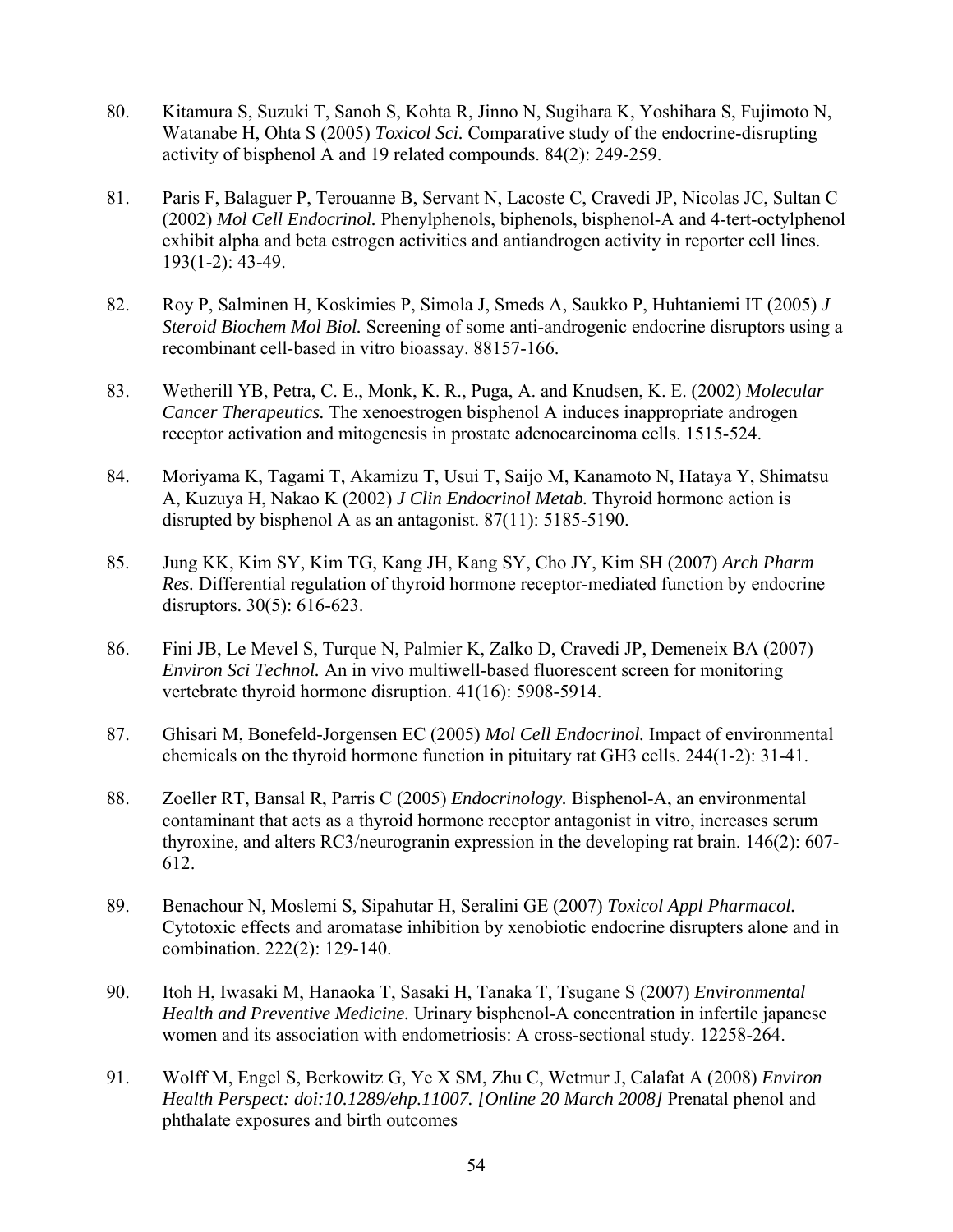- 92. Takeuchi T, Tsutsumi O (2002) *Biochem Biophys Res Commun.* Serum bisphenol a concentrations showed gender differences, possibly linked to androgen levels. 291(1): 76- 78.
- 93. Yang M, Kim SY, Chang SS, Lee IS, Kawamoto T (2006) *Environ Mol Mutagen.* Urinary concentrations of bisphenol A in relation to biomarkers of sensitivity and effect and endocrine-related health effects. 47(8): 571-578.
- 94. Sugiura-Ogasawara M, Ozaki Y, Sonta S, Makino T, Suzumori K (2005) *Hum Reprod.* Exposure to bisphenol A is associated with recurrent miscarriage. 20(8): 2325-2329.
- 95. Yamada H, Furuta I, Kato EH, Kataoka S, Usuki Y, Kobashi G, Sata F, Kishi R, Fujimoto S (2002) *Reprod Toxicol.* Maternal serum and amniotic fluid bisphenol A concentrations in the early second trimester. 16(6): 735-739.
- 96. Kuroda N, Kinoshita Y, Sun Y, Wada M, Kishikawa N, Nakashima K, Makino T, Nakazawa H (2003) *J Pharm Biomed Anal.* Measurement of bisphenol A levels in human blood serum and ascitic fluid by HPLC using a fluorescent labeling reagent. 30(6): 1743- 1749.
- 97. Takeuchi T, Tsutsumi O, Ikezuki Y, Takai Y, Taketani Y (2004) *Endocr J.* Positive relationship between androgen and the endocrine disruptor, bisphenol A, in normal women and women with ovarian dysfunction. 51(2): 165-169.
- 98. Hiroi H, Tsutsumi, O., Takeuchi, T., Momoeda, M., Ikezuki, Y., Okamura, A., Yokota, H. and Taketani, Y. (2004) *Endocr J.* Differences in serum bisphenol a concentrations in premenopausal normal women and women with endometrial hyperplasia. 51595-600.
- 99. Ema M, Fujii S, Furukawa M, Kiguchi M, Ikka T, Harazono A (2001) *Reprod Toxicol.* Rat two-generation reproductive toxicity study of bisphenol A. 15(5): 505-523.
- 100. Al-Hiyasat AS, Darmani H, Elbetieha AM (2002) *Eur J Oral Sci.* Effects of bisphenol A on adult male mouse fertility. 110(2): 163-167. [Erratum: Eur J Oral Sci 2003; 2111: 2547].
- 101. Mangelsdorf I, Buschmann J, Orthen B (2003) *Regul Toxicol Pharmacol.* Some aspects relating to the evaluation of the effects of chemicals on male fertility. 37(3): 356-369.
- 102. Yamasaki K, Sawaki M, Noda S, Imatanaka N, Takatsuki M (2002) *Arch Toxicol.* Subacute oral toxicity study of ethynylestradiol and bisphenol A, based on the draft protocol for the "Enhanced OECD Test Guideline no. 407". 76(2): 65-74.
- 103. Takahashi O, Oishi S (2001) *Arch Toxicol.* Testicular toxicity of dietary 2,2-bis(4 hydroxyphenyl)propane (bisphenol A) in F344 rats. 75(1): 42-51.
- 104. Della Seta D, Minder I, Dessi-Fulgheri F, Farabollini F (2005) *Brain Res Bull.* Bisphenol-A exposure during pregnancy and lactation affects maternal behavior in rats. 65255-260.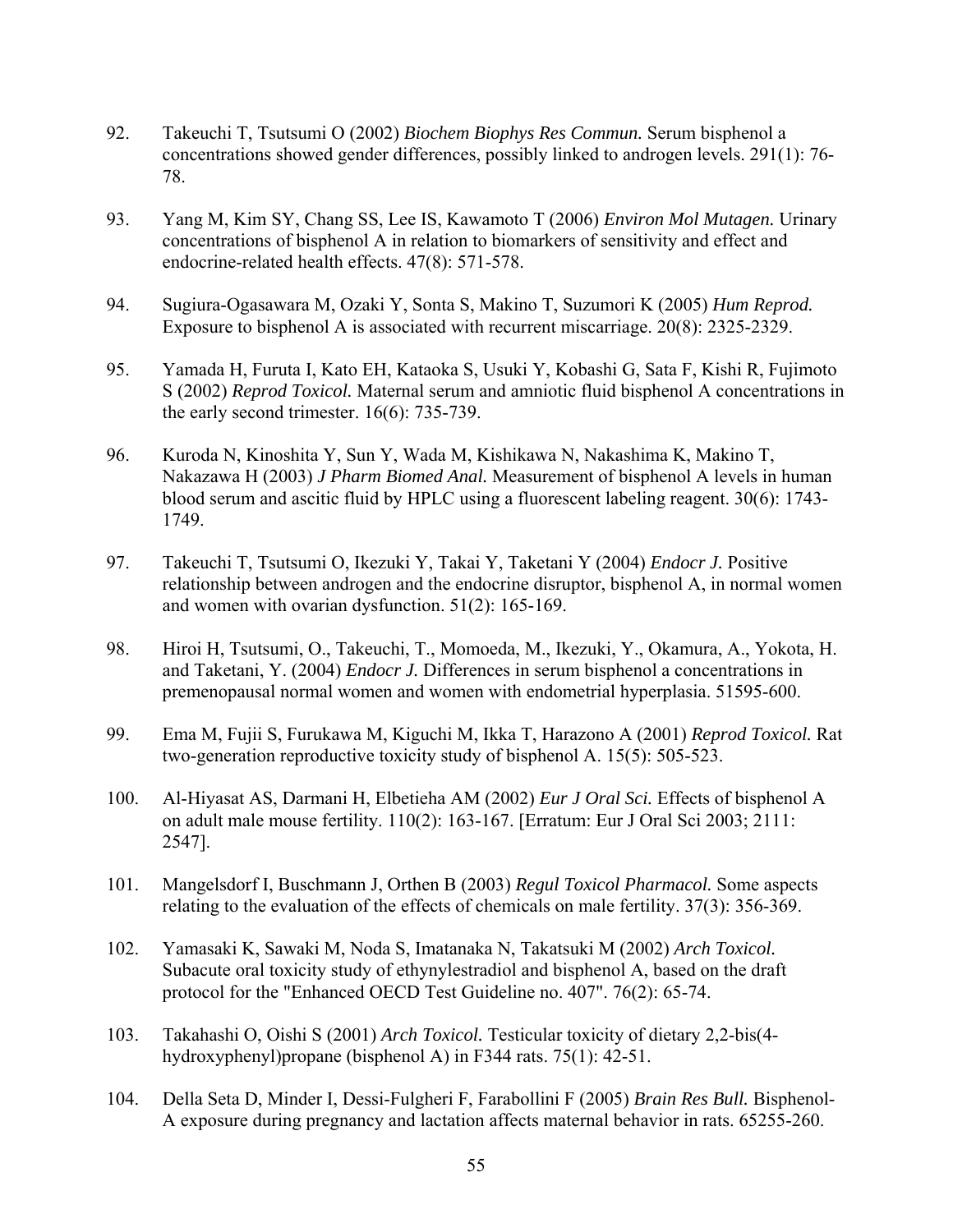- 105. Tachibana T, Wakimoto Y, Nakamuta N, Phichitraslip T, Wakitani S, Kusakabe K, Hondo E, Kiso Y (2007) *J Reprod Dev.* Effects of bisphenol A (BPA) on placentation and survival of the neonates in mice. 53(3): 509-514.
- 106. Howdeshell KL, vom Saal FS (2000) *American Zoologist.* Developmental exposure to bisphenol A: interaction with endogenous estradiol during pregnancy in mice. 40(3): 429- 437.
- 107. Nagel SC, vom Saal FS, Thayer KA, Dhar MG, Boechler M, Welshons WV (1997) *Environmental Health Perspectives.* Relative Binding Affinity-Serum Modified Access (RBA-SMA) Assay Predicts the Relative In Vivo Bioactivity of the Xenoestrogens Bisphenol A and Octylphenol. 105(1): 70-76.
- 108. Kwon S, Stedman DB, Elswick BA, Cattley RC, Welsch F (2000) *Toxicol Sci.* Pubertal development and reproductive functions of Crl:CD BR Sprague-Dawley rats exposed to bisphenol A during prenatal and postnatal development. 55(2): 399-406.
- 109. Takashima Y, Tsutsumi M, Sasaki Y, Tsujiuchi T, Kusuoka O, Konishi Y (2001) *Journal of Toxicologic Pathology.* Lack of effects of bisphenol A in maternal rats or treatment on response of their offspring to N-nitrosobis(2-hydroxypropyl)amine. 14(2): 87-98.
- 110. Takagi H, Shibutani M, Masutomi N, Uneyama C, Takahashi N, Mitsumori K, Hirose M (2004) *Arch Toxicol.* Lack of maternal dietary exposure effects of bisphenol A and nonylphenol during the critical period for brain sexual differentiation on the reproductive/endocrine systems in later life. 78(2): 97-105.
- 111. Kato H, Ota T, Furuhashi T, Ohta Y, Iguchi T (2003) *Reprod Toxicol.* Changes in reproductive organs of female rats treated with bisphenol A during the neonatal period. 17(3): 283-288.
- 112. Kubo K, Arai O, Ogata R, Omura M, Hori T, Aou S (2001) *Neurosci Lett.* Exposure to bisphenol A during the fetal and suckling periods disrupts sexual differentiation of the locus coeruleus and of behavior in the rat. 304(1-2): 73-76.
- 113. Kubo K, Arai O, Omura M, Watanabe R, Ogata R, Aou S (2003) *Neurosci Res.* Low dose effects of bisphenol A on sexual differentiation of the brain and behavior in rats. 45(3): 345-356.
- 114. Funabashi T, Kawaguchi M, Furuta M, Fukushima A, Kimura F (2004) *Psychoneuroendocrinology.* Exposure to bisphenol A during gestation and lactation causes loss of sex difference in corticotropin-releasing hormone-immunoreactive neurons in the bed nucleus of the stria terminalis of rats. 29(4): 475-485.
- 115. Patisaul HB, Fortino AE, Polston EK (2006) *Neurotoxicol Teratol.* Neonatal genistein or bisphenol-A exposure alters sexual differentiation of the AVPV. 28(1): 111-118.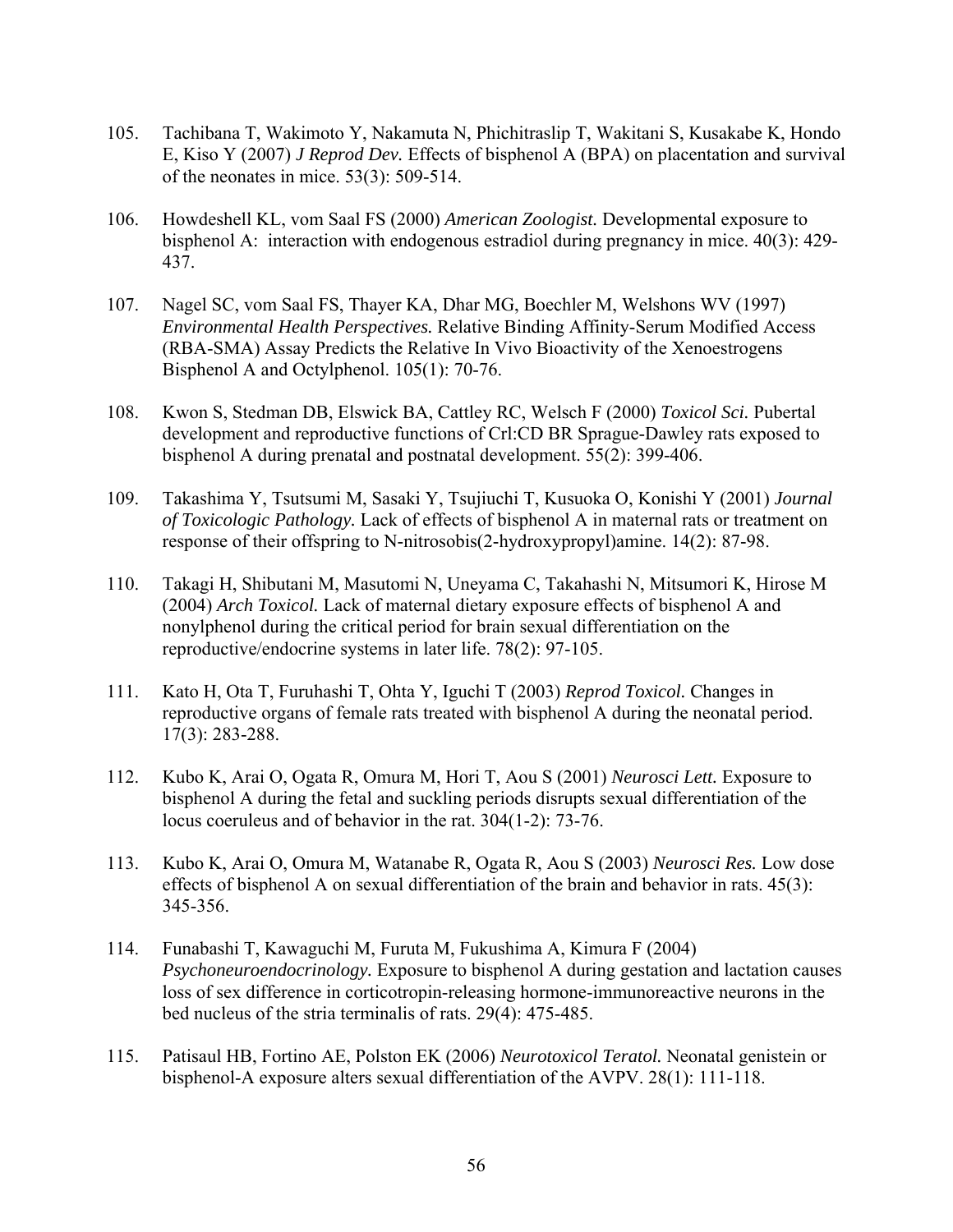- 116. Rubin BS, Lenkowski JR, Schaeberle CM, Vandenberg LN, Ronsheim PM, Soto AM (2006) *Endocrinology.* Evidence of altered brain sexual differentiation in mice exposed perinatally to low, environmentally relevant levels of bisphenol A. 147(8): 3681-3691.
- 117. Patisaul HB, Fortino AE, Polston EK (2007) *Neurotoxicology.* Differential disruption of nuclear volume and neuronal phenotype in the preoptic area by neonatal exposure to genistein and bisphenol-A. 28(1): 1-12.
- 118. Nagao T, Saito Y, Usumi K, Kuwagata M, Imai K (1999) *Reprod Toxicol.* Reproductive function in rats exposed neonatally to bisphenol A and estradiol benzoate. 13(4): 303-311.
- 119. Toufexis D (2007) *J Neuroendocrinol.* Region- and sex-specific modulation of anxiety behaviours in the rat. 19(6): 461-473.
- 120. Dessi-Fulgheri F, Porrini S, Farabollini F (2002) *Environ Health Perspect.* Effects of perinatal exposure to bisphenol A on play behavior of female and male juvenile rats. 110(Suppl 3): 403-407.
- 121. Farabollini F, Porrini S, Della Seta D, Bianchi F, Dessi-Fulgheri F (2002) *Environ Health Perspect.* Effects of perinatal exposure to bisphenol A on sociosexual behavior of female and male rats. 110(Suppl 3): 409-414.
- 122. Kawai K, Nozaki T, Nishikata H, Aou S, Takii M, Kubo C (2003) *Environ Health Perspect.* Aggressive behavior and serum testosterone concentration during the maturation process of male mice: the effects of fetal exposure to bisphenol A. 111(2): 175-178.
- 123. Carr R, Bertasi F, Betancourt A, Bowers S, Gandy BS, Ryan P, Willard S (2003) *J Toxicol Environ Health A.* Effect of neonatal rat bisphenol A exposure on performance in the Morris water maze. 66(21): 2077-2088.
- 124. Masuo Y, Ishido M, Morita M, Oka S (2004) *Neural Plast.* Effects of neonatal treatment with 6-hydroxydopamine and endocrine disruptors on motor activity and gene expression in rats. 11(1-2): 59-76.
- 125. Masuo Y, Morita M, Oka S, Ishido M (2004) *Regul Pept.* Motor hyperactivity caused by a deficit in dopaminergic neurons and the effects of endocrine disruptors: a study inspired by the physiological roles of PACAP in the brain. 123(1-3): 225-234.
- 126. Adriani W, Seta DD, Dessi-Fulgheri F, Farabollini F, Laviola G (2003) *Environ Health Perspect.* Altered profiles of spontaneous novelty seeking, impulsive behavior, and response to D-amphetamine in rats perinatally exposed to bisphenol A. 111(4): 395-401.
- 127. Mizuo K, Narita M, Miyagawa K, Okuno E, Suzuki T (2004) *Neurosci Lett.* Prenatal and neonatal exposure to bisphenol-A affects the morphine-induced rewarding effect and hyperlocomotion in mice. 356(2): 95-98.
- 128. Suzuki T, Mizuo K, Nakazawa H, Funae Y, Fushiki S, Fukushima S, Shirai T, Narita M (2003) *Neuroscience.* Prenatal and neonatal exposure to bisphenol-A enhances the central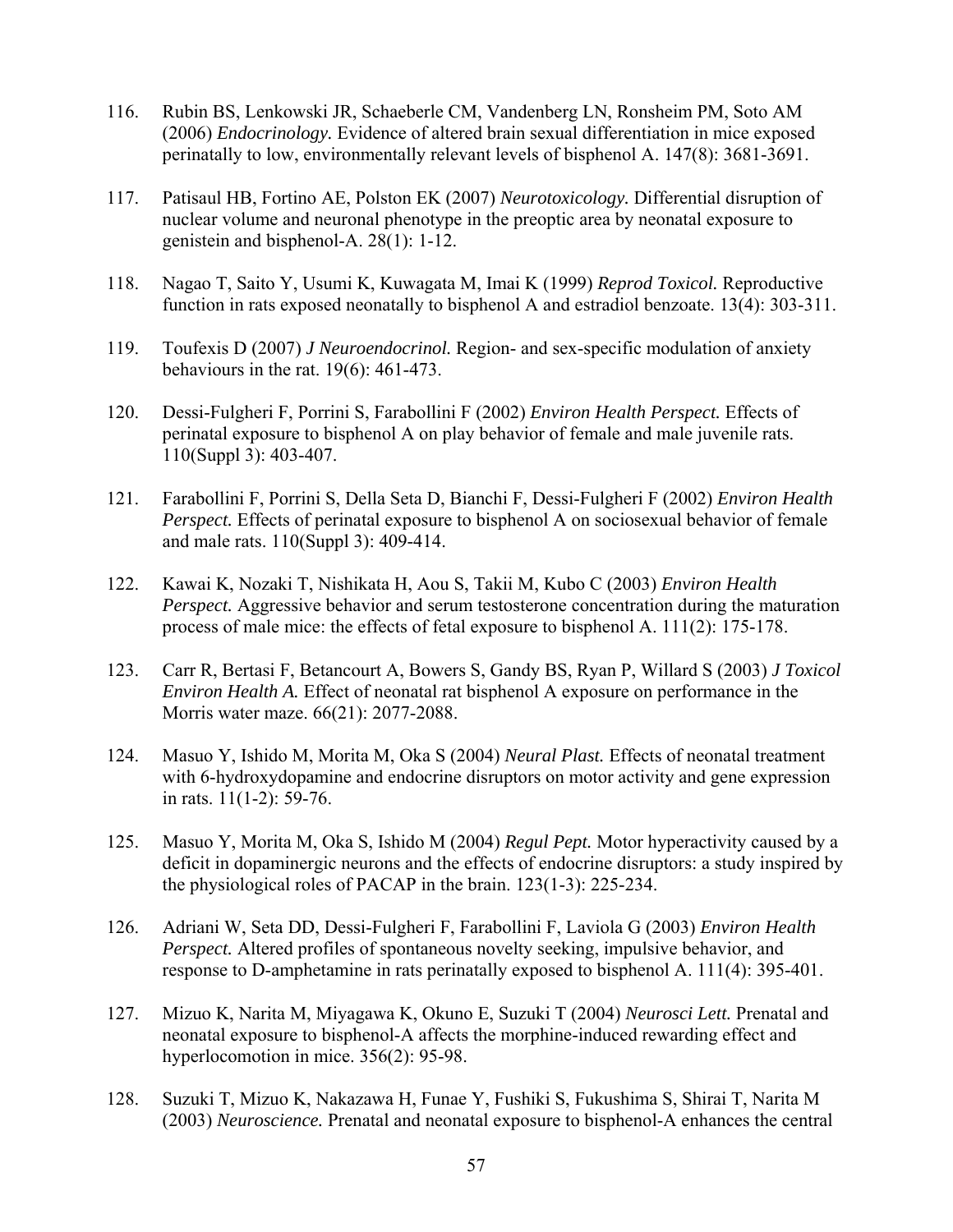dopamine D1 receptor-mediated action in mice: enhancement of the methamphetamineinduced abuse state. 117(3): 639-644.

- 129. Aloisi AM, Della Seta D, Rendo C, Ceccarelli I, Scaramuzzino A, Farabollini F (2002) *Brain Res.* Exposure to the estrogenic pollutant bisphenol A affects pain behavior induced by subcutaneous formalin injection in male and female rats. 937(1-2): 1-7.
- 130. Patisaul HB, Bateman HL (2008) *Horm Behav.* Neonatal exposure to endocrine active compounds or an ERbeta agonist increases adult anxiety and aggression in gonadally intact male rats.
- 131. Porrini S, Belloni V, Della Seta D, Farabollini F, Giannelli G, Dessi-Fulgheri F (2005) *Brain Res Bull.* Early exposure to a low dose of bisphenol A affects socio-sexual behavior of juvenile female rats. 65261-266.
- 132. Farabollini F, Porrini S, Dessi-Fulgherit F (1999) *Pharmacol Biochem Behav.* Perinatal exposure to the estrogenic pollutant bisphenol A affects behavior in male and female rats. 64(4): 687-694.
- 133. Fujimoto T, Kubo K, Aou S (2006) *Brain Res.* Prenatal exposure to bisphenol A impairs sexual differentiation of exploratory behavior and increases depression-like behavior in rats. 1068(1): 49-55.
- 134. Panzica GC, Viglietti-Panzica C, Mura E, Quinn MJ, Jr., Lavoie E, Palanza P, Ottinger MA (2007) *Front Neuroendocrinol.* Effects of xenoestrogens on the differentiation of behaviorally-relevant neural circuits. 28(4): 179-200.
- 135. Ishido M, Morita M, Oka S, Masuo Y (2005) *Regul Pept.* Alteration of gene expression of G protein-coupled receptors in endocrine disruptors-caused hyperactive rats. 126(1-2): 145-153.
- 136. Ishido M, Masuo Y, Kunimoto M, Oka S, Morita M (2004) *J Neurosci Res.* Bisphenol A causes hyperactivity in the rat concomitantly with impairment of tyrosine hydroxylase immunoreactivity. 76(3): 423-433.
- 137. Negishi T, Kawasaki K, Takatori A, Ishii Y, Kyuwa S, Kuroda Y, Yoshikawa Y (2003) *Environmental Toxicology and Pharmacology.* Effects of perinatal exposure to bisphenol A on the behavior of offspring in F344 rats. 14(3): 99-108.
- 138. Kiguchi M, Fujita S, Lee J, Shimizu N, Koshikawa N (2007) *J Oral Sci.* Behavioral responses to methylphenidate and apomorphine in rats exposed neonatally to bisphenol-A. 49(4): 311-318.
- 139. Narita M, Miyagawa K, Mizuo K, Yoshida T, Suzuki T (2006) *Neurosci Lett.* Prenatal and neonatal exposure to low-dose of bisphenol-A enhance the morphine-induced hyperlocomotion and rewarding effect. 402(3): 249-252.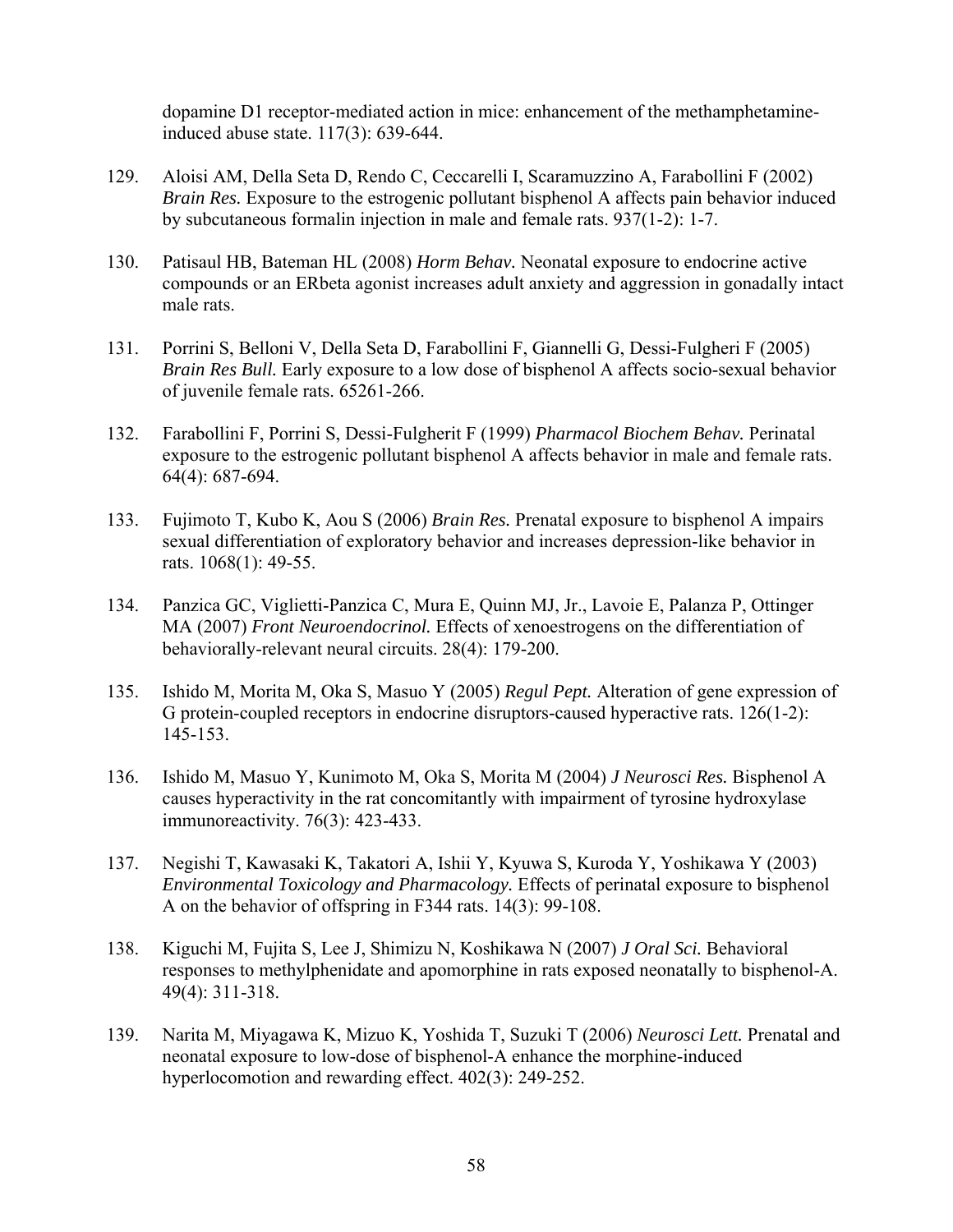- 140. Xu X, Liu Y, Sadamatsu M, Tsutsumi S, Akaike M, Ushijima H, Kato N (2007) *Neurosci Res.* Perinatal bisphenol A affects the behavior and SRC-1 expression of male pups but does not influence on the thyroid hormone receptors and its responsive gene. 58(2): 149- 155.
- 141. Mizuo K, Narita M, Yoshida T, Suzuki T (2004) *Addict Biol.* Functional changes in dopamine D3 receptors by prenatal and neonatal exposure to an endocrine disruptor bisphenol-A in mice. 9(1): 19-25.
- 142. Ishido M, Yonemoto J, Morita M (2007) *Toxicol Lett.* Mesencephalic neurodegeneration in the orally administered bisphenol A-caused hyperactive rats. 173(1): 66-72.
- 143. Miyagawa K, Narita M, Narita M, Akama H, Suzuki T (2007) *Neurosci Lett.* Memory impairment associated with a dysfunction of the hippocampal cholinergic system induced by prenatal and neonatal exposures to bisphenol-A. 418(3): 236-241.
- 144. Tando S, Itoh K, Yaoi T, Ikeda J, Fujiwara Y, Fushiki S (2007) *Brain Dev.* Effects of preand neonatal exposure to bisphenol A on murine brain development. 29(6): 352-356.
- 145. Kawai K, Murakami S, Senba E, Yamanaka T, Fujiwara Y, Arimura C, Nozaki T, Takii M, Kubo C (2007) *Regul Toxicol Pharmacol.* Changes in estrogen receptors alpha and beta expression in the brain of mice exposed prenatally to bisphenol A. 47(2): 166-170.
- 146. Akingbemi BT, Sottas CM, Koulova AI, Klinefelter GR, Hardy MP (2004) *Endocrinology.* Inhibition of testicular steroidogenesis by the xenoestrogen bisphenol A is associated with reduced pituitary luteinizing hormone secretion and decreased steroidogenic enzyme gene expression in rat Leydig cells. 145(2): 592-603.
- 147. Monje L, Varayoud J, Luque EH, Ramos JG (2007) *J Endocrinol.* Neonatal exposure to bisphenol A modifies the abundance of estrogen receptor alpha transcripts with alternative 5'-untranslated regions in the female rat preoptic area. 194(1): 201-212.
- 148. Facciolo RM, Alo R, Madeo M, Canonaco M, Dessi-Fulgheri F (2002) *Environ Health Perspect.* Early cerebral activities of the environmental estrogen bisphenol A appear to act via the somatostatin receptor subtype sst(2). 110(Suppl 3): 397-402.
- 149. Choi IS, Cho JH, Park EJ, Park JW, Kim SH, Lee MG, Choi BJ, Jang IS (2007) *Neurosci Res.* Multiple effects of bisphenol A, an endocrine disrupter, on GABA(A) receptors in acutely dissociated rat CA3 pyramidal neurons. 59(1): 8-17.
- 150. Funabashi T, Kawaguchi M, Kimura F (2001) *Neuroendocrinology.* The endocrine disrupters butyl benzyl phthalate and bisphenol A increase the expression of progesterone receptor messenger ribonucleic acid in the preoptic area of adult ovariectomized rats. 74(2): 77-81.
- 151. Funabashi T, Nakamura TJ, Kimura F (2004) *J Neuroendocrinol.* p-Nonylphenol, 4-tertoctylphenol and bisphenol A increase the expression of progesterone receptor mRNA in the frontal cortex of adult ovariectomized rats. 16(2): 99-104.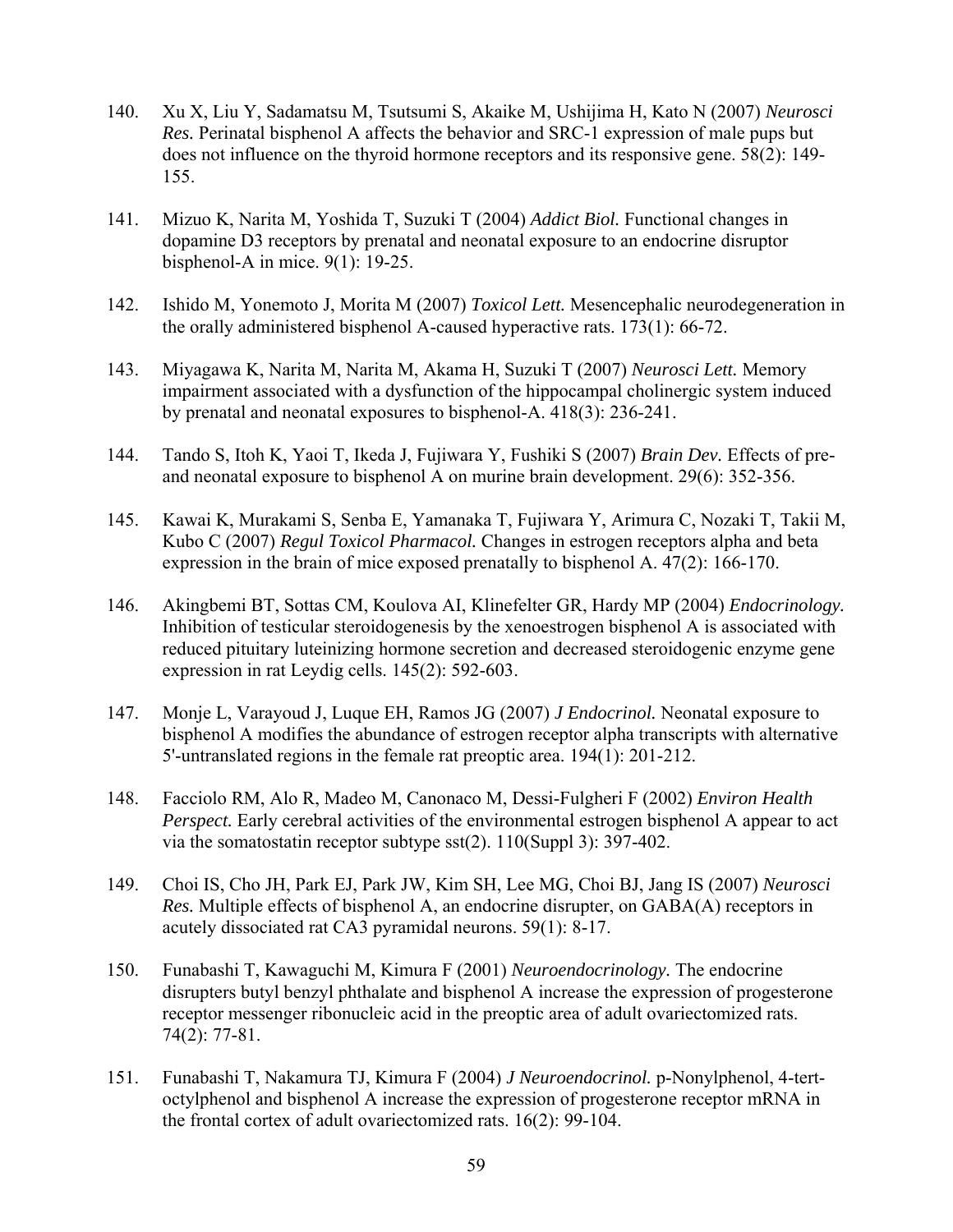- 152. Nishizawa H, Imanishi S, Manabe N (2005) *J Reprod Dev.* Effects of exposure in utero to bisphenol A on the expression of aryl hydrocarbon receptor, related factors, and xenobiotic metabolizing enzymes in murine embryos. 51(5): 593-605.
- 153. Nishizawa H, Manabe N, Morita M, Sugimoto M, Imanishi S, Miyamoto H (2003) *J Reprod Dev.* Effects of in utero exposure to bisphenol A on expression of RARalpha and RXRalpha mRNAs in murine embryos. 49(6): 539-545.
- 154. Nishizawa H, Morita M, Sugimoto M, Imanishi S, Manabe N (2005) *J Reprod Dev.* Effects of in utero exposure to bisphenol A on mRNA expression of arylhydrocarbon and retinoid receptors in murine embryos. 51(3): 315-324.
- 155. Nakamura K, Itoh K, Yaoi T, Fujiwara Y, Sugimoto T, Fushiki S (2006) *J Neurosci Res.* Murine neocortical histogenesis is perturbed by prenatal exposure to low doses of bisphenol A. 84(6): 1197-1205.
- 156. Nakamura K, Itoh K, Sugimoto T, Fushiki S (2007) *Neurosci Lett.* Prenatal exposure to bisphenol A affects adult murine neocortical structure. 420(2): 100-105.
- 157. MacLusky NJ, Hajszan T, Leranth C (2005) *Environ Health Perspect.* The environmental estrogen bisphenol a inhibits estradiol-induced hippocampal synaptogenesis. 113(6): 675- 679.
- 158. Leranth C, Szigeti-Buck K, Maclusky NJ, Hajszan T (2008) *Endocrinology.* Bisphenol a prevents the synaptogenic response to testosterone in the brain of adult male rats. 149(3): 988-994.
- 159. Lee YM, Seong MJ, Lee JW, Lee YK, Kim TM, Nam SY, Kim DJ, Yun YW, Kim TS, Han SY, Hong JT (2007) *J Vet Sci.* Estrogen receptor independent neurotoxic mechanism of bisphenol A, an environmental estrogen. 8(1): 27-38.
- 160. Ogiue-Ikeda M, Tanabe N, Mukai H, Hojo Y, Murakami G, Tsurugizawa T, Takata N, Kimoto T, Kawato S (2007) *Brain Res Rev.* Rapid modulation of synaptic plasticity by estrogens as well as endocrine disrupters in hippocampal neurons.
- 161. Seiwa C, J. Nakahara, T. Komiyama, Y. Katsu, T. Iguchi and H. Asou (2004) *Neuroendocrinology.* Bisphenol A exerts thyroid-hormone-like effects on mouse oligodendrocyte precursor cells. 8021-30.
- 162. Kim K, Son TG, Kim SJ, Kim HS, Kim TS, Han SY, Lee J (2007) *J Toxicol Environ Health A.* Suppressive effects of bisphenol A on the proliferation of neural progenitor cells. 70(15-16): 1288-1295.
- 163. NTP (1982) Carcinogenesis Bioassay of Bisphenol A (CAS No. 80-05-7) in F344 Rats and B6C3F1 Mice (Feed Study). TR-215. [http://ntp.niehs.nih.gov/go/14366.](http://ntp.niehs.nih.gov/go/14366)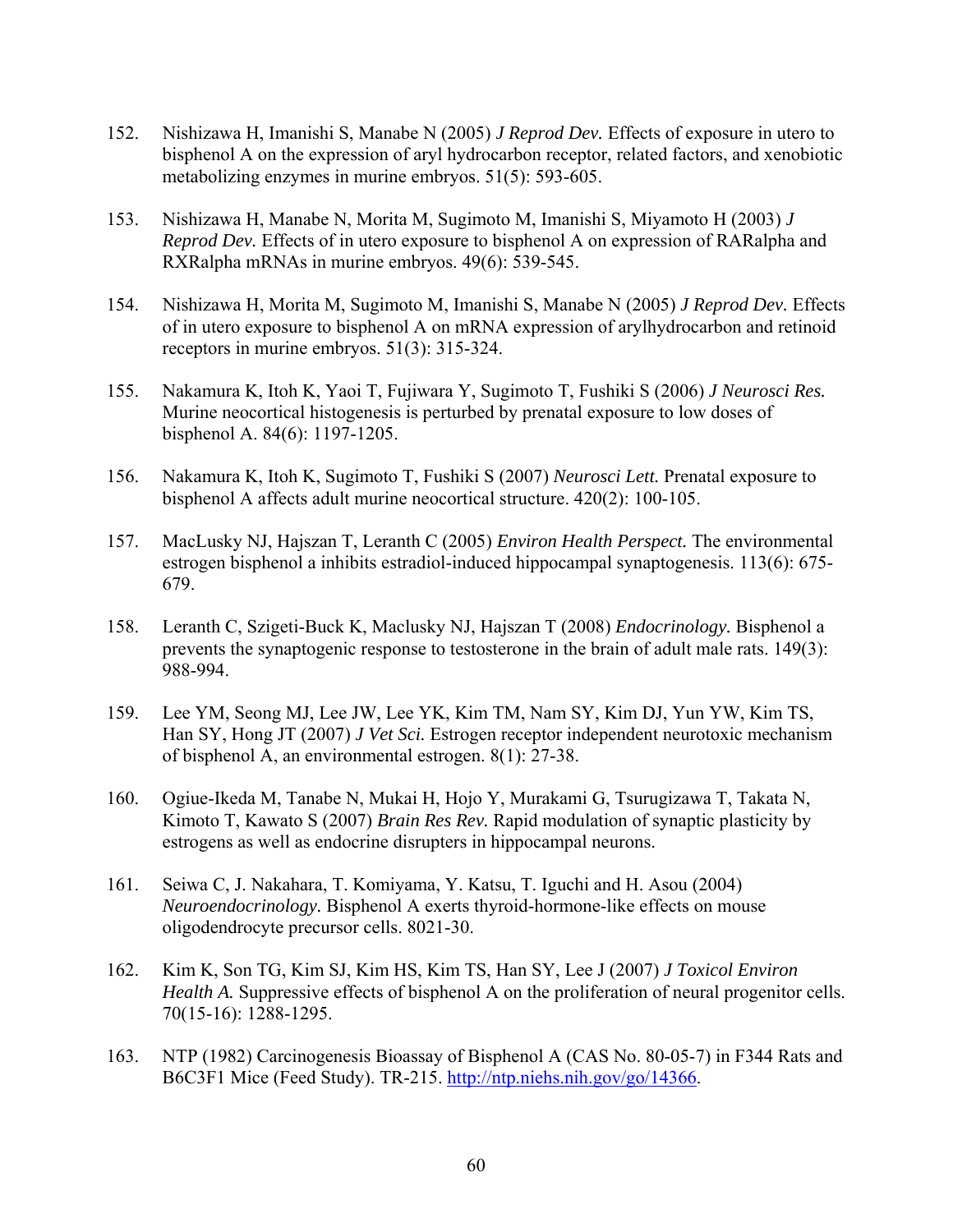- 164. Markey CM, Luque EH, Munoz De Toro M, Sonnenschein C, Soto AM (2001) *Biol Reprod.* In utero exposure to bisphenol A alters the development and tissue organization of the mouse mammary gland. 65(4): 1215-1223 [Erratum: Biol Reprod 2004;1271:1753].
- 165. Markey CM, Coombs MA, Sonnenschein C, Soto AM (2003) *Evol Dev.* Mammalian development in a changing environment: exposure to endocrine disruptors reveals the developmental plasticity of steroid-hormone target organs. 5(1): 67-75.
- 166. Nikaido Y, Yoshizawa K, Danbara N, Tsujita-Kyutoku M, Yuri T, Uehara N, Tsubura A (2004) *Reprod Toxicol.* Effects of maternal xenoestrogen exposure on development of the reproductive tract and mammary gland in female CD-1 mouse offspring. 18(6): 803-811.
- 167. Muñoz-de-Toro M, Markey CM, Wadia PR, Luque EH, Rubin BS, Sonnenschein C, Soto AM (2005) *Endocrinology.* Perinatal exposure to bisphenol-A alters peripubertal mammary gland development in mice. 146(9): 4138-4147.
- 168. Vandenberg LN, Maffini MV, Wadia PR, Sonnenschein C, Rubin BS, Soto AM (2007) *Endocrinology*. Exposure to environmentally relevant doses of the xenoestrogen bisphenol-A alters development of the fetal mouse mammary gland. 148116-127.
- 169. Wadia PR, Vandenberg LN, Schaeberle CM, Rubin BS, Sonnenschein C, Soto AM (2007) *Environ Health Perspect.* Perinatal bisphenol A exposure increases estrogen sensitivity of the mammary gland in diverse mouse strains. 115(4): 592-598.
- 170. Moral R, Wang R, Russo IH, Lamartiniere CA, Pereira J, Russo J (2008) *J Endocrinol.* Effect of prenatal exposure to the endocrine disruptor bisphenol A on mammary gland morphology and gene expression signature. 196(1): 101-112.
- 171. Thompson HJ, Singh M (2000) *J Mammary Gland Biol Neoplasia.* Rat models of premalignant breast disease. 5(4): 409-420.
- 172. Singh M, McGinley JN, Thompson HJ (2000) *Lab Invest.* A comparison of the histopathology of premalignant and malignant mammary gland lesions induced in sexually immature rats with those occurring in the human. 80(2): 221-231.
- 173. Russo J, Gusterson BA, Rogers AE, Russo IH, Wellings SR, van Zwieten MJ (1990) *Lab Invest.* Comparative study of human and rat mammary tumorigenesis. 62(3): 244-278.
- 174. Thayer KA, Foster PM (2007) *Environ Health Perspect.* Workgroup Report: National Toxicology Program workshop on hormonally induced reproductive tumors - relevance of rodent bioassays. 115(9): 1351-1356.
- 175. Fitzgibbons PL, Henson DE, Hutter RV (1998) *Arch Pathol Lab Med.* Benign breast changes and the risk for subsequent breast cancer: an update of the 1985 consensus statement. Cancer Committee of the College of American Pathologists. 122(12): 1053- 1055.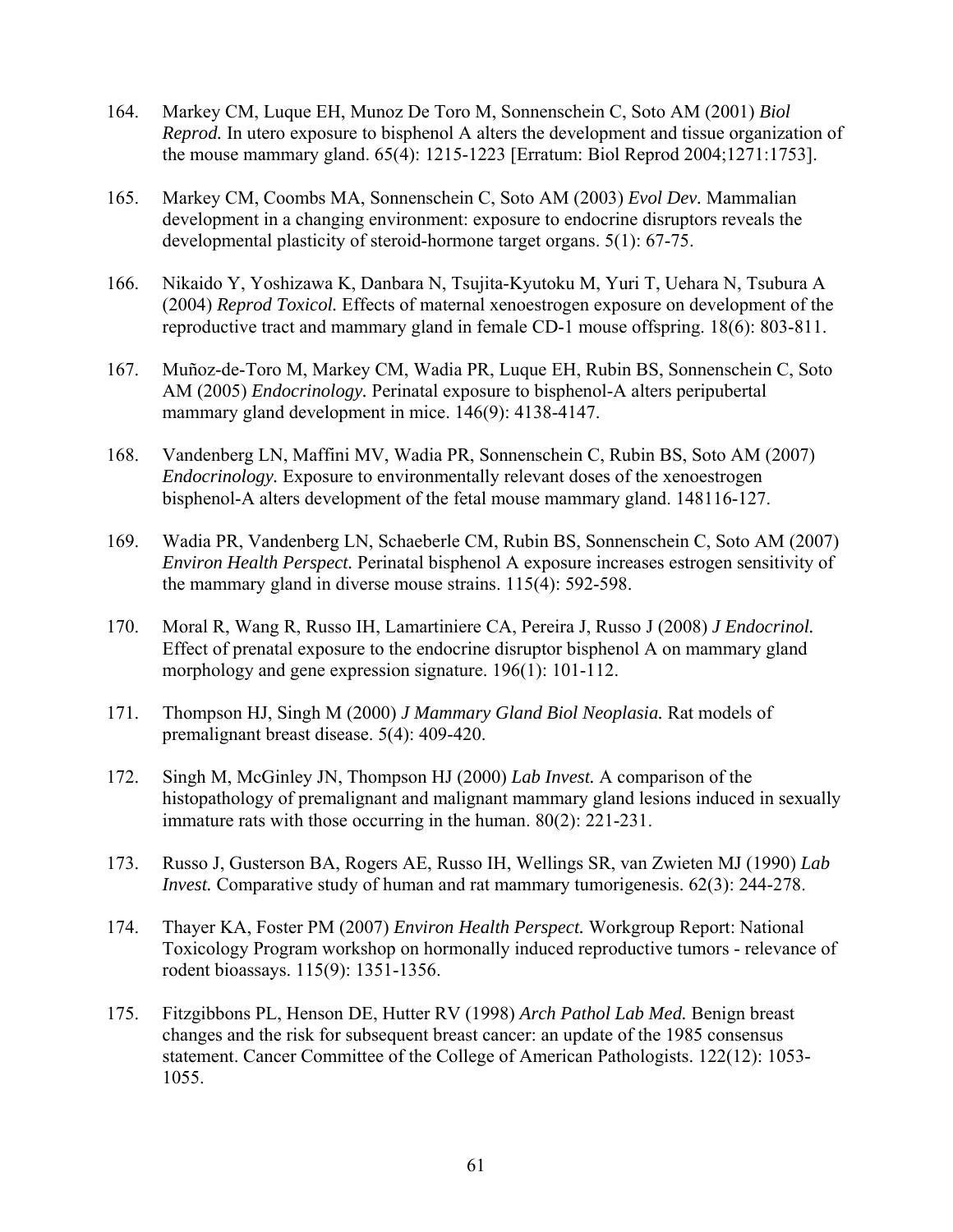- 176. Honma S, Suzuki A, Buchanan DL, Katsu Y, Watanabe H, Iguchi T (2002) *Reprod Toxicol.* Low dose effect of in utero exposure to bisphenol A and diethylstilbestrol on female mouse reproduction. 16(2): 117-122.
- 177. Suzuki A, Sugihara A, Uchida K, Sato T, Ohta Y, Katsu Y, Watanabe H, Iguchi T (2002) *Reprod Toxicol.* Developmental effects of perinatal exposure to bisphenol-A and diethylstilbestrol on reproductive organs in female mice. 16(2): 107-116.
- 178. Keri RA, Ho SM, Hunt PA, Knudsen KE, Soto AM, Prins GS (2007) *Reprod Toxicol.* An evaluation of evidence for the carcinogenic activity of bisphenol A. 24(2): 240-252.
- 179. Ichihara T, Yoshino H, Imai N, Tsutsumi T, Kawabe M, Tamano S, Inaguma S, Suzuki S, Shirai T (2003) *J Toxicol Sci.* Lack of carcinogenic risk in the prostate with transplacental and lactational exposure to bisphenol A in rats. 28(3): 165-171.
- 180. Richter CA, Taylor JA, Ruhlen RL, Welshons WV, Vom Saal FS (2007) *Environ Health Perspect.* Estradiol and Bisphenol A stimulate androgen receptor and estrogen receptor gene expression in fetal mouse prostate mesenchyme cells. 115(6): 902-908.
- 181. Ogura Y, Ishii K, Kanda H, Kanai M, Arima K, Wang Y, Sugimura Y (2007) *Differentiation.* Bisphenol A induces permanent squamous change in mouse prostatic epithelium. 75(8): 745-756.
- 182. Wang S, Garcia AJ, Wu M, Lawson DA, Witte ON, Wu H (2006) *Proc Natl Acad Sci U S A.* Pten deletion leads to the expansion of a prostatic stem/progenitor cell subpopulation and tumor initiation. 103(5): 1480-1485.
- 183. NTP (2006) NTP Workshop "Hormonally Induced Reproductive Tumors Relevance of Rodent Bioassays" (May 22-24, 2006) Mammary gland tumor breakout group report [meeting materials available at [http://ntp.niehs.nih.gov/go/17355\]](http://ntp.niehs.nih.gov/go/17355%5D).
- 184. Gupta C (2000) *Proc Soc Exp Biol Med.* Reproductive malformation of the male offspring following maternal exposure to estrogenic chemicals. 224(2): 61-68.
- 185. Ashby J, Tinwell H, Haseman J (1999) *Regul Toxicol Pharmacol.* Lack of effects for low dose levels of bisphenol A and diethylstilbestrol on the prostate gland of CF1 mice exposed in utero. 30(2 Pt 1): 156-166.
- 186. Cagen SZ, Waechter JM, Jr., Dimond SS, Breslin WJ, Butala JH, Jekat FW, Joiner RL, Shiotsuka RN, Veenstra GE, Harris LR (1999) *Regul Toxicol Pharmacol.* Normal reproductive organ development in Wistar rats exposed to bisphenol A in the drinking water. 30(2 Pt 1): 130-139.
- 187. Akingbemi BT, Hardy MP (2003) *Biol Reprod.* Low Dose Exposures to Bisphenol a Decrease Proliferative Capacity in Developing Rat Leydig Cells. 68(Suppl 1): 309.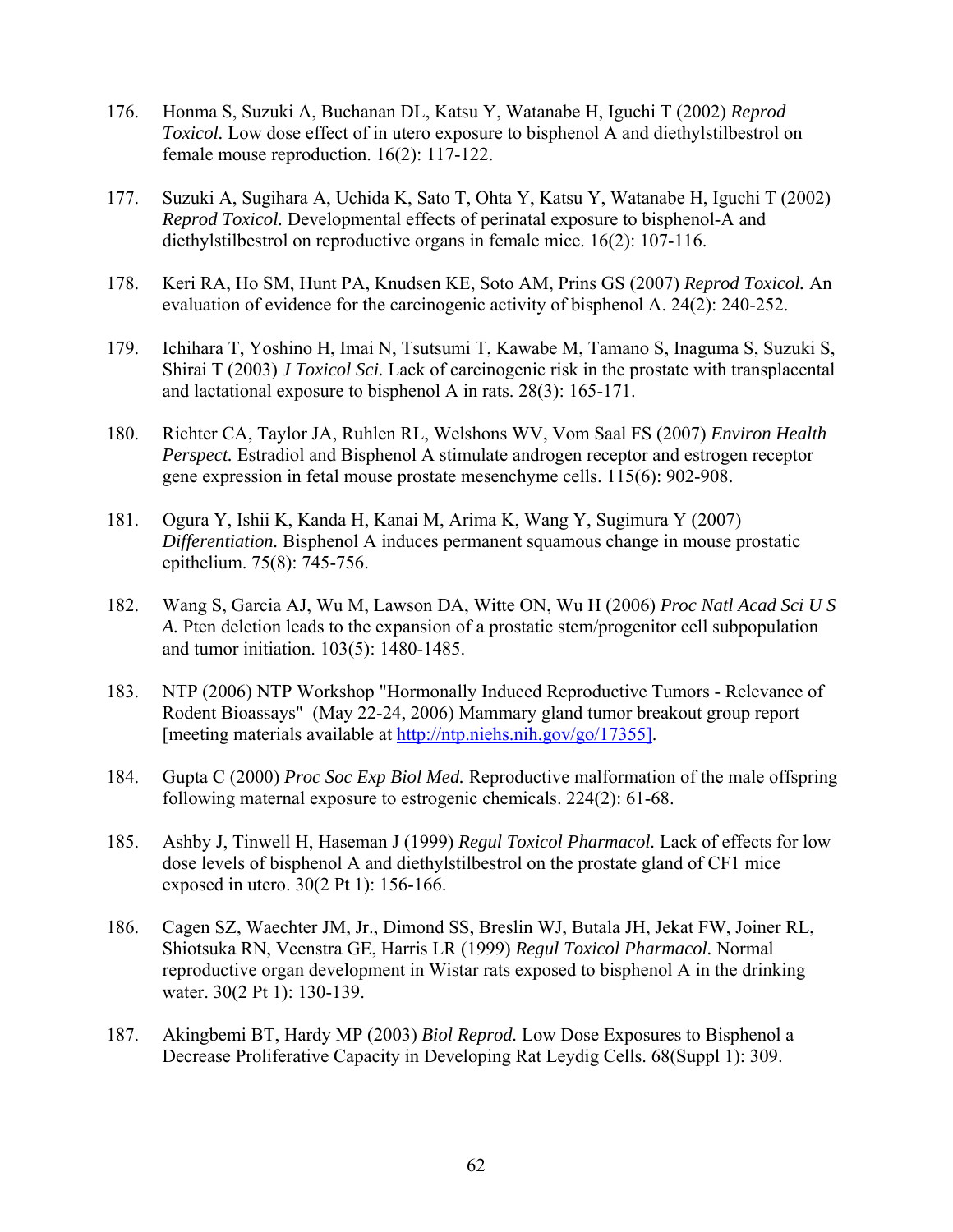- 188. Kato H, Furuhashi T, Tanaka M, Katsu Y, Watanabe H, Ohta Y, Iguchi T (2006) *Reprod Toxicol.* Effects of bisphenol A given neonatally on reproductive functions of male rats. 2220-19.
- 189. Howdeshell KL, Furr J, Lambright CR, Wilson VS, Ryan BC, Gray LE, Jr. (2008) *Toxicol Sci.* Gestational and Lactational Exposure to Ethinyl Estradiol, but not Bisphenol A, Decreases Androgen-Dependent Reproductive Organ Weights and Epididymal Sperm Abundance in the Male Long Evans Hooded Rat. 102(2): 371-382.
- 190. Nagao T, Saito Y, Usumi K, Yoshimura S, Ono H (2002) *Reprod Toxicol.* Low-dose bisphenol A does not affect reproductive organs in estrogen-sensitive C57BL/6N mice exposed at the sexually mature, juvenile, or embryonic stage. 16(2): 123-130.
- 191. Milman HA, Bosland MC, Walden PD, Heinze JE (2002) *Regul Toxicol Pharmacol.* Evaluation of the adequacy of published studies of low-dose effects of bisphenol A on the rodent prostate for use in human risk assessment. 35(3): 338-346.
- 192. Ramos JG, Varayoud J, Kass L, Rodriguez H, Costabel L, Munoz-De-Toro M, Luque EH (2003) *Endocrinology.* Bisphenol A induces both transient and permanent histofunctional alterations of the hypothalamic-pituitary-gonadal axis in prenatally exposed male rats. 144(7): 3206-3215.
- 193. Buck Louis GM, Gray LE, Jr., Marcus M, Ojeda SR, Pescovitz OH, Witchel SF, Sippell W, Abbott DH, Soto A, Tyl RW, Bourguignon JP, Skakkebaek NE, Swan SH, Golub MS, Wabitsch M, Toppari J, Euling SY (2008) *Pediatrics.* Environmental factors and puberty timing: expert panel research needs. 121 Suppl 3S192-207.
- 194. Golub MS, Collman GW, Foster PM, Kimmel CA, Rajpert-De Meyts E, Reiter EO, Sharpe RM, Skakkebaek NE, Toppari J (2008) *Pediatrics.* Public health implications of altered puberty timing. 121 Suppl 3S218-230.
- 195. Trichopoulos D, Adami HO, Ekbom A, Hsieh CC, Lagiou P (2008) *Int J Cancer.* Early life events and conditions and breast cancer risk: from epidemiology to etiology. 122(3): 481- 485.
- 196. Partsch CJ, Sippell WG (2001) *Hum Reprod Update.* Pathogenesis and epidemiology of precocious puberty. Effects of exogenous oestrogens. 7(3): 292-302.
- 197. Cooper RL, Goldman, J.M., Vandenbergh, J.G. (1993) Monitoring of the estrous cycle in the laboratory rodent by vaginal lavage. In: Heindel, J.J., Chapin, R.E. (Eds.), Female Reproductive Toxicology. Methods Toxicol., Vol. 3B. Academic Press, pp. 45–56.
- 198. Rubin BS, Murray MK, Damassa DA, King JC, Soto AM (2001) *Environ Health Perspect.* Perinatal exposure to low doses of bisphenol A affects body weight, patterns of estrous cyclicity, and plasma LH levels. 109(7): 675-680.
- 199. Yoshida M, Shimomoto T, Katashima S, Watanabe G, Taya K, Maekawa A (2004) *J Reprod Dev.* Maternal exposure to low doses of bisphenol A has no effects on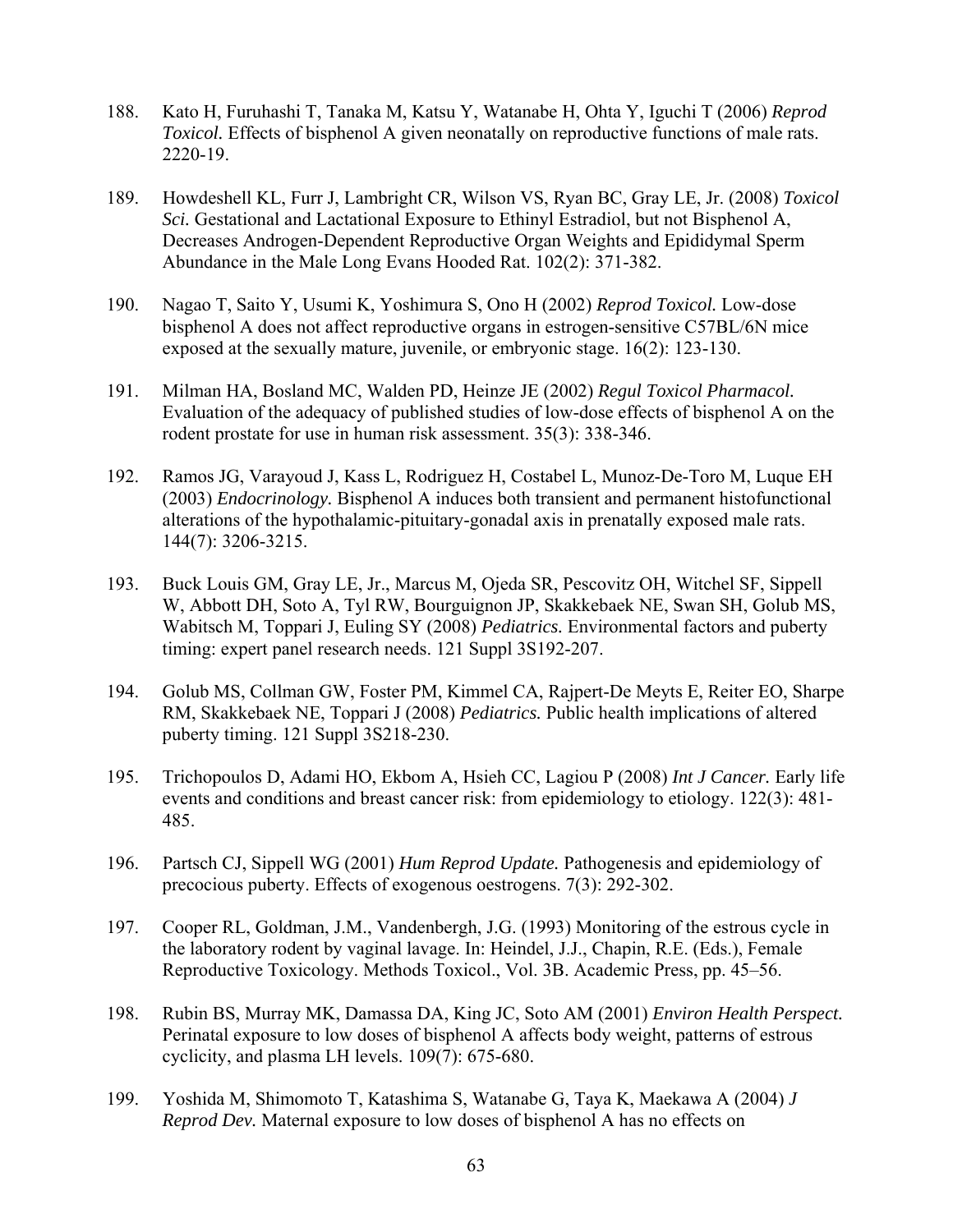development of female reproductive tract and uterine carcinogenesis in Donryu rats. 50(3): 349-360.

- 200. Schönfelder G, Friedrich K, Paul M, Chahoud I (2004) *Neoplasia.* Developmental effects of prenatal exposure to bisphenol A on the uterus of rat offspring. 6(5): 584-594.
- 201. Newbold RR, Jefferson WN, Padilla-Banks E (2007) *Reprod Toxicol.* Long-term adverse effects of neonatal exposure to bisphenol A on the murine female reproductive tract.  $24(2)$ : 253-258.
- 202. Miyawaki J, Sakayama K, Kato H, Yamamoto H, Masuno H (2007) *J Atheroscler Thromb.* Perinatal and postnatal exposure to bisphenol a increases adipose tissue mass and serum cholesterol level in mice. 14(5): 245-252.
- 203. Kobayashi K, Miyagawa M, Wang RS, Sekiguchi S, Suda M, Honma T (2002) *Ind Health.* Effects of in utero and lactational exposure to bisphenol A on somatic growth and anogenital distance in F1 rat offspring. 40(4): 375-381.
- 204. Talsness CE, Fialkowski O, Gericke C, Merker HJ, Chahoud I (2000) *Congen Anom.* The effects of low and high doses of bisphenol A on the reproductive system of female and male rat offspring. 4094-107.
- 205. Alonso-Magdalena P, Morimoto S, Ripoll C, Fuentes E, Nadal A (2006) *Environ Health Perspect.* The estrogenic effect of bisphenol A disrupts pancreatic beta-cell function in vivo and induces insulin resistance. 114106-112.
- 206. Masuno H, Iwanami J, Kidani T, Sakayama K, Honda K (2005) *Toxicol Sci.* Bisphenol a accelerates terminal differentiation of 3T3-L1 cells into adipocytes through the phosphatidylinositol 3-kinase pathway. 84(2): 319-327.
- 207. Masuno H, Kidani T, Sekiya K, Sakayama K, Shiosaka T, Yamamoto H, Honda K (2002) *J Lipid Res.* Bisphenol A in combination with insulin can accelerate the conversion of 3T3- L1 fibroblasts to adipocytes. 43(5): 676-684.
- 208. Phrakonkham P, Viengchareun S, Belloir C, Lombes M, Artur Y, Canivenc-Lavier MC (2008) *J Steroid Biochem Mol Biol.* Dietary xenoestrogens differentially impair 3T3-L1 preadipocyte differentiation and persistently affect leptin synthesis.
- 209. Sakurai K, M. Kawazuma, T. Adachi, T. Harigaya, Y. Saito, N. Hashimoto and C. Mori (2004) *Br. J. Pharmacol.* Bisphenol A affects glucose transport in mouse 3T3-F442A adipocytes. 141(2): 209-214.
- 210. Adachi T, Yasuda, K., Mori, C., Yoshinaga, M., Aoki, N., Tsujimoto, G. and Tsuda, K. (2005) *Food Chem Toxicol.* Promoting insulin secretion in pancreatic islets by means of bisphenol A and nonylphenol via intracellular estrogen receptors. 43713-719.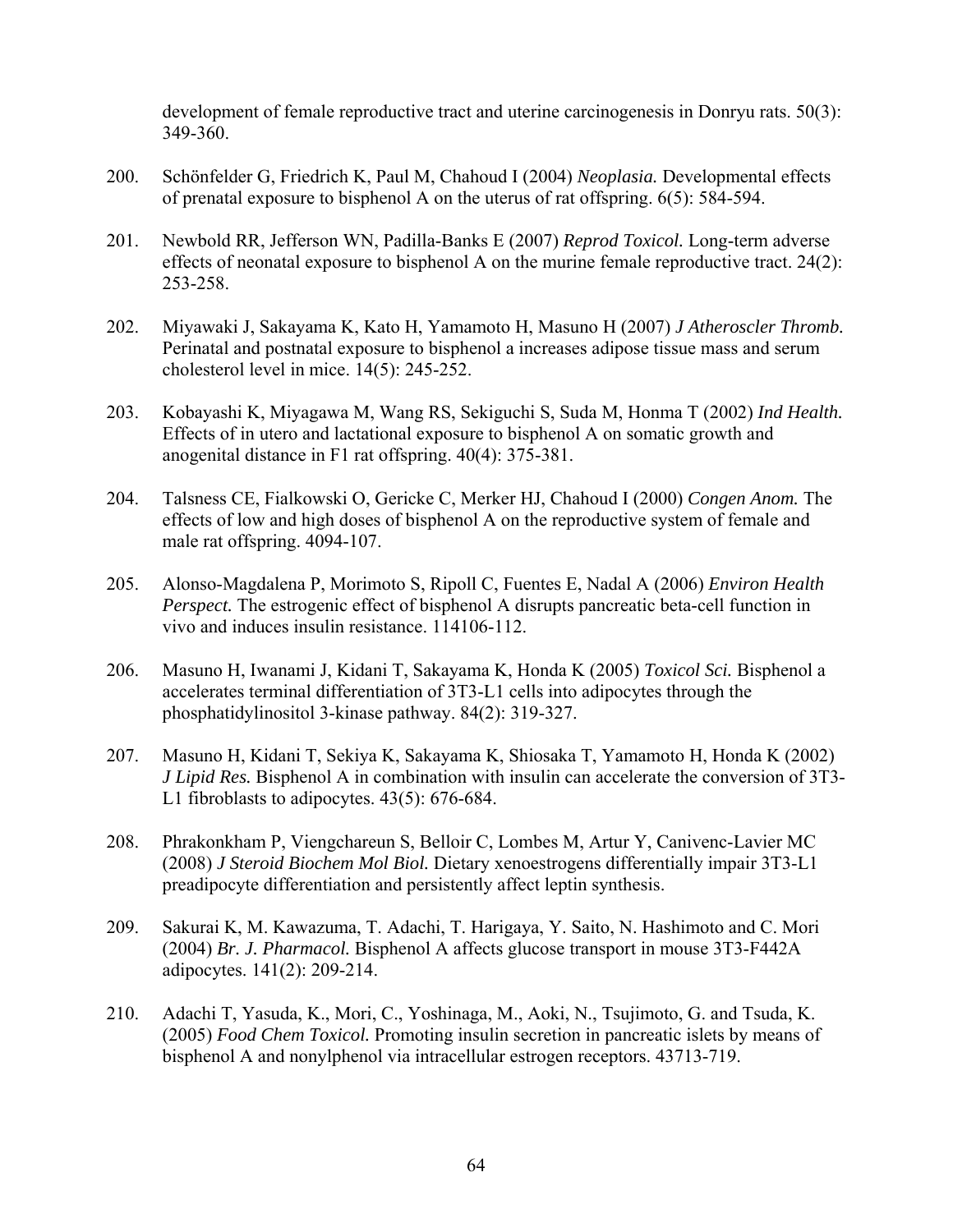- 211. Ropero AB, Alonso-Magdalena P, Garcia-Garcia E, Ripoll C, Fuentes E, Nadal A (2008) *Int J Androl.* Bisphenol-A disruption of the endocrine pancreas and blood glucose homeostasis. 31(2): 194-200.
- 212. Aikawa H, Koyama S, Matsuda M, Nakahashi K, Akazome Y, Mori T (2004) *Cell Tissue Res.* Relief effect of vitamin A on the decreased motility of sperm and the increased incidence of malformed sperm in mice exposed neonatally to bisphenol A. 315(1): 119- 124.
- 213. vom Saal FS, Cooke PS, Buchanan DL, Palanza P, Thayer KA, Nagel SC, Parmigiani S, Welshons WV (1998) *Toxicol Ind Health.* A physiologically based approach to the study of bisphenol A and other estrogenic chemicals on the size of reproductive organs, daily sperm production, and behavior. 14(1-2): 239-260.
- 214. Toyama Y, Yuasa S (2004) *Reprod Toxicol.* Effects of neonatal administration of 17betaestradiol, beta-estradiol 3-benzoate, or bisphenol A on mouse and rat spermatogenesis. 19(2): 181-188.
- 215. Kim MJ, Choi BS, Park JD, Hong YP (2002) *Chung Ang Ui Dai Chi.* Male reproductive toxicity of subchronic bisphenol A exposure in F344 rats. 24((3-4)): 111-120.
- 216. Sakaue M, Ohsako S, Ishimura R, Kurosawa S, Kurohmaru M, Hayashi Y, Aoki Y, Yonemoto J, Tohyama C (2001) *J Occup Health.* Bisphenol-A affects spermatogenesis in the adult rat even at a low dose. 43185-190.
- 217. Chitra KC, Latchoumycandane C, Mathur PP (2003) *Toxicology.* Induction of oxidative stress by bisphenol A in the epididymal sperm of rats. 185(1-2): 119-127.
- 218. Chitra KC, Rao KR, Mathur PP (2003) *Asian J Androl.* Effect of bisphenol A and coadministration of bisphenol A and vitamin C on epididymis of adult rats: A histological and biochemical study. 5(3): 203-208.
- 219. Toyama Y, Suzuki-Toyota F, Maekawa M (2004) *Arch Histol Cytol.* Adverse effects of bisphenol A to spermiogenesis in mice and rats. 67(4): 373-381.
- 220. Ashby J, H. Tinwell, P. A. Lefevre, R. Joiner and J. Haseman (2003) *Toxicol Sci.* The effect on sperm production in adult Sprague-Dawley rats exposed by gavage to bisphenol A between postnatal days 91-97. 74129-138.
- 221. Hunt PA, Koehler KE, Susiarjo M, Hodges CA, Ilagan A, Voigt RC, Thomas S, Thomas BF, Hassold TJ (2003) *Curr Biol.* Bisphenol a exposure causes meiotic aneuploidy in the female mouse. 13(7): 546-553.
- 222. Susiarjo M, Hassold TJ, Freeman E, Hunt PA (2007) *PLoS Genetics.* Bisphenol A Exposure In Utero Disrupts Early Oogenesis in the Mouse. 3(1): e5.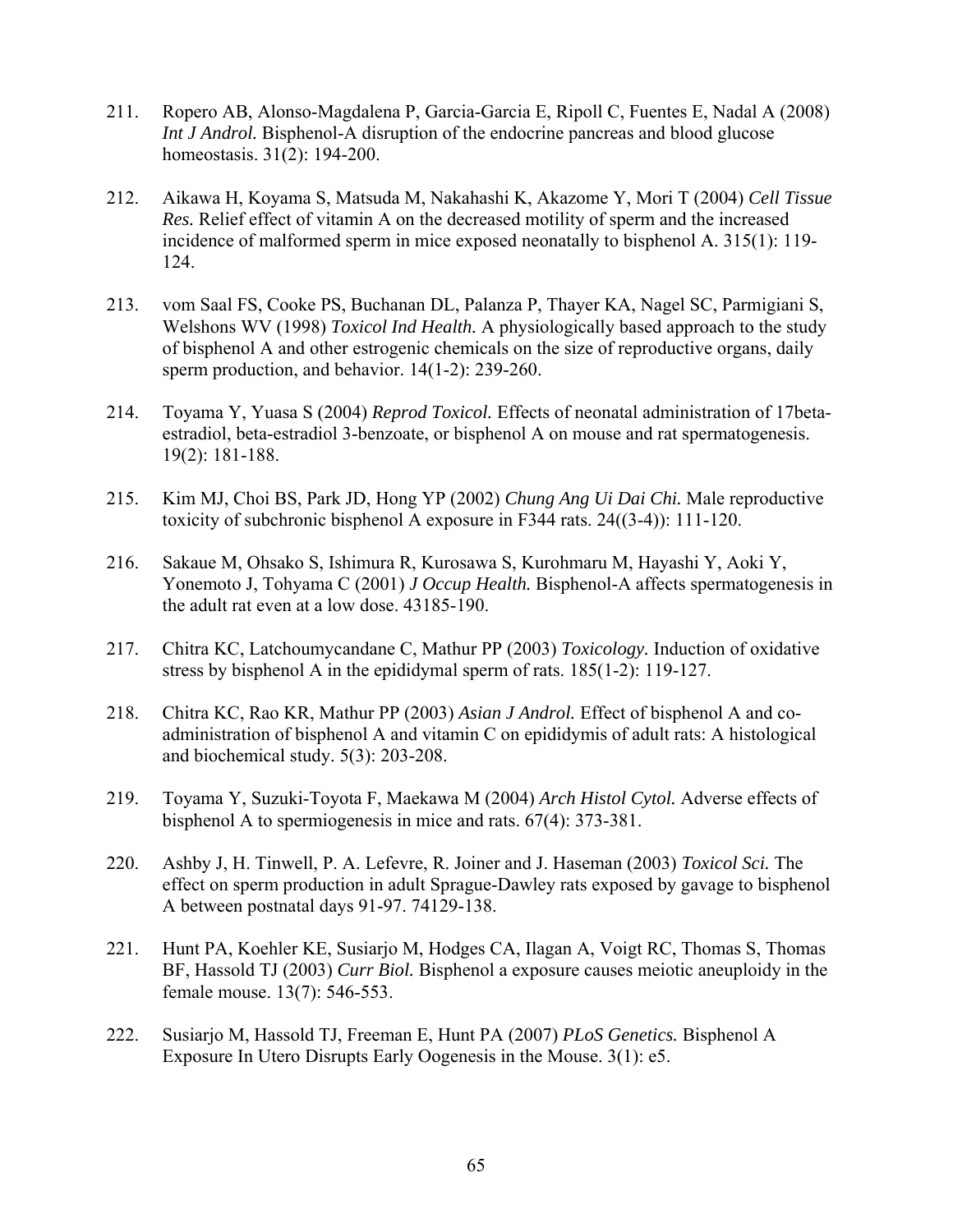- 223. Eichenlaub-Ritter U, Vogt E, Cukurcam S, Sun F, Pacchierotti F, Parry J (2008) *Mutat Res.* Exposure of mouse oocytes to bisphenol A causes meiotic arrest but not aneuploidy. 651(1-2): 82-92.
- 224. Pacchierotti F, Ranaldi R, Eichenlaub-Ritter U, Attia S, Adler ID (2008) *Mutat Res.* Evaluation of aneugenic effects of bisphenol A in somatic and germ cells of the mouse. 651(1-2): 64-70.
- 225. Tsutsui T, Tamura Y, Suzuki A, Hirose Y, Kobayashi M, Nishimura H, Metzler M, Barrett JC (2000) *Int J Cancer.* Mammalian cell transformation and aneuploidy induced by five bisphenols. 86(2): 151-154.
- 226. Tsutsui T, Tamura Y, Yagi E, Hasegawa K, Takahashi M, Maizumi N, Yamaguchi F, Barrett JC (1998) *Int J Cancer.* Bisphenol-A induces cellular transformation, aneuploidy and DNA adduct formation in cultured Syrian hamster embryo cells. 75(2): 290-294.
- 227. Parry EM, Parry JM, Corso C, Doherty A, Haddad F, Hermine TF, Johnson G, Kayani M, Quick E, Warr T, Williamson J (2002) *Mutagenesis.* Detection and characterization of mechanisms of action of aneugenic chemicals. 17(6): 509-521.
- 228. Lenie S, Cortvrindt R, Eichenlaub-Ritter U, Smitz J (2008) *Mutat Res.* Continuous exposure to bisphenol A during in vitro follicular development induces meiotic abnormalities. 651(1-2): 71-81.
- 229. Quick EL, Parry EM, Parry JM (2008) *Mutat Res.* Do oestrogens induce chromosome specific aneuploidy in vitro, similar to the pattern of aneuploidy seen in breast cancer? 651(1-2): 46-55.
- 230. Johnson GE, Parry EM (2008) *Mutat Res.* Mechanistic investigations of low dose exposures to the genotoxic compounds bisphenol-A and rotenone. 651(1-2): 56-63.
- 231. George O, Bryant BK, Chinnasamy R, Corona C, Arterburn JB, Shuster CB (2008) *ACS Chem Biol.* Bisphenol A Directly Targets Tubulin to Disrupt Spindle Organization in Embryonic and Somatic Cells.
- 232. Al-Hiyasat AS, Darmani H, Elbetieha AM (2004) *Eur J Oral Sci.* Leached components from dental composites and their effects on fertility of female mice. 112(3): 267-272.
- 233. Coughtrie MW, Burchell B, Leakey JE, Hume R (1988) *Mol Pharmacol.* The inadequacy of perinatal glucuronidation: immunoblot analysis of the developmental expression of individual UDP-glucuronosyltransferase isoenzymes in rat and human liver microsomes. 34(6): 729-735.
- 234. Strassburg CP, Strassburg A, Kneip S, Barut A, Tukey RH, Rodeck B, Manns MP (2002) *Gut.* Developmental aspects of human hepatic drug glucuronidation in young children and adults. 50(2): 259-265.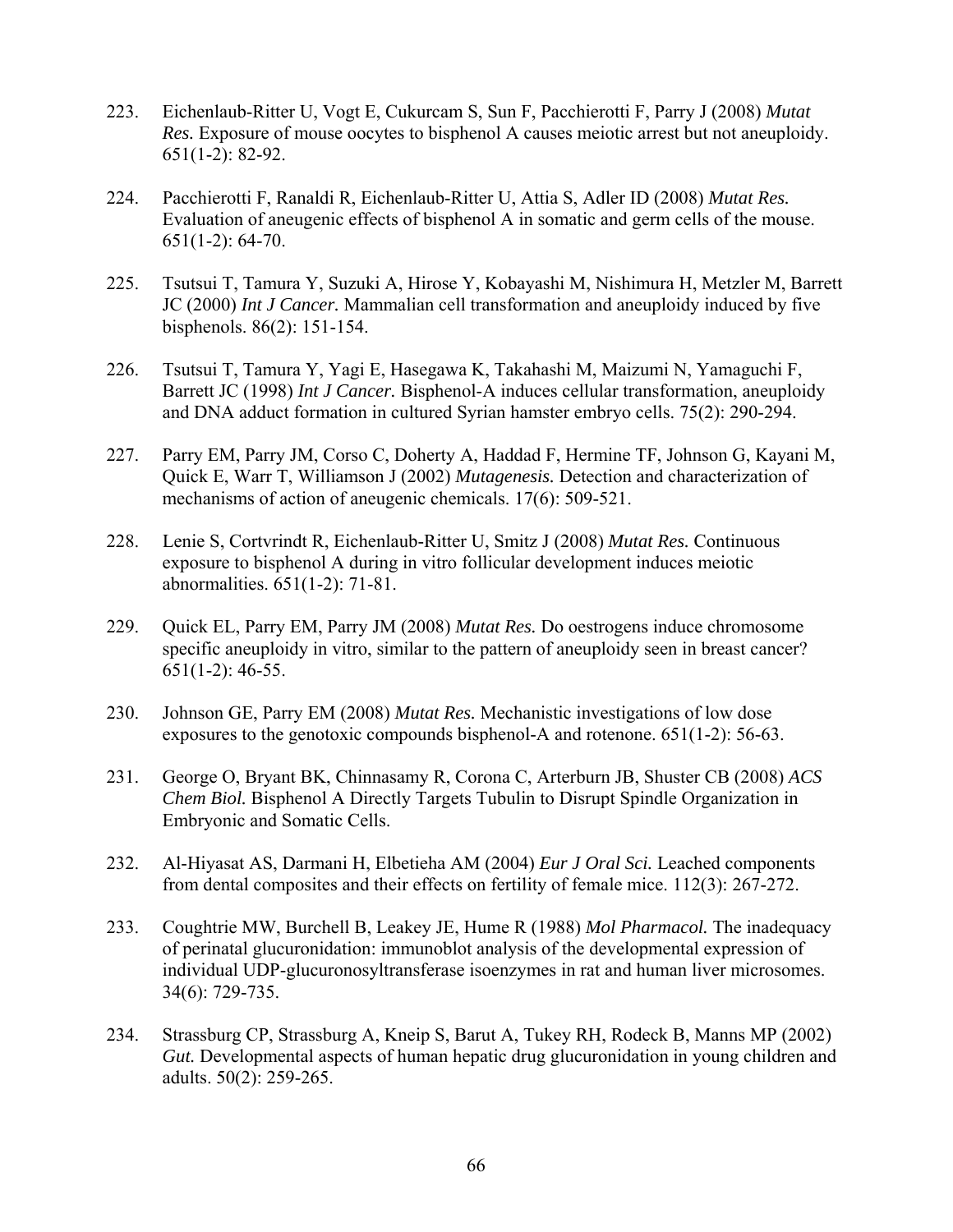- 235. Cappiello M, Giuliani L, Rane A, Pacifici GM (2000) *Eur J Drug Metab Pharmacokinet.* Uridine 5'-diphosphoglucuronic acid (UDPGLcUA) in the human fetal liver, kidney and placenta. 25(3-4): 161-163.
- 236. Shin BS, Kim CH, Jun YS, Kim DH, Lee BM, Yoon CH, Park EH, Lee KC, Han SY, Park KL, Kim HS, Yoo SD (2004) *J Toxicol Environ Health A.* Physiologically based pharmacokinetics of bisphenol A. 67(23-24): 1971-1985.
- 237. Tsukioka T, Terasawa, J., Sato, S., Hatayama, Y., Makino, T., and Nakazawa, H. 2004 (2004) *Journal of Environmental Chemistry.* Development of Analytical Method of Determining Trace Amount of BPA in Urine Samples and Estimation of Exposure to BPA. 14(1): 57-63.
- 238. Brock JW, Yoshimura Y, Barr JR, Maggio VL, Graiser SR, Nakazawa H, Needham LL (2001) *J Expo Anal Environ Epidemiol.* Measurement of bisphenol A levels in human urine. 11(4): 323-328.
- 239. Schönfelder G, Wittfoht W, Hopp H, Talsness CE, Paul M, Chahoud I (2002) *Environ Health Perspect.* Parent bisphenol A accumulation in the human maternal-fetal-placental unit. 110(11): A703-707.
- 240. Völkel W, Colnot T, Csanady GA, Filser JG, Dekant W (2002) *Chem Res Toxicol.* Metabolism and kinetics of bisphenol A in humans at low doses following oral administration. 15(10): 1281-1287.
- 241. Ye X, Kuklenyik Z, Needham LL, Calafat AM (2005) *Anal Bioanal Chem.* Quantification of urinary conjugates of bisphenol A, 2,5-dichlorophenol, and 2-hydroxy-4 methoxybenzophenone in humans by online solid phase extraction-high performance liquid chromatography-tandem mass spectrometry. 383(4): 638-644.
- 242. Ye X, Bishop AM, Reidy JA, Needham LL, Calafat AM (2007) *J Expo Sci Environ Epidemiol.* Temporal stability of the conjugated species of bisphenol A, parabens, and other environmental phenols in human urine.
- 243. Upmeier A, Degen GH, Diel P, Michna H, Bolt HM (2000) *Arch Toxicol.* Toxicokinetics of bisphenol A in female DA/Han rats after a single i.v. and oral administration. 74(8): 431-436.
- 244. Tominaga T, Negishi T, Hirooka H, Miyachi A, Inoue A, Hayasaka I, Yoshikawa Y (2006) *Toxicology.* Toxicokinetics of bisphenol A in rats, monkeys and chimpanzees by the LC-MS/MS method. 226(2-3): 208-217.
- 245. Lucier GW, Portier CJ, Gallo MA (1993) *Environ Health Perspect.* Receptor mechanisms and dose-response models for the effects of dioxins. 101(1): 36-44.
- 246. Welshons WV, Thayer KA, Judy BM, Taylor JA, Curran EM, vom Saal FS (2003) *Environ Health Perspect.* Large effects from small exposures. I. Mechanisms for endocrine-disrupting chemicals with estrogenic activity. 111(8): 994-1006.